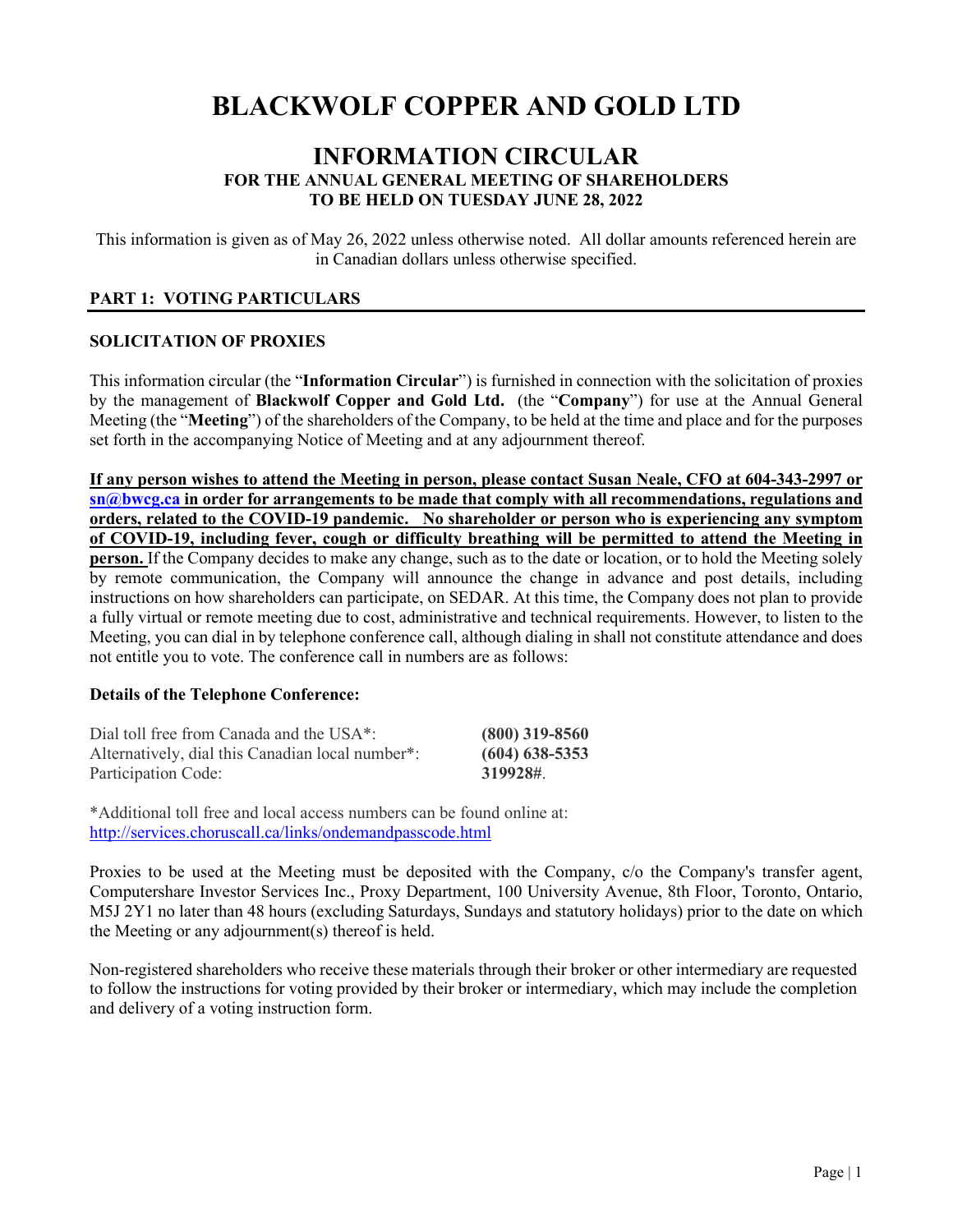# **PERSONS OR COMPANIES MAKING THE SOLICITATION**

**The enclosed Instrument of Proxy is solicited by Management.** Solicitations will be made by mail and possibly supplemented by telephone or other personal contact to be made without special compensation by regular officers and employees of the Company. The Company may reimburse shareholders' nominees or agents (including brokers holding shares on behalf of clients) for the cost incurred in obtaining authorization from their principals to execute the Instrument of Proxy. No solicitation will be made by specifically engaged employees or soliciting agents. The cost of solicitation will be borne by the Company. None of the directors of the Company have advised that they intend to oppose any action intended to be taken by management as set forth in this Information Circular.

# **APPOINTMENT OF PROXYHOLDER**

A duly completed form of proxy will constitute the person(s) named in the enclosed form of proxy as the proxyholder for the shareholder of the Company ("**Shareholder**" or "**Registered Shareholder**"). The persons whose names are printed in the enclosed form of proxy for the Meeting are officers or directors of the Company (the "**Management Proxyholders**").

**A Registered Shareholder has the right to appoint a person other than a Management Proxyholder to represent the Registered Shareholder at the Meeting by striking out the names of the Management Proxyholders and by inserting the desired person's name in the blank space provided or by executing a proxy in a form similar to the enclosed form. A proxyholder need not be a Registered Shareholder.**

# **VOTING BY PROXY**

Shares of the Company (the "**Shares**") represented by properly executed proxies in the accompanying form will be voted or withheld from voting on each respective matter in accordance with the instructions of the Registered Shareholder on any ballot that may be called for and if the Registered Shareholder specifies a choice with respect to any matter to be acted upon, the Shares will be voted accordingly.

**If no choice is specified and one of the Management Proxyholders is appointed by a Registered Shareholder as proxyholder, such person will vote in favour of each matter identified in the Notice of Meeting and in favour of all other matters proposed by management at the Meeting, including for the nominees of management for directors and auditor. If a choice is specified, the Shares will be voted accordingly.**

**The enclosed form of proxy also confers discretionary authority upon the person named therein as proxyholder with respect to amendments or variations to matters identified in the Notice of the Meeting and with respect to other matters which may properly come before the Meeting.** At the date of this Information Circular, management of the Company knows of no such amendments, variations or other matters to come before the Meeting.

# **COMPLETION AND RETURN OF PROXY**

Completed forms of proxy must be deposited at the office of the Company's registrar and transfer agent, Computershare Investor Services Inc., 100 University Avenue, 8<sup>th</sup> Floor, Toronto, Ontario, M5J 2Y1, not later than forty-eight (48) hours, excluding Saturdays, Sundays and holidays, prior to the time of the Meeting, unless the chairman of the Meeting elects to exercise his discretion to accept proxies received subsequently.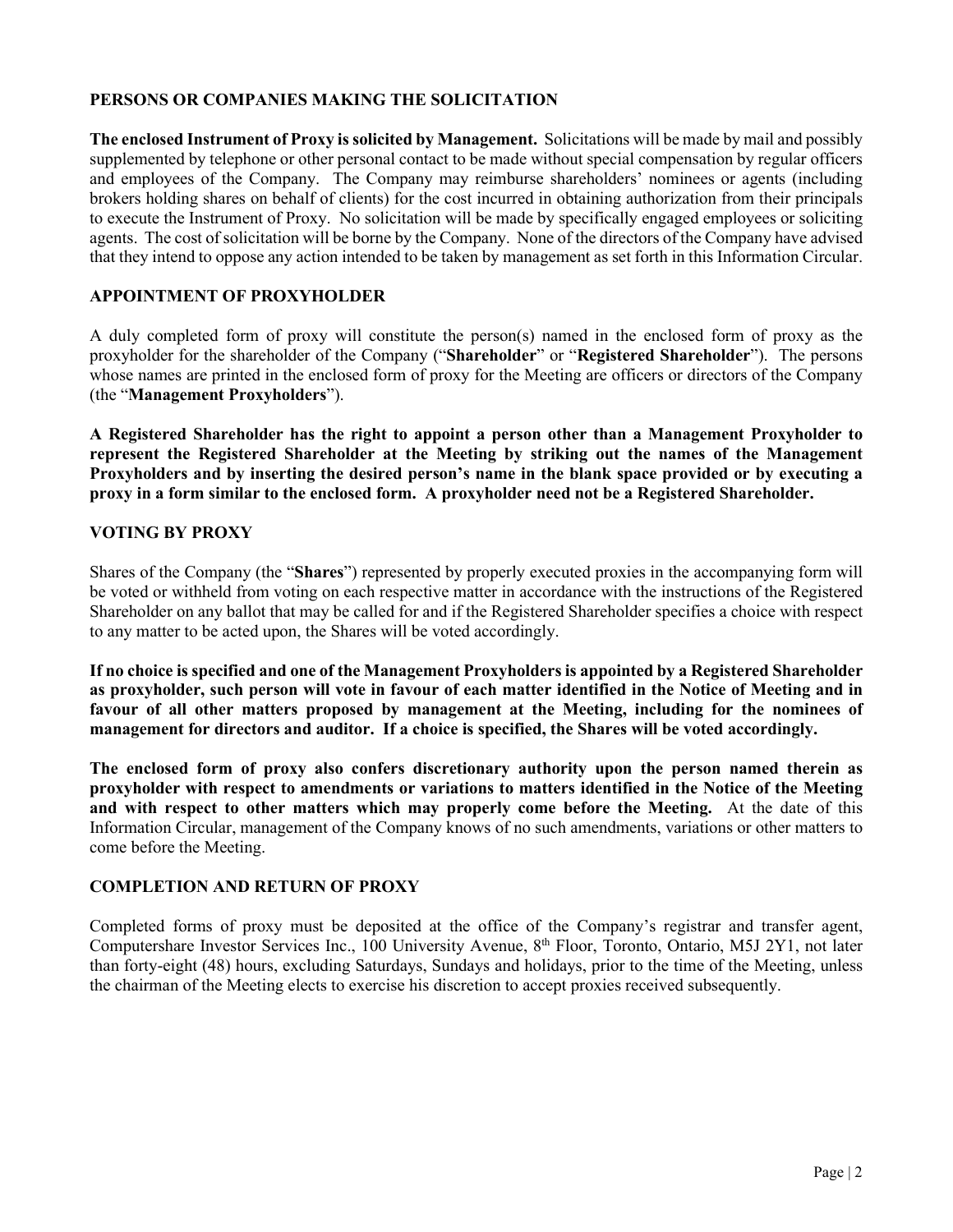# **NOTICE-AND-ACCESS**

The Company is not sending this Information Circular to registered or beneficial shareholders using "notice-andaccess" as defined under NI 54-101 – Communication with Beneficial Owners of Securities of a Reporting Issuer ("**NI 54-101**") of the Canadian Securities Administrators.

# **NON-REGISTERED HOLDERS**

**The information set forth in this section is of significant importance to many shareholders, as a substantial number of shareholders do not hold shares in their own name. Only registered shareholders or duly appointed proxyholders are permitted to vote at the Meeting. Most shareholders of the Company are "nonregistered" shareholders because the Shares they own are not registered in their names but are instead registered in the name of the brokerage firm, bank or trust company through which they purchased the Shares.** More particularly, a person is not a Registered Shareholder in respect of Shares which are held on behalf of that person (the "**Non-Registered Holder**") but which are registered either: (a) in the name of an intermediary (an "Intermediary") that the Non-Registered Holder deals with in respect of the Shares (Intermediaries include, among others, banks, trust companies, securities dealers or brokers and trustees or administrators of selfadministered RRSPs, RRIFs, RESPs and similar plans); or (b) in the name of a clearing agency (such as CDS Clearing and Depository Services Inc. ("**CDS**")) of which the Intermediary is a participant.

Non-Registered Holders who have not objected to their Intermediary disclosing certain ownership information about themselves to the Company are referred to as "NOBO's". Those Non-Registered Holders who have objected to their Intermediary disclosing ownership information about themselves to the Company are referred to as "OBO's".

In accordance with the requirements of NI 54-101 of the Canadian Securities Administrators, the Company has elected to send the Notice of Meeting, this Information Circular and the proxy (collectively, the "**Meeting Materials**") directly to the NOBO's. The security holder materials are being sent to both registered and nonregistered owners who have not objected to the Intermediary through which their Shares are held disclosing ownership information about themselves to the Company. If you are a NOBO, and the Company or its agent has sent these materials directly to you, your name and address and information about your holdings of securities, have been obtained in accordance with applicable securities regulatory requirements from the intermediary holding on your behalf. By choosing to send these materials to you directly, the Company (and not the intermediary holding on your behalf) has assumed responsibility for (i) delivering these materials to you, and (ii) executing your proper voting instructions. Please return your voting instructions as specified in the request for voting instructions.

If you are a Beneficial Shareholder, who has objected to the Intermediary through which your Shares are held disclosing ownership information about you to the Company, the Company does intend to pay for an Intermediary to deliver the Meeting Materials.

Meeting Materials sent to Non-Registered Holders, who have not waived the right to receive Meeting Materials are accompanied by a request for voting instructions (a "**VIF**"). This form is instead of a proxy. By returning the VIF in accordance with the instructions noted on it, a Non-Registered Holder is able to instruct the Registered Shareholder how to vote on behalf of the Non-Registered Shareholder. VIF's, whether provided by the Company or by an Intermediary, should be completed and returned in accordance with the specific instructions noted on the VIF.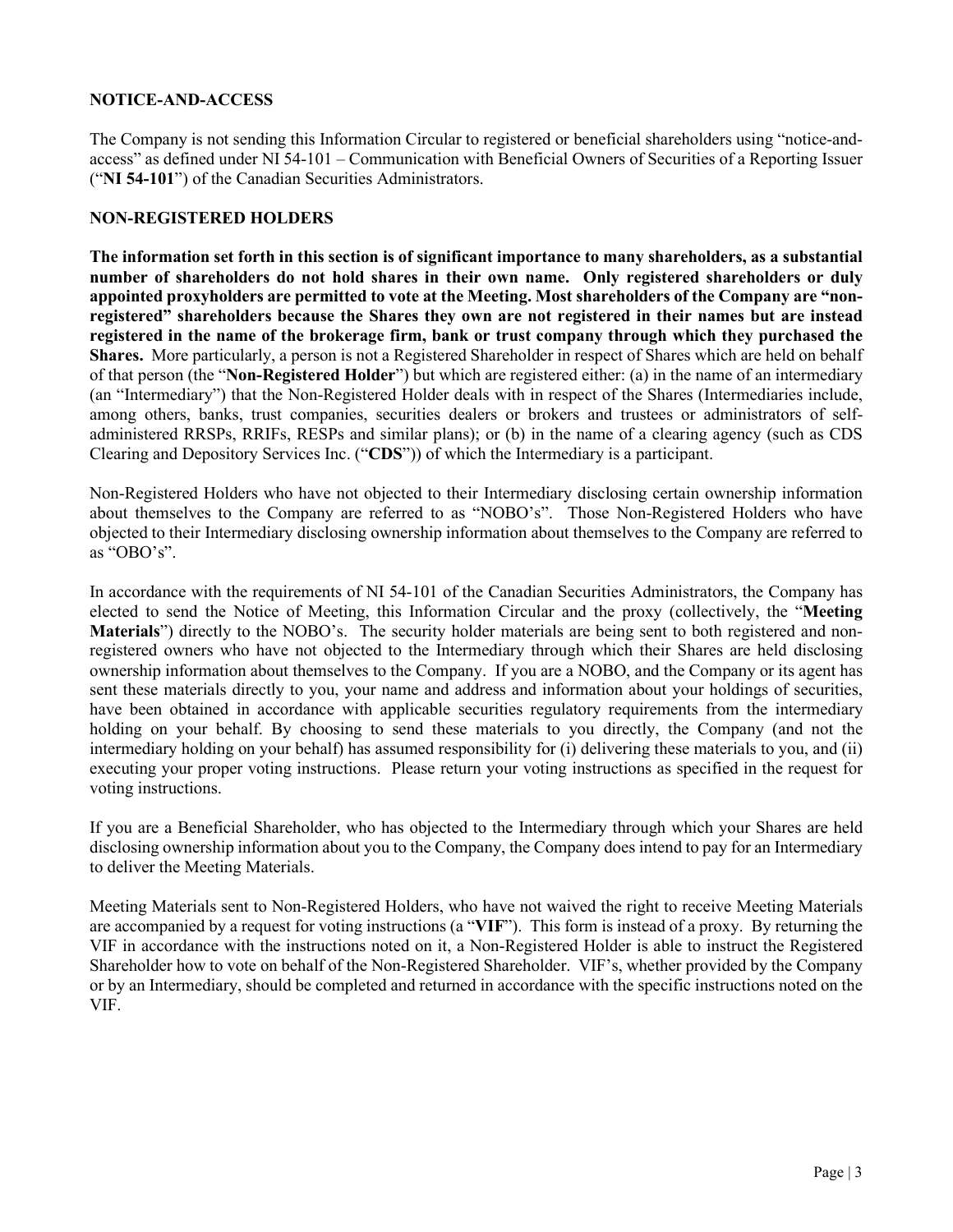In either case, the purpose of this procedure is to permit Non-Registered Holders to direct the voting of the Shares which they beneficially own. Should a Non-Registered Holder who receives a VIF wish to attend the Meeting or have someone else attend on his/her behalf, the Non-Registered Holder should strike out the names of the Management Proxyholders and insert the Non-Registered Holder's name in the blank space provided. **Non-Registered Holders should carefully follow the instructions set out in the VIF including those regarding when and where the VIF is to be delivered.**

# **REVOCABILITY OF PROXY**

Any Registered Shareholder who has returned a proxy may revoke it at any time before it has been exercised. In addition to revocation in any other manner permitted by law, a proxy may be revoked by instrument in writing, including a proxy bearing a later date, executed by the Registered Shareholder or by his attorney authorized in writing or, if the Registered Shareholder is a corporation, under its corporate seal, or by an officer or attorney thereof duly authorized. The instrument revoking the proxy must be deposited at the registered office of the Company at any time up to and including the last business day preceding the date of the Meeting, or any adjournment thereof, or with the chairman of the Meeting on the day of the Meeting. **Only Registered Shareholders have the right to revoke a proxy. Non-Registered Holders who wish to change their vote must, at least seven days before the Meeting, arrange for the Company or their respective Intermediary, as the case may be, to revoke the proxy on their behalf.**

# **VOTES NECESSARY TO PASS RESOLUTIONS**

A simple majority of affirmative votes cast at the Meeting is required to pass the resolutions described herein to appoint the directors of the Company, the auditors of the Company and the Amended Share Incentive Plan. If there are more nominees for election as directors or appointment of the Company's auditor than there are vacancies to fill, those nominees receiving the greatest number of votes will be elected or appointed, as the case may be, until all such vacancies have been filled. If the number of nominees for election or appointment is equal to the number of vacancies to be filled, all such nominees will be declared elected or appointed by acclamation.

# **PART 2 - VOTING SHARES AND PRINCIPAL HOLDERS THEREOF**

# **Record Date**

The Company's authorized capital consists of an unlimited number of common shares without par value and an unlimited number of preferred shares with no par value. On May 26, 2022, the record date for the Meeting (the "**Record Date**"), 33,148,678 common shares without par value were issued and outstanding, each common share carrying the right to one vote. There were no preferred shares issued and outstanding as of the Record Date. At a general meeting of the Company, on a show of hands, every shareholder present in person shall have one vote and, on a poll, every shareholder shall have one vote for each share of which he or she is the holder.

# **Voting Securities**

Only shareholders of record on the close of business on May 26, 2022, who either personally attend the Meeting or who complete and deliver an Instrument of Proxy in the manner and subject to the provisions set out under the headings "Appointment of Proxyholder", "Voting by Proxy" and "Completion and Return of Party" will be entitled to vote at the Meeting or any adjournment thereof.

# **Principal Holders**

To the knowledge of the directors and executive officer of the Company, no one shareholder beneficially owned, directly or indirectly, or exercised control or direction over, Shares carrying more than 10% of the voting rights attached to all outstanding Shares of the Company as at the Record Date.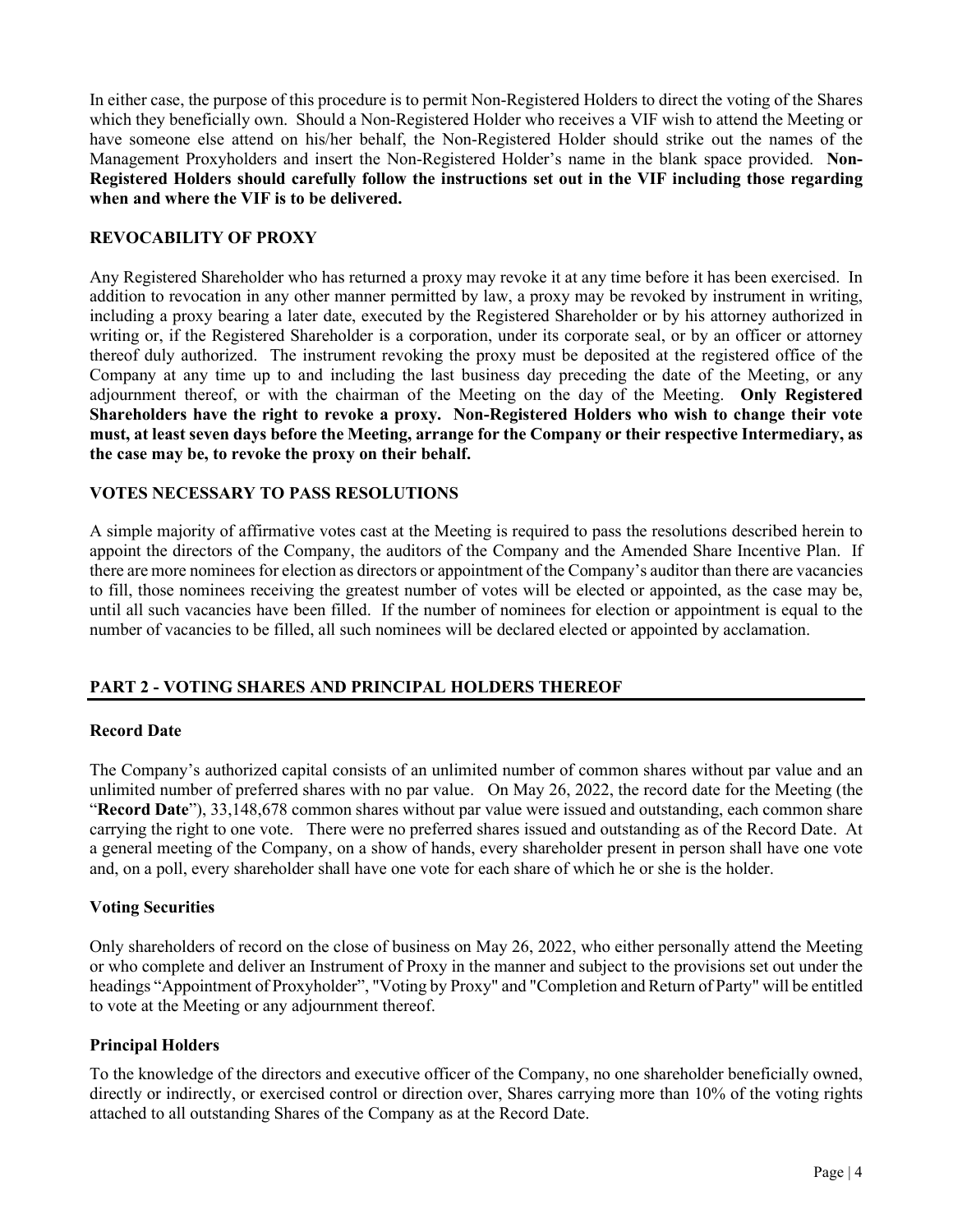# **Advance Notice Policy**

The Company has adopted a policy that contains a requirement for providing advance notice of nominations of directors (the "**Advance Notice Policy**") in certain circumstances where nominations for election to the board of directors of the Company (the "Board") are made by Shareholders. For an annual meeting of Shareholders, notice must be provided not less than 30 and not more than 65 days prior to the date of the annual meeting; save and except where the annual meeting is to be held on a date less than 50 days after the date on which the first public announcement of the date of such annual meeting was made, in which event notice may be given not later than the close of business on the  $10<sup>th</sup>$  day following such public announcement.

# **PART 3 – THE BUSINESS OF THE MEETING**

# **1. NUMBER AND ELECTION OF DIRECTORS**

The directors are elected at each annual general meeting and hold office until the next annual general meeting or until their successors are appointed.

Shareholder approval will be sought to fix the number of directors of the Company at five.

Management proposes to nominate each of the five persons listed below for election as directors. The information concerning such persons as set out below, is furnished by the individual nominees.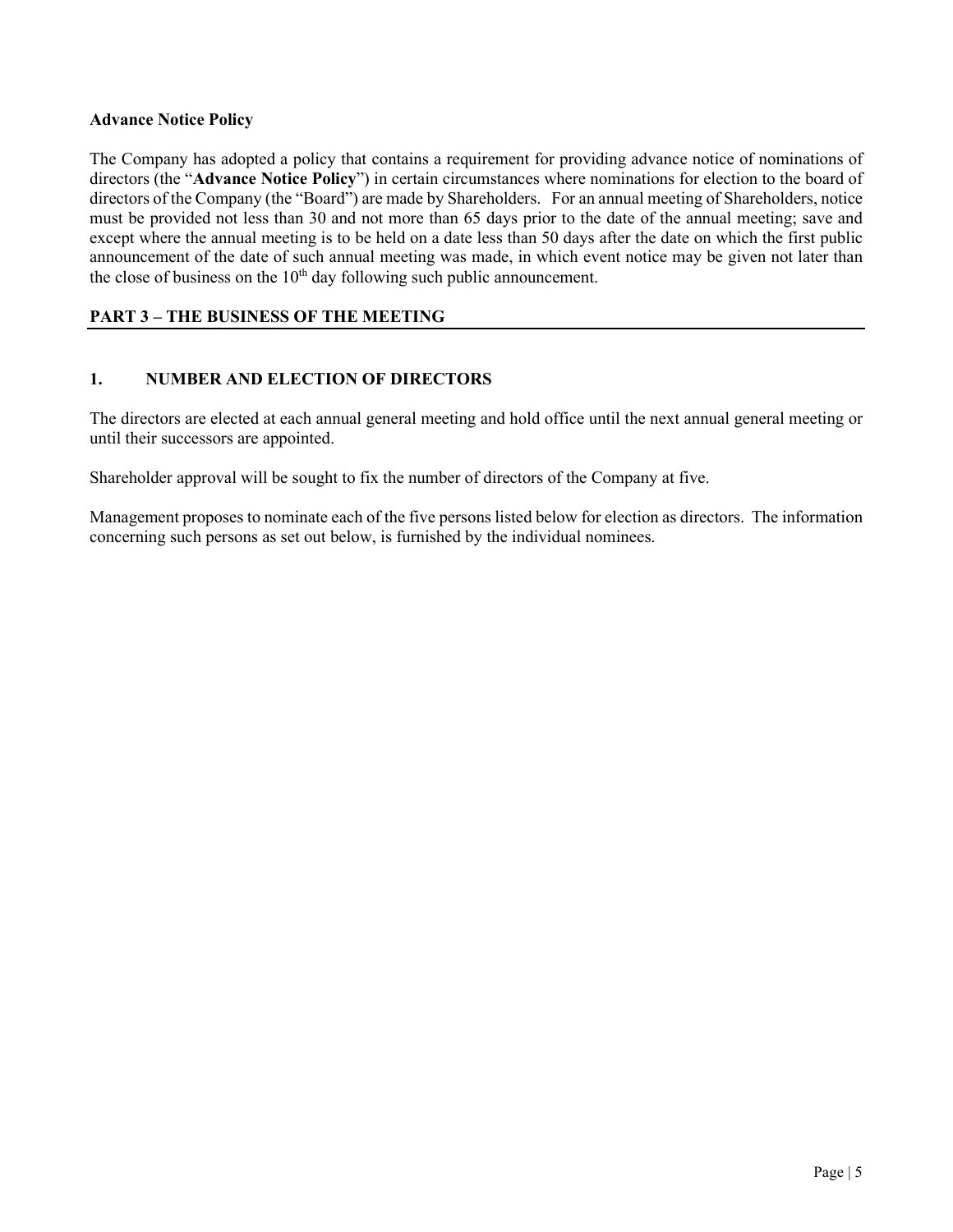Information pertaining to the names of the persons to be nominated for election as directors, the positions and offices which they presently hold with the Company, their respective principal occupations or employments during the past five years if such nominee is not presently an elected director and the number of Shares which each beneficially owns, directly or indirectly, or over which control or direction is exercised as of the Record Date for the Meeting is set out below:

| <b>Name and Residence of Proposed</b><br><b>Directors and Present Offices</b><br>Held | <b>Date Elected</b><br>or Appointed<br>a Director | Principal Occupation <sup>(1)</sup>                                                                                                                                                                                                                                                                                                                                                                                                         | Number &<br>Percentage of<br><b>Shares</b><br>Owned<br>(Basic) |
|---------------------------------------------------------------------------------------|---------------------------------------------------|---------------------------------------------------------------------------------------------------------------------------------------------------------------------------------------------------------------------------------------------------------------------------------------------------------------------------------------------------------------------------------------------------------------------------------------------|----------------------------------------------------------------|
| Robert McLeod <sup>(2)</sup><br>British Columbia, Canada<br>CEO. President & Director | Jun. 16, 2020                                     | Professional geologist, March 2003 to present;<br>Former President and Chief Executive Officer of IDM<br>Mining Ltd. (TSXV - IDM) from Sep. 2013 to Mar<br>2019.                                                                                                                                                                                                                                                                            | 1,962,597<br>5.92%                                             |
| Jessica Van Den Akker <sup>(3)</sup><br>British Columbia, Canada<br>Director          | Aug. 12, 2020                                     | CPA, CFO Global Digital Asset Trading Limited,<br>November 2020 to present. Former CFO, KORE<br>Mining Ltd, February 2019 to May 2022, Former<br>CFO Karus Gold Corp, January 2021 to May 2022;<br>Former CFO and Vice President of Corporate Finance<br>at Fiore Management & Advisory Corp. (a private<br>financial advisory firm) from Jan 2017 to Jan 2020.                                                                             | 329,694<br>0.99%                                               |
| Donald J. Birak <sup>(4)</sup><br>Idaho, United States<br>Director                    | Aug. 12, 2020                                     | Consulting geologist, Independent director Revival<br>Gold Inc (2015 to present). Former independent<br>director of Dolly Varden Silver Corp (2015 to<br>February 2022)., Former Senior VP of Coeur Mining<br>Inc., Former VP of AngloGold North America.                                                                                                                                                                                   |                                                                |
| Julia Gartley <sup>(5)</sup><br>British Columbia, Canada<br>Director                  | Nominee                                           | Professional Mineral Processing Engineer and MBA.<br>Director of BBA Inc (a private engineering consulting<br>firm) from April 2021 to present and Team Lead at<br>BBA Inc from August 2019 to present. Former<br>Independent Consultant from February 2017 to<br>August 2019.                                                                                                                                                              |                                                                |
| Matthew Moore <sup>(6)</sup><br>British Columbia, Canada<br>Director                  | Nominee                                           | Professional Realtor from 2010 to present. Citizen of<br>the Nisga'a Nation and holds a Bachelor of Arts<br>Degree in Economics with a background in<br>Community and Economic Development. Previously<br>spent many years working with the Nisga'a Tribal<br>Council on the Nisga'a Treaty and also with the First<br>Nations Economic Development Corporations,<br>including a construction company that did residential<br>construction. |                                                                |

(1) Includes occupation for the preceding five years unless the director was elected in the previous annual meeting and was shown as a nominee for election as a director in the information circular for that meeting.

(2) Member of the Environmental, Health, Safety and Technical Committee

(3) Appointed as a member of the Audit Committee and Compensation Committee on August 20, 2020. Proposed member of the Governance and Nominating Committee.

(4) Appointed as a member of the Compensation Committee and Environmental, Health, Safety and Technical Committee on August 20, 2020. Proposed member of the Audit Committee

(5) Management proposed nominee and a proposed member of the Audit Committee, Governance and Nomination Committee, and the Environmental, Health, Safety and Technical Committee

(6) Management proposed nominee and a proposed member of the Governance and Nomination Committee, Compensation Committee and the Environmental, Health, Safety and Technical Committee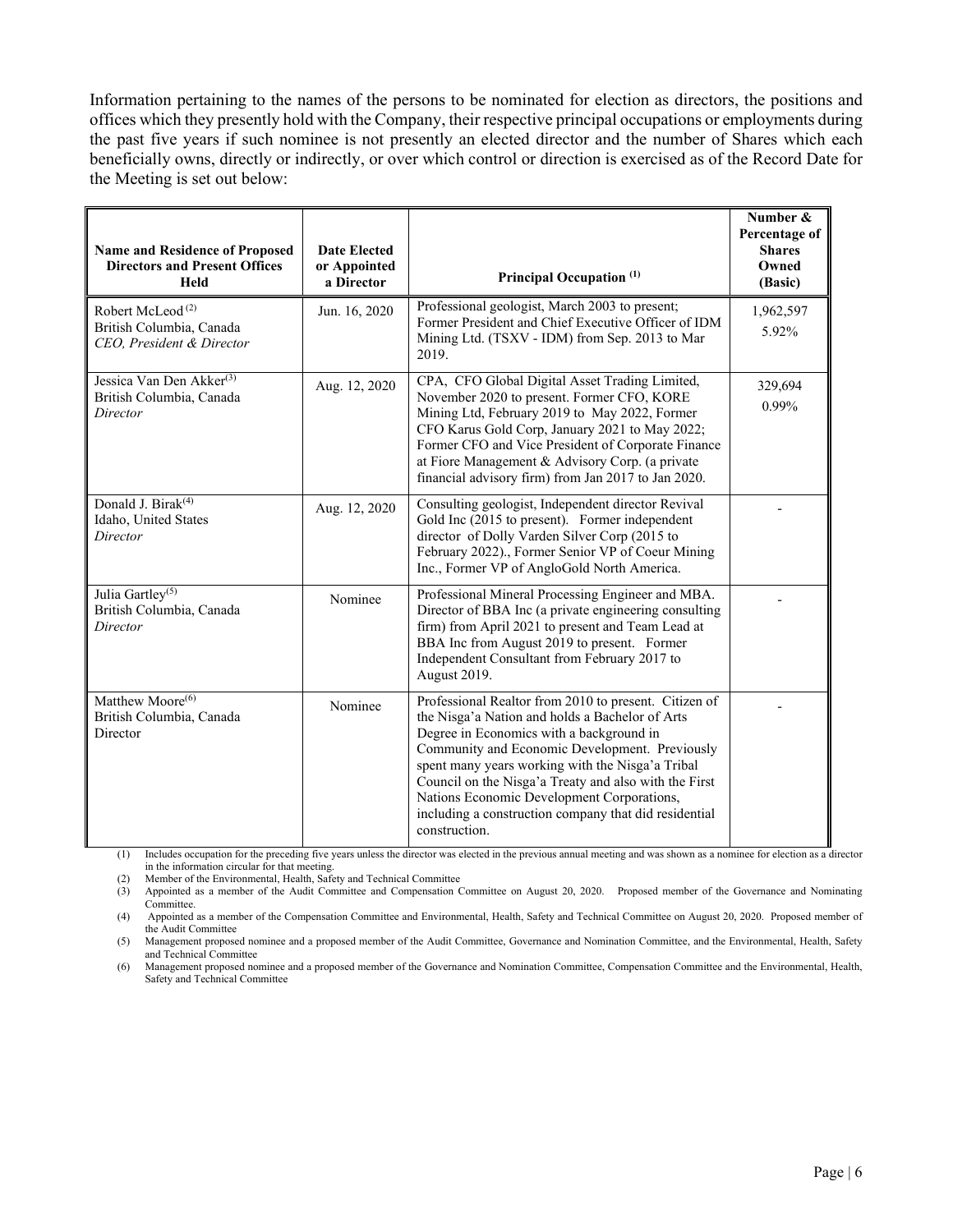# *Unless such authority is withheld, the persons named in the form of proxy accompanying this Information Circular intend to vote for the election of the foregoing individuals as directors until the close of the next following annual general meeting of the Shareholders or until their successors are elected.*

No proposed director is to be elected under any arrangement or understanding between the proposed director and any other person or company, and each director and executive officer of the Company acts solely in his or her own capacity.

# *Cease Trade Orders, Bankruptcies, Penalties or Sanctions*

To the knowledge of the Company, no director or executive officer of the Company, or a personal holding company of such person is, as at the date of this Information Circular, or has been, within 10 years before the date of this Information Circular, a director, chief executive officer ("**CEO**") or chief financial officer ("**CFO**") of any company that:

- (a) was subject to a cease trade or similar order to a cease trade order or an order that denied the relevant company access to any exemption under securities legislation, that was in effect for a period of more than 30 consecutive days, that was issued while the director or executive officer was acting in the capacity as a director, CEO or CFO of such company; or
- (b) was subject to a cease trade or similar order to a cease trade order, or an order that denied the relevant company access to any exemption under securities legislation, that was in effect for a period of more than 30 consecutive days, that was issued after the director or executive officer ceased to be a director, CEO or CFO, but which resulted from an event that occurred while the director or executive officer was acting in the capacity as director, CEO or CFO of such company.

To the knowledge of the Company, no director or executive officer of the Company, or a shareholder holding a sufficient number of securities to affect materially the control of the Company, or a personal holding company of such person:

- (a) is, as at the date of this Information Circular, or has been within 10 years before the date of this Information Circular, a director or executive officer of any company (including the Company) that, while that person was acting in that capacity, or within a year of that person ceasing to act in that capacity, became bankrupt, made a proposal under any legislation relating to bankruptcy or insolvency or was subject to or instituted any proceedings, arrangement or compromise with creditors or had a receiver, receiver manager or trustee appointed to hold its assets; or
- (b) has, within the 10 years before the date of this Information Circular, become bankrupt, made a proposal under any legislation relating to bankruptcy or insolvency, or become subject to or instituted any proceedings, arrangement or compromise with creditors, or had a receiver, receiver manager or trustee appointed to hold the assets of the director or executive officer;
- (c) has been subject to any penalties or sanctions imposed by a court relating to securities legislation or by a securities regulatory authority, or has entered into a settlement agreement with a securities regulatory authority; or
- (d) has been subject to any penalties or sanctions imposed by a court or regulatory body that would likely be considered important to a reasonable investor in making an investment decision.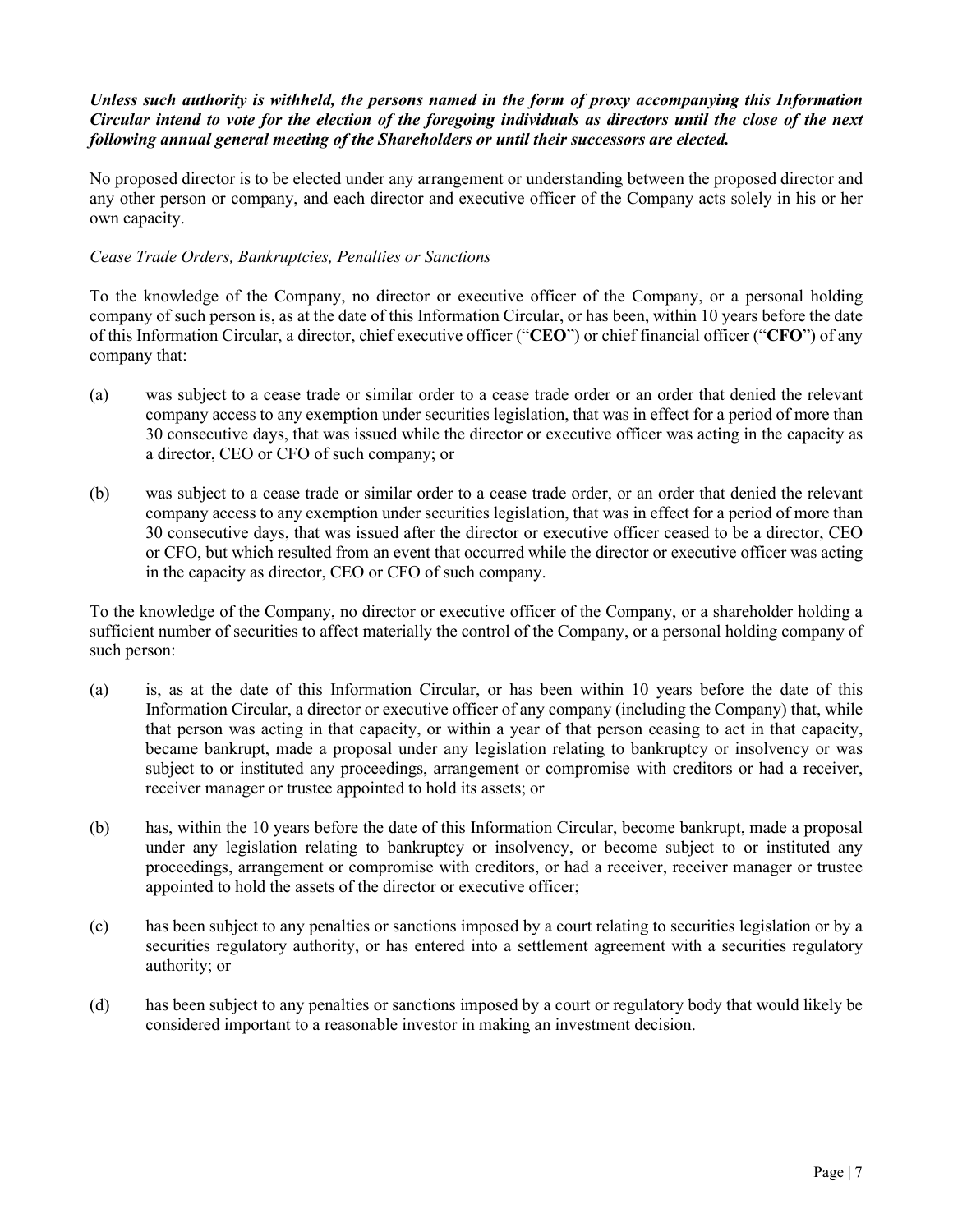# *Conflicts of Interest*

The Company's directors and officers may serve as directors or officers of other companies or have significant shareholdings in other resource companies and, to the extent that such other companies may participate in ventures in which the Company may participate, the directors of the Company may have a conflict of interest in negotiating and concluding terms respecting the extent of such participation. In the event that such a conflict of interest arises at a meeting of the Company's directors, a director who has such a conflict will abstain from voting for or against the approval of such participation or such terms. From time to time, several companies may participate in the acquisition, exploration and development of natural resource properties thereby allowing for their participation in larger programs, permitting involvement in a greater number of programs and reducing financial exposure in respect of any one program. It may also occur that a particular company will assign all or a portion of its interest in a particular program to another of these companies due to the financial position of the company making the assignment. The directors of the Company are required to act honestly, in good faith and in the best interests of the Company. In determining whether or not the Company will participate in a particular program and the interest therein to be acquired by it, the directors will primarily consider the degree of risk to which the Company may be exposed and its financial position at that time.

The directors and officers of the Company are aware of the existence of laws governing the accountability of directors and officers for corporate opportunity and requiring disclosures by the directors of conflicts of interest and the Company will rely upon such laws in respect of any directors' and officers' conflicts of interest or in respect of any breaches of duty by any of its directors and officers. All such conflicts will be disclosed by such directors or officers in accordance with the *Business Corporations Act* (British Columbia) and shall govern themselves in respect thereof to the best of their ability in accordance with the obligations imposed upon them by law.

To the best of the Company's knowledge, and other than as disclosed above and elsewhere in this Information Circular, there are no known existing or potential conflicts of interest among the Company, its subsidiaries, directors and officers or other members of management of the Company or its subsidiaries as a result of their outside business interests.

# **2. REMUNERATION AND APPOINTMENT OF AUDITOR**

DeVisser Gray LLP ("**DeVisser Gray**"), Chartered Professional Accountants, of Vancouver, British Columbia are the auditors for the Company. Unless otherwise instructed, the proxies given pursuant to this solicitation will be voted for the re-appointment of DeVisser Gray as the auditor to hold office for the ensuing year at a remuneration, and on terms of engagement, to be fixed by the directors.

DeVisser Gray were first appointed as auditor on January 12, 2010.

# **3. APPROVAL OF THE AMENDED OMNIBUS SHARE INCENTIVE PLAN**

The Company's existing share incentive plan was last approved by shareholders on November 18, 2021. The Board approved an amended share incentive plan (the "**Amended Share Incentive Plan**"**)** on May 26, 2022. The Amended Share Incentive Plan has been updated to ensure compliance with the new TSX Venture Exchange (the "**Exchange**") Policy 4.4. The Exchange has conditionally approved the Amended Share Incentive Plan subject to shareholder approval at the Meeting. The Company is seeking approval of the Amended Share Incentive Plan from shareholders.

The Amended Share Incentive Plan provides for the grant of options ("**Options**"), restricted share units ("**RSUs**"), performance share units ("**PSUs"** and together with the RSUs, **"Share Units"**) and deferred share units ("**DSUs**" and together with the Options and Share Units, "**Awards**").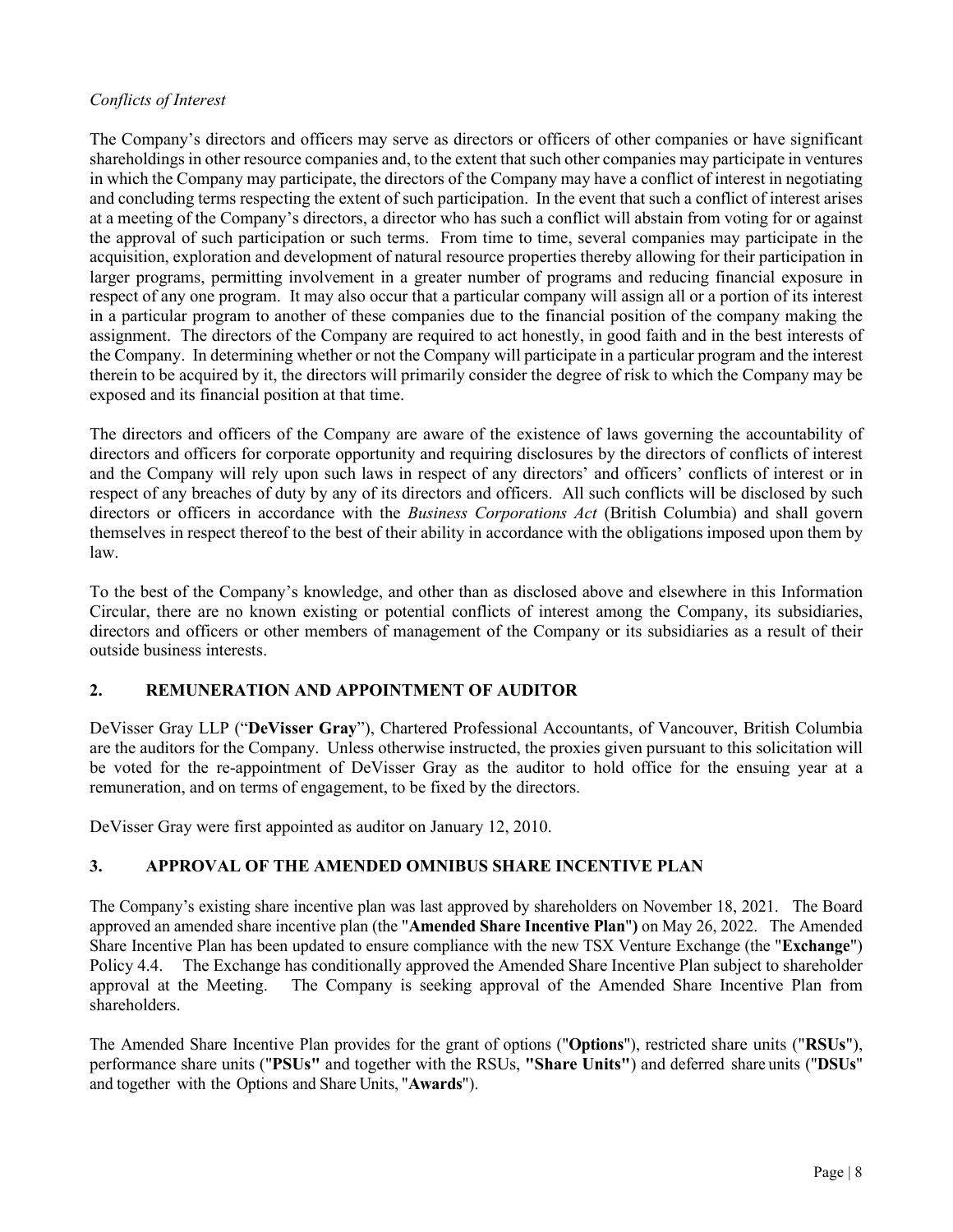The Amended Share Incentive Plan includes a "rolling" stock option plan component that sets the maximum number of common shares reserved for issuance, in the aggregate, pursuant to the exercise of Options granted thereunder, together with the number of common shares reserved for issuance pursuant to the settlement of Share Units and DSUs granted under the Amended Share Incentive Plan and the number of common shares reserved for issuance pursuant to any other security based compensation arrangement of the Company, at 10% of the number of common shares issued and outstanding on a non-diluted basis from time to time. The Amended Share Incentive Plan provides that no more than 750,000 common shares, in aggregate, may be reserved for issuance at any given time pursuant to the settlement of Share Units and DSUs granted under the Share Incentive Plan. For clarity, the maximum number of common shares reserved for issuance under the Amended Share Incentive Plan may be comprised either entirely of common shares reserved for issuance pursuant to the exercise of Options, or a combination of common shares reserved for issuance pursuant to the exercise of Options and the settlement of Share Units and DSUs, provided that the number of such shares settling Share Units and DSUs does not exceed 750,000 common shares.

# *Summary of the Amended Share Incentive Plan*

The following is a summary of the key provisions of the Amended Share Incentive Plan. The following summary is qualified in all respects by the full text of the Amended Share Incentive Plan. All terms used but not defined in this section have the meaning ascribed thereto in the Amended Share Incentive Plan a copy of which is attached hereto as Schedule A.

# *Purpose*

The purpose of the Amended Share Incentive Plan is:

- (a) to increase the interest in the Company's welfare of those employees, officers, directors and consultants (who are considered "**Eligible Participants**" under the Amended Share Incentive Plan) who share responsibility for the management, growth and protection of the business of theCompany or a subsidiary of the Company;
- (b) to provide an incentive to such Eligible Participants to continue their services for the Company or a subsidiary of the Company and to encourage such Eligible Participants whose skills, performance and loyalty to the objectives and interests of the Company or a subsidiary of the Company are necessary or essential to its success, image, reputation or activities;
- (c) to reward Eligible Participants for their performance of services while working for the Company or a subsidiary of the Company; and
- (d) to provide a means through which the Company or a subsidiary of the Company may attract and retain able persons to enter its employment or service.

# *Plan Administration*

The Amended Share Incentive Plan shall be administered and interpreted by the Board or, if the Board by resolution so decides, by a committee appointed by the Board. Subject to the terms of the Amended Share Incentive Plan, applicable law and the rules of the TSX Venture Exchange, the Board (or its delegate) will have the power and authority to: (i) designate the Eligible Participants who will receive Awards (an Eligible Participant who receives an Award, a "**Participant**"), (ii) designate the types and amount of Awards to be granted to each Participant, (iii) determine the terms and conditions of any Award, including any vesting conditions or conditions based on performance of the Company or of an individual ("**Performance Criteria**"); (iv) interpret and administer the Amended Share Incentive Plan and any instrument or agreement relating to it, or any Award made under it; and (v) make such amendments to the Amended Share Incentive Plan and Awards as are permitted by the Amended Share Incentive Plan and the policies of the TSX Venture Exchange.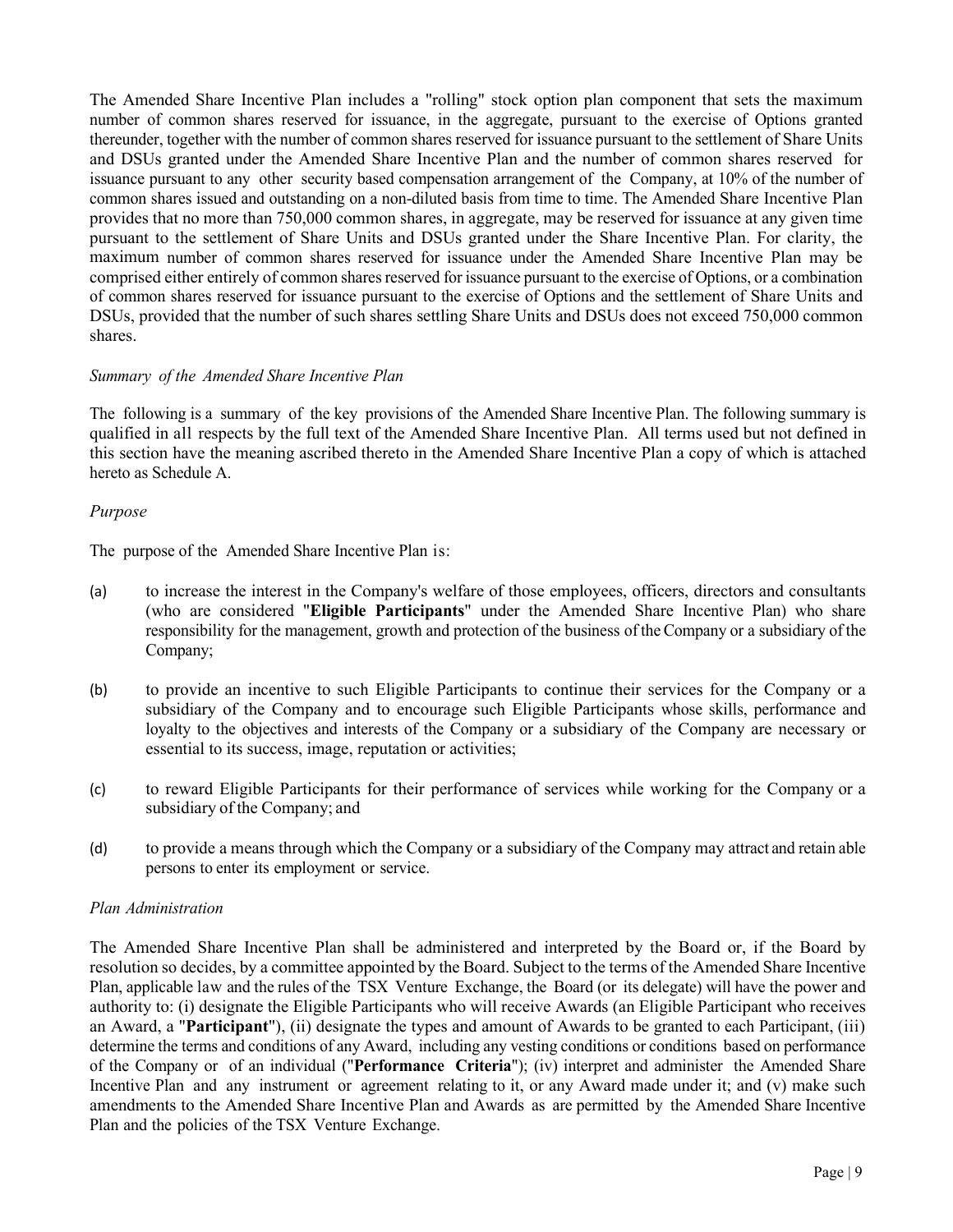# *Shares Available for Awards*

Subject to adjustment as provided for under the Amended Share Incentive Plan, and as may be approved by the TSX Venture Exchange and the shareholders of the Company from time to time, the maximum number of common s hares reserved for issuance, in the aggregate, pursuant to the exercise of Options granted under the Amended Share Incentive Plan shall be equal to 10% of the issued and outstanding common shares of the Company on a non-diluted basis from time to time, less the actual number of common shares reserved for issuance at any given time pursuant to the settlement of Share Units and DSUs granted under the Amended Share Incentive Plan and the number of common shares reserved for issuance pursuant to any other Share Compensation Arrangement of the Company, if any. The maximum number of common shares reserved for issuance, in the aggregate, pursuant to the settlement of Share Units and DSUs granted under the Amended Share Incentive Plan shall not exceed at any given time 750,000 common shares of the Company.

The Amended Share Incentive Plan sets out the calculation of the number of common shares reserved for issuance based on whether the common shares are reserved for issuance pursuant to the grant of an Option, ShareUnit or DSU.

# *Participation Limits*

The Amended Share Incentive Plan provides the following limitations on grants:

- (a) In no event shall the Amended Share Incentive Plan, together with all other previously established and outstanding Share Compensation Arrangements of the Company, permit at any time:
	- (i) the aggregate number of common shares reserved for issuance under Awards granted to Insiders (as a group) at any point in time exceeding 10% of the issued and outstanding common shares of the Company on a non-diluted basis; or
	- (ii) the grant to Insiders (as a group), within any 12 month period, of an aggregate number of Awards exceeding 10% of the issued and outstanding common shares on a non-diluted basis of the Company, calculated at the date an Award is granted to any Insider,

unless the Company has obtained the requisite disinterested shareholder approval.

- (b) The aggregate number of Awards granted to any one person (and companies wholly-owned by that person) in any 12 month period shall not exceed 5% of the issued and outstanding common shares on a non-diluted basis of the Company, calculated on the date an Award is granted to the person, unless the Company has obtained the requisite disinterested shareholder approval.
- (c) The aggregate number of Awards granted to any one Consultant in any 12 month period shall not exceed 2% of the issued and outstanding common shares on a non-diluted basis of the Company, calculated at the date an Award is granted to the Consultant.
- (d) The aggregate number of Options granted to all Investor Relations Service Providers shall not exceed 2% of the issued and outstanding common shares on a non-diluted basis of the Company in any 12 month period, calculated at the date an Option is granted to any such person.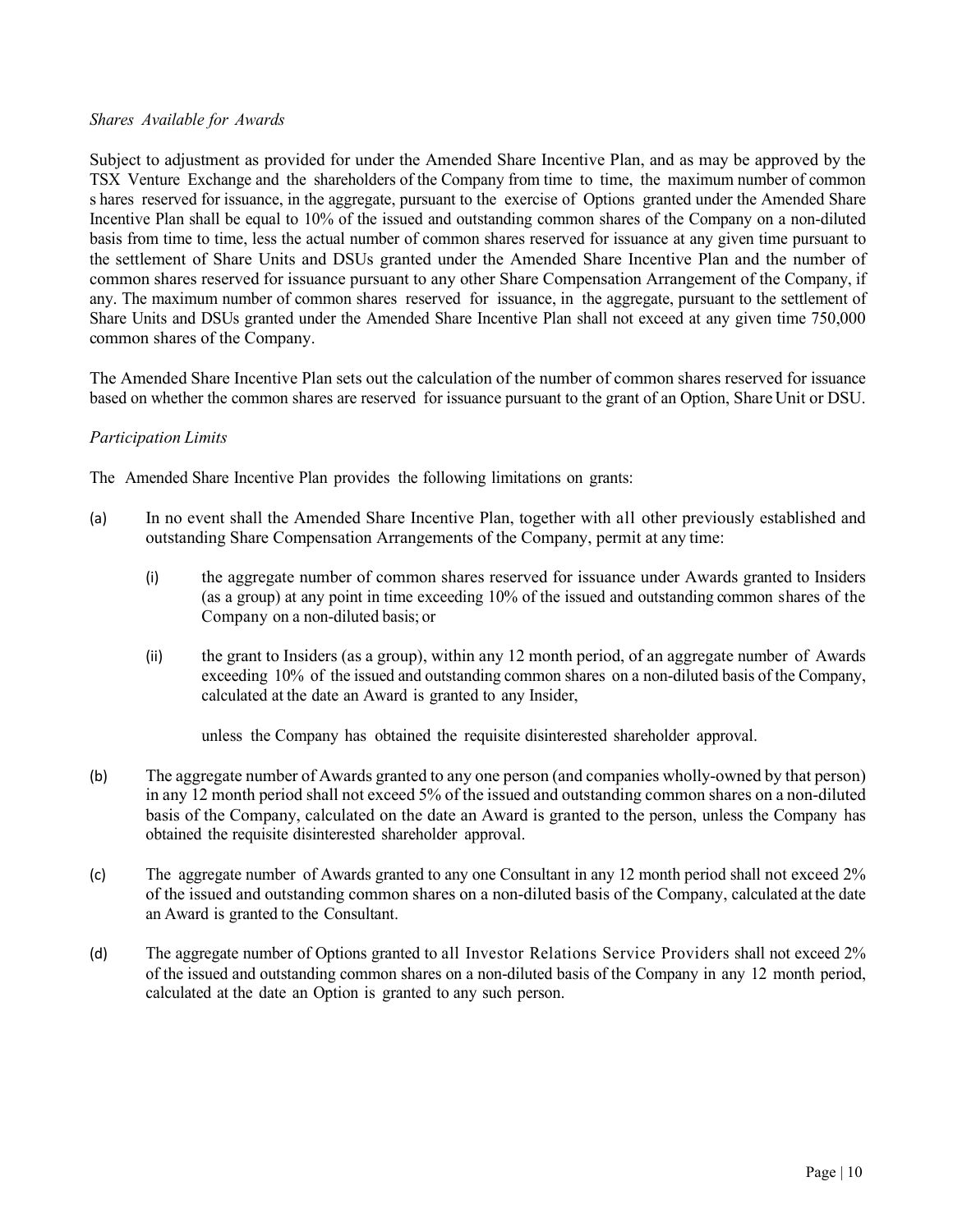# *Eligible Participants*

In respect of a grant of Options, an Eligible Participant is any director, executive officer, employee, Management Company Employee or Consultant of the Company or any of its subsidiaries. In respect of a grant of Share Units, an Eligible Participant is any director, executive officer, employee, Management Company Employee or Consultant of the Company or any of its subsidiaries other than an Investor Relations Service Provider. In respect of a grant of DSUs, an Eligible Participant is any non-employee director of the Company or any of its subsidiaries other than an Investor Relations Service Provider.

# *Description of Awards*

# *Options*

An Option is an option granted by the Company to a Participant entitling such Participant to acquire a designated number of common shares from treasury at a specified exercise price (the "**Option Price**"). Options are exercisable over a period established by the Board from time to time and reflected in the Participant's Option Agreement, which period shall not exceed 10 years from the date of grant. Notwithstanding the expiration provisions set forth in the Amended Share Incentive Plan, if the date on which an Option expires falls within a Blackout Period (as defined in the Amended Share Incentive Plan), the expiration date of the Option will be the date that is ten (10) Business Days after the Blackout Period Expiry Date. The Option Price shall not be set at less than the Market Value of a Share (as defined in the Amended Share Incentive Plan) as of the date of the grant, less any discount permitted by the TSX Venture Exchange.

The grant of an Option by the Board shall be evidenced by an Option Agreement in such form not inconsistent with the Amended Share Incentive Plan. At the time of grant of an Option, the Board may establish vesting conditions in respect of each Option grant, which may include performance criteria related to corporate or individual performance. Notwithstanding the foregoing, Options granted to Investor Relation Service Providers must vest in stages over a period of not less than 12 months with no more than one-quarter  $(1/4)$  of the Options vesting in any three month period.

No acceleration of the vesting provisions of Options granted to Investor Relation Service Providers is allowed without the prior acceptance of the TSX Venture Exchange.

# *Share Units*

A Share Unit is an Award that is a bonus for services rendered in the year of grant that, upon settlement, entitles the recipient Participant to receive a cash payment equal to the Market Value of a Share or, at the sole discretion of the Board, a common share. The right of a holder to have their Share Units redeemed is subject to such restrictions and conditions on vesting as the Board may determine at the time of grant. Restrictions and conditions on vesting conditions, may without limitation, be based on the passage of time during continued employment or other service relationship (commonly referred to as an RSU), the achievement of specified Performance Criteria (commonly referred to as a PSU) or both. Share Units must be subject to a minimum 12 month vesting period following the date the Share Unit is granted or issued, subject to acceleration of vesting in certain cases in accordance with the terms of the Amended Share Incentive Plan and Exchange Policy 4.4. The grant of a Share Unit by the Board shall be evidenced by a ShareUnit Agreement in such form not inconsistent with the Amended Share Incentive Plan.

The Board shall have sole discretion to determine if any vesting conditions with respect to a Share Unit, including any Performance Criteria, or other vesting conditions with respect to a Share Unit, as contained in the Share Unit Agreement, have been met and shall communicate to a Participant as soon as reasonably practicable the date on which all such applicable vesting conditions or Performance Criteria have been satisfied and the Share Units have vested. Subject to the vesting and other conditions and provisions in the Amended Share Incentive Plan and in the applicable Share Unit Agreement, each Share Unit awarded to a Participant shall entitle the Participant to receive, on settlement, a cash payment equal to the Market Value of a Share, or, at the discretion of the Board, one common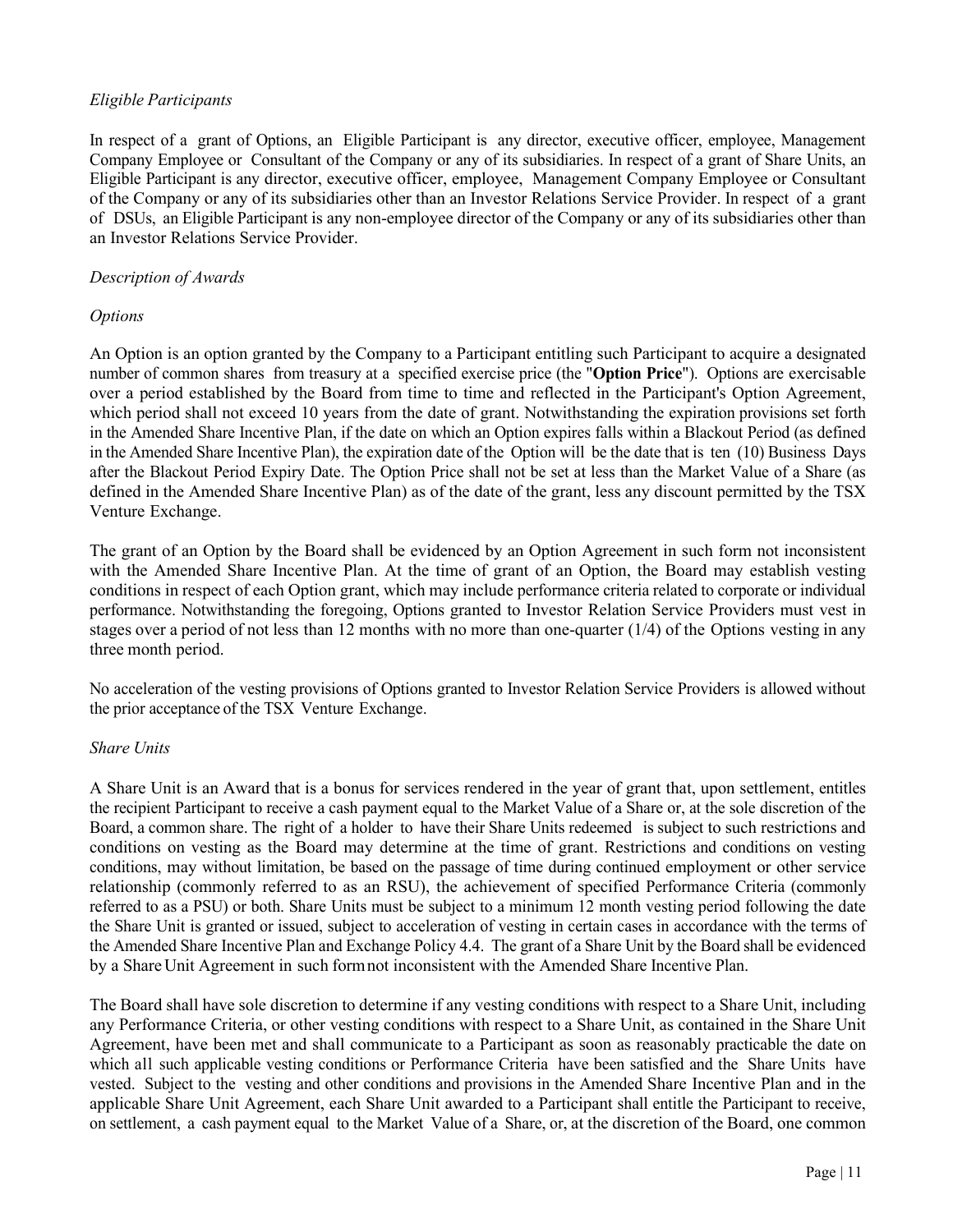share or any combination of cash and common shares as the Board in its sole discretion may determine, in each case less any applicable withholding taxes. The Company (or the applicable subsidiary) may, in its sole discretion, elect to settle all or any portion of the cash payment obligation by the delivery of common s hares issued from treasury or acquired by a Designated Broker in the open market on behalf of the Participant. Subject to the terms and conditions in the Amended Share Incentive Plan, vested Share Units shall be redeemed by the Company (or the applicable subsidiary) as described above on the earlier of the expiry date of the Share Units or the 15<sup>th</sup> day following the vesting date.

Unless otherwise accepted by the TSXV, any acceleration of the vesting provisions of any Award (other than an Option) to a date that is less than one year from the date of grant or issuance must only be done in connection with the death of an Eligible Participant or in connection with an Eligible Participant ceasing to be an Eligible Participant under the Plan as a result of a Change of Control, take-over bid, reverse takeover or other similar transaction as required by TSXV Policy 4.4.

Notwithstanding the foregoing, if the date on which any Share Units would otherwise vest falls within a Blackout Period, the vesting date of such Share Units will be deemed to be the date that is the earlier of ten (10) Business Days after the Blackout Period Expiry Date and the Share Unit expiry date.

# *Deferred Share Units*

A DSU is an Award for services rendered, or for future services to be rendered, and that, upon settlement, entitles the recipient Participant to receive cash or acquire common s hares, as determined by the Companyin its sole discretion. DSUs must be subject to a minimum 12 month vesting period following the date the DSU is granted or issued, subject to acceleration of vesting in certain cases in accordance with the terms of the Amended Share Incentive Plan. The grant of a DSU by the Board shall be evidenced by a DSU Agreement in such form not inconsistent with the Amended Share Incentive Plan.

A Participant is only entitled to redemption of a DSU when the Participant ceases to be a director of the Company for any reason, including termination, retirement or death. The Board does not have the right to alter the vesting conditions of DSUs, which conditions will immediately vest for those DSUs that were granted or issued for at least 12 months prior to termination of employment or for those DSUs that otherwise had their vesting accelerated in accordance with the terms of the Amended Share Incentive Plan and Exchange Policy 4.4.

Subject to the vesting and other conditions and provisions in the Amended Share Incentive Plan and in any DSU Agreement, each DSU awarded to a Participant shall entitle the Participant to receive on settlement a cash payment equal to the Market Value of a Share, or, at the discretion of the Board, one common share or any combination of cash and common shares as the Company in its sole discretion may determine.

DSUs shall be redeemed and settled by the Company as soon as reasonably practicable following the Participant's termination date, but in any event not later than, and any payment (either in cash or in Common Shares) in respect of the settlement of such DSUs shall be made no later than, December  $15<sup>th</sup>$  of the first calendar year commencing immediately after the Participant's termination date . The Company will have, at its sole discretion, the ability to elect to settle all or any portion of the cash payment obligation by the delivery of Common Shares issued from treasury or acquired by a Designated Broker in the open market on behalf of the Participant.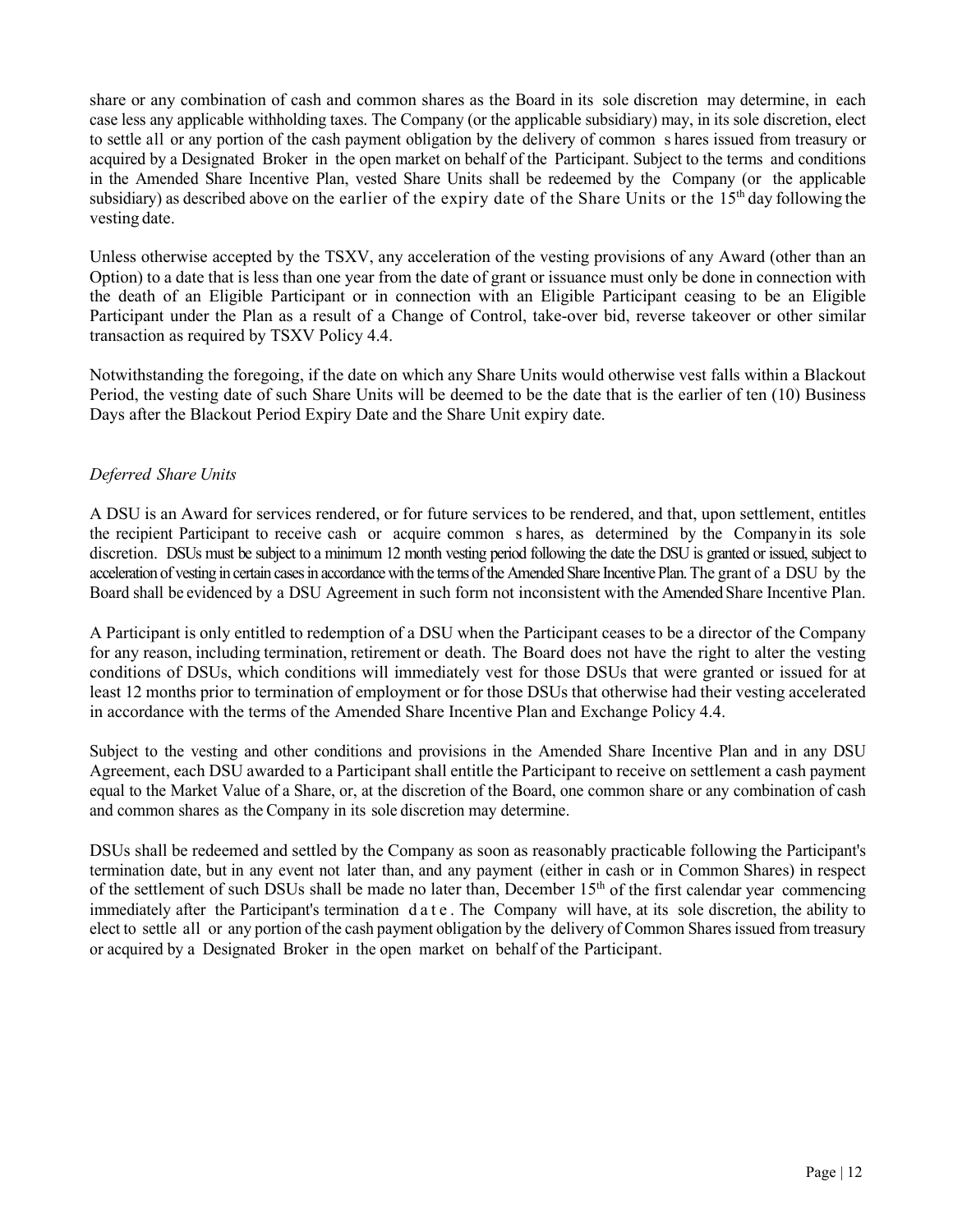# *Effect of Termination on Awards*

Except as otherwise provided in any Employment Agreement or Consulting Agreement or in any Award Agreement, Awards are subject to the following conditions:

- (a) *Resignation*: Upon a Participant ceasing to be an Eligible Participant as a result of his or her resignation from the Company or a subsidiary (other than by reason of retirement):
	- (i) each unvested Option granted to such Participant shall terminate and become void immediately upon such resignation;
	- (ii) each vested Option held by such Participant shall cease to be exercisable on the earlier of  $(A)$  ninety (90) days after the Participant's termination date (or such later date as the Board may, in its sole discretion, determine) and (B) the expiry date of such Option as set forth in the applicable Option Agreement, after which such vested Option will expire; and
	- (iii) the Participant's participation in the Amended Share Incentive Plan shall be terminated immediately, and all Share Units credited to such Participant's account that have not vested shall be forfeited and cancelled, and the Participant's rights that relate to such Participant's unvested Share Units shall be forfeited and cancelled on the termination date.
- (b) *Termination for Cause*: Upon a Participant ceasing to be an Eligible Participant for Cause (as determined by the Company, which determination shall be binding on the Participant for purposes of the Amended Share Incentive Plan):
	- (i) any vested or unvested Options granted to such Participant shall terminate automatically and become void immediately; and
	- (ii) the Participant's participation in the Amended Share Incentive Plan shall be terminated immediately, and all Share Units credited to such Participant's account that have not vested shall be forfeited and cancelled, and the Participant's rights that relate to such Participant's unvested Share Units shall be forfeited and cancelled on the termination date.
- (c) *Termination not for Cause*: Upon a Participant ceasing to be an Eligible Participant as a result of his or her employment or service relationship with the Company or a subsidiary being terminated without Cause:
	- (i) each unvested Option granted to such Participant shall terminate and become void immediately;
	- (ii) each vested Option held by such Participant shall cease to be exercisable on the earlier of  $(A)$  ninety (90) days after the Participant's termination date (or such later date as the Board may, in its sole discretion, determine) and (B) the expiry date of such Option as set forth in the applicable Option Agreement, after which such vested Option will expire; and
	- (iii) all unvested Share Units in the Participant's account as of such date relating to a Restriction Period in progress shall be forfeited and cancelled (unless the Board, in itssole discretion, instead accelerates the vesting or waives vesting conditions with respect to all or some portion of such unvested Share Units).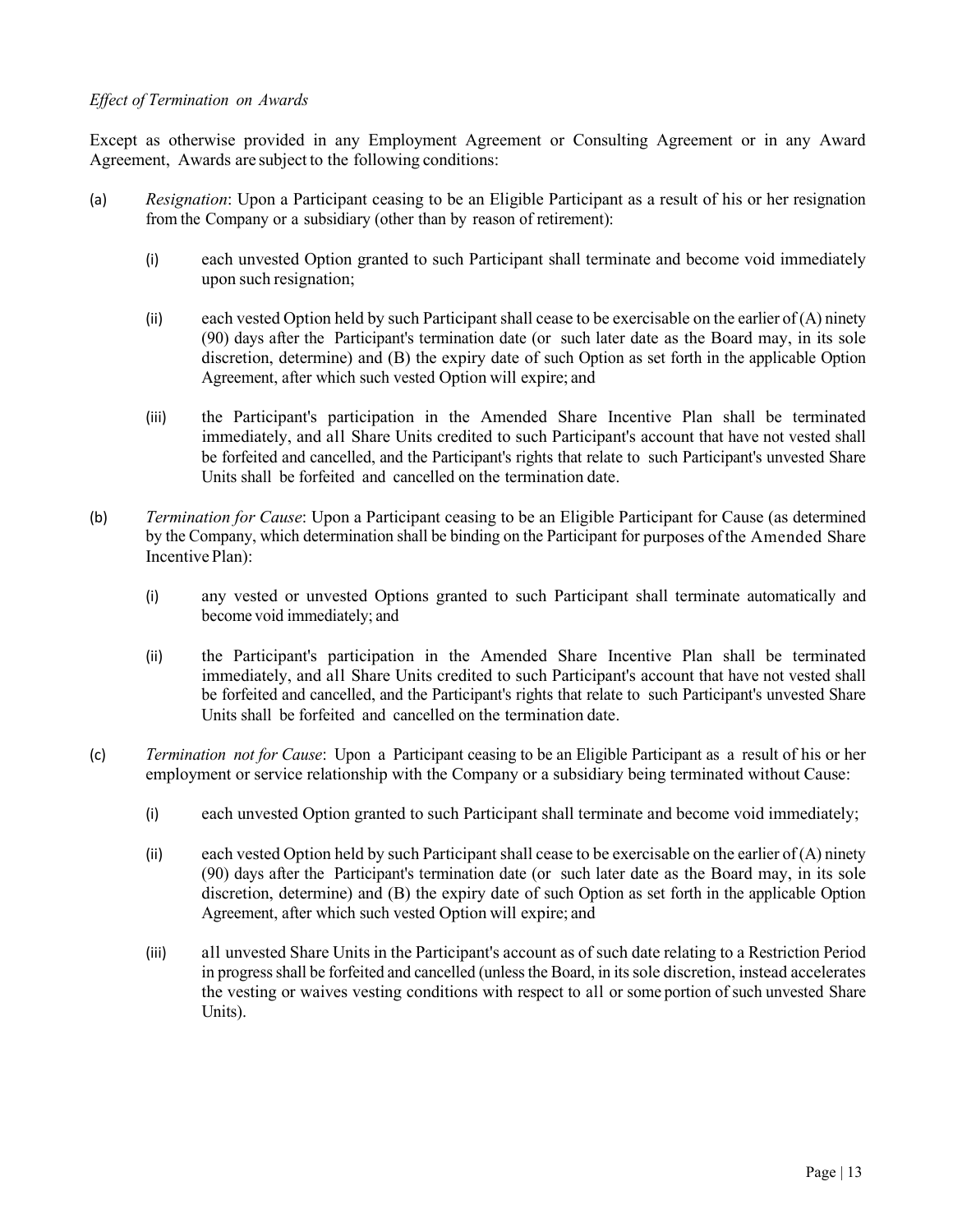- (d) *Termination Due to Retirement or Permanent Disability*: Upon a Participant ceasing to be an EligibleParticipant by reason of retirement or permanent disability:
	- (i) each unvested Option granted to such Participant shall terminate and become void immediately;
	- (ii) each vested Option held by such Participant shall cease to be exercisable on the earlier of  $(A)$  ninety (90) days from the date of retirement or the date on which the Participant ceases his or her employment or service relationship with the Company or any subsidiary by reason of permanent disability (or such later date as the Board may, in its sole discretion, determine) and (B) the expiry date of such Option as set forth in the applicable Option Agreement, after which such vested Option will expire; and
	- (iii) all unvested Share Units in the Participant's account as of such date relating to a Restriction Period in progress shall be forfeited and cancelled (unless the Board, in itssole discretion, instead accelerates the vesting or waives vesting conditions with respect to all or some portion of such unvested Share Units).
- (e) *Termination Due to Death*: Upon a Participant ceasing to be an Eligible Participant by reason of death:
	- (i) each unvested Option granted to such Participant shall terminate and become void immediately;
	- (ii) each vested Option held by such Participant at the time of death may be exercised by the legal representative of the Participant, provided that any such vested Option shall cease to be exercisable on the earlier of (A) the date that is twelve (12) months after the Participant's death and (B) the expiry date of such Option as set forth in the applicable Option Agreement, after which such vested Option will expire; and
	- (iii) all unvested Share Units in the Participant's account as of such date relating to a Restriction Period in progress shall be forfeited and cancelled (unless the Board, in itssole discretion, instead accelerates the vesting or waives vesting conditions with respect to all or some portion of such unvested Share Units).
- (f) *Termination in Connection with a Change of Control*: Subject to the prior approval of the TSX with respect to Options held by Investor Relations Service Providers, if the Company completes a transaction constituting a Change of Control and within 12 months following the Change of Control, a Participant who was also an officer or employee of, or a Consultant to, the Company prior to the Change of Control has their employment agreement or consulting agreement terminated:
	- (i) all unvested Options granted to such Participant shall immediately vest and become exercisable, and remain open for exercise until the earlier of (A) their expiry date as set out in the applicable Option Agreement and (B) the date that is ninety (90) days after such termination or dismissal; and
	- (ii) all unvested Share Units shall become vested, and the date of such Participant's termination date shall be deemed to be the vesting date.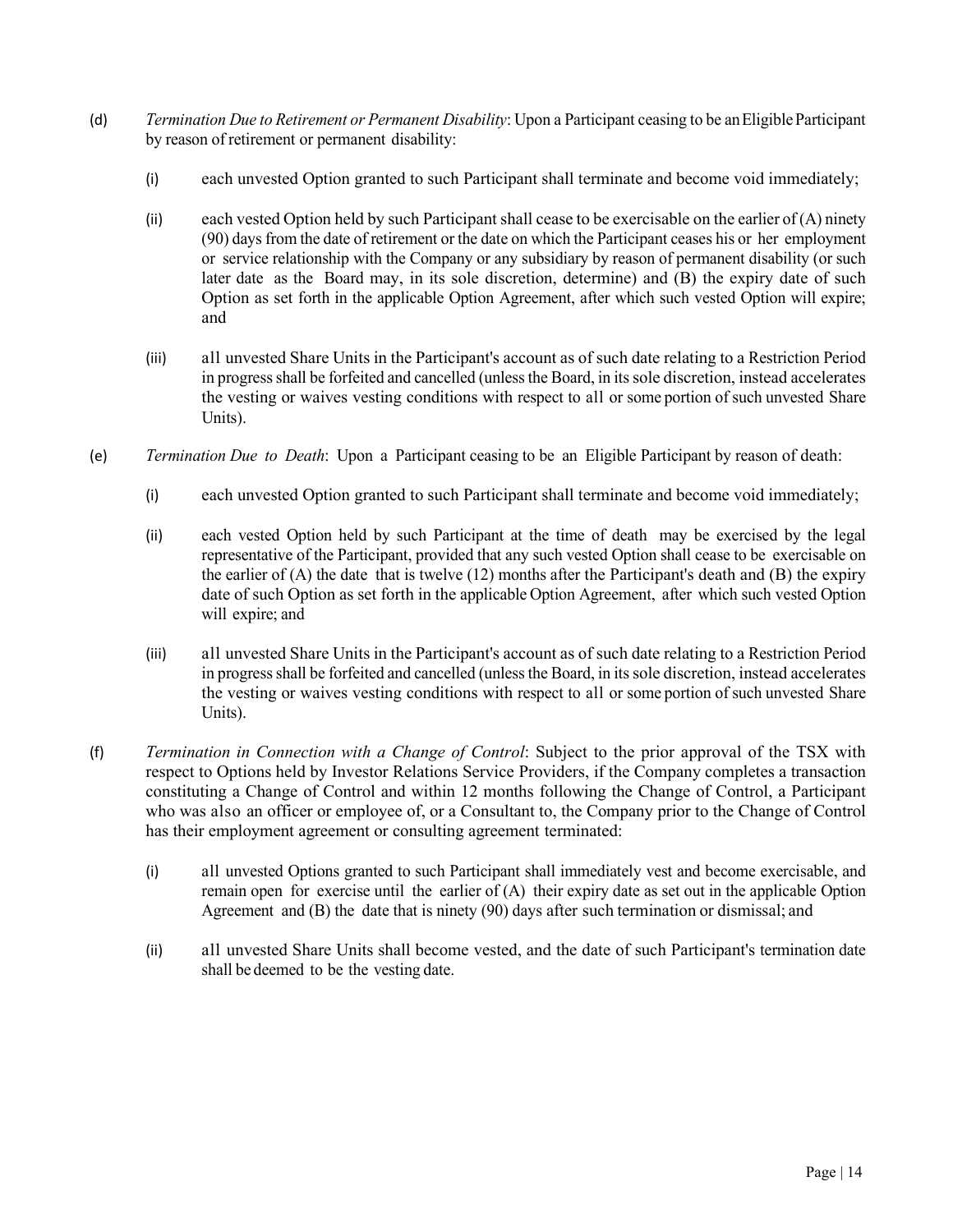# *Change of Control*

Subject to prior approval of the TSXV with respect to Options held by Investor Relations Service Providers, in the event of a Change of Control, the Board will have the power, in its sole discretion, to accelerate the vesting of Options to assist the Participants to tender into a take-over bid or participate in any other transaction leading to a Change of Control. For greater certainty, subject to the prior approval of the TSXV with respect to Options held by Investor Relations Service Providers, in the event of a take-over bid or any other transaction leading to a Change of Control, the Board shall have the power, in its sole discretion, to (a) provide that any or all Options shall thereupon terminate, provided that any such outstanding Options that have vested shall remain exercisable until consummation of such Change of Control, and (b) permit Participants to conditionally exercise their vested Options immediately prior to the consummation of the take-over bid and the common shares issuable under such Options to be tendered to such bid, such conditional exercise to be conditional upon the take-up by such offeror of the Common Shares or other securities tendered to such take-over bid in accordance with the terms of such take-over bid (or the effectiveness of such other transaction leading to a Change of Control). In the event of a Change of Control, the Board may also exercise its discretion to accelerate the vesting of, or waive the Performance Criteria or other vesting conditions applicable to, outstanding Share Units, and the date of such action shall be the vesting date of such Share Units.

# *Adjustment Provisions*

Subject to the prior approval of the TSXV (other than where an adjustment is a result of a share consolidation or subdivision), the Board shall in its sole discretion determine the appropriate adjustments or substitutions to be made to, among other things, the exercise price of an Award, the number of Shares underlying an Award, the cash payment to which a Participant is entitled under an Award or the number or kind of shares reserved for issuance under the Amended Share Incentive Plan, in certain circumstances involving a consolidation of Shares, subdivision of Shares, reorganization affecting Shares, distribution of Shares, merger or amalgamation involving Shares or other events affecting Shares as set out in the Amended Share Incentive Plan, in order to maintain the economic rights of the Participant in respect of such Award in connection with such event.

# *Assignment*

Except as set forth in the Amended Share Incentive Plan, each Award granted under the Amended Share Incentive Plan is personal to the Participant and shall not be assignable or transferable by the Participant, whether voluntarily or by operation of law, except by will or by the laws of descent and distribution.

# *Amendment or Discontinuance*

The Board may amend the Amended Share Incentive Plan or any Award at any time without the consent of the Participants, provided that such amendment shall not adversely alter or impair the rights of any Participant without the consent of such Participant (except as permitted by the provisions of the Amended Share Incentive Plan), is in compliance with applicable law, and subject to any regulatory approvals including, where required, the approval of the TSX Venture Exchange (or any other stock exchange on which the common shares are listed) and is subject to shareholder approval to the extent such approval is required by applicable law or the requirements of the TSX Venture Exchange (or any other stock exchange on which the common shares are listed), provided that the Board may, from time to time, in its absolute discretion and without approval of the shareholders of the Company, make the following amendments:

- (a) other than amendments to the exercise price and the expiry date of any Award, any amendment, with the consent of the Participant, to the terms of an Award previously granted to such Participant under the Amended Share Incentive Plan;
- (b) any amendment necessary to comply with applicable law (including taxation laws) or the requirements of the TSX Venture Exchange (or any other stock exchange on which the common shares are listed) or any other regulatory body to which the Company is subject;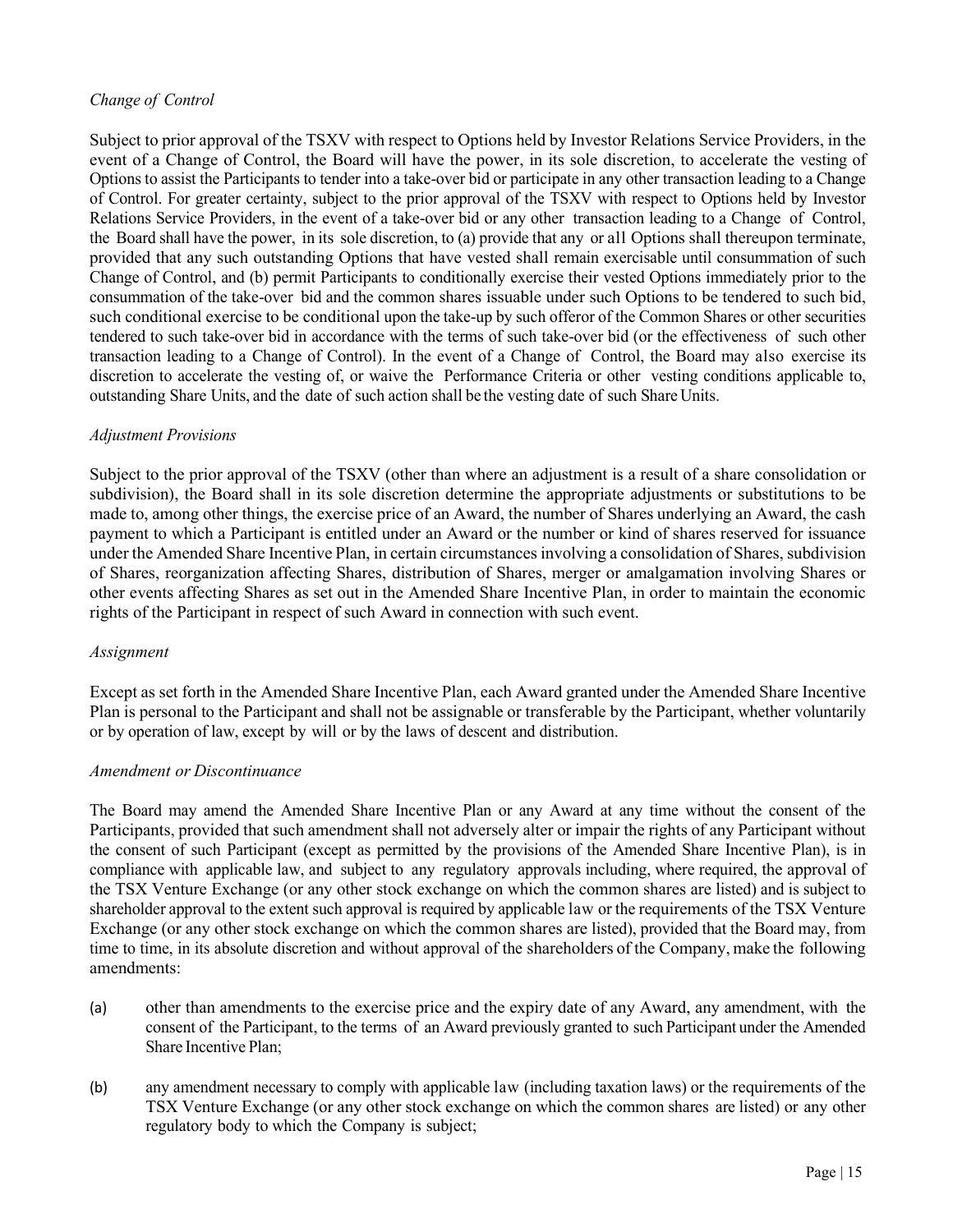- (c) any amendment of a "housekeeping" nature, including, without limitation, amending the wording of any provision of the Amended Share Incentive Plan for the purpose of clarifying the meaning of existing provisions or to correct or supplement any provision of the Amended Share Incentive Plan that is inconsistent with any other provision of the Amended Share Incentive Plan, correcting grammatical or typographical errors and amending the definitions contained within the Amended Share Incentive Plan; or
- (d) any amendment regarding the administration of the Amended Share Incentive Plan.

Notwithstanding the foregoing, the Board shall be required to obtain TSX Venture Exchange and shareholder approval, including, if required by the applicable stock exchange, disinterested shareholder approval, to make the following amendments:

- (a) any amendment to the maximum percentage or number of common shares that may be reserved for issuance pursuant to the exercise or settlement of Awards granted under the Amended Share Incentive Plan, including an increase to the fixed maximum percentage of common shares or a change from a fixed maximum percentage of common shares to a fixed maximum number of Common Shares or vice versa, except in the event of a permitted adjustment arising from a reorganization of the Company's share capital or certain other transactions;
- (b) any amendment which reduces the exercise price of any Award, as applicable, after such Award has been granted or any cancellation of an Award and the replacement of such Award with an Award with a lower exercise price or other entitlements, except in the event of a permitted adjustment arising from a reorganization of the Company's share capital or certain other transactions; provided, however, that, for greater certainty, disinterested shareholder approval will be required for any amendment which reduces the exercise price of any Option if the Participant is an Insider of the Company at the time of the proposed amendment;
- (c) any amendment which extends the expiry date of any Award, or the Restriction Period of any Share Unit beyond the original expiry date or Restriction Period, except in the event of an extension due to a Blackout Period;
- (d) any amendment which would permit Awards granted under the Amended Share Incentive Plan to be transferable or assignable other than for normal estate settlement purposes;
- (e) any amendment to the definition of an Eligible Participant under the Amended Share Incentive Plan;
- (f) any amendment to the participation limits set out in the Amended Share Incentive Plan; or
- (g) any amendment to the amendment provisions of the Amended Share Incentive Plan.

The Board may, subject to regulatory approval, discontinue the Amended Share Incentive Plan at any time without the consent of the Participants, provided that any such discontinuance does not materially and adversely affect any Awards previously granted to a Participant under the Amended Share Incentive Plan.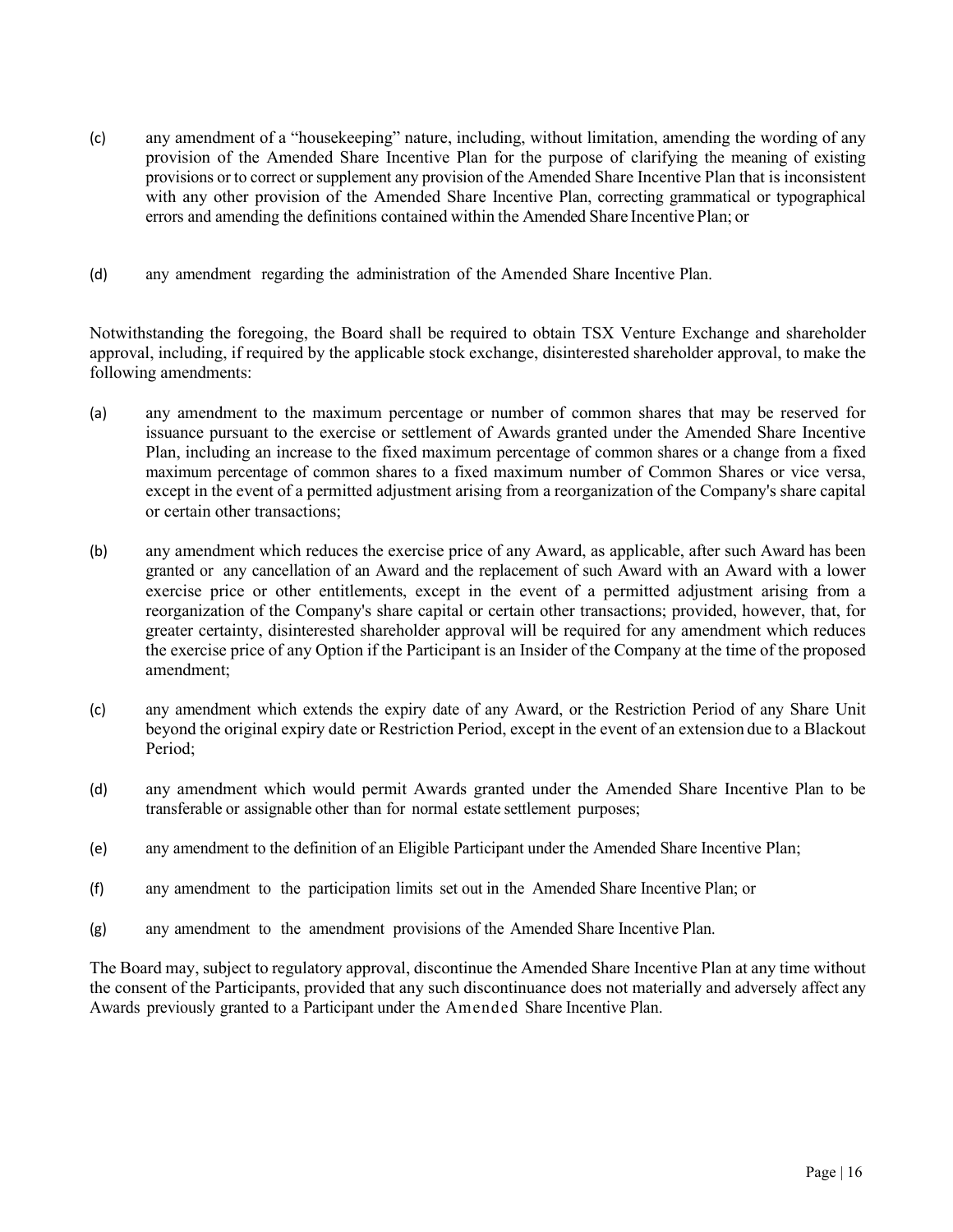#### *Approval of the Amended Share Incentive Plan*

At the Meeting, the hareholders of the Company will be asked to consider and, if deemed advisable, to pass, with or without variation, an ordinary resolution (the "**Amended Share Incentive Plan Resolution**") approve the Amended Share Incentive Plan as described below.

The directors of the Company unanimously recommend that shareholders vote in favour of the Amended Share Incentive Plan Resolution. **The persons named in the form of proxy accompanying this Information Circular intend to vote FOR the Amended Share Incentive Plan Resolution, unless the shareholder of the Company who has given such proxy has directed that the Common Shares represented by such proxy be voted against the Amended Share Incentive Plan Resolution.**

# "**BE IT RESOLVED AS AN ORDINARY RESOLUTION OF SHAREHOLDERS THAT:**

- 1. The Company's amended omnibus share incentive plan (the "Amended Share Incentive Plan") as described in the Company's Information Circular dated May 26, 2022 be and it is hereby approved, subject to the acceptance for filing thereof by the TSX Venture Exchange and the grant of Awards (as defined in the amended omnibus share incentive plan) thereunder in accordance therewith, be approved;
- 2. the maximum number of common shares reserved for issuance, in the aggregate, pursuant to the exercise of Awards granted under the Amended Share Incentive Plan shall be equal to 10% of the issued and outstanding common shares of the Company provided that the number of common shares of the Company reserved for issuance, in the aggregate, pursuant to the settlement of Share Units and DSUs granted under the Amended Share Incentive Plan shall not exceed at any given time 750,000 common shares of the Company;
- 3. the Board of the Company be authorized to make any changes to the Amended Share Incentive Plan as may be required or permitted by the TSX Venture Exchange; and
- 4. any one officer or any one director of the Company be, and each of them hereby is, authorized and empowered, acting for, in the name of and on behalf of the Company, to execute or to cause to be executed, under the seal of the Company or otherwise, and to deliver or to cause to be delivered, all such agreements, instruments, certificates, undertakings and other documents, and to do or to cause to be done all such other acts and things, as any one of them shall consider necessary or desirable to give effect to the intent of this resolution."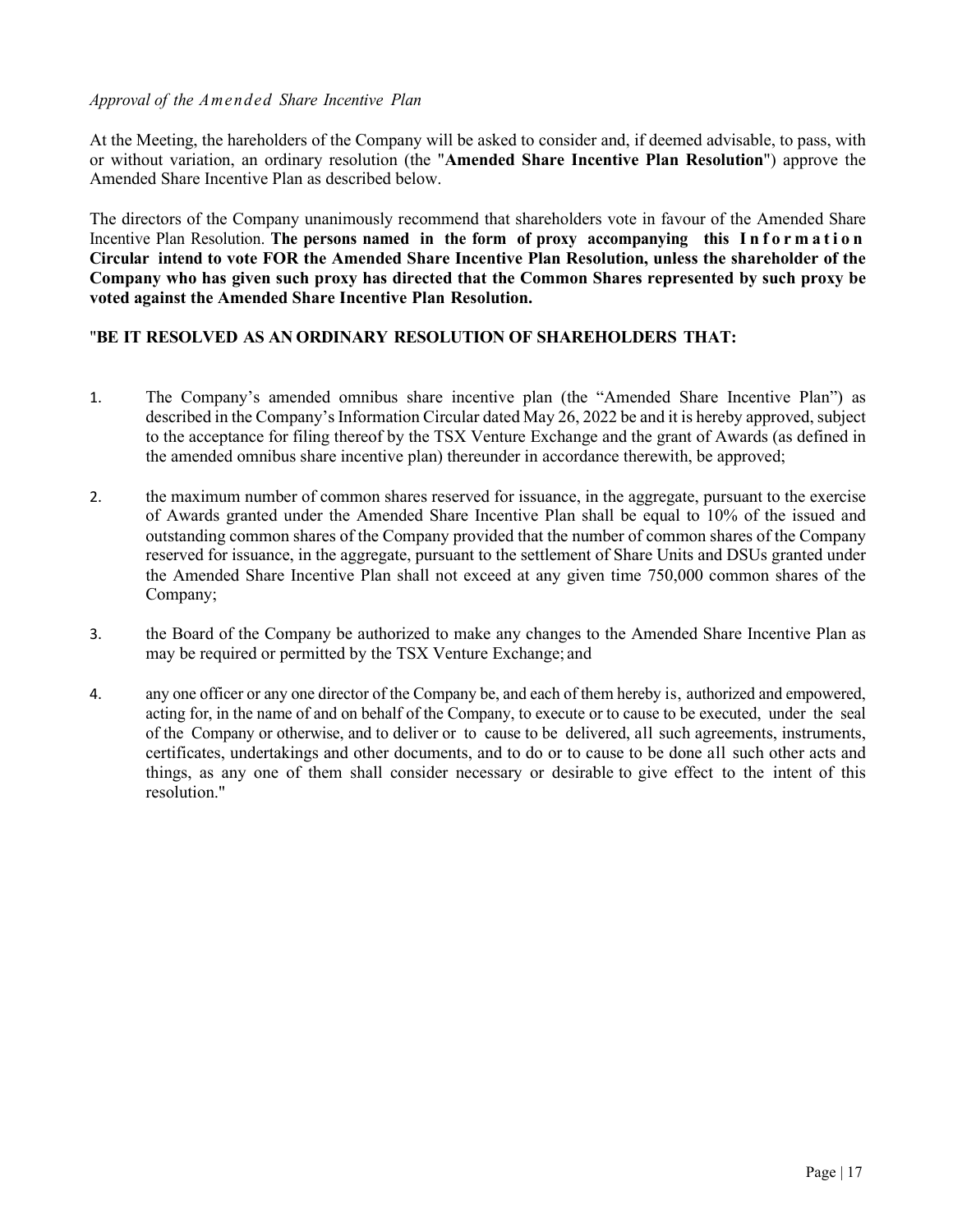# **PART 4 – DIRECTOR AND NAMED EXECUTIVE OFFICER COMPENSATION**

In this section, "Named Executive Officer" means (a) the Chief Executive Officer (or an individual who acted in a similar capacity), (b) the Chief Financial Officer (or an individual who acted in a similar capacity), (c) each of the Company's three other most highly compensated executive officers, or the three most highly compensated individuals acting in a similar capacity, whose total salary and bonus during the financial year ended October 31, 2021 exceeded \$150,000. The Company had three named executive officers (each, a "**Named Executive Officer**" or "**NEO**") during the financial year ended October 31, 2021, namely: Robert McLeod, CEO, President and a Director; Susan Neale, CFO and Marilyne Lacasse, former VP Exploration.

| Name and principal<br>position                              | <b>Fiscal</b><br>Year | Salary,<br>consulting<br>fee, retainer<br><sub>or</sub><br>commission<br>$(\$)$ | <b>Bonus</b><br>$(\$)$ | Committee<br>or Meeting<br>Fees<br>$(\$)$ | Value of<br><b>Perquisites</b><br>$(\$)$ | Value of<br>Other<br>Compensation<br>$\left( \mathbb{S}\right)$ | <b>Total</b><br>Compensation<br>(S) |
|-------------------------------------------------------------|-----------------------|---------------------------------------------------------------------------------|------------------------|-------------------------------------------|------------------------------------------|-----------------------------------------------------------------|-------------------------------------|
| Rob McLeod <sup>(1)</sup>                                   | 2021                  | 280,833                                                                         | 15,000                 |                                           |                                          |                                                                 | 295,833                             |
|                                                             | 2020                  | 100,000                                                                         | 60,000                 |                                           |                                          |                                                                 | 160,000                             |
| Susan Neale $(2)$                                           | 2021                  | 152,033                                                                         | 5,000                  |                                           |                                          |                                                                 | 157,033                             |
| <b>CFO</b>                                                  | 2020                  | 50,000                                                                          | 30,000                 |                                           |                                          |                                                                 | 80,000                              |
| Marilyne Lacasse <sup>(3)</sup><br>Former VP<br>Exploration | 2021                  | 210,433                                                                         |                        |                                           |                                          |                                                                 | 210,433                             |
|                                                             | 2020                  | <b>NA</b>                                                                       | <b>NA</b>              | <b>NA</b>                                 |                                          | <b>NA</b>                                                       | <b>NA</b>                           |
| Edie Thome <sup>(4)(5)</sup>                                | 2021                  | 42,000                                                                          |                        |                                           |                                          |                                                                 | 42,000                              |
| Lead Director                                               | 2020                  | 8,750                                                                           |                        |                                           |                                          |                                                                 | 8,750                               |
| Jessica<br>Den<br>van<br>$A$ k $ker$ <sup>(4)</sup>         | 2021                  | 36,000                                                                          |                        |                                           |                                          |                                                                 | 36,000                              |
|                                                             | 2020                  | 7,000                                                                           |                        |                                           |                                          |                                                                 | 7,000                               |
| Don Birak <sup>(4)</sup>                                    | 2021                  | 36,000                                                                          |                        |                                           |                                          |                                                                 | 36,000                              |
|                                                             | 2020                  | 7,500                                                                           |                        |                                           |                                          |                                                                 | 7,500                               |
| Ronald Stewart $(4)(5)$                                     | 2021                  | 24,000                                                                          |                        |                                           |                                          |                                                                 | 24,000                              |
|                                                             | 2020                  | 5,000                                                                           |                        |                                           |                                          |                                                                 | 5,000                               |

# **SUMMARY OF COMPENSATION TABLE (EXCLUDING COMPENSATION SECURITIES)**

Notes:

- 1. Mr. McLeod was appointed CEO and President on June 16, 2020. Compensation was paid to Linus Geological Ltd., a private company controlled by Mr. McLeod up till March 31, 2021, thereafter he transitioned to an employee.
- 2. Ms. Neale was appointed CFO on August 20, 2020.
- 3. Ms. Lacasse was appointed VP Exploration on April 1, 2021. Prior to April 1, 2021 Ms. Lacasse provided geological consulting to the Company. Ms. Lacasse stepped down as VP Exploration on February 1, 2022.
- 4. Have served as a Director of the Company since August 12, 2020.
- 5. Ms. Thome and Mr. Stewart are not standing for re-election at the upcoming Meeting.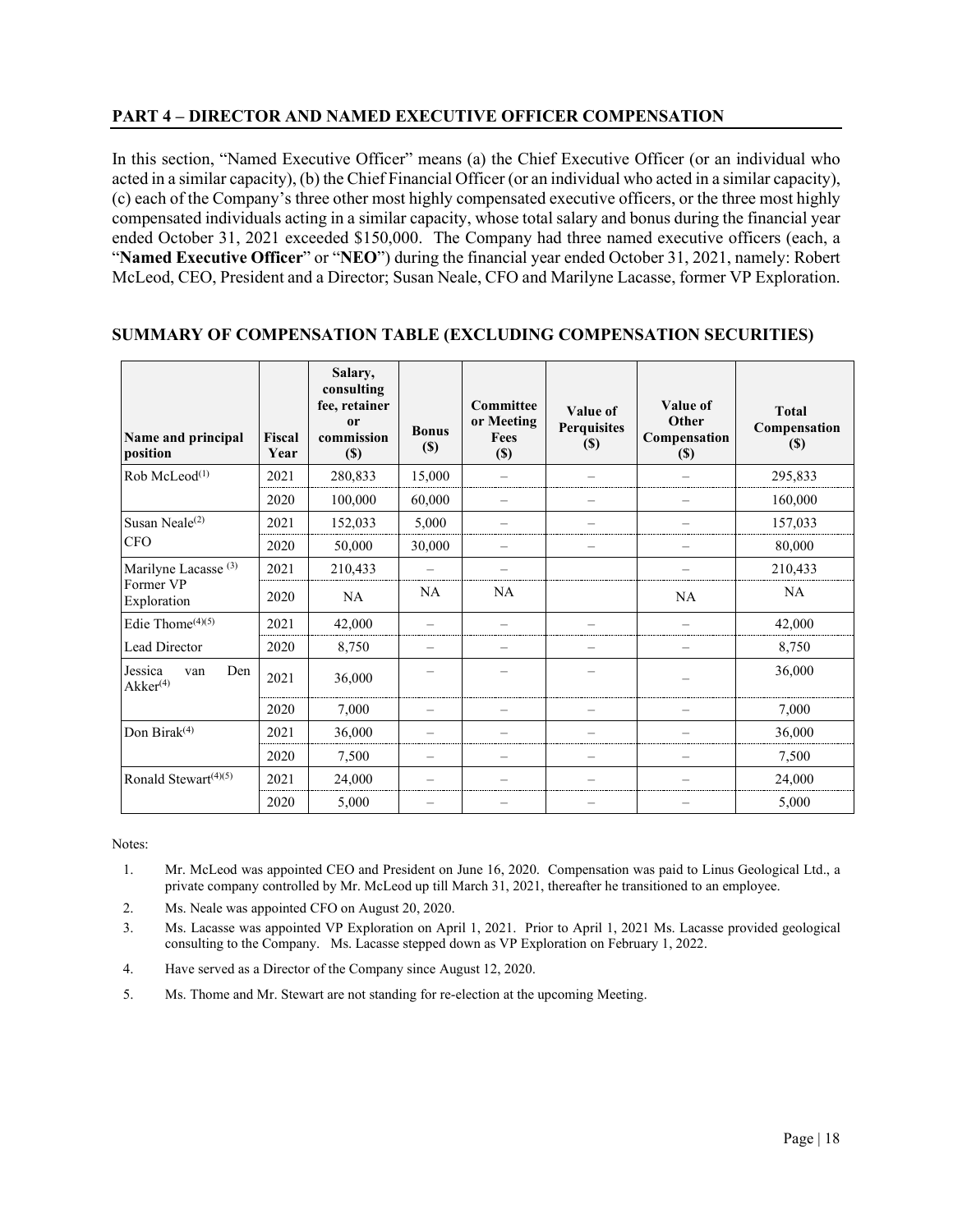# **INCENTIVE PLAN AWARDS**

### **Outstanding Compensation Awards**

The following table sets forth information concerning all compensation awards granted under incentive plans of the Company during the financial year ended October 31, 2021 to each of the Directors and NEOs:

| <b>COMPENSATION SECURITIES</b>                             |                                       |                                                                               |                |                                                                           |                                                            |                                                                                           |                       |
|------------------------------------------------------------|---------------------------------------|-------------------------------------------------------------------------------|----------------|---------------------------------------------------------------------------|------------------------------------------------------------|-------------------------------------------------------------------------------------------|-----------------------|
| Name and Position                                          | <b>Type of</b><br><b>Compensation</b> | Number of<br><b>Compensatio</b><br>n Securities<br>and $%$ of<br><b>Class</b> | Date of Issue  | Issue,<br>or Grant Conversion on Date of<br>or exercise<br>$price - (\$)$ | Closing<br>Price of<br><b>Security</b><br>$Grant -$<br>(S) | <b>Closing Price of</b><br>Security at<br><b>Fiscal Year</b><br>$\text{End}^{(1)} - (\$)$ | <b>Expiry Date</b>    |
| <b>Marilyne Lacasse</b><br>Former<br><b>VP</b> Exploration | Options                               | 150,000                                                                       | April 10, 2021 | \$1.00                                                                    | \$0.92                                                     |                                                                                           | \$0.70 April 10, 2026 |

Notes:

- 1. Reflects the closing price of the Company's common shares on the TSX.V as at October 31, 2021
- 2. As of October 31, 2021, Robert McLeod held a total of 350,000 options representing 19.58% of the options outstanding.
- 3. As of October 31, 2021, Susan Neale held a total of 170,000 options representing 9.51% of the options outstanding.
- 4. As of October 31, 2021, Marilyne Lacasse held a total of 170,000 options representing 9.51% of the options outstanding
- 5. As of October 31, 2021, Jessica Van Den Akker, Don Birak and Ronald Stewart each held a total of 150,000 options each representing 8.39% of the options outstanding
- 6. As of October 31, 2021, Edie Thome held a total of 200,000 options representing 11.19% of the options outstanding.

#### **Exercise of Compensation Securities**

During the fiscal year ended October 31, 2021, none of the directors or NEOs of the Company exercised any compensation securities.

# **EMPLOYMENT, CONSULTING AND MANAGEMENT AGREEMENTS**

Other than as set forth below, the Company does not have any agreements or arrangements under which compensation was provided during the most recently completed financial year or is payable in respect of services provided to the Company or any of its subsidiaries that were (a) performed by a NEO or director of the Company; or (b) performed by any other party which provided services that are typically provided by a NEO or a director of a the Company.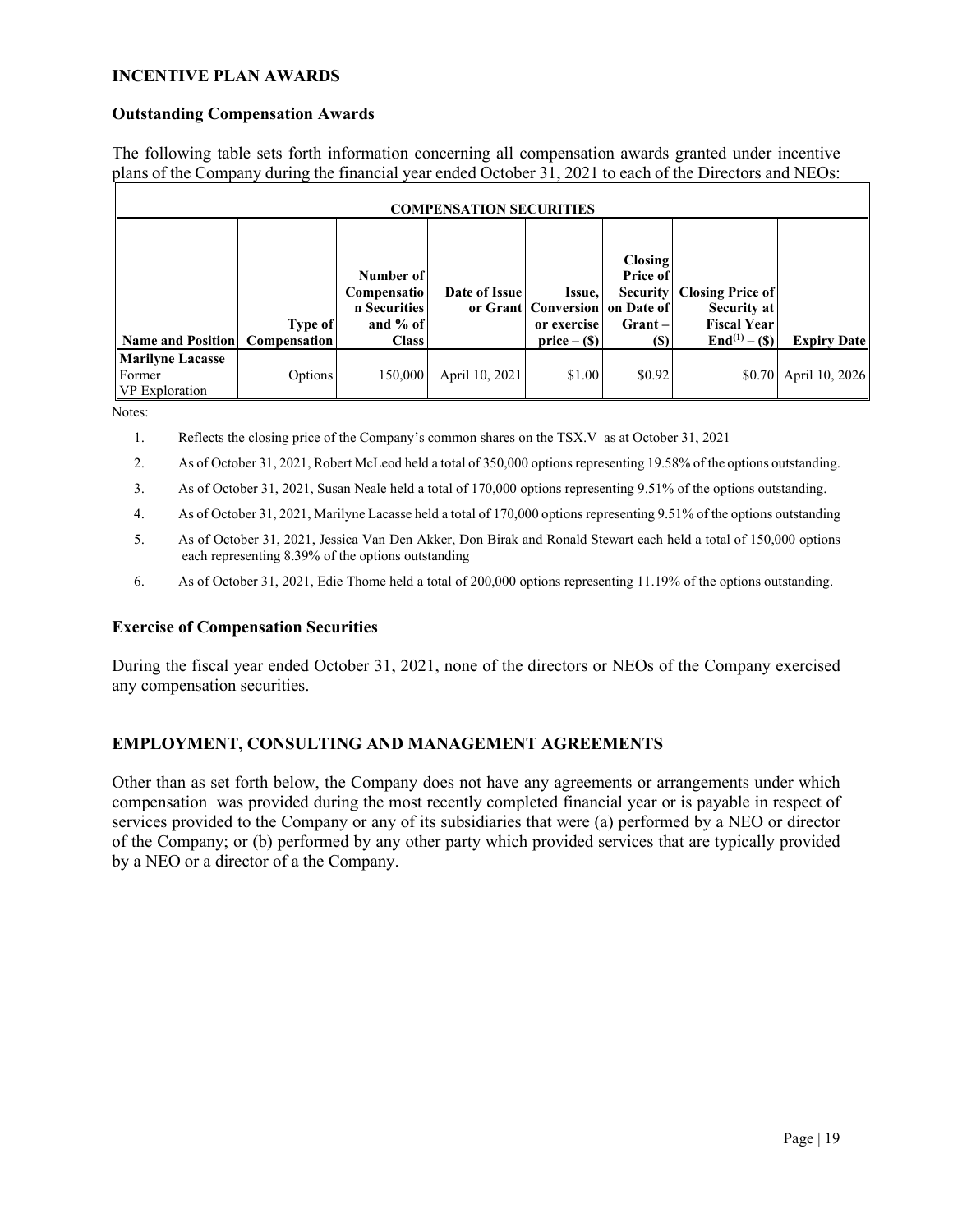# **Material Terms of NEO Agreements**

# Robert McLeod, President and CEO

Mr. McLeod was appointed as President and CEO under a consulting agreement and transitioned to an employment agreement (the "**McLeod Agreement**") with an effective date of April 1, 2021. Pursuant to the McLeod Agreement, the Company will pay Mr. McLeod a base salary of \$310,000 per annum for his services as President and CEO of the Company, evaluated on an annual basis and subject to adjustments at the sole discretion of the Board. The Company shall also provide bonus opportunities to earn up to 50% of base salary if all bonus targets are met and potential to earn a higher amount if he materially exceeds such targets. The McLeod Agreement further provides for the following payments:

- Following the termination of Mr. McLeod's employment by the Company without cause, the Company will be required to pay him on termination 12 month's base salary, plus any bonus amount earned during the year of termination.
- If there is a change of control of the Company, and within 6 months of such change of control (i) Mr. McLeod is terminated without cause or (ii) triggering event (as defined in the McLeod Agreement such as a significant diminution of his duties or responsibilities) occurs and Mr. McLeod elects to terminate his employment within six months of the triggering event, Mr. McLeod will be entitled to 24 month's base salary, plus any bonus amount earned during the year of termination.

# Susan Neale, CFO

Ms. Neale was appointed as CFO under a consulting agreement and transitioned to an employment agreement (the "**Neale Agreement**") with an effective date of April 1, 2021. Pursuant to the Neale Agreement, the Company will pay Ms. Neale a base salary of \$175,000 per annum for her services as CFO of the Company, evaluated on an annual basis and subject to adjustments at the sole discretion of the Board. The Company shall also provide bonus opportunities to earn up to 50% of base salary if all bonus targets are met and potential to earn a higher amount if he materially exceeds such targets. The Neale Agreement further provides for the following payments:

- Following the termination of Ms. Neale's employment by the Company without cause, the Company will be required to pay her on termination 12 month's base salary, plus any bonus amount earned during the year of termination.
- If there is a change of control of the Company, and within 6 months of such change of control (i) Ms. Neale is terminated without cause or (ii) triggering event (as defined in the Neale Agreement such as a significant diminution of her duties or responsibilities) occurs and Ms. Neale elects to terminate her employment within six months of the triggering event, Ms. Neale will be entitled to 24 month's base salary, plus any bonus amount earned during the year of termination.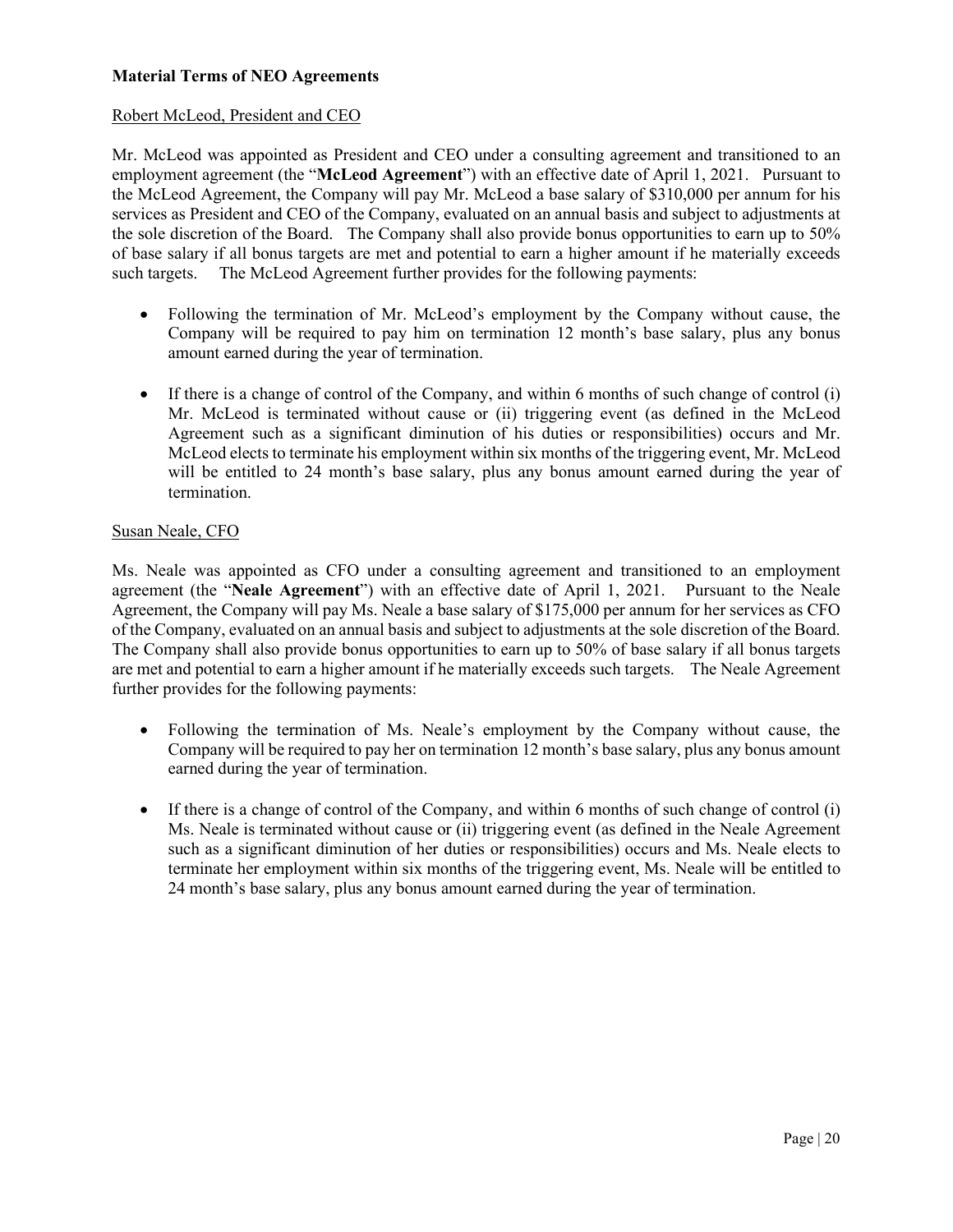#### **Summary of Termination Payments**

The below represents the estimated incremental payments that would be payable by the Company to Mr. McLeod and Ms. Neale upon termination without cause or termination on a Change of Control, assuming the bonus was earned and triggering event occurred as of October 31, 2021.

| <b>NEO</b>               | <b>Termination</b><br>not for Cause | <b>Termination on</b><br>a Change of Control |
|--------------------------|-------------------------------------|----------------------------------------------|
| Robert McLeod,           |                                     |                                              |
| <b>CEO</b> and President |                                     |                                              |
| Salary                   | \$310,000                           | \$620,000                                    |
| <b>Bonus</b>             | \$155,000                           | \$155,000                                    |
| Total                    | \$465,000                           | \$775,000                                    |
| <b>Susan Neale,</b>      |                                     |                                              |
| CFO                      |                                     |                                              |
| Salary and Benefits      | \$175,000                           | \$350,000                                    |
| <b>Bonus</b>             | \$87,500                            | \$87,500                                     |
| Total                    | \$262,500                           | \$437,500                                    |
|                          |                                     |                                              |

# **OVERSIGHT AND DESCRIPTION OF DIRECTOR AND NAMED EXECUTIVE OFFICE COMPENSATION**

#### *Compensation of Directors*

The Company's Governance and Nominating Committee, through discussions with the Compensation Committee is responsible for determining all forms of compensation to be granted to the directors of the Company to be recommended to the Board of Directors for approval. The level of compensation for directors is determined after consideration of various relevant factors, including the expected nature and quantity of duties and responsibilities, and the availability of financial and other resources of the Company.

The Company had adopted a standard set of fees pursuant to which non-executive directors were entitled to \$2,000 per month. The Lead Director and Chair of the Audit Committee were entitled to a further \$1,000 per month and \$750 per month, respectively. Each Chair of the Compensation Committee, Corporate Governance and Nominating Committee and Environmental, Health, Safety and Technical Committee was entitled to a further \$500 per month. Effective April 1, 2022, all fees to non-executive directors ceased. Long-term incentives in the form of stock options are granted to non-executive directors from time to time, based on an existing complement of long-term incentives, corporate performance and to be competitive with other companies of similar size and scope. The Governance and Nominating Committee will annually review the Board of Directors' performance, and will report and make recommendations accordingly.

# *Compensation of NEOs*

The Compensation Committee is responsible for determining all forms of compensation to be paid to the CEO, and for reviewing the CEO's recommendations regarding compensation of the other NEOs of the Company, to ensure such arrangements reflect the performance of each NEO in light of the corporate goals and objectives relevant to such compensation.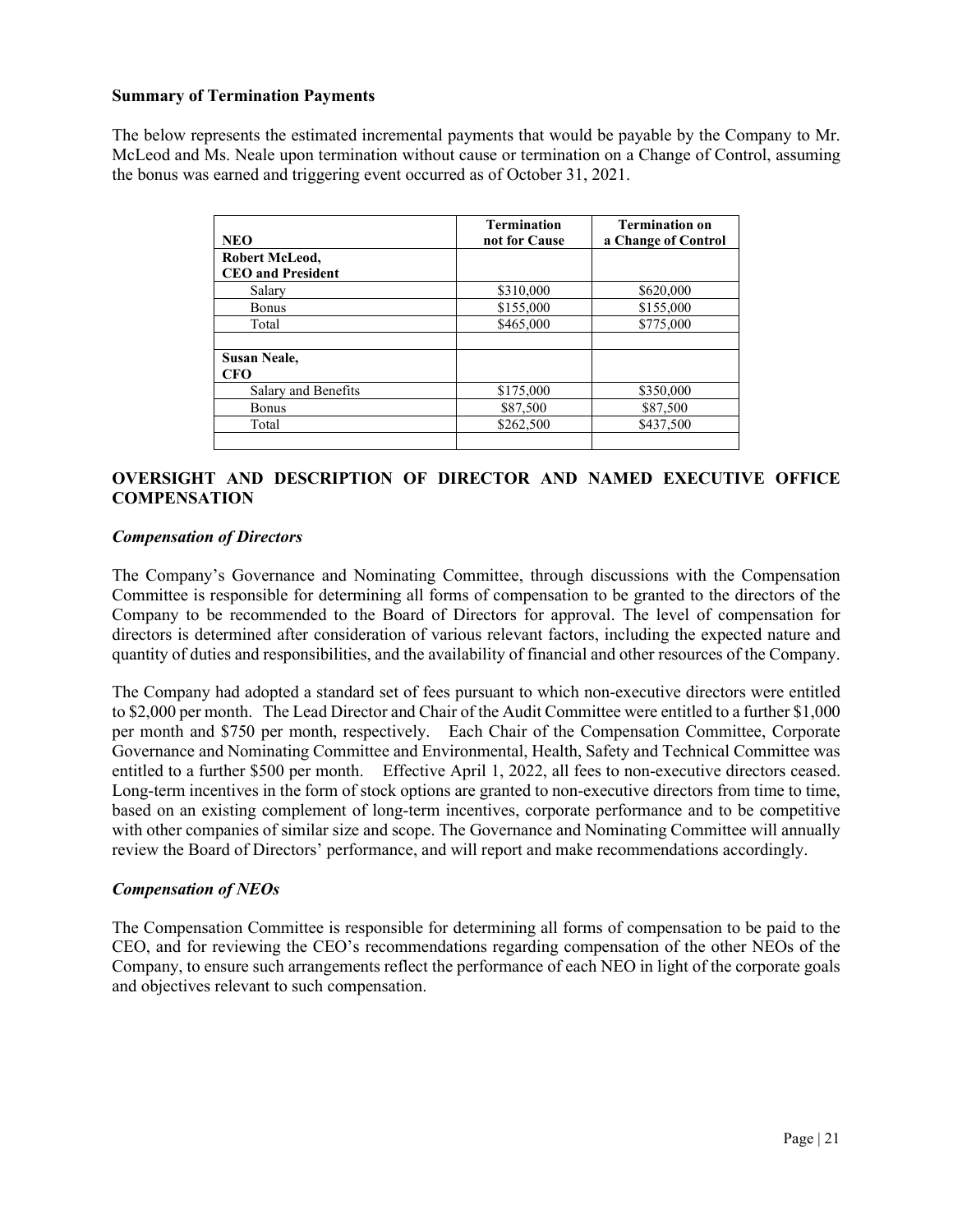The key objectives of the Company's executive compensation program are: (i) recruiting and retaining executives critical to the success of the Company and the enhancement of shareholder value; (ii) providing fair and competitive compensation; (iii) balancing the interests of management and the Company's shareholders; and (iv) rewarding performance, both on an individual basis and with respect to operations in general. In order to achieve these objectives, the compensation paid to NEOs consists of base salary and/or long-term incentives in the form of stock options, as set out below.

The Company's executive compensation program is designed to retain, encourage, compensate and reward executives on the basis of individual and corporate performance, both in the short- and the long-term. Base salaries will be based on a number of factors enabling the Company to compete for and retain executives critical to the Company's long-term success. Share ownership opportunities through stock options will be provided to align the interests of executive officers with the longer-term interests of shareholders.

In determining specific compensation amounts for executive officers, the Compensation Committee considers factors such as experience, individual performance, length of service, contribution towards the achievement of corporate objectives and positive exploration and development results, stock price and compensation compared to other employment opportunities for executive officers.

It is the intention of the Company's Board of Directors to approve targeted amounts of annual incentives for each NEO at the beginning of each calendar year. The targeted amounts will be determined by the Board of Directors based on a number of factors, including comparable compensation of similar companies. Achieving predetermined individual and/or corporate targets and objectives, as well as general performance in day to day corporate activities, will trigger the award of a bonus payment to the NEO. The NEO will receive a partial or full incentive payment depending on the number of the predetermined targets met and the Board of Director's assessment of overall performance. The determination as to whether a target has been met is ultimately made by the Board of Directors and the Board of Directors reserves the right to make positive or negative adjustments to any bonus payment if they consider them to be appropriate.

The Board of Directors has not conducted a formal evaluation of the implications of the risks associated with the Company's compensation policies. Risk management is a consideration of the Board of Directors when implementing its compensation policies and the Board of Directors do not believe that the Company's compensation policies result in unnecessary or inappropriate risk-taking including risks that are likely to have a material adverse effect on the Company.

# **DEFINED BENEFIT OR ACTUARIAL PLAN**

The Company does not have a defined benefit or actuarial plan.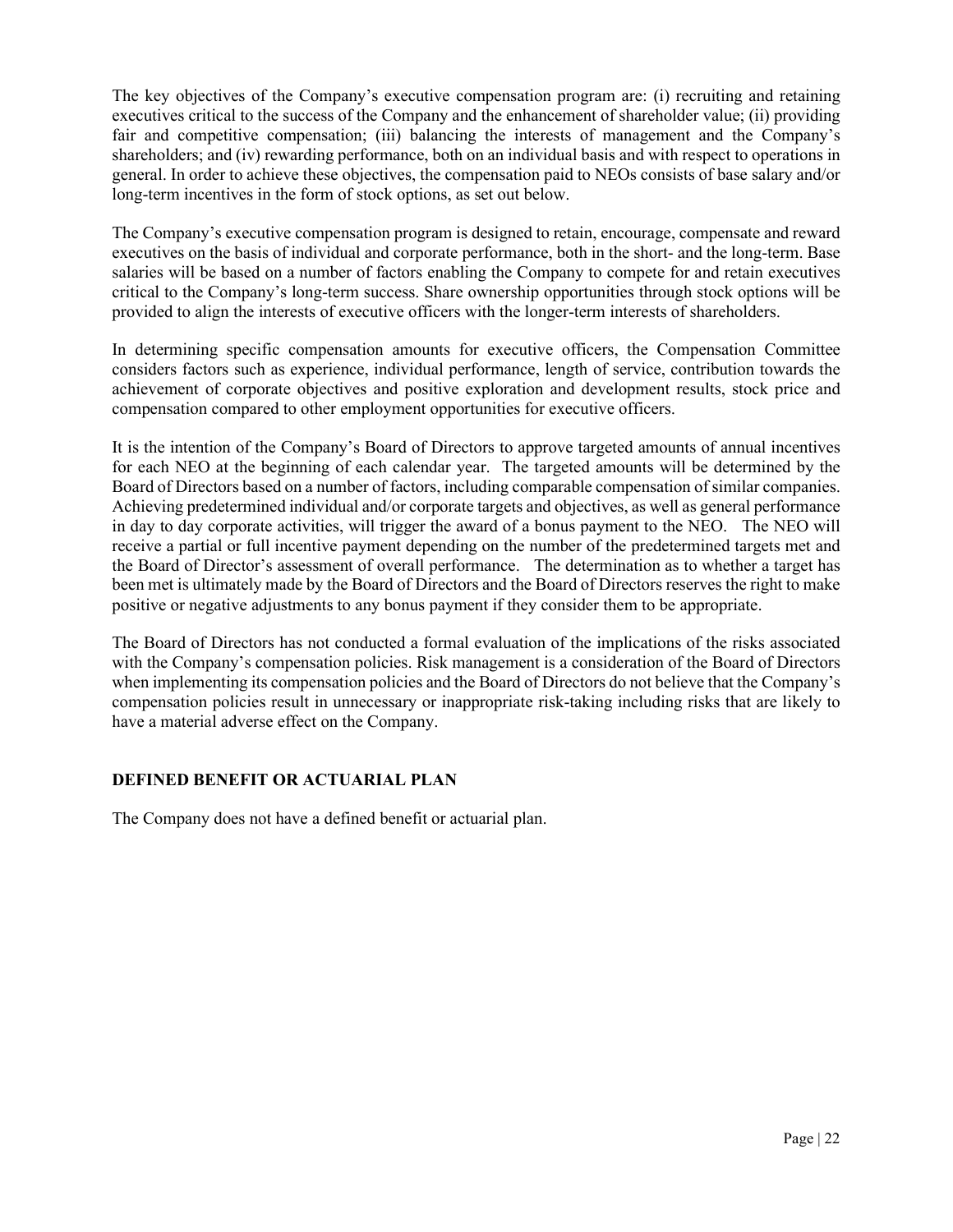# **PART 5 – SECURITIES AUTHORIZED FOR ISSUANCE UNDER EQUITY COMPENSATION PLANS**

The following table sets forth information with respect to the Company's equity compensation plans as of date hereof:

| Plan category                                                 | Number of securities to be<br>issued upon exercise of<br>outstanding Awards | Weighted-average<br>exercise price of<br>outstanding Awards | <b>Number of securities</b><br>remaining available for<br>future issuance under equity<br>compensation plans |
|---------------------------------------------------------------|-----------------------------------------------------------------------------|-------------------------------------------------------------|--------------------------------------------------------------------------------------------------------------|
| Share Incentive Plan<br>approved by security holders          | $2,812,500 - Options$<br>Nil - Share Units or DSU                           | \$0.86 -Option<br>$Nil - Share Units$ or<br>DSU             | Note 1                                                                                                       |
| Equity compensation plans not<br>approved by security holders | Nil                                                                         | n/a                                                         | n/a                                                                                                          |
| Total Awards                                                  | 2,812,500                                                                   | \$0.86                                                      | 502,367                                                                                                      |

Notes:

1. Maximum number of common shares issuable under equity compensation plans shall not exceed 10% of the issued and outstanding common shares oof the Company provided that the number of common shares reserved for issuance, in the aggregate, pursuant to the settlement of Share Units and DSUs granted under the Share Incentive Plan shall not exceed any given time 750,000 common shares.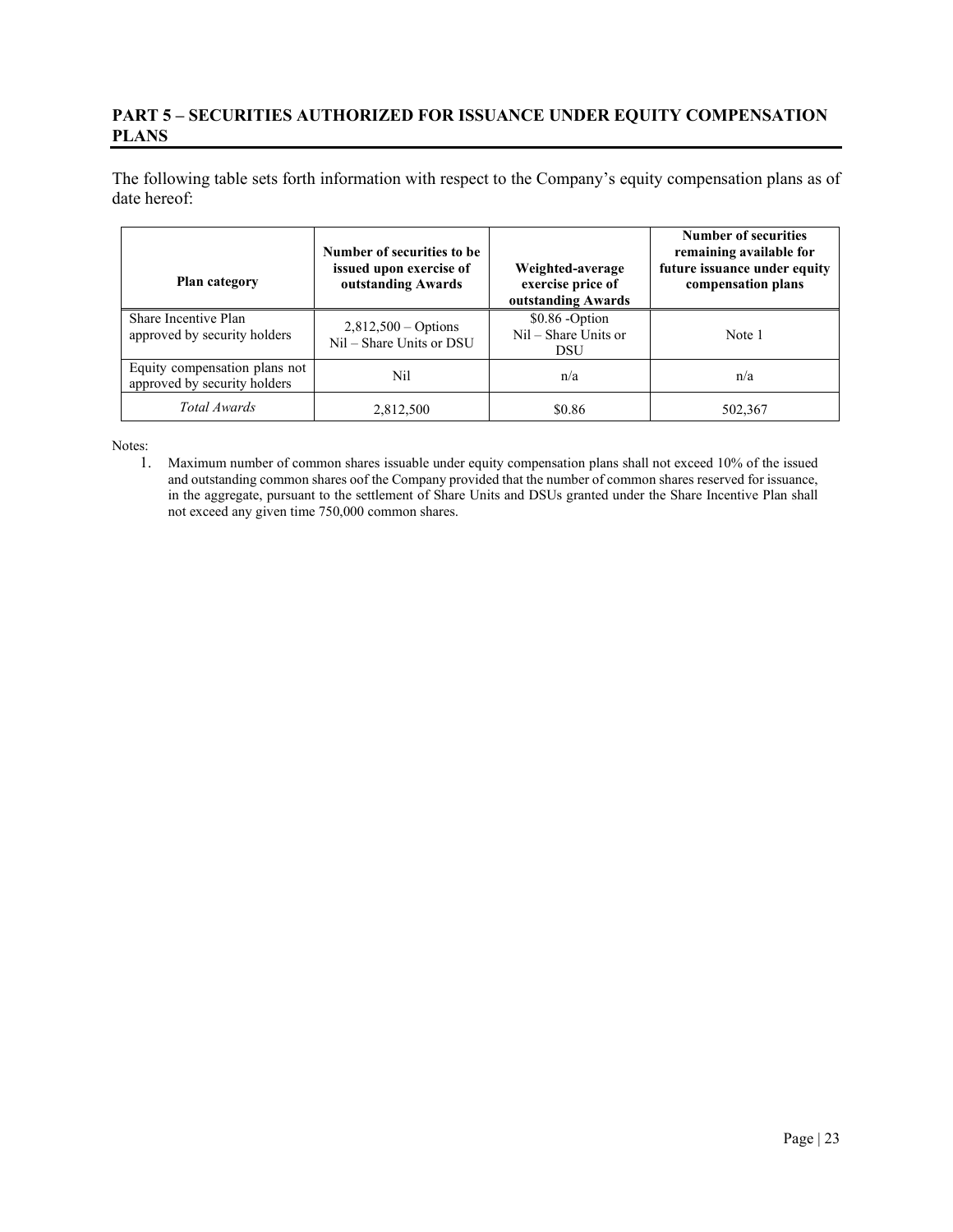# **PART 7 – AUDIT COMMITTEE**

The Company is relying upon the exemption in section 6.1 of National Instrument 52-110 ("NI 52-110"), which states that venture issuers are exempt from the requirements in Part 3 of NI 52-110 and the reporting obligations in Part 5 of NI 52-110.

### **Audit Committee Charter**

The Audit Committee has a charter that sets out its mandate and responsibilities and is available for download from the Company's website: [www.blackwolfcopperandgold.com.](http://www.blackwolfcopperandgold.com/)

The Audit Committee reviews all financial statements of the Company prior to their publication, oversees audits, considers the adequacy of audit procedures, recommends the appointment of independent auditors, reviews and approves the professional services to be rendered by them and reviews fees for audit services. The Audit Committee Charter has set criteria for membership which all members of the Audit Committee are required to meet consistent with NI 52-110 and other applicable regulatory requirements. The Audit Committee, as needed, meets separately (without management present) with the Company's auditors to discuss the various aspects of the Company's financial statements and the independent audit.

#### **Composition of the Audit Committee**

As of the date of this Information Circular and during the financial year ended October 31, 2021, members of the Audit Committee included Jessica Van Den Akker (Chair), Edie Thome and Ronald Stewart. The proposed members of the Audit Committee are Jessica Van Den Akker (Chair), Julia Gartley and Don Birak.

#### **Relevant Education and Experience**

As a result of their education and experience, each proposed member of the Audit Committee has familiarity with, an understanding of, or experience in:

- the accounting principles used by the Company to prepare its financial statements, and the ability to assess the general application of those principles in connection with estimates, accruals and reserves;
- reviewing or evaluating financial statements that present a breadth and level of complexity of accounting issues that are generally comparable to the breadth and complexity of issues that can reasonably be expected to be raised by the Company's financial statements, and
- internal controls and procedures for financial reporting.

| <b>Member</b>         | Independent/Not<br>Independent | <b>Financially Literate/Not</b><br><b>Financially Literate</b> | <b>Relevant Education and</b><br><b>Experience</b>                                                                                                              |
|-----------------------|--------------------------------|----------------------------------------------------------------|-----------------------------------------------------------------------------------------------------------------------------------------------------------------|
| Jessica Van Den Akker | Independent                    | <b>Financially Literate</b>                                    | CA, CPA. former CFO for<br>KORE Mining Ltd with<br>extensive accounting and<br>taxation experience.                                                             |
| Julia Gartley         | Independent                    | Financially Literate                                           | Professional Mineral<br>Engineer with an MBA with<br>over 10 years experience in<br>senior level positions and<br>mining industry                               |
| Donald Birak          | Independent                    | Financial Literate                                             | Professional Geologist with<br>extensive technical, and<br>board experience with<br>various exploration,<br>development and operating<br>stage mining companies |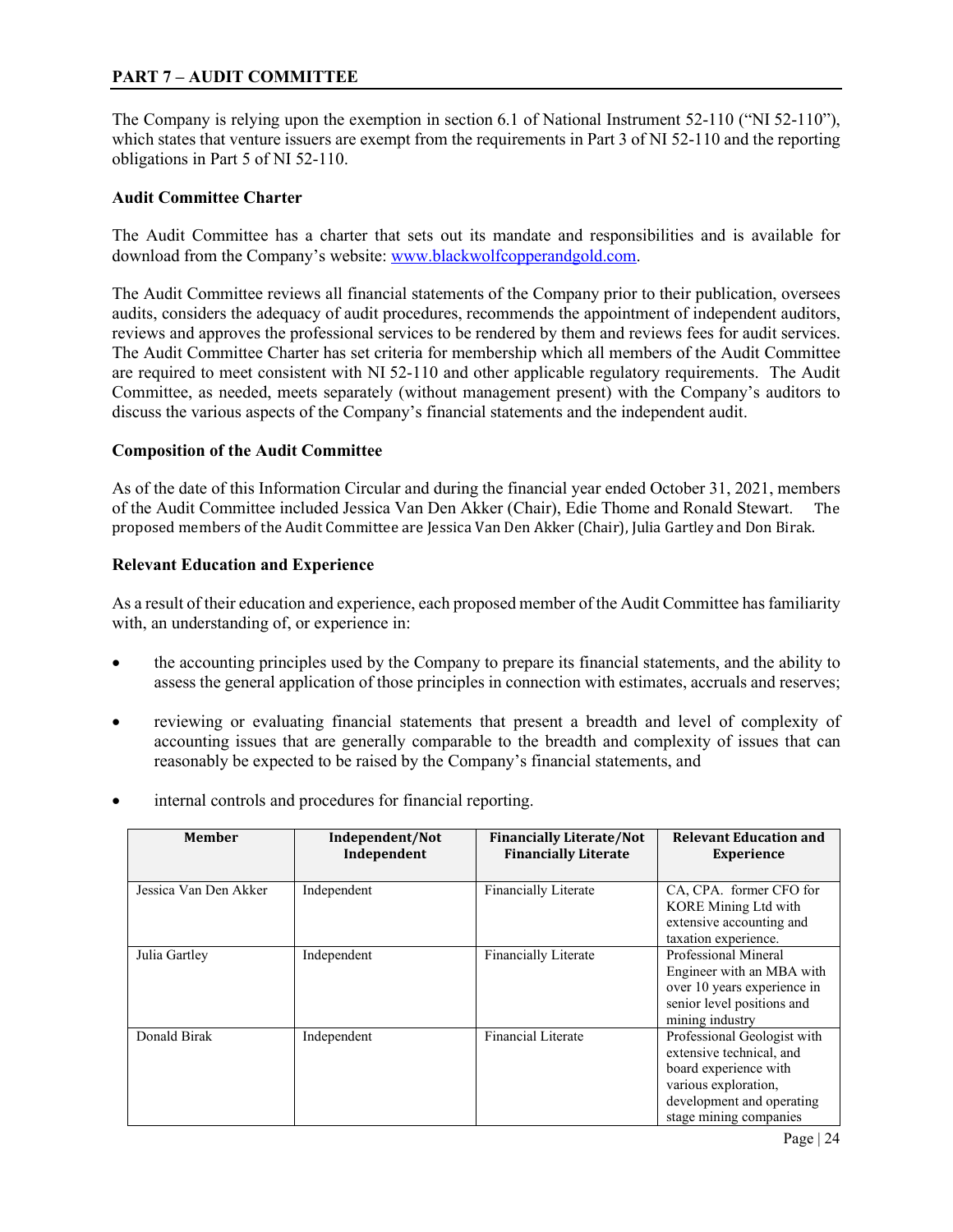# **Audit Committee Oversight**

The Audit Committee has not made any recommendations to the Board to nominate or compensate any external auditor other than DeVisser Gray.

The Company's auditor, DeVisser Gray, has not provided any material non-audit services.

#### **Pre‐Approval Policies and Procedures**

The Company has procedures for the review and pre-approval of any services performed by its auditors. The procedures require that all proposed engagements of its auditors for audit and non-audit services be submitted to the Audit Committee for approval prior to the beginning of any such services. The Audit Committee considers such requests, and, if acceptable to a majority of the Audit Committee members, preapproves such audit and non-audit services by a resolution authorizing management to engage the Company's auditors for such audit and non-audit services, with set maximum dollar amounts for each itemized service. During such deliberations, the Audit Committee assesses, among other factors, whether the services requested would be considered "prohibited services" as contemplated by the regulations of the United States Securities and Exchange Commission, and whether the services requested and the fees related to such services could impair the independence of the auditors.

#### **External Auditor Service Fees**

The Audit Committee has reviewed the nature and amount of the audit services provided by DeVisser Gray to the Company to ensure auditor independence. Fees incurred with DeVisser Gray for audit and non-audit services in the last two financial years ended October 31, 2021 and 2020 are outlined in the following table.

| <b>Nature of Services</b>       | <b>Year Ended</b><br>October 31, 2021 | <b>Year Ended</b><br><b>October 31, 2020</b> |
|---------------------------------|---------------------------------------|----------------------------------------------|
| Audit Fees $1$                  | \$28,000                              | \$16,900                                     |
| Audit-Related Fees <sup>2</sup> | –                                     |                                              |
| Tax Fees <sup>3</sup>           |                                       |                                              |
| All Other Fees <sup>4</sup>     |                                       |                                              |
| Total                           | \$28,000                              | \$16,900                                     |

Notes:

- 1. "Audit Fees" include fees necessary to perform the annual audit and quarterly reviews of the Company's consolidated financial statements. Audit Fees include fees for review of tax provisions and for accounting consultations on matters reflected in the financial statements. Audit Fees also include audit or other attest services required by legislation or regulation, such as comfort letters, consents, reviews of securities filings and statutory audits.
- 2. "Audit-Related Fees" include services that are traditionally performed by the auditor. These audit-related services include employee benefit audits, due diligence assistance, accounting consultations on proposed transactions, internal control reviews and audit or attest services not required by legislation or regulation.
- 3. "Tax Fees" include fees for all tax services other than those included in "Audit Fees" and "Audit-Related Fees". This category includes fees for tax compliance, tax planning and tax advice. Tax planning and tax advice includes assistance with tax audits and appeals, tax advice related to mergers and acquisitions, and requests for rulings or technical advice from tax authorities.
- 4. "All Other Fees" include all other non-audit services.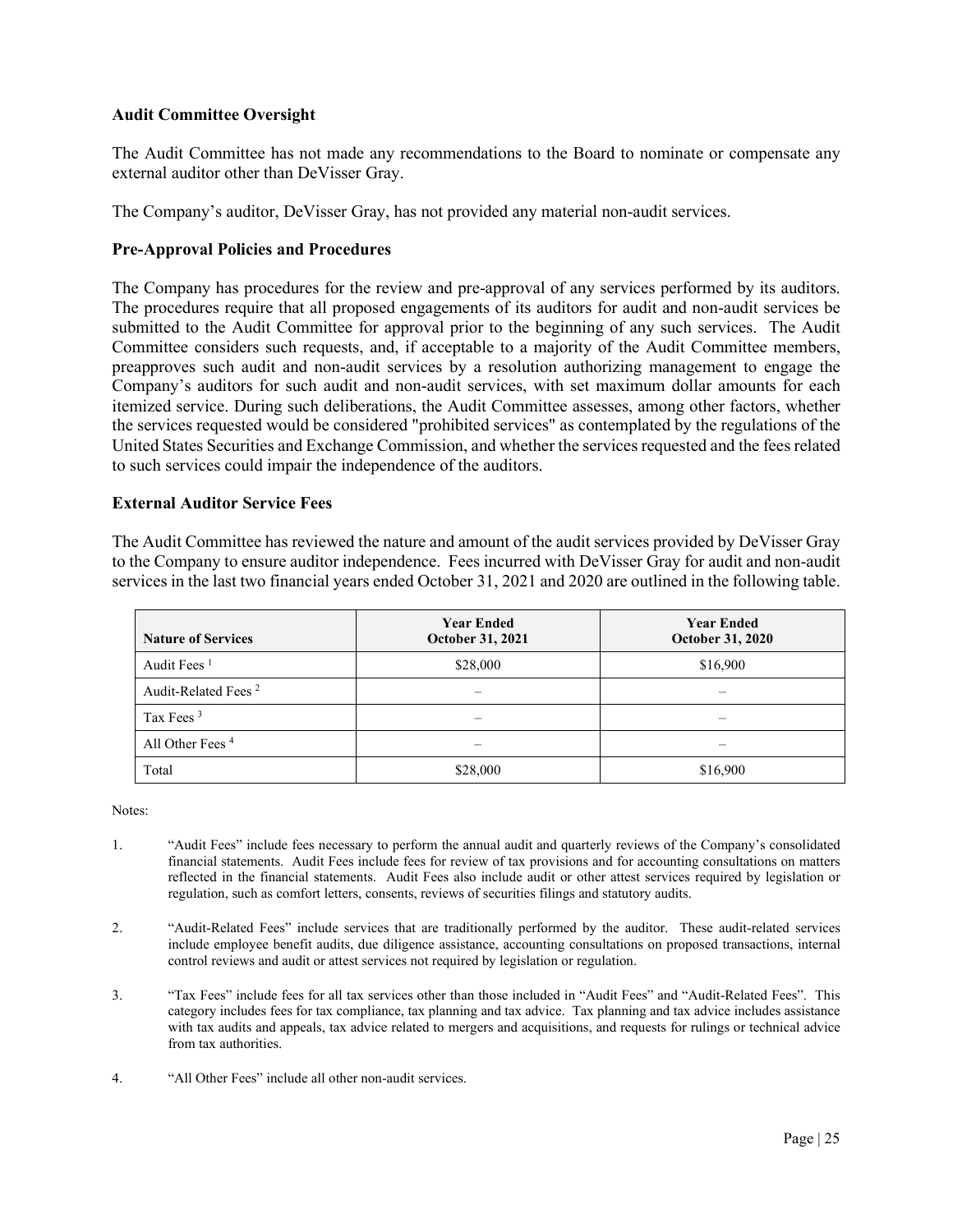TSX.V-listed companies are required to describe, on an annual basis, their practices and policies with regards to corporate governance by way of a corporate governance statement contained in the Company's annual report or information circular. The disclosure is required to be made pursuant to National Instrument 58-101, *Disclosure of Corporate Governance Practices*, and guidelines contained in National Policy 58- 201, *Corporate Governance Guidelines*, against which the Company has reviewed its own corporate governance practices. In certain cases, the Company's practices comply with the guidelines; however, the Board considers that some of the guidelines are not suitable for the Company at its current stage of development and therefore these guidelines have not been adopted.

#### **Board of Directors**

In accordance with section 1.4 of National Instrument 52-110 – *Audit Committees* ("**NI-52-110**") a member of the Board is "independent" if he or she has no direct or indirect "material relationship" with the Company. "Material relationship" is defined as a relationship which could, in the view of the Company's Board, be reasonably expected to interfere with the exercise of a director's independent judgment.

#### *Composition*

The proposed Board consists of five directors, the majority of which are independent under NI 52-110. The following table identifies directors who are independent and those directors who are not independent under NI 52-110, along with the basis for determining independent status.

| Name                  | Management | Independent | Reason for Related Status |
|-----------------------|------------|-------------|---------------------------|
| Robert McLeod         | Yes        | No          | President and CEO         |
| Jessica Van Den Akker | No         | Yes         |                           |
| Donald J. Birak       | No         | Yes         |                           |
| Julia Gartley         | No         | Yes         |                           |
| Matthew Moore         | No         | Yes         |                           |

The members of the Company's Board and proposed nominees have diverse backgrounds and expertise, and were selected on the belief that the Company and its stakeholders would benefit materially from such a broad range of talent and experience. As the need for new Directors or executive officers arises, the Board and the Governance and Nomination Committee assess candidates on the basis of knowledge, industry experience, financial literacy, professional ethics and business acumen, among other factors.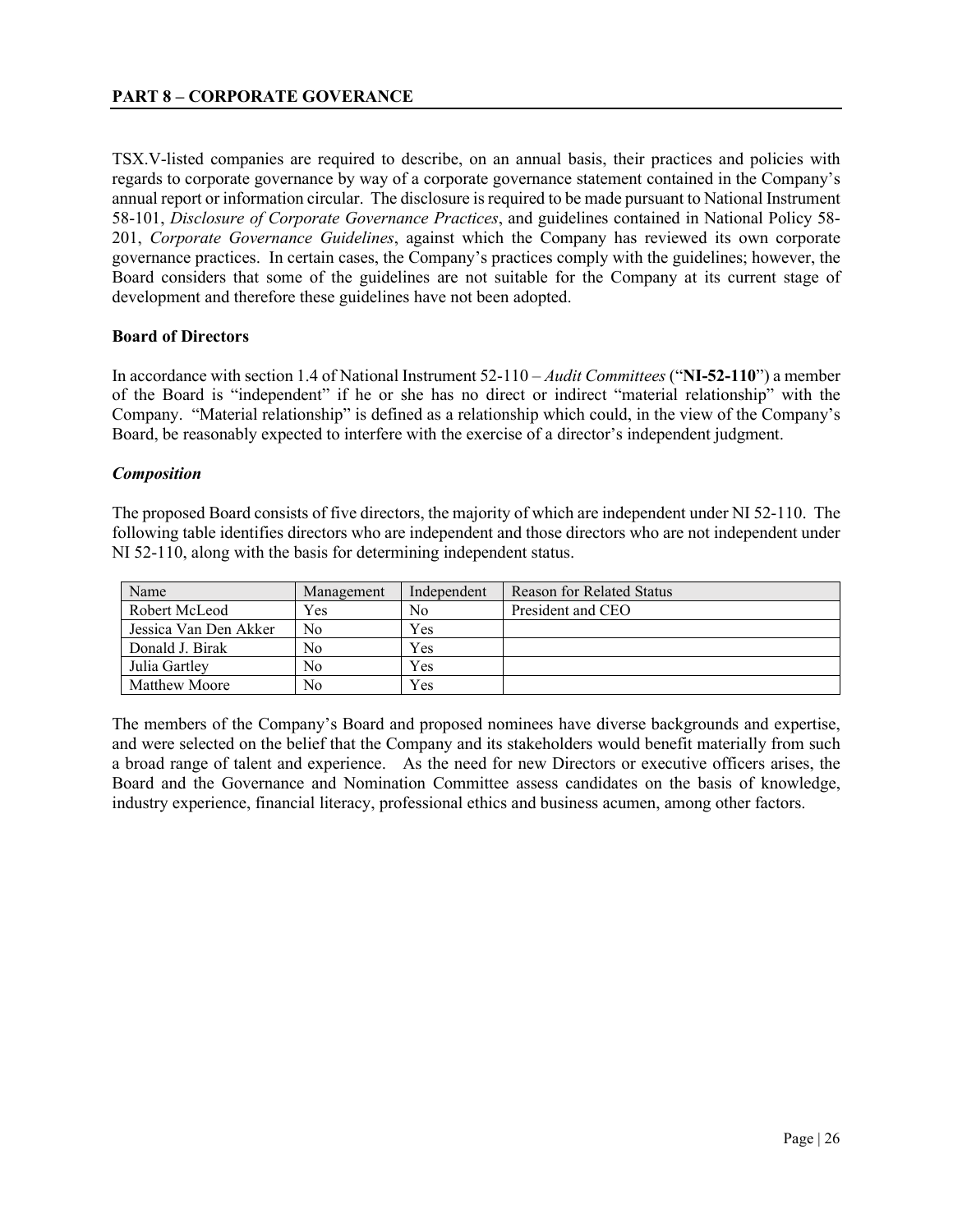# *Directorships*

As of the date of this Information Circular, the directors and proposed nominees of the Company are currently directors of other reporting issuers (or equivalent) in a jurisdiction, or a foreign jurisdiction as follows:

| <b>Director</b>       | Reporting Issuer <sup>(1)</sup> | Exchange  |
|-----------------------|---------------------------------|-----------|
| Robert McLeod         | Dolly Varden Silver Corporation | TSX.V     |
| Jessica Van Den Akker | Tristar Gold Inc                | TSX.V     |
|                       | Kenorland Minerals Ltd          | TSX.V     |
|                       | Baltic 1 Acquisition Corp       | TSX.V     |
|                       | <b>JVR</b> Ventures Inc.        | TSX.V     |
| Donald J. Birak       | Revival Gold Inc.               | TSX.V     |
| Julia Gartley         | NA                              | NA        |
| Matthew Moore         | NA                              | <b>NA</b> |

(1): The above information has been provided by the directors and proposed nominees as of the date of the Information Circular and has not been independently verified by the Company.

#### *Independent Director Meetings*

The independent directors of the Company have not held regularly scheduled meetings at which nonindependent directors and members of management are not in attendance; however, at each meeting of the Board, the independent members are afforded the opportunity to meet separately. In order to further facilitate open and candid discussion among its independent directors, and to facilitate the Board's exercise of independent judgment in carrying out its responsibilities, the Board is continuing its policy of encouraging its independent directors to meet at any time they consider necessary, without any members of management or non-independent directors being present.

#### *Chair and Lead Director*

As of the date of this Information Circular, the Board has not appointed a Chair. In August 2020, Ms Thome, as an independent director, was appointed lead director ("**Lead Director**"). Ms. Thome is not standing for re-election and the Board has not appointed a proposed replacement. The Board has adopted a description for the role of Lead Director and Chair. See "Position Descriptions" below.

#### *Attendance*

In the financial year ended October 31, 2021, the Company's Board held six (6) formal board meetings. All other Board decisions were passed by way of consent resolution following informal discussions amongst the directors and management.

# *Position Descriptions*

The Board has adopted a written position for each of the Chair of the Board, Lead Director, a Chair of Board Committee and the CEO.

• Chair and Lead Director

The Board has established a written position description for each of the Chair and the Lead Director of the Board, who are responsible for, among other things, presiding at meetings of the Board and shareholders, providing leadership to the Board, managing the Board, acting as liaison between the Board and management, and representing the Company to external groups including shareholders, local communities and governments.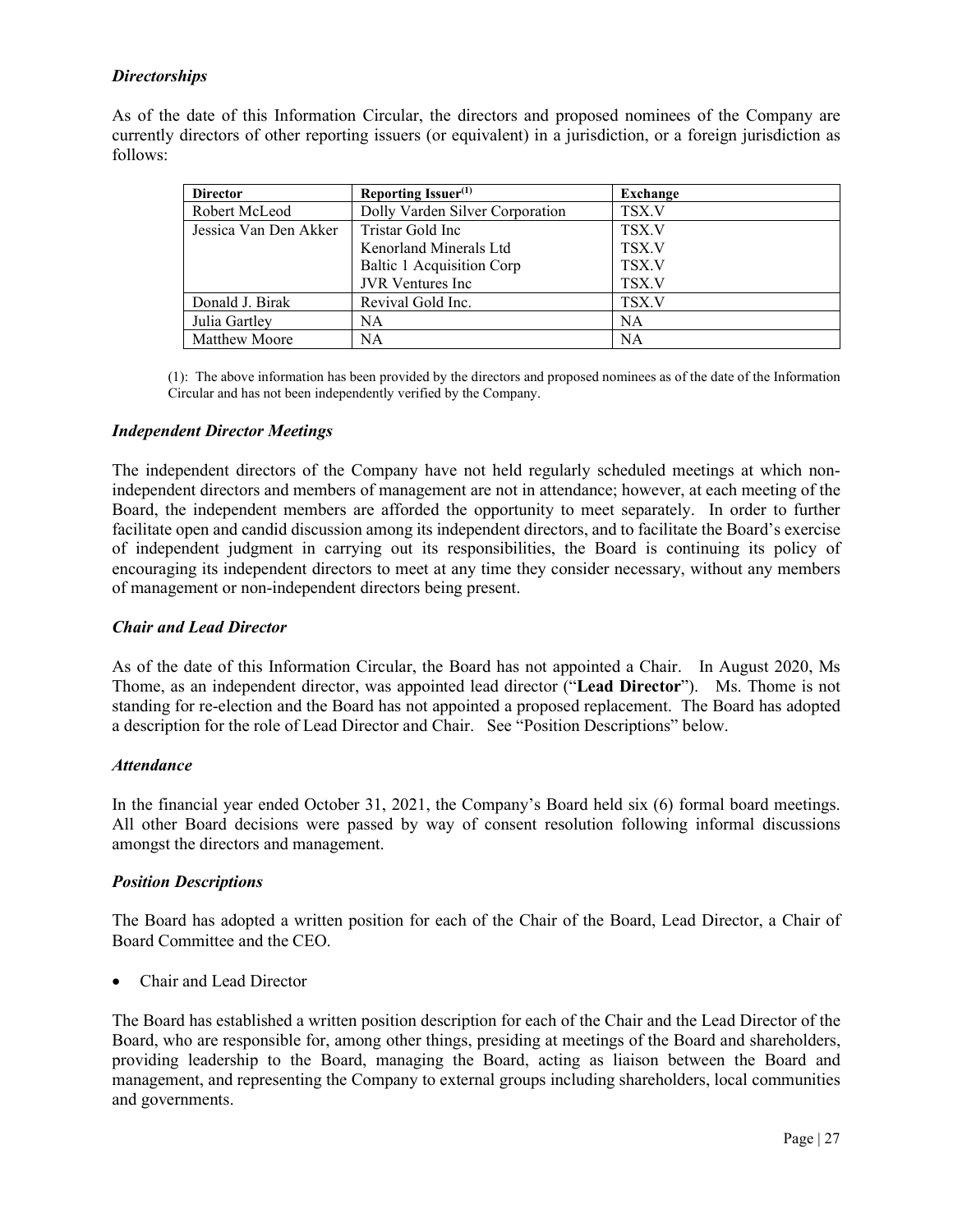• Chair of Each Committee

The Board has established a written position description for the chair of each Board Committee, who are responsible for, among other things, providing effective leadership of the committee for which they are appointed as chair, to liaise with management and others, as appropriate, to ensure a candid and full discussion on all key matters that come before the committee, and to ensure that the responsibilities and duties of the committee as set out in its charter are being properly discharged.

# President and CEO

The Board has established a written position description for the CEO, who is responsible for, among other things, the day-to-day management of the business and the affairs of the Company. The CEO is also responsible for assisting the Chair of the Board, the Lead Director and the Chairs of the Board committees to develop agendas for the Board and Board committee meetings to enable these entities to carry out their responsibilities, reporting to the Board in an accurate, timely and clear matter on all aspects of the business that are relevant so that the directors may objectively carry out their responsibilities, making recommendations to the Board on those matters on which the Board is required to make decisions, ensuring that the financial statements and other financial information contained in regulatory filings and other public disclosure fairly present the financial condition of the Company, ensuring the integrity of the financial and other internal control and management information systems and risk management systems, the promoting of ethical conduct within the Company, recruiting of senior management as may be directed by the Board, senior management development and succession, acting as the principal interface between the Board and senior management, promoting a safe work environment that is conducive to attracting, retaining and motivating high-quality employees, and speaking on behalf of the Company in its communication to its shareholders and the public.

# *Orientation and Continuing Education*

The Governance and Nominating Committee of the Board is responsible, among other things, for determining appropriate orientation and education programs for new Board members. While the Company does not have formal orientation and training programs, new Board members are provided with:

- a) Information respecting the functioning of the Board, committees and copies of the Company's corporate governance policies;
- b) Access to recent, publicly filed documents of the Company;
- c) Access to management, auditors and technical consultants; and
- d) Further information and education as deemed appropriate and desirable by the Company's Governance and Nominating Committee on a case-by-case basis.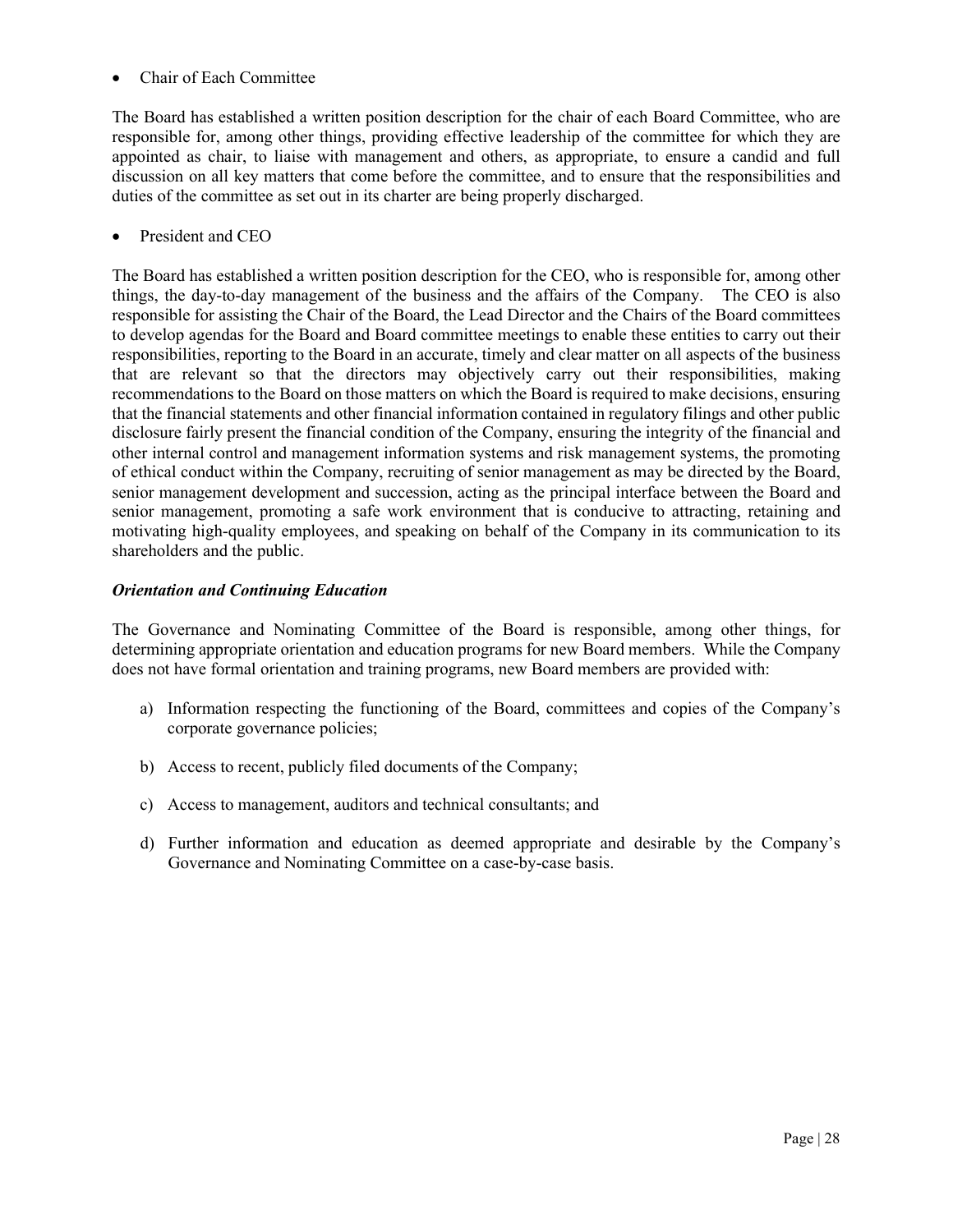# *Ethical Business Conduct*

The Board views good corporate governance as an integral component to the success of the Company and to meet responsibilities to Shareholders. The Board has adopted a written Code of Business Conduct and Ethics (the "**Code**") which may be viewed by visiting the Company's website at [www.blackwolfcopperandgold.com.](http://www.blackwolfcopperandgold.com/) The Board monitors compliance with the Code by requesting that any person who becomes aware of any existing or potential violation of the Code promptly notify the Chair of the Audit Committee. No material change report filed since the beginning of the Company's most recently completed financial year, pertains to any conduct of a director or executive officer that constitutes a departure from the Code. In addition, the Company requires that directors who have a material interest declare that interest to the Board or committee thereof. The Governance and Nominating Committee is responsible (among other things) for overseeing the procedure for monitoring directors' responsibility, diligence, and for avoiding conflict of interest.

# *Nomination of Directors*

The Governance and Nominating Committee, composed entirely of independent directors, was formed for the purposes of assisting the Board in developing the Company's approach to the nomination of directors. The nominees are generally the result of recruitment efforts by the Board members, including both formal and informal discussions among Board members. For responsibilities, powers and operations of the Governance and Nominating Committee, see "*Orientation and Continuing Education*" above and "Governance and Nominating Committee" below.

# *Assessments*

The Board, at such times as it deems appropriate, reviews the performance and effectiveness of the Board, the directors and its committees to determine whether changes in size, personnel or responsibilities are warranted. To assist in its review, the Board conducts informal surveys of its directors, receives reports from the Governance and Nominating Committee on its assessment of the functioning of the Board and reports from each committee respecting its own effectiveness. As part of the assessments, the Board or the individual committee may review their respective mandate or charter and conduct reviews of applicable corporate policies.

In fiscal year 2021, the Governance and Nominating Committee engaged in a newly-developed Board formal self-assessment procedure which included the distribution of skills assessment form to each member of the Board. The results of the skill assessment process were reviewed and discussed by the Board.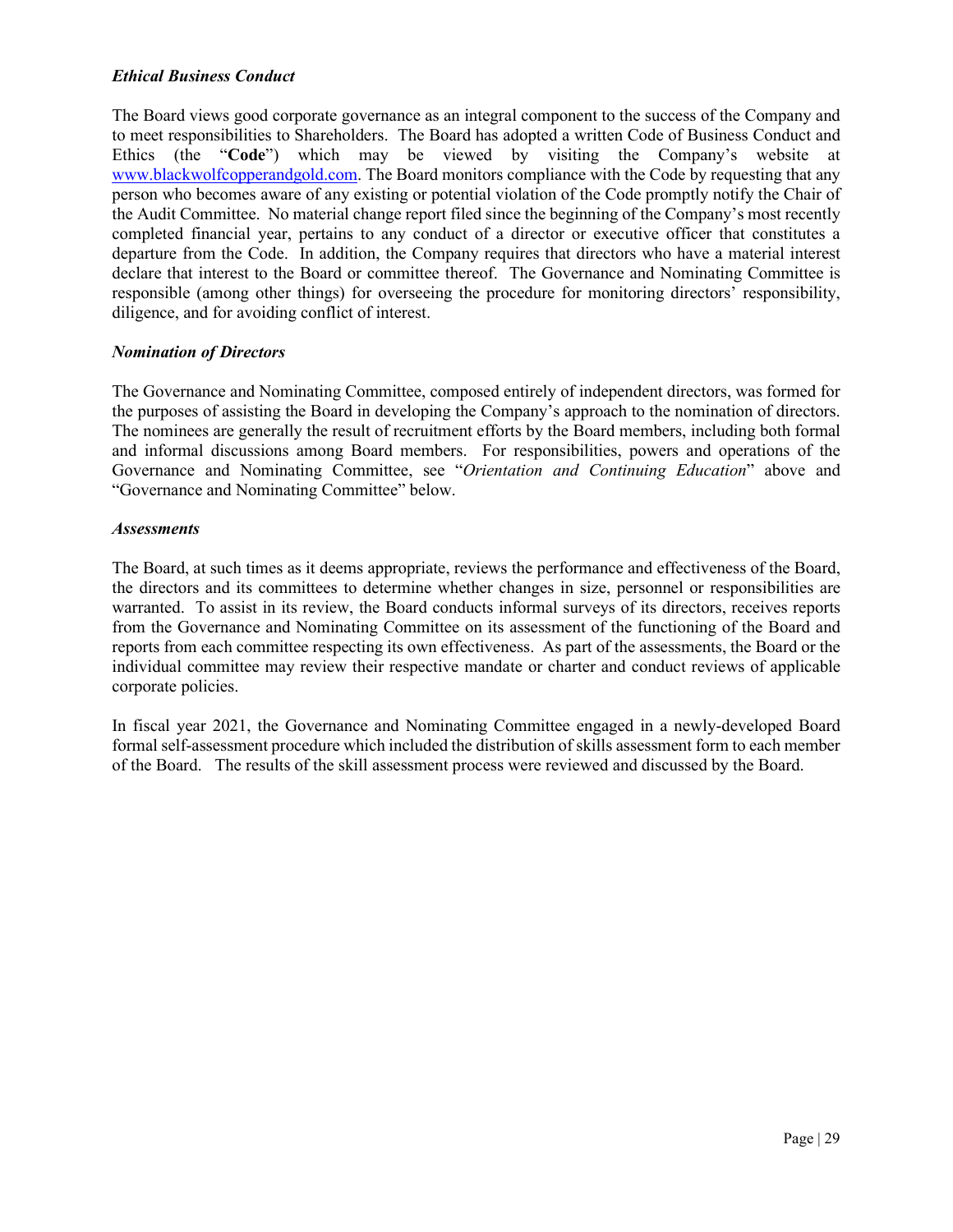# *Diversity*

Diversity, including the level of representation of women on the Board, is one factor which the Governance and Nomination Committee takes into consideration in identifying and nominating candidates for election or reelection to the Board. However, the Governance and Nomination Committee evaluates potential nominees to the Board by reviewing their qualifications of prospective nominees to determine their relevance and particular skill set having regard to the then-current Board composition and the anticipated skills required to supplement and round out the capabilities of the Board.

The Company believes that potential candidates for executive officer positions should be evaluated based on their individual skills sets and experience and while the Company considers diversity, including the level of representation of woman, the Company is committed to offering equal employment opportunities based upon an individual's qualifications and performance.

While the Company has not set a formal target with respect to the level of representation of women directors or executive officers, the Company is committed to providing an environment in which all employees and directors are treated with fairness and respect, and have equal access to opportunities for advancement based on skills and aptitude.

# *Other Board Committees*

The Board has appointed a Compensation Committee, Governance and Nominating Committee and Environmental, Health, Safety and Technical Committee.

#### *Compensation Committee*

As of the date of this Information Circular and during the financial year ended October 31, 2021, members of the Compensation Committee included Donald J. Birak (Chair), Jessica Van Den Akker and Ronald Stewart. The proposed members of the Compensation Committee are Donald J. Birak (Chair), Jessica Van Den Akker and Matthew Moore.

The Compensation Committee is primarily responsible for making recommendations to the Board regarding executive compensation. See Part 4 – Named Executive Officer Compensation *– "Compensation of NEO's".*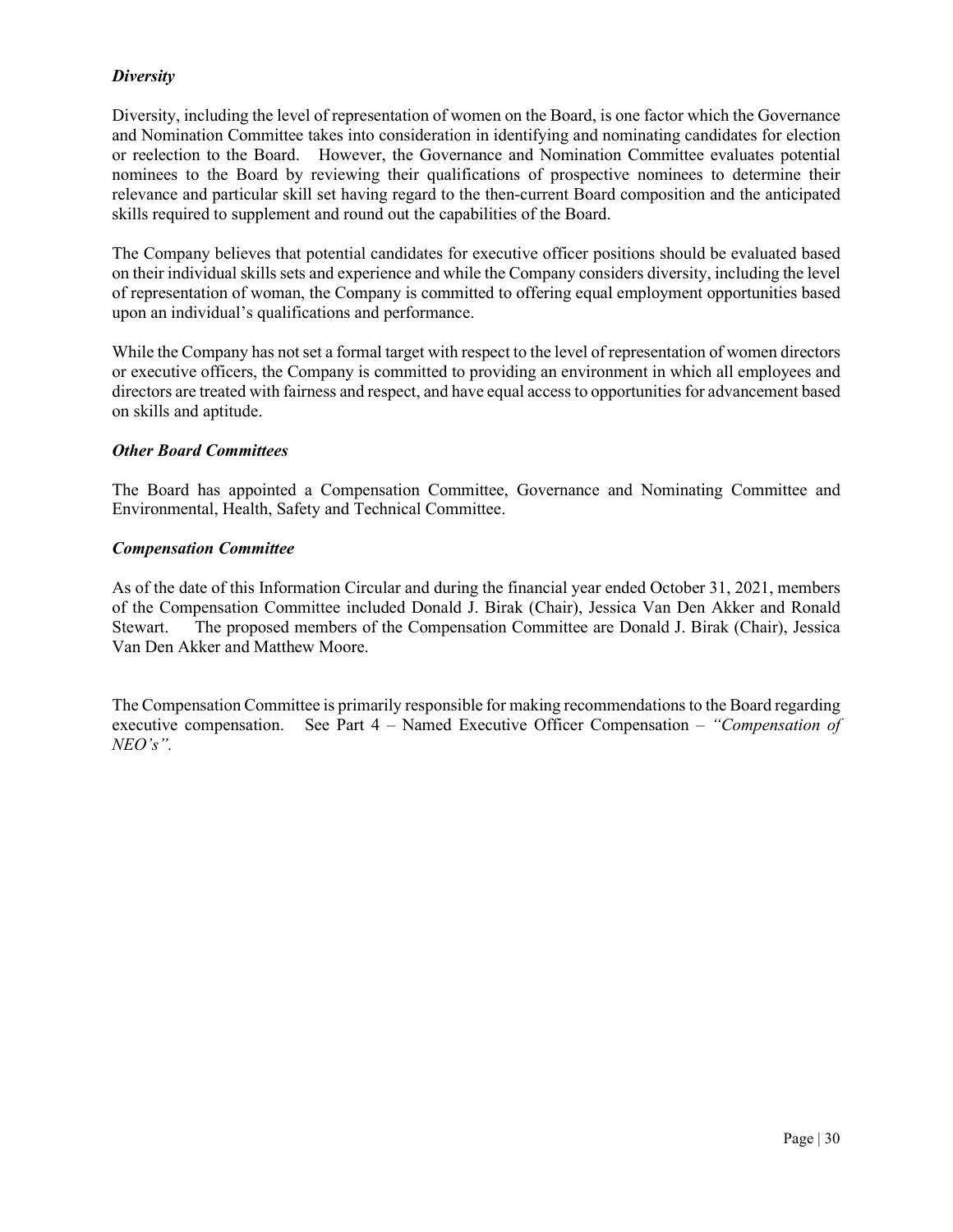# *Governance and Nominating Committee*

As of the date of this Information Circular and during the financial year ended October 31, 2021, members of the Governance and Nominating Committee included Edie Thome (Chair), Jessica Van Den Akker and Ronald Stewart. The proposed members of the Governance and Nominating Committee are Jessica Van Den Akker (Chair), Matthew Moore and Julia Gartley.

The Governance and Nominating Committee is primarily responsible for the development and supervision of the Company's approach to corporate governance issues including, but not limited to, the composition of the Board and its committees, orientation and education programs for the directors and reviewing annually the Company's corporate governance policies and procedures and making recommendations to the Board with respect thereto The Governance and Nominating Committee is also responsible for developing the Company's approach to the nomination of directors, but not limited to, identifying and recommending qualified candidates for nomination as directors of the Company.

# *Environmental, Health, Safety & Technical Committee*

As of the date of this Information Circular and during the financial year ended October 31, 2021, members of the Environmental, Health, Safety & Technical Committee members included Donald Birak (Chair), Robert McLeod and Ronald Stewart. The proposed members of the Environmental, Health, Safety & Technical Committee are Donald Birak (Chair), Julia Gartley, Matthew Moore, Robert McLeod and Jodie Gibson, VP Exploration.

The Environmental, Health, Safety and Technical Committee is primarily responsible for the following:

- a. Development, evaluation and assessment of the Company's policies and its performance with respect to the environmental, health and safety and technical issues to identify areas of potential deficiencies and suggesting improvements were appropriate; and
- b. Policies and practices regarding environmental, health, safety and technical matters including staying apprised of climate change practices and environmental issues that may impact the Company and its projects.

All committees of the Board are accountable to the full Board.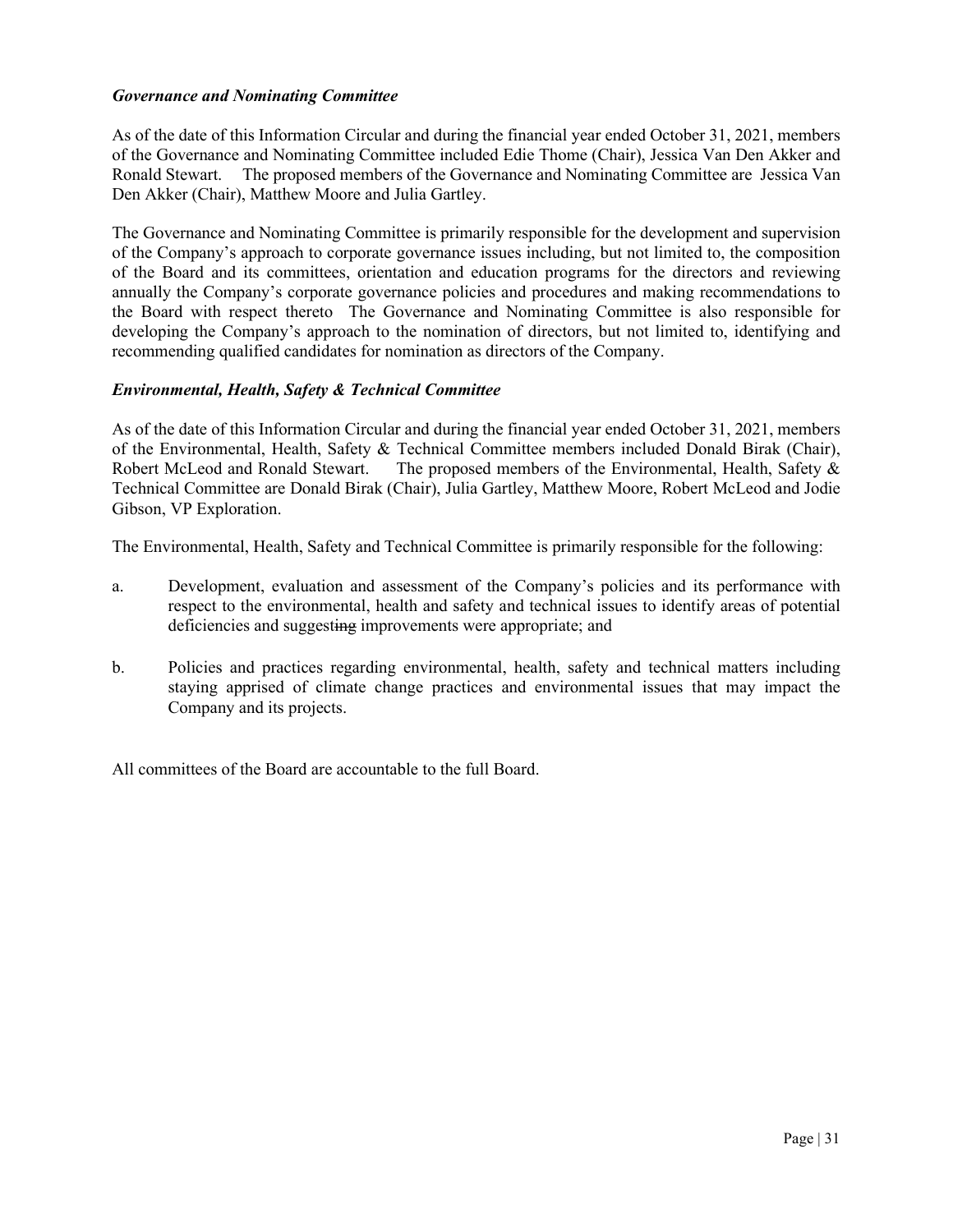# **PART 8 – OTHER INFORMATION**

# **INDEBTEDNESS OF DIRECTORS AND SENIOR OFFICERS**

As of the date of this Information Circular and within the most recently completed financial year, other than routine indebtedness (as defined in National Instrument 51-102F5) and unless immediately stated below, no current or former executive officer or director of the Company, proposed nominee for election as a director, or employee of the Company or any respective associate, was indebted to the Company or any of its subsidiaries.

# **INTEREST OF INFORMED PERSONS AND COMPANIES IN MATERIAL TRANSACTIONS**

Except as disclosed herein, no informed person, director, executive officer, nominee for director of the Company, or any associate or affiliate of any informed person or proposed director, has or had any material interest, direct or indirect, in any transaction since the commencement of the Company's most recently completed financial year or in any proposed transaction which has materially affected or will materially affect the Company or any of its subsidiaries other than as set out herein. The term "informed person" as defined in National Instrument 51-102 *Continuous Disclosure* Obligations means a director or executive officer of the Company, or any person or company who beneficially owns, directly or indirectly, voting securities of the Company or who exercises control or direction over voting securities of the Company carrying more than 10% of the voting rights attached to all outstanding voting securities of the Company, other than voting securities held by the person or company as underwriter in the course of a distribution.

# **INTEREST OF CERTAIN PERSONS IN MATTERS TO BE ACTED UPON**

Other than as disclosed elsewhere in this Information Circular, none of the directors or senior officers of the Company, no proposed nominee for election as a director of the Company, none of the persons who have been directors or senior officers of the Company since the commencement of the Company's last completed financial year and no associate or affiliate of any of the foregoing persons has any material interest, direct or indirect, by way of beneficial ownership of securities or otherwise, in any matter to be acted upon at the Meeting other than the election of directors or the appointment of auditors.

# **MANAGEMENT CONTRACTS**

Except as otherwise disclosed in this Information Circular, management functions of the Company are generally performed by directors and senior officers of the Company and not, to any substantial degree, by any other person to whom the Company has contracted. See "*Interest of Informed Persons and Companies in Material Transactions*" and "Terms of NEO Agreements" above.

# **OTHER MATTERS**

Management knows of no other matters to come before the Meeting other than those referred to in the Notice of Meeting. Should any other matters properly come before the Meeting, the shares represented by the Instrument of Proxy solicited hereby will be voted on such matters in accordance with the best judgment of the persons voting by proxy.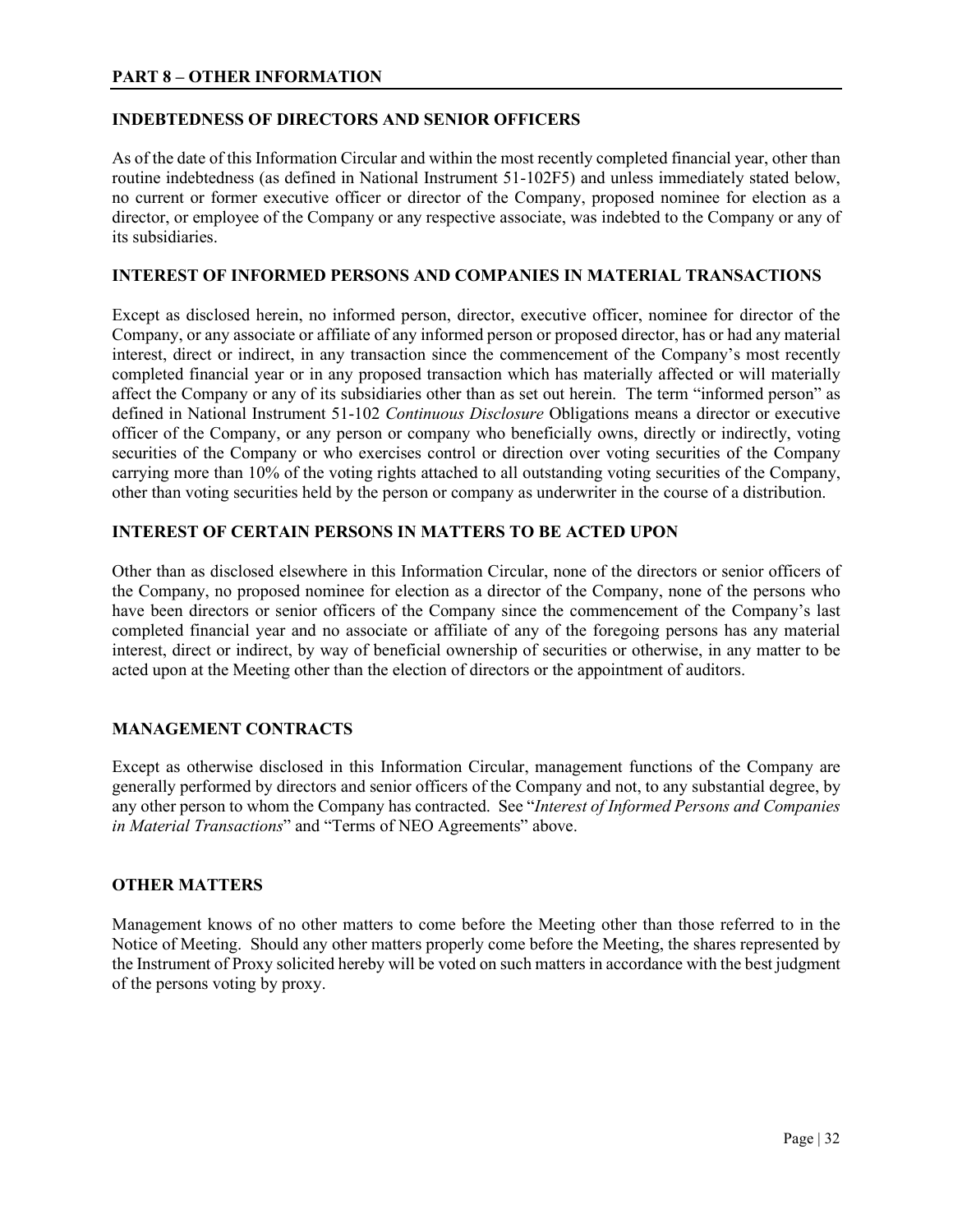# **ADDITIONAL INFORMATION**

Additional information relating to the Company is available under the Company's profile on the SEDAR website at [www.sedar.com.](http://www.sedar.com/) Financial information relating to Blackwolf Copper and Gold Ltd. is provided in the Company's comparative financial statements and management discussion and analysis ("**MD&A**") for the fiscal year ended October 31, 2021. Shareholders may contact the Company to request copies of the financial statements and MD&A by: (i) mail to 3123 - 595 Burrard Street, Box 49139, Vancouver, British Columbia, V7X 1J1; or (ii) fax to (604) 609-6145. The Company's Financial Statement Request Form has been provided with the Meeting materials for signature and return by those shareholders who are interested in receiving future copies of these financial statements and MD&A, in accordance with National Instrument 51-102 "Continuous Disclosure Obligations".

# **APPROVAL**

The content and sending of this Information Circular has been approved by the Board.

**DATED** at Vancouver, British Columbia, the 26<sup>th</sup> day of May, 2022.

# **BY ORDER OF THE BOARD**

*"Robert McLeod"* CEO and President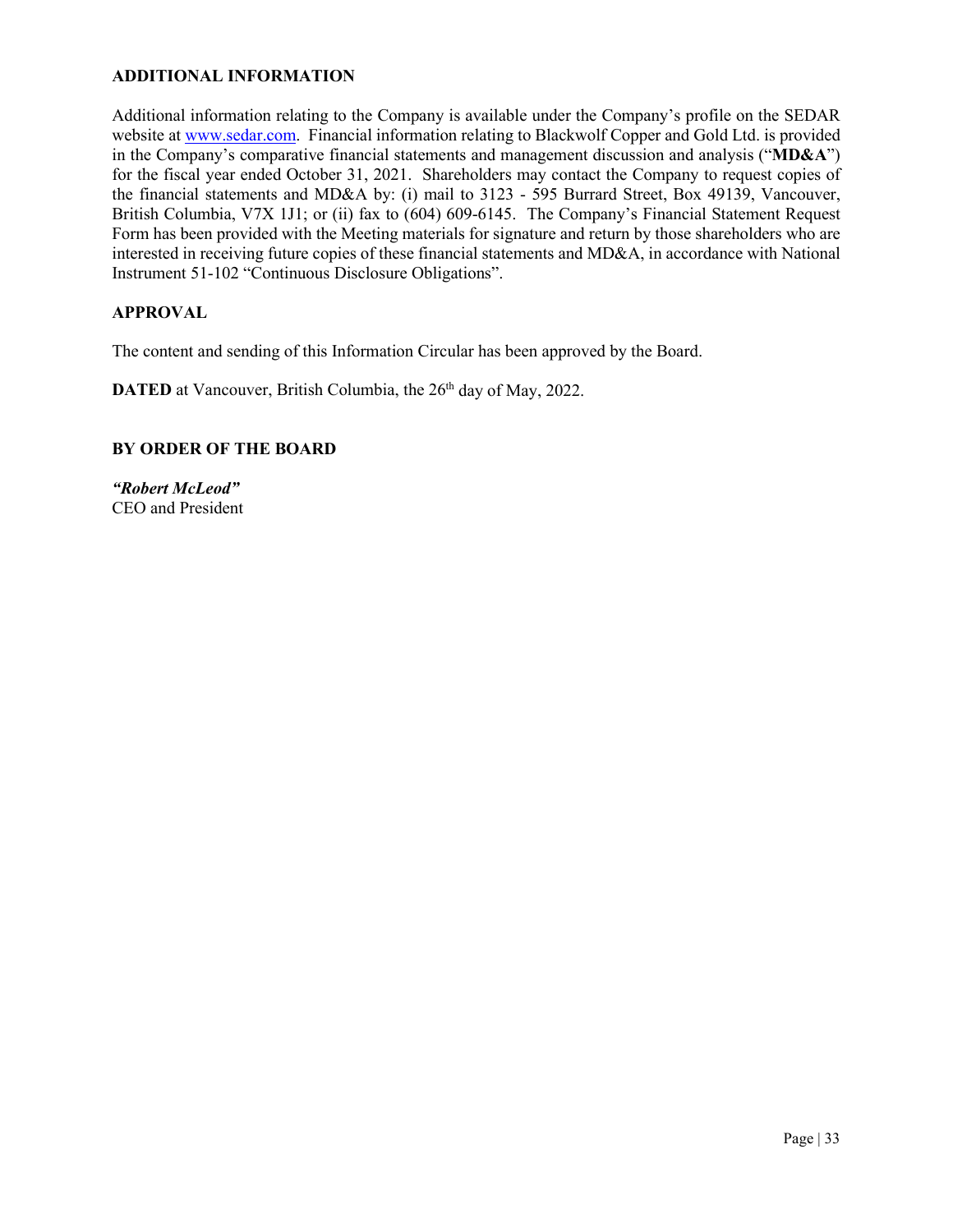SCHEDULE A

# **BLACKWOLF COPPER AND GOLD LTD.**

# **AMENDED OMNIBUS SHARE INCENTIVE PLAN**

**MAY 26, 2022**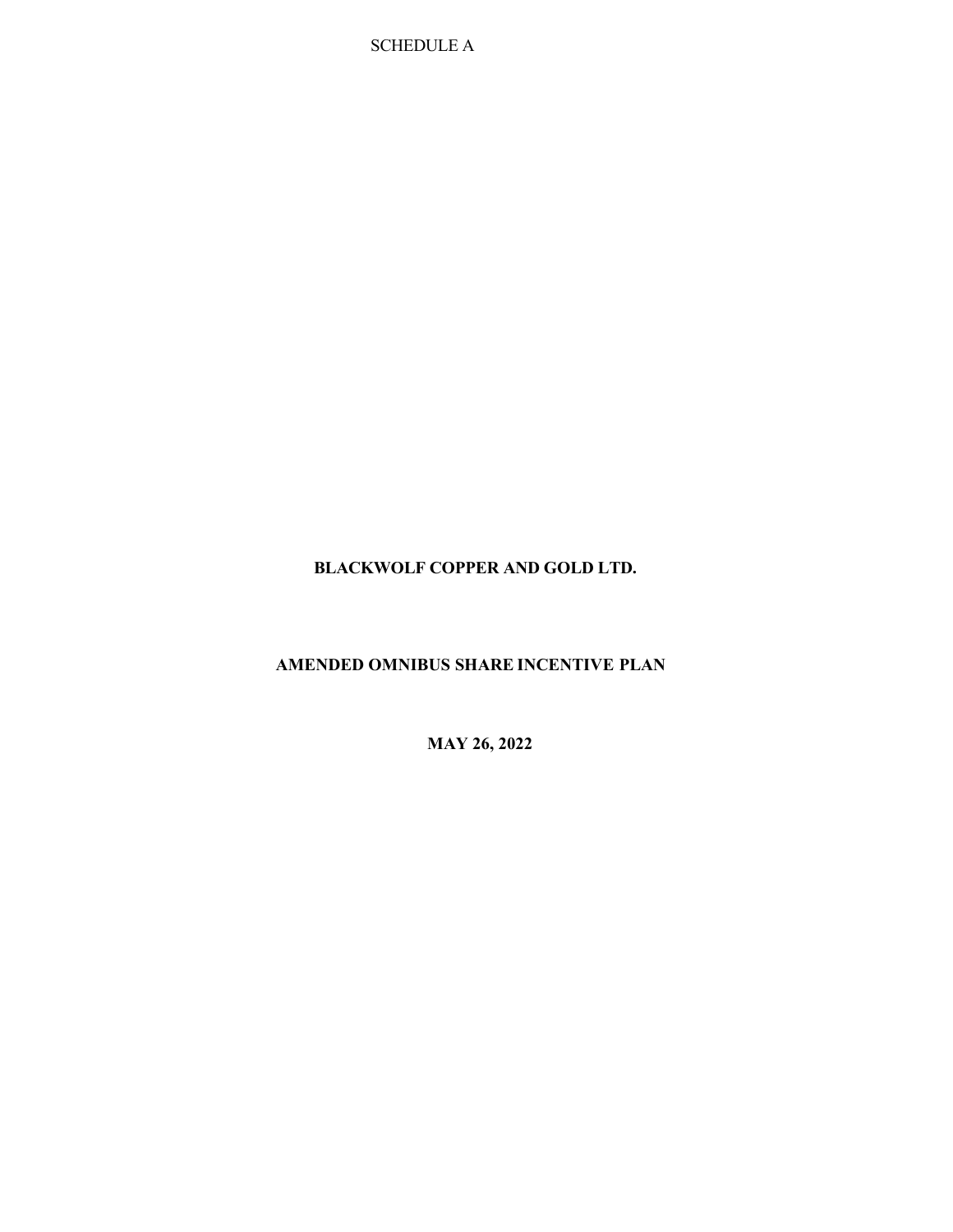# **TABLE OF CONTENTS**

| 1.1 |                                                               |  |
|-----|---------------------------------------------------------------|--|
| 1.2 |                                                               |  |
|     | ARTICLE 2 PURPOSE AND ADMINISTRATION OF THE PLAN; GRANTING OF |  |
|     |                                                               |  |
| 2.1 |                                                               |  |
| 2.2 |                                                               |  |
| 2.3 |                                                               |  |
| 2.4 |                                                               |  |
| 2.5 |                                                               |  |
| 2.6 |                                                               |  |
|     |                                                               |  |
| 3.1 |                                                               |  |
| 3.2 |                                                               |  |
| 3.3 |                                                               |  |
| 3.4 |                                                               |  |
| 3.5 |                                                               |  |
| 3.6 |                                                               |  |
| 3.7 |                                                               |  |
|     |                                                               |  |
| 4.1 |                                                               |  |
| 4.2 |                                                               |  |
| 4.3 |                                                               |  |
| 4.4 |                                                               |  |
| 4.5 |                                                               |  |
| 4.6 |                                                               |  |
| 4.7 |                                                               |  |
|     |                                                               |  |
| 5.1 |                                                               |  |
| 5.2 |                                                               |  |
| 5.3 |                                                               |  |
| 5.4 |                                                               |  |
| 5.5 |                                                               |  |
| 5.6 |                                                               |  |
|     |                                                               |  |
| 6.1 |                                                               |  |
| 6.2 |                                                               |  |
| 6.3 |                                                               |  |
|     |                                                               |  |
| 7.1 |                                                               |  |
| 7.2 |                                                               |  |
| 7.3 |                                                               |  |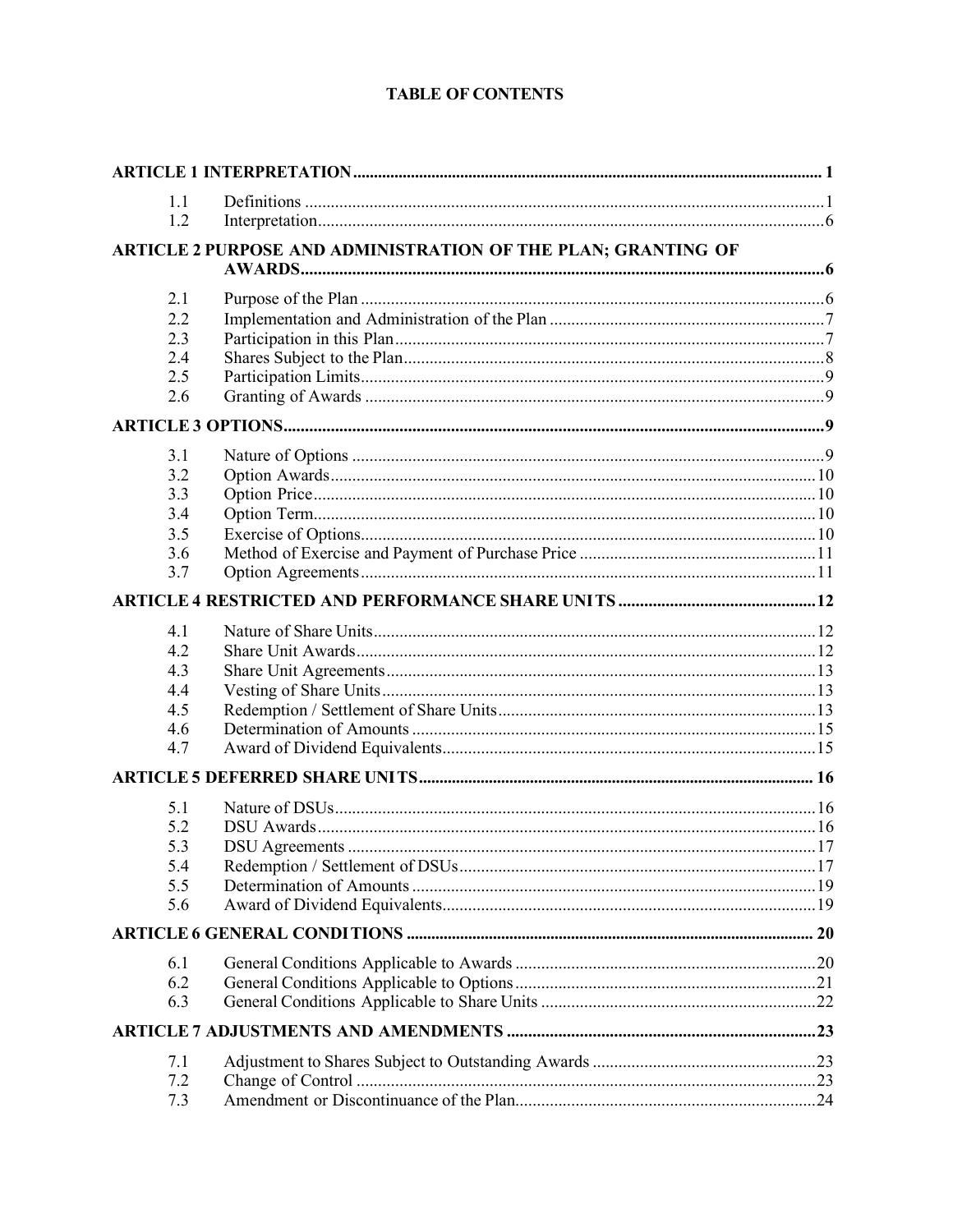# 

| 8.1 |  |
|-----|--|
| 8.2 |  |
| 8.3 |  |
| 8.4 |  |
| 8.5 |  |
| 8.6 |  |
| 8.7 |  |
| 8.8 |  |
| 8.9 |  |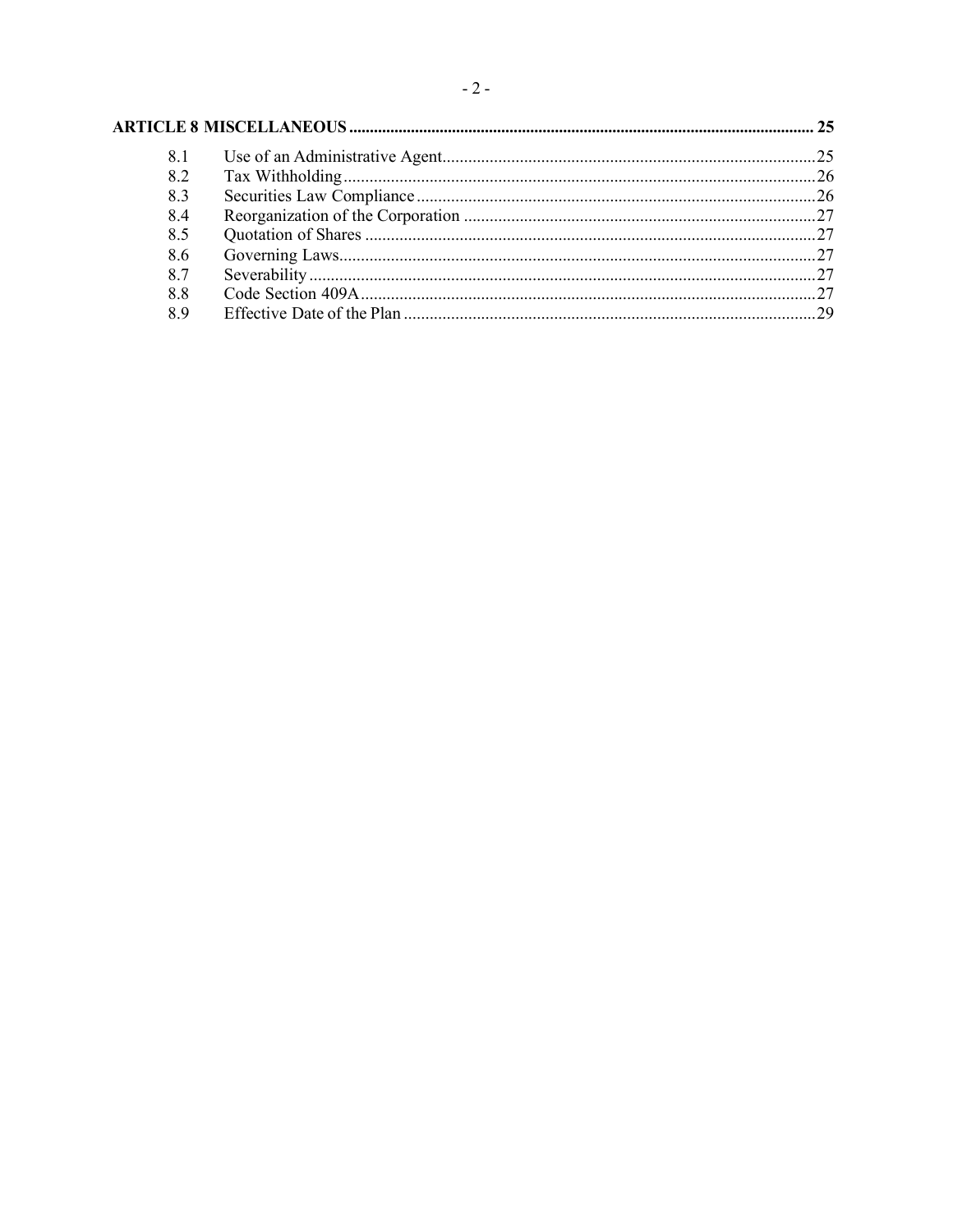#### **BLACKWOLF COPPER AND GOLD LTD.**

#### **AMENDED OMNIBUS SHARE INCENTIVE PLAN**

Blackwolf Copper and Gold Ltd. (the "**Corporation**") hereby establishes an amended omnibus share incentive plan for certain qualified directors, executive officers, employees, Management Company Employees and Consultants of the Corporation orany of its Subsidiaries (as defined herein).

#### **ARTICLE 1 INTERPRETATION**

### **1.1 Definitions**

Where used herein or in any amendments hereto or in any communication required or permitted to be given hereunder, the following terms shall have the following meanings, respectively, unless the context otherwise requires:

"Account" means a notional account maintained for each Participant on the books of the Corporation which will be credited with Share Units or DSUs, as applicable, in accordance with the terms of this Plan;

"**Affiliate**" has the meaning ascribed thereto in the *Securities Act* (British Columbia), as amended, supplemented or replaced from time to time;

"**Award**" means any of an Option, Share Unit or DSU granted pursuant to, or otherwise governed by, the Plan;

"**Award Agreement**" means an agreement evidencing the grant to a Participant of an Award, including an Option Agreement, a Share Unit Agreement, a DSU Agreement, an Employment Agreement or a Consulting Agreement;

"**Blackout Period**" means a period during which the Corporation prohibits Participants from trading securities of the Corporation which is formally imposed by the Corporation pursuant to its internal trading policies (which, for greater certainty, does not include a period during which a Participant or the Corporation is subject to a cease trade order (or similar order under securities laws) in respect of the Corporation's securities);

"**Blackout Period Expiry Date**" means the date on which a Blackout Period expires;

"**Board**" means the board of directors of the Corporation as constituted from time to time;

"**Business Day**" means a day, other than a Saturday, Sunday or statutory holiday, when Canadian chartered banks are generally open for business in Vancouver, British Columbia for the transaction of banking business;

"**Canadian Participant**" means a Participant who is a resident of Canada and/or who is granted an Award in respect of, or by virtue of, employment services rendered in Canada, provided that, for greater certainty, a Participant may be both a Canadian Participant and a U.S. Taxpayer;

"**Cause**" has the meaning ascribed thereto in Section [6.2\(1\)](#page-57-0) hereof;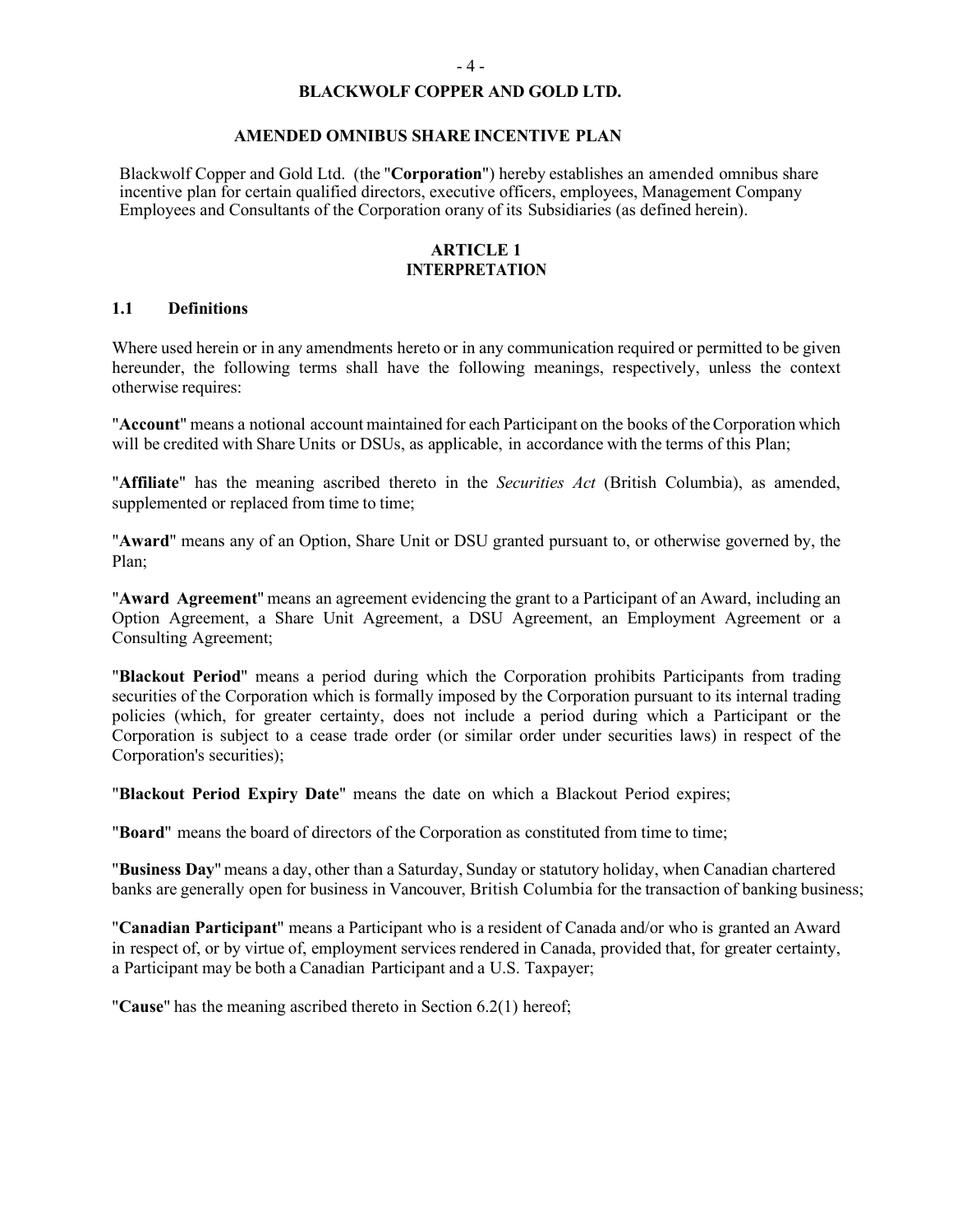- 5 -

"**Change of Control**" means, unless the Board determines otherwise, the happening, in a single transaction or in a series of related transactions, of any of the following events:

- (a) any transaction (other than a transaction described in paragraph [\(b\)](#page-37-0) below) pursuant to which any Person or group of Persons acting jointly or in concert acquires the direct or indirect beneficial ownership of securities of the Corporation representing 50% or more of the aggregate voting power of all of the Corporation's then issued and outstanding securities entitled to vote in the election of directors of the Corporation, other than any such acquisition that occurs upon the exercise or settlement of options or other securities granted by the Corporation under any of the Corporation's equity incentive plans;
- <span id="page-37-0"></span>(b) there is consummated an arrangement, amalgamation, merger, consolidation or similar transaction involving (directly or indirectly) the Corporation and, immediately after the consummation of such arrangement, amalgamation, merger, consolidation or similar transaction, the shareholders of the Corporation immediately prior thereto do not beneficially own, directly or indirectly, either (i) outstanding voting securities representing more than 50% of the combined outstanding voting power of the surviving or resulting entity in such amalgamation, merger, consolidation or similar transaction or (ii) more than 50% of the combined outstanding voting power of the parent of the surviving or resulting entity in such arrangement, amalgamation, merger, consolidation or similar transaction, in each case in substantially the same proportions as their beneficial ownership of the outstanding voting securities of the Corporation immediately prior to such transaction;
- (c) the sale, lease, exchange, license or other disposition of assets, rights or properties of the Corporation or any of its Subsidiaries which have an aggregate book value greater than 50% of the book value of the assets, rights and properties of the Corporation and its Subsidiaries on a consolidated basis to any other Person, other than a disposition to a wholly-owned Subsidiary of the Corporation in the course of a reorganization of the assets of the Corporation and its wholly-owned Subsidiaries;
- (d) the passing of a resolution by the Board or shareholders of the Corporation to substantially liquidate the assets of the Corporation or wind up the Corporation's business or significantly rearrange its affairs or the commencement of proceedings for such a liquidation, winding-up or re-arrangement (except where such re-arrangement is part of a *bona fide* reorganization of the Corporation in circumstances where the business of the Corporation is continued and the shareholdings remain substantially the same following the re-arrangement); or
- (e) individuals who, immediately prior to a particular time, are members of the Board (the "**Incumbent Board**") cease for any reason to constitute at least a majority of the members of the Board immediately following such time; provided, however, that if the appointment or election (or nomination for election) of any new Board member was approved or recommended by a majority vote of the members of the Incumbent Board then still in office, such new member will, for purposes of this Plan, be considered as a member of the Incumbent Board;

"**Code**" means the U.S. Internal Revenue Code of 1986, as amended from time to time and the Treasury Regulations promulgated thereunder;

"**Code Section 409A**" means Section 409A of the Code and applicable regulations and guidance issued thereunder;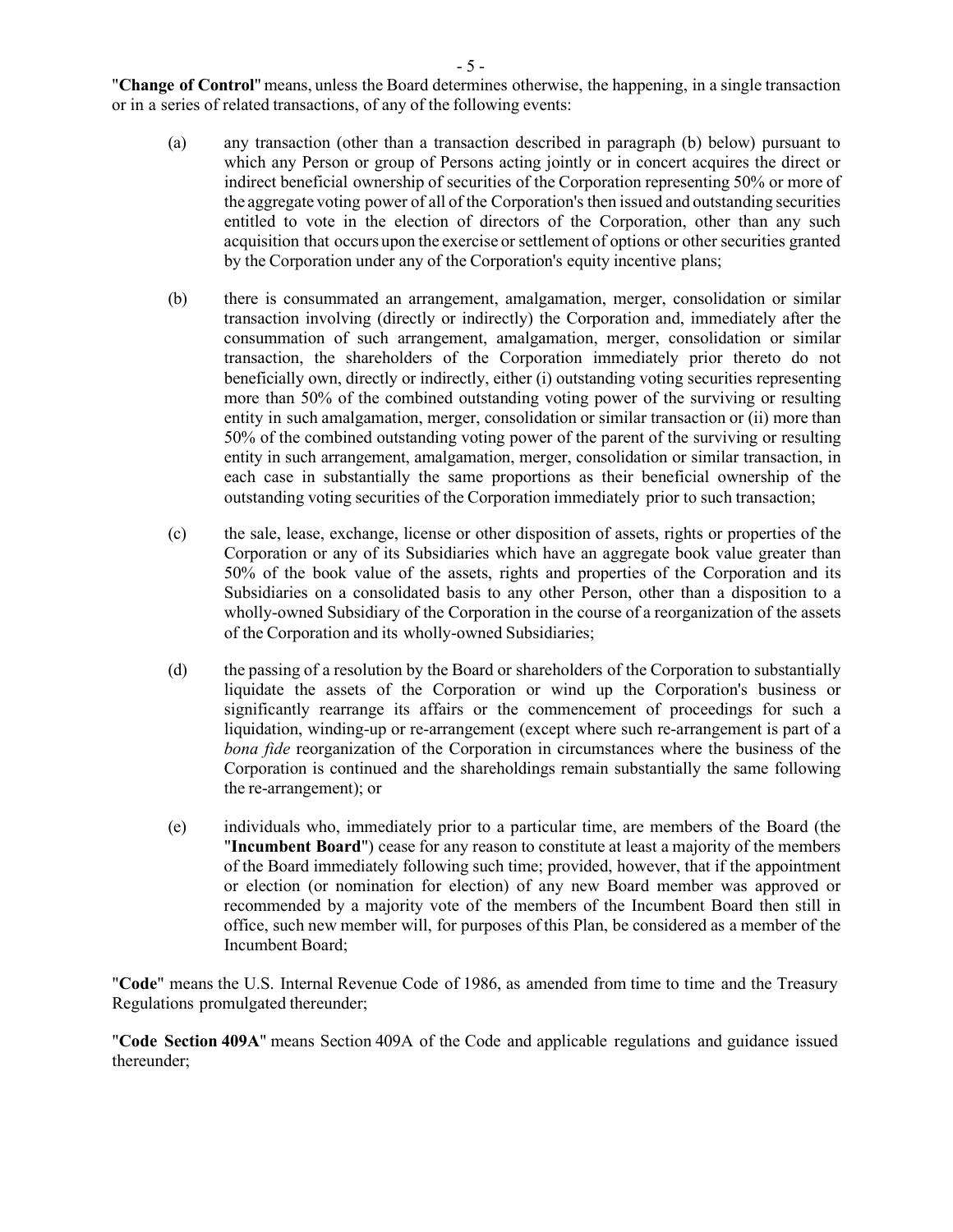"**Consultant**"means an individual (other than an employee, executive officer or director of the Corporation or a Subsidiary) or company that: (a) is engaged to provide on an ongoing *bona fide* basis, consulting, technical, management or other services to the Corporation or to a Subsidiary, other than services provided in relation to a distribution; (b) provides the services under a written contract between the Corporation or the Subsidiary and the individual or company, as the case may be; and (c) in the reasonable opinion of the Corporation, spends or will spend a significant amount of time and attention on the affairs and business of the Corporation or a Subsidiary;

"**Consulting Agreement**" means any written consulting agreement between the Corporation or a Subsidiary and a Participant who is a Consultant;

"**DesignatedBroker**"means a broker who is independent of, and deals at arm's length with, theCorporation and its Subsidiaries and is designated by the Corporation;

"**Dividend Equivalent**" means additional Share Units or DSUs credited to a Participant's Account as a dividend equivalent pursuant to Section [4.7](#page-51-0) or Section [5.6,](#page-55-0) respectively;

"**DSU**" means a deferred share unit, which is a right awarded to a Participant to receive a payment as provided in [Article](#page-51-1) 5 hereof and subject to the terms and conditions of this Plan;

"**DSU Agreement**" means a written agreement between the Corporation and a Participant evidencing the grant of DSUs and the terms and conditions thereof, a form of which is attached hereto as [Exhibit](#page-74-0) "D";

"**DSU Redemption Date**" means, with respect to a particular DSU, the date on which such DSU is redeemed in accordance with the provisions of this Plan;

"**Eligible Participant**" means: (a) in respect of a grant of Options, any director, executive officer, employee, Management Company Employee or Consultant of the Corporation or any of its Subsidiaries, (b) in respect of a grant of Share Units, any director, executive officer, employee, Management Company Employee or Consultant of the Corporation or any of its Subsidiaries other thanan Investor Relations Service Provider, and (c) in respect of a grant of DSUs, any Non- Employee Director other than an Investor Relations Service Provider;

"**Employment Agreement**" means, with respect to any Participant, any written employment agreement between the Corporation or a Subsidiary and such Participant;

"**Exchange**" means the TSXV or, if the Shares are not listed and posted for trading on the TSXV at a particular date, such other stock exchange or trading platform upon which the Shares are listed and posted for trading and which has been designated by the Board;

"**Exercise Notice**" means a notice in writing signed by a Participant and stating the Participant's intention to exercise a particular Option, if applicable;

"**Insider**" has the meaning ascribed thereto in section 1.2 of Policy 1.1 – *Interpretation* of the Corporate Finance Manual of the TSXV;

"**Investor Relations Activities**" has the meaning ascribed thereto in section 1.2 of Policy 1.1 – *Interpretation* of the Corporate Finance Manual of the TSXV;

"**Investor Relations Service Provider**" includes any Consultant that performs Investor Relations Activities and any Director, Officer,Employee or Management Company Employee whose role and duties primarily consist of Investor Relations Activities;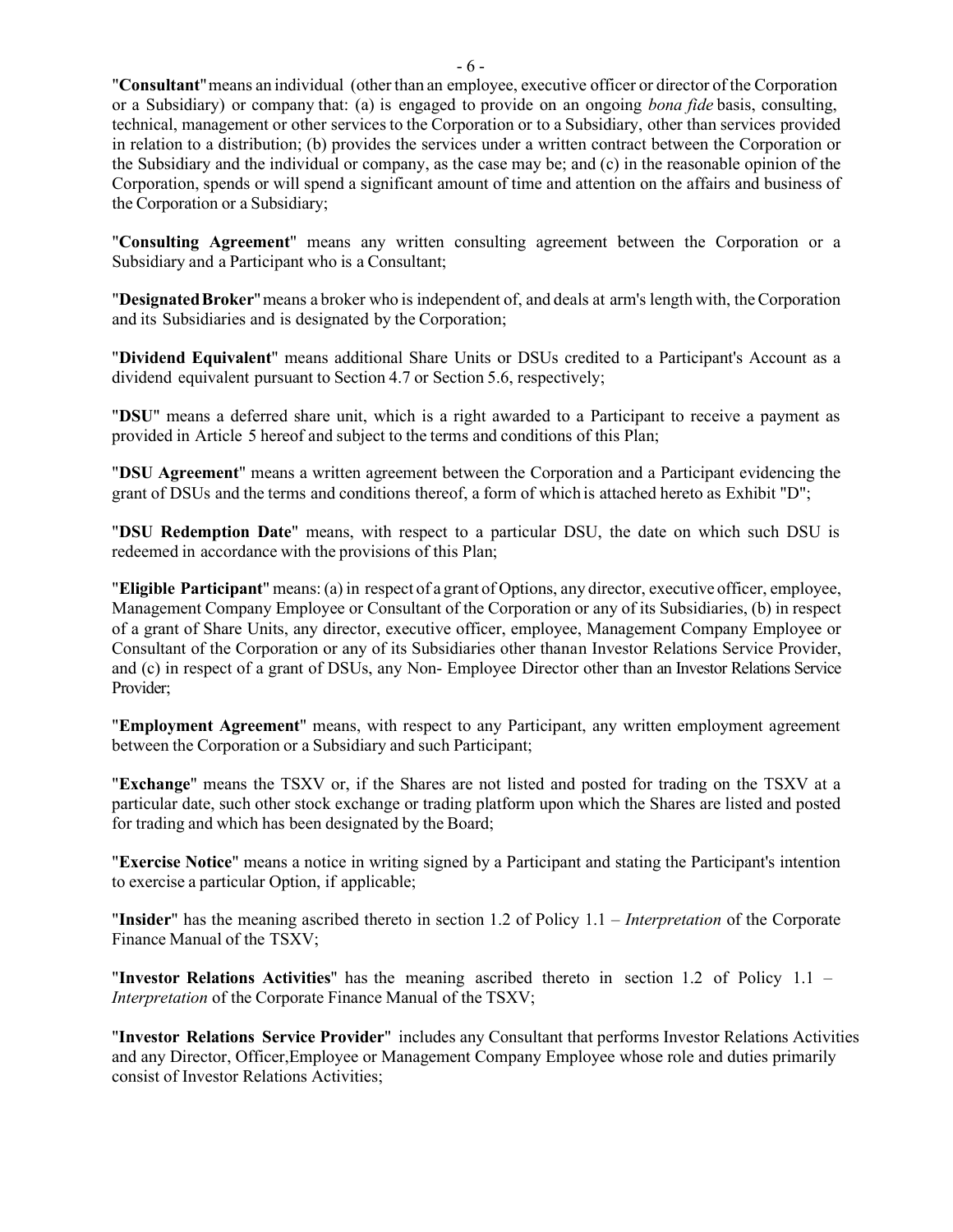"**ITA**" means the *Income Tax Act* (Canada), as amended from time to time;

"**ITA Regulations**" means the regulations promulgated under the ITA, as amended from time to time;

"**Management Company Employee**" has the meaning ascribed thereto in TSXV Policy 4.4;

"**Market Value of a Share**" means, with respect to any particular date as of which the Market Value of a Share is required to be determined, (a) if the Shares are then listed on the TSXV, the closing price of the Shares on the TSXV on the last Trading Day prior to such particular date; (b) if the Shares are not then listed on the TSXV, the closing price of the Shares on any other stock exchange on which the Shares are then listed (and, if more than one, then using the stock exchange on which a majority of trading in the Shares occurs) on the last Trading Day prior to such particular date; or (c) if the Shares are not then listed on any stock exchange, the value as is determined solely by the Board, acting reasonably and in good faith, and such determination shall be conclusive and binding on all Persons;

"**Non-Employee Director**" means a member of the Board who is not otherwise an employee or executive officer of the Corporation or a Subsidiary;

"**Option**" means an option granted by the Corporation to a Participant entitling such Participant to acquire a designated number of Shares from treasury at the Option Price;

"**Option Agreement**" means a written agreement between the Corporation and a Participant evidencing the grant of Options and the terms and conditions thereof, a form of which is attached hereto as [Exhibit](#page-66-0) "A";

"**Option Price**" has the meaning ascribed thereto in Section [3.2\(1\)](#page-45-0) hereof;

"**Option Term**" has the meaning ascribed thereto in Section [3.4](#page-45-1) hereof;

"**Outstanding Issue**" means the number of Shares that are issued and outstanding as at a specified time, on a non-diluted basis;

"**Participant**" means any Eligible Participant that is granted one or more Awards under the Plan;

"**Performance Criteria**" means specified criteria, other than the mere continuation of employment or the mere passage of time, the satisfaction of which is a condition for the grant, exercisability, vesting or full enjoyment of an Option or Share Unit;

"**Performance Period**" means the period determined by the Board at the time any Option or Share Unit is granted or at any time thereafter during which any Performance Criteria and any other vesting conditions specified by the Board with respect to such Option or Share Unit are to be measured;

"**Person**" means an individual, corporation, company, cooperative, partnership, trust, unincorporated association, entity with juridical personality or governmental authority or body, and pronouns which refer to a Person shall have a similarly extended meaning;

"**Plan**" means this Amended Omnibus Share Incentive Plan, including the exhibits hereto, as amended or amendedand restated from time to time;

"**Redemption Date**" has the meaning ascribed thereto in Section [4.5\(1\) h](#page-49-0)ereof;

"**Reserved Amount**" has the meaning ascribed thereto in Section [2.4\(1\)\(c\)](#page-43-0) hereof;

"**Restriction Period**" means, with respect to a particular grant of Share Units, the period between the date of grant of such Share Units and the latest Vesting Date in respect of any portion of such Share Units;

"**SEC**" means the U.S. Securities and Exchange Commission;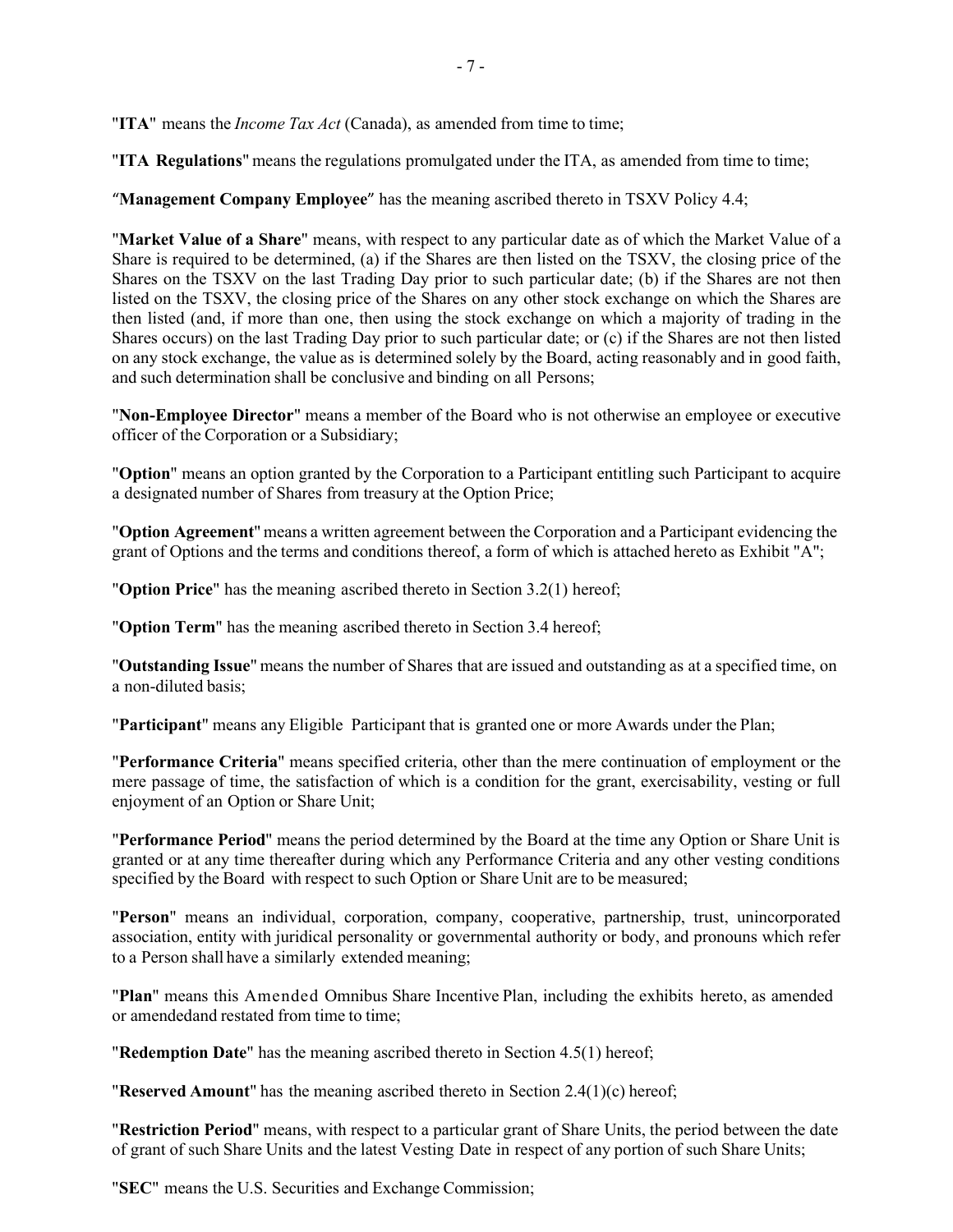"**Separation from Service**" has the meaning ascribed to it under Code Section 409A;

"**Share Compensation Arrangement**" means any stock option, stock option plan, employee stock purchase plan, long-term incentive plan or other compensation or incentive mechanism involving the issuance or potential issuance of Shares from treasury;

"**Share Unit**" means a right awarded to a Participant to receive a payment as provided i[n Article 4 h](#page-47-0)ereof and subject to the terms and conditions of this Plan;

"**Share Unit Agreement**"means a written agreement between theCorporation and a Participant evidencing the grant of Share Units and the terms and conditions thereof, a form of which is attached hereto as [Exhibit](#page-71-0) ["C";](#page-71-0)

"**Share Unit Outside Expiry Date**" has the meaning ascribed thereto in Section [4.5\(4\) h](#page-50-0)ereof;

"**Shares**" means the common sharesin the capital of the Corporation;

"**Subsidiary**" means a corporation, company or partnership that is controlled, directly or indirectly, by the Corporation;

"**Termination Date**"means (a) in the event of a Participant's resignation, the date on which such Participant ceases to be a director, executive officer, employee or Consultant of the Corporation or one of its Subsidiaries, (b) in the event of the termination of a Participant's employment, or position as director or executive officer of the Corporation or a Subsidiary, or Consultant, the effective date of the termination as specified in the notice of termination provided to the Participant by the Corporation or the Subsidiary, as the case may be, and (c) in the event of a Participant's death, the date of death, provided that, in all cases, in applying the provisions of this Plan to DSUs granted to a Canadian Participant, the "Termination Date" shall be the latest date on which the Participant is neither a director, executive officer or employee of the Corporation or of any affiliate of the Corporation (where "affiliate" has the meaning ascribed thereto by the Canada Revenue Agency for the purposes of paragraph  $6801(d)$  of the ITA Regulations);

"**Termination of Service**" means that a Participant has ceased to be an Eligible Participant;

"Trading Day" means any day on which the TSXV or other applicable stock exchange is open for trading;

"**TSXV**" means the TSX Venture Exchange;

"**U.S.**" or "**United States**" means the United States of America, its territories and possessions, any state of the United States and the District of Columbia;

"**U.S. Securities Act**" means the United States *Securities Act of 1933*, as amended;

"**U.S. Share Unit Outside Expiry Date**" has the meaning ascribed thereto in Section [4.1](#page-47-1) hereof;

"**U.S. Taxpayer**" means a Participant who is a U.S. citizen, a U.S. permanent resident or other person who is subject to taxation on their income or in respect of Awards under the Code, provided that, for greater certainty, a Participant may be both a Canadian Participant and a U.S. Taxpayer; and

"**Vesting Date**" has the meaning ascribed thereto in Section [4.4](#page-48-0) hereof.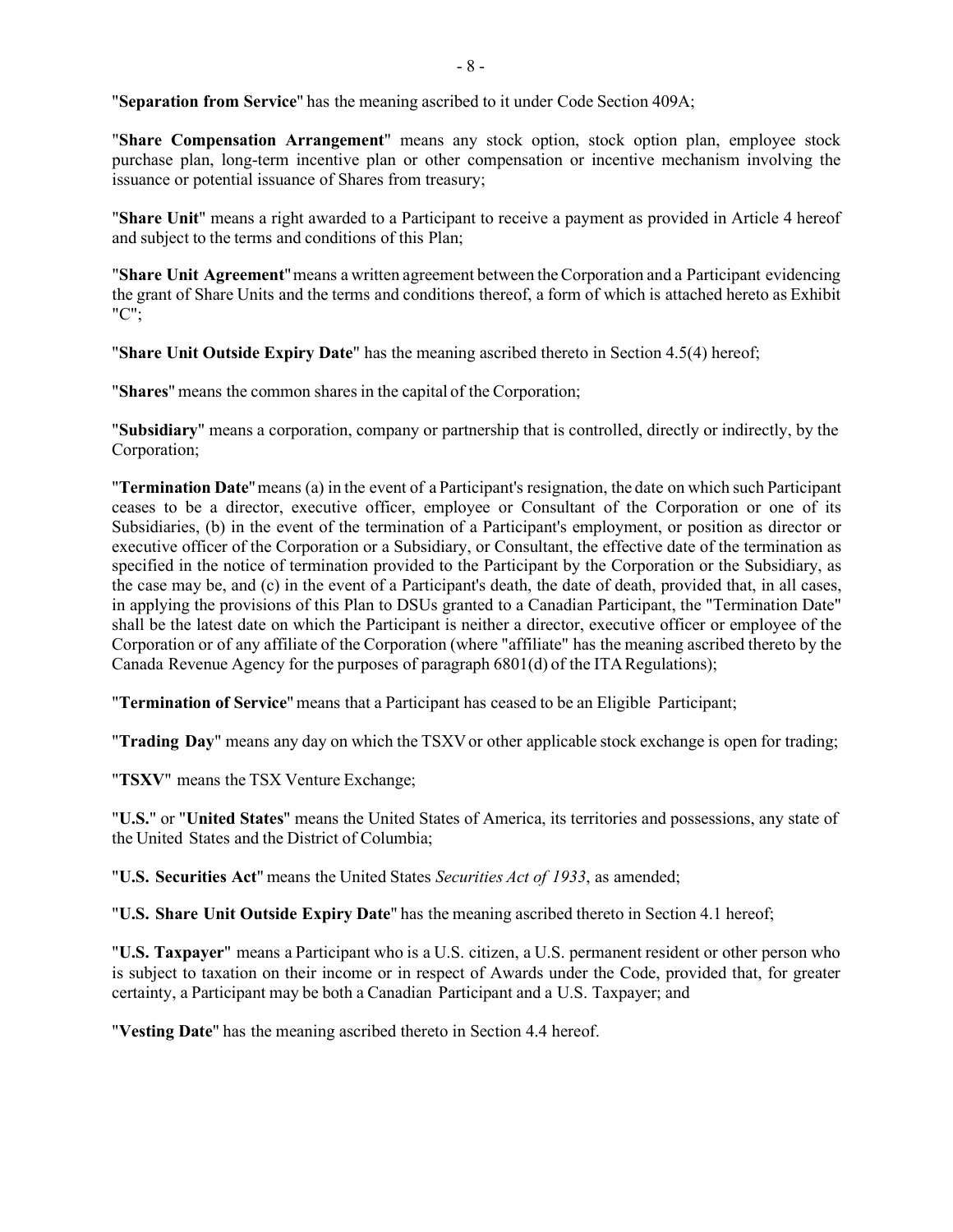# **1.2 Interpretation**

- (1) Whenever the Board is to exercise discretion or authority in the administration of the terms and conditions of this Plan, the term "discretion" or "authority" means the sole and absolute discretion or authority, as the case may be, of the Board.
- (2) The provision of a table of contents, the division of this Plan into Articles, Sections and other subdivisions and the insertion of headings are for convenient reference only and do not affect the interpretation of this Plan.
- (3) In this Plan, words importing the singular shall include the plural and vice versa and words importing any gender include any other gender.
- (4) The words "including", "includes" and "include" and any derivatives of such words mean "including (or includes or include) without limitation".
- (5) In this Plan, the expressions "Article", "Section" and other subdivision followed by a number mean and refer to the specified Article, Section or other subdivision of this Plan, respectively.
- (6) Unless otherwise specified in the Participant's Award Agreement, all references to dollar amounts are to Canadian currency, and where any amount is required to be converted to or from a currency other than Canadian currency, such conversion shall be based on the exchange rate quoted by the Bank of Canada on the particular date.
- (7) For purposes of this Plan, the legal representatives of a Participant shall only include the legal representative of the Participant's estate or will.
- (8) If any action may be taken within, or any right or obligation is to expire at the end of, a period of days under this Plan, then the first day of the period is not counted, but the day of its expiry is counted.

#### **ARTICLE 2**

# **PURPOSE AND ADMINISTRATION OFTHE PLAN; GRANTING OF AWARDS**

### **2.1 Purpose of the Plan**

The purpose of the Plan is to permit the Corporation to grant Awards to Eligible Participants, subject to certain conditions as hereinafter set forth, for the following purposes:

- (a) to increase the interest in theCorporation's welfare of thoseEligible Participants, who share responsibility for the management, growth and protection of the business of the Corporation or a Subsidiary;
- (b) to provide an incentive to such Eligible Participants to continue their services for the Corporation or a Subsidiary and to encourage such Eligible Participants whose skills, performance and loyalty to the objectives and interests of the Corporation or a Subsidiary are necessary or essential to its success, image, reputation or activities;
- (c) to reward Participants for their performance ofservices while working for the Corporation or a Subsidiary; and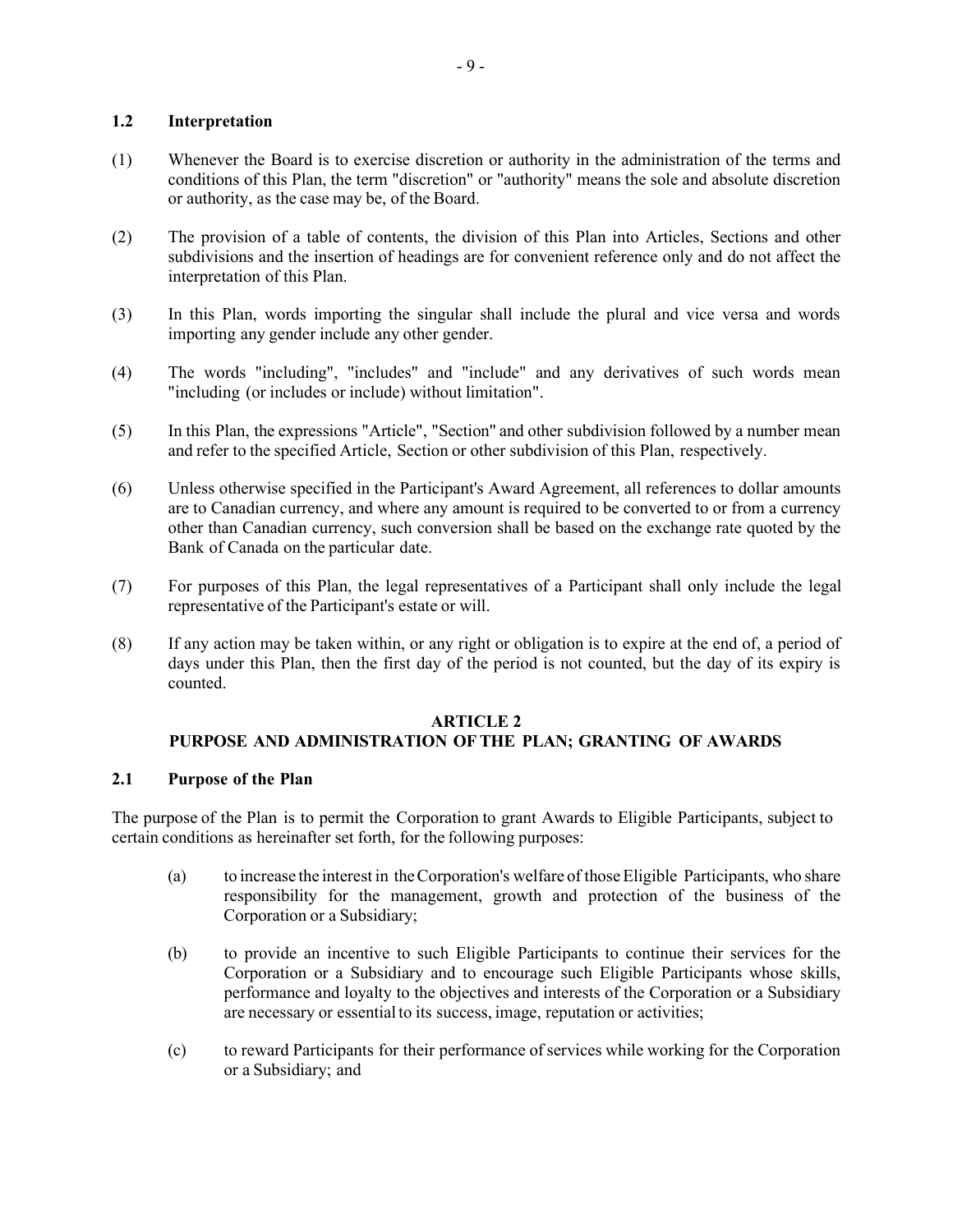(d) to provide a means through which the Corporation or a Subsidiary may attract and retain able Persons to enter its employment or service.

# **2.2 Implementation and Administration of the Plan**

- (1) The Plan shall be administered and interpreted by the Board or, if the Board by resolution so decides, by a committee appointed by the Board. If such committee is appointed for this purpose, all references to the "Board" herein will be deemed references to such committee. Nothing contained herein shall prevent the Board from adopting other or additional Share Compensation Arrangements or other compensation arrangements, subject to any required approval.
- (2) Subject to [Article](#page-59-0) 7 and any applicable rules of an Exchange, the Board may, from time to time, as it may deem expedient, adopt, amend and rescind rules and regulations or vary the terms of this Plan and/or any Award hereunder for carrying out the provisions and purposes of the Plan and/or to address tax or other requirements of any applicable jurisdiction.
- (3) Subject to the provisions of this Plan, the Board is authorized, in its sole discretion, to make such determinations under, and such interpretations of, and take such steps and actions in connection with, the proper administration and operation of the Plan as it may deem necessary or advisable. The interpretation, administration, construction and application of the Plan and any provisions hereof made by the Board shall be final and binding on the Corporation, its Subsidiaries and all Eligible Participants.
- (4) No member of the Board or any Person acting pursuant to authority delegated by the Board hereunder shall be liable for any action or determination taken or made in good faith in the administration, interpretation, construction or application of the Plan or any Award granted hereunder. Members of the Board, or any Person acting at the direction or on behalf of the Board, shall, to the extent permitted by law, be fully indemnified and protected by the Corporation with respect to any such action or determination.
- (5) The Plan shall not in any way fetter, limit, obligate, restrict or constrain the Board with regard to the allotment or issuance of any Shares or any other securities in the capital of the Corporation. For greater clarity, the Corporation shall not by virtue of this Plan be in any way restricted from declaring and paying stock dividends, repurchasing Shares or varying or amending its share capital or corporate structure.

# **2.3 Participation in this Plan**

(1) The Corporation makes no representation or warranty as to the future market value of the Shares or with respect to any income tax matters affecting any Participant resulting from the grant, vesting, exercise or settlement of an Award or any transactions in the Shares or otherwise in respect of participation under the Plan. Neither the Corporation nor any of its directors, officers, employees, shareholders or agents shall be liable for anything done or omitted to be done by such Person or any other Person with respect to the price, time, quantity or other conditions and circumstances of the issuance of Shares hereunder, or in any other manner related to the Plan. For greater certainty, no amount will be paid to, or in respect of, a Participant (or any Person with whom the Participant does not deal at arm's length within the meaning of the ITA) under the Plan or pursuant to any other arrangement, and no additional Awards will be granted to such Participant (or any Person with whom the Participant does not deal at arm's length within the meaning of the Plan) to compensate for a downward fluctuation in the price of the Shares or any shares of theCorporation or of a related (within the meaning of the ITA) corporation, nor will any other form of benefit be conferred upon,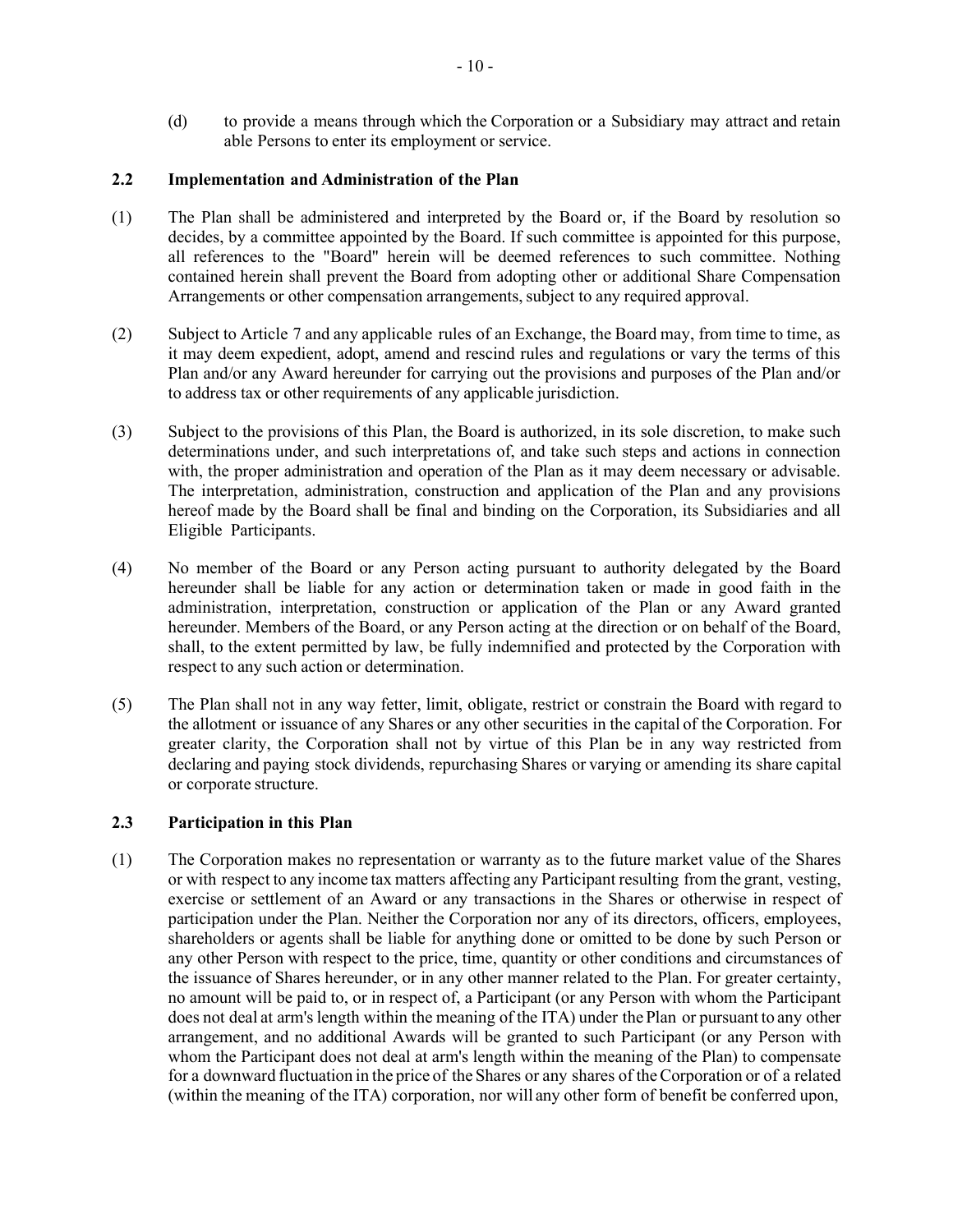or in respect of, a Participant for such purpose. The Corporation and its Subsidiaries do not assume and shall not have responsibility for the income or other tax consequences resulting to any Participant and each Participant is advised to consult with his or her own tax advisors.

- (2) Participants (and their legal representatives) shall have no legal or equitable right, claim or interest in any specific property or asset of the Corporation or any of its Subsidiaries. No asset of the Corporation or any of its Subsidiaries shall be held in any way as collateral security for the fulfillment of the obligations of the Corporation or any of its Subsidiaries under this Plan. Unless otherwise determined by the Board, this Plan shall be unfunded. To the extent any Participant or his or her estate holds any rights by virtue of a grant of Awards under this Plan, such rights (unless otherwise determined by the Board) shall be no greater than the rights of an unsecured creditor of the Corporation.
- (3) Unless otherwise determined by the Board, the Corporation shall not offer financial assistance to any Participant in regards to the exercise of any Award granted under this Plan.

# **2.4 Shares Subject to the Plan**

- (1) Subject to adjustment pursuant to [Article 7 h](#page-59-0)ereof, and as may be approved by the Exchange and the shareholders of the Corporation from time to time:
	- (a) the securities that may be acquired by Participants pursuant to Awards under this Plan shall consist of authorized but unissued Shares, provided that in the case of Share Units and DSUs, the Corporation (or applicable Subsidiary) may, at its sole discretion, elect to settle such Share Units or DSUs in Shares acquired in the open market by a Designated Broker for the benefit of a Participant;
	- (b) the maximum number of Shares reserved for issuance, in the aggregate, pursuant to the exercise of Options granted under this Plan shall be equal to 10% of the Outstanding Issue from time to time, less the Reserved Amount and the number of Shares reserved for issuance pursuant to any other Share Compensation Arrangement of the Corporation; and
	- (c) the actual number of Shares reserved for issuance at any given time, in the aggregate, pursuant to the settlement of Share Units and DSUs granted under this Plan shall not exceed 750,000 Shares (the "**Reserved Amount**").
- <span id="page-43-0"></span>(2) For the purposes of calculating the number of Shares reserved for issuance under this Plan:
	- (a) each Option shall be counted as reserving one Share under the Plan, and
	- (b) notwithstanding that the settlement of any Share Unit or DSU in Shares shall be at the sole discretion of the Corporation as provided herein, each Share Unit and each DSU shall, in each case, be counted as reserving one Share under the Plan.
- (3) No Award may be granted if such grant would have the effect of causing the total number of Shares reserved for issuance under this Plan to exceed the maximum number of Shares reserved for issuance under this Plan as set out above.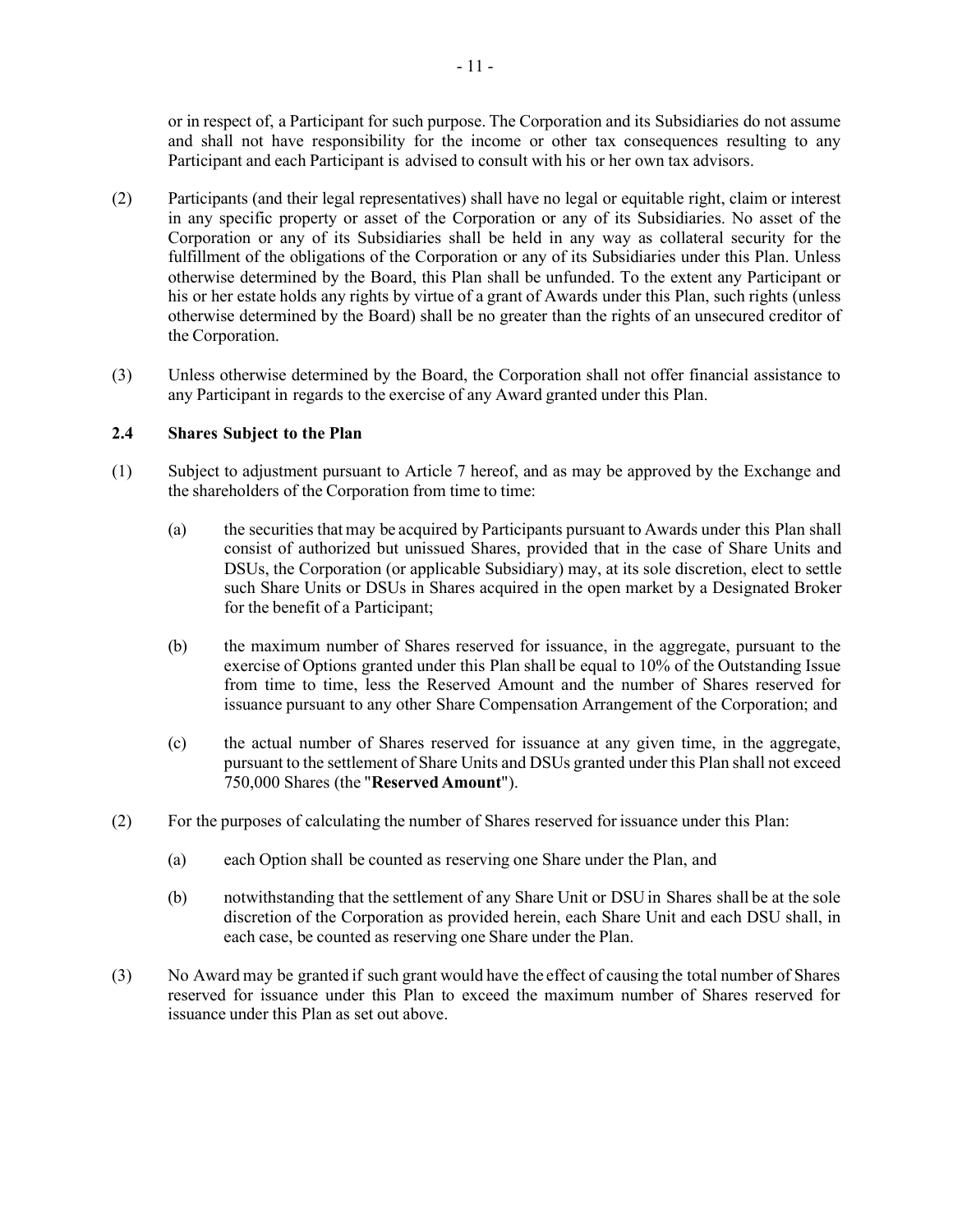(4) If (a) an outstanding Award (or portion thereof) expires or is forfeited, surrendered, cancelled or otherwise terminated for any reason without having been exercised, or (b) an outstanding Award (or portion thereof) is settled in cash, then in each such case the Shares reserved for issuance in respect of suchAward (or portion thereof) will again be available for issuance under the Plan.

# <span id="page-44-0"></span>**2.5 Participation Limits**

- (1) In no event shall this Plan, together with all other previously established and outstanding Share Compensation Arrangements of the Corporation, permit at any time:
	- (a) the aggregate number of Shares reserved for issuance under Awards granted to Insiders (as a group) at any point in time exceeding 10% of the Outstanding Issue; or
	- (b) the grant to Insiders (as a group), within any 12 month period, of an aggregate number of Awards exceeding 10% of the Outstanding Issue, calculated at the date an Award is granted to any Insider,

unless the Corporation has obtained the requisite disinterested shareholder approval.

- (2) The aggregate number of Awards granted to any one Person (and companies wholly-owned by that Person) in any 12 month period shall not exceed 5% of the Outstanding Issue, calculated on the date an Award is granted to the Person, unless the Corporation has obtained the requisite disinterested shareholder approval.
- (3) The aggregate number of Awards granted to any one Consultant in any 12 month period shall not exceed 2% of the Outstanding Issue, calculated at the date an Award is granted to the Consultant.
- (4) The aggregate number of Options granted to all Investor Relations Service Providers shall not exceed 2% of the Outstanding Issue in any 12 month period, calculated at the date an Option is granted to any such Person.

# **2.6 Granting of Awards**

Any Award granted under or otherwise governed by the Plan shall be subject to the requirement that, if at any time counsel to the Corporation shall determine that the listing, registration or qualification of the Shares subject to such Award, if applicable, upon any stock exchange or under any law or regulation of any jurisdiction, or the consent or approval of any stock exchange or any governmental or regulatory body, is necessary as a condition of, or in connection with, the grant, exercise or settlement of such Award or the issuance or purchase of Shares thereunder, as applicable, such Award may not be granted, exercised or settled, as applicable, in whole or in part unless such listing, registration, qualification, consent or approval shall have been effected or obtained on conditions acceptable to the Board. Nothing herein shall be deemed to require the Corporation to apply for or to obtain such listing, registration, qualification, consent or approval.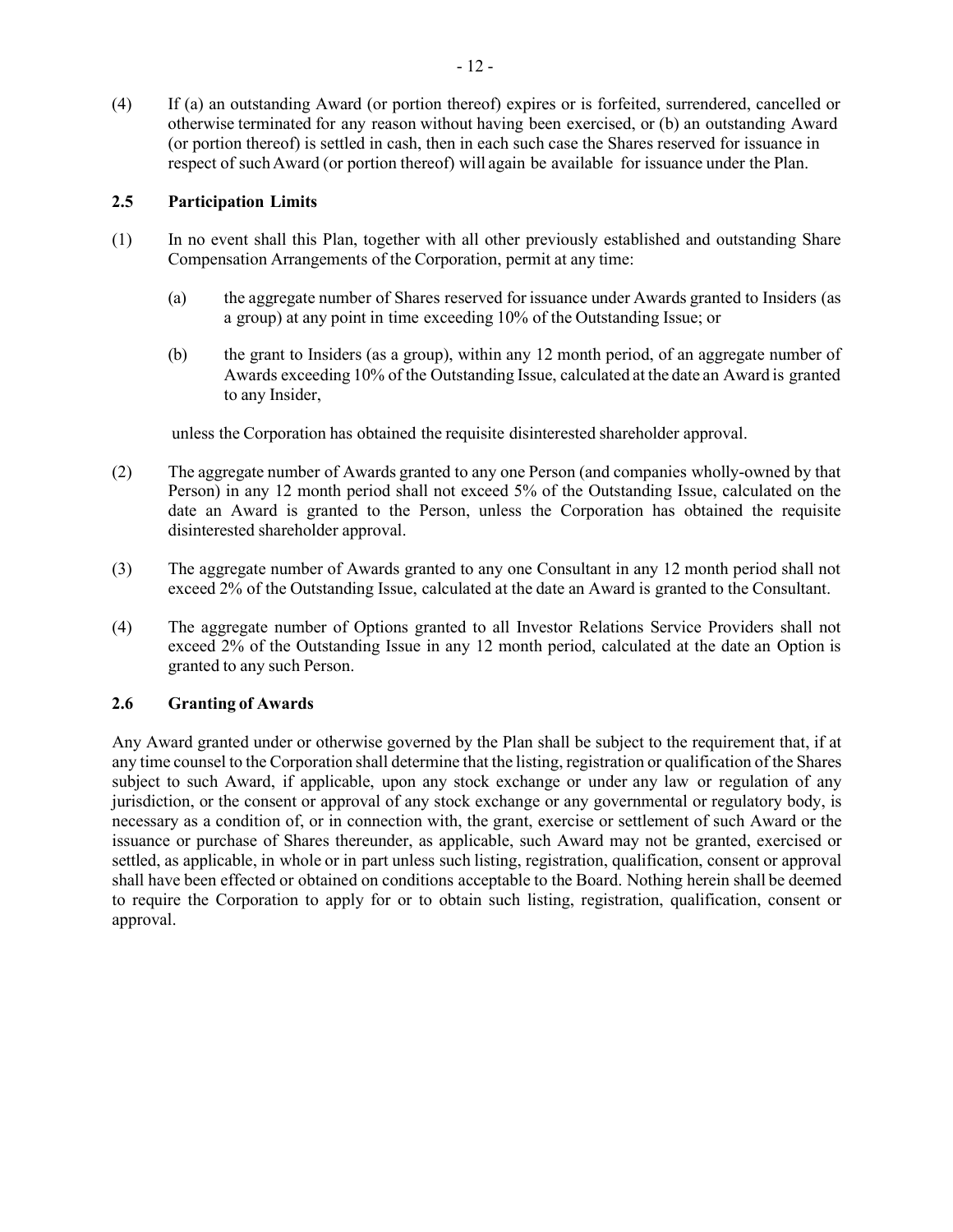# **ARTICLE 3 OPTIONS**

### **3.1 Nature of Options**

An Option is an option granted by the Corporation to a Participant entitling such Participant to acquire a designated number of Shares from treasury at the Option Price, but subject to the provisions hereof. For greater certainty, the Corporation is obligated to issue and deliver the designated number of Shares on the exercise of an Option and shall have no independent discretion to settle an Option in cash or other property other than Shares issued from treasury. For the avoidance of doubt, no Dividend Equivalents shall be granted in connection with an Option.

# **3.2 Option Awards**

- <span id="page-45-0"></span>(1) Subject to the provisions set forth in this Plan and any shareholder or regulatory approval which may be required, theBoard shall, from time to time by resolution, in its sole discretion, (a) designate the Eligible Participants who may receive Options under the Plan, (b) fix the number of Options, if any, to be granted to each Eligible Participant and the date or dates on which such Options shall be granted (which shall not be prior to the date of the resolution of the Board), (c) subject to Section [3.3,](#page-45-2) determine the price per Share to be payable upon the exercise of each such Option (the "**Option Price**"), (d) determine the relevant vesting provisions (including Performance Criteria, if applicable) and (e) determine the Option Term, the whole subject to the terms and conditions prescribed in this Plan or in any Option Agreement, and any applicable rules of the Exchange. For Options granted to employees, Management Company Employees and Consultants, the Corporation and the Participant are responsible for ensuring and confirming that the Participant is a *bona fide* Employee, Management Company Employee or Consultant (in each case as such terms are defined in section 1.2 of Policy 4.4 – *Incentive Stock Options* of the Corporate Finance Manual of the TSXV), as the case may be.
- (2) All Options granted herein shall vest in accordancewith the terms of theOption Agreement entered into in respect of such Options. Notwithstanding the foregoing, Options granted to Investor Relations Service Providers must vest in stages over a period of not less than 12 months with no more than one-quarter (1/4) of the Options vesting in any three month period. No acceleration of the vesting provisions of Options granted to Investor Relations Service Providers is allowed without the prior acceptance of the TSXV.

# <span id="page-45-2"></span>**3.3 Option Price**

The Option Price in respect of any Option shall be determined and approved by the Board when such Option is granted, but shall not be less than the Market Value of a Share as of the date of the grant, less any discount permitted by the Exchange. A minimum exercise price cannot be established unless the Options are allocated to particular Participants.

# <span id="page-45-1"></span>**3.4 Option Term**

The Board shall determine, at the time of granting the particular Option, the period during which the Option is exercisable, which shall not be more than ten (10) years from the date of grant of the Option ("**Option Term**"). Unless otherwise determined by the Board, all unexercised Options shall be cancelled, without any compensation, at the expiry of such Options. Notwithstanding the expiration provisions hereof, if the date on which an Option Term expires falls within a Blackout Period, the expiration date of the Option will be the date that is ten (10) Business Days after the Blackout Period Expiry Date. Notwithstanding anything else herein contained, the ten (10) Business Day period referred to in this Sectio[n 3.4 m](#page-45-1)ay not be further extended by the Board.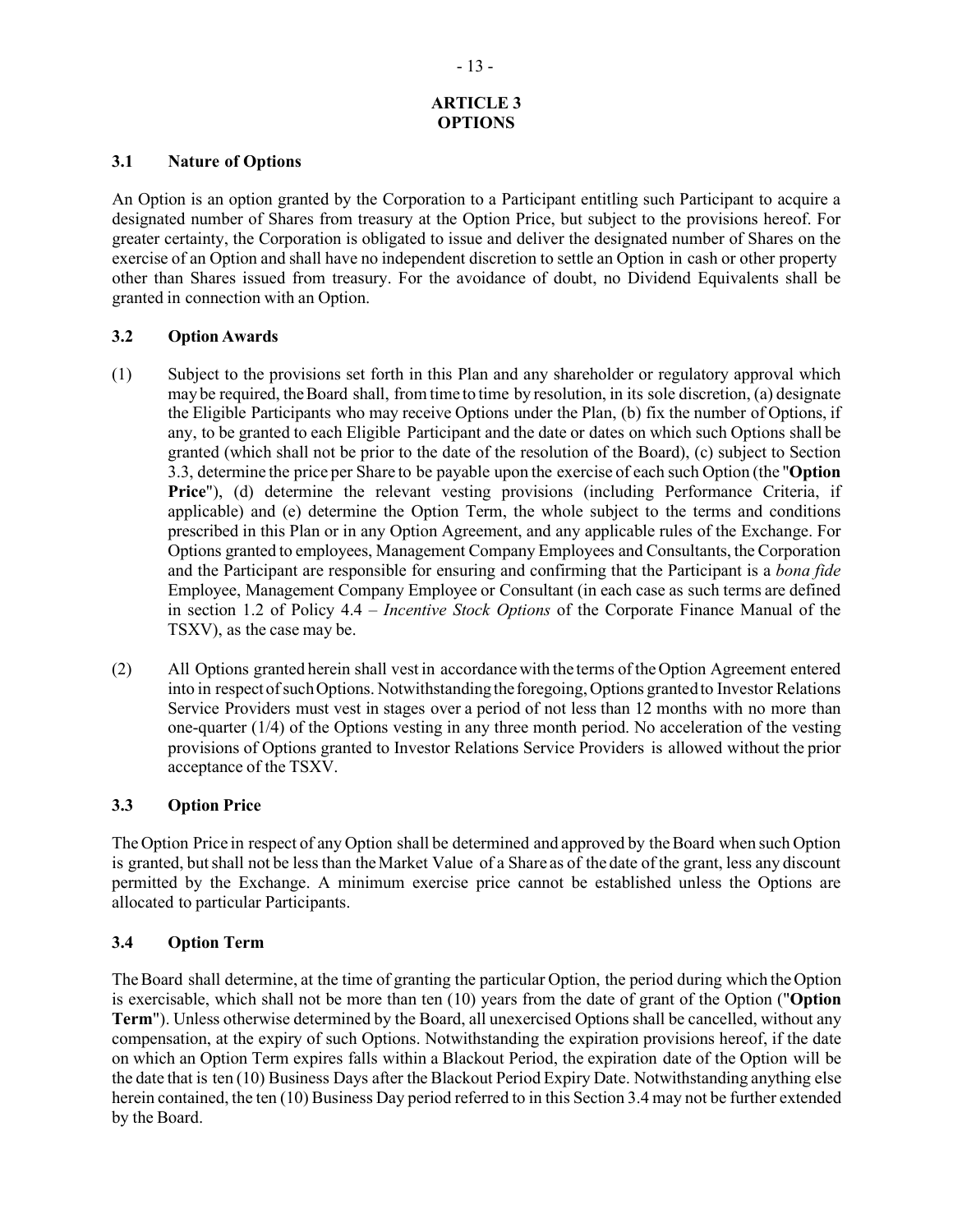# <span id="page-46-0"></span>**3.5 Exercise of Options**

Prior to its expiration or earlier termination in accordance with the Plan, each Option shall be exercisable at such time or times and/or pursuant to the achievement of such Performance Criteria and/or other vesting conditions as the Board, at the time of granting the particular Option, may determine in its sole discretion.

For greater certainty, any exercise of Options by a Participant shall be made in compliance with the Corporation's insider trading policy.

# **3.6 Method of Exercise and Payment of Purchase Price**

- (1) Subject to the provisions of the Plan, an Option granted under the Plan shall be exercisable (from time to time as provided in Section [3.5 h](#page-46-0)ereof) by the Participant (or by the legal representative of the Participant) by delivering a fully completed Exercise Notice, a form of which is attached hereto as [Exhibit "B",](#page-70-0) to the Corporation at its registered office to the attention of the Chief Financial Officer of the Corporation (or the individual that the Chief Financial Officer of the Corporation may from time to time designate) or by giving notice in such other manner as the Corporation may from time to time designate, which notice shall specify the number of Shares in respect of which the Option is being exercised and shall be accompanied by payment, in full, of (a) the Option Price multiplied by the number of Shares specified in such Exercise Notice, and (b) such amount in respect of withholding taxes and other applicable source deductions as the Corporation may require under Section [8.2.](#page-62-0) Such payment shall be in the form of cash, certified cheque, bank draft or any other form of cash payment deemed acceptable by the Board.
- (2) Upon exercise of an Option, the Corporation shall, as soon as practicable after such exercise and receipt of all payments required to be made by the Participant to the Corporation in connection with such exercise, but no later than ten (10) Business Days following such exercise and payment, forthwith cause the transfer agent and registrar of the Shares either to:
	- (a) deliver to the Participant (or to the legal representative of the Participant) a certificate in the name of the Participant representing in the aggregate such number of Shares as the Participant (or the legal representative of the Participant) shall have then paid for and as are specified in such Exercise Notice; or
	- (b) in the case of Shares issued in uncertificated form, cause the issuance of the aggregate number of Shares as the Participant (or the legal representative of the Participant) shall have then paid for and as are specified in such Exercise Notice, which Shares shall be evidenced by a book position on the register of the shareholders of the Corporation to be maintained by the transfer agent and registrar of the Shares.
- (3) No fractional Shares will be issued upon the exercise of Options granted under the Plan and, accordingly, if a Participant would become entitled to a fractional Share upon the exercise of an Option, or from an adjustment pursuant to Section 7.1, such Participant will only have the right to acquire the next lowest whole number of Shares, and no payment or other adjustment will be made with respect to the fractional interest so disregarded.

# **3.7 Option Agreements**

Options shall be evidenced by an Option Agreement, in such form not inconsistent with the Plan as the Board may from time to time determine with reference to the form attached as [Exhibit "A".](#page-66-0) The Option Agreement shall contain such terms that may be considered necessary in order that the Option will comply with any provisions respecting options in the income tax laws (including, in respect of Canadian Participants, such terms and conditions so as to ensure that the Option shall be continuously governed by section 7 of the ITA) or other laws in force in any country or jurisdiction of which the Participant may from time to time be a resident or citizen or provide services in or the rules of any regulatory body having jurisdiction over the Corporation.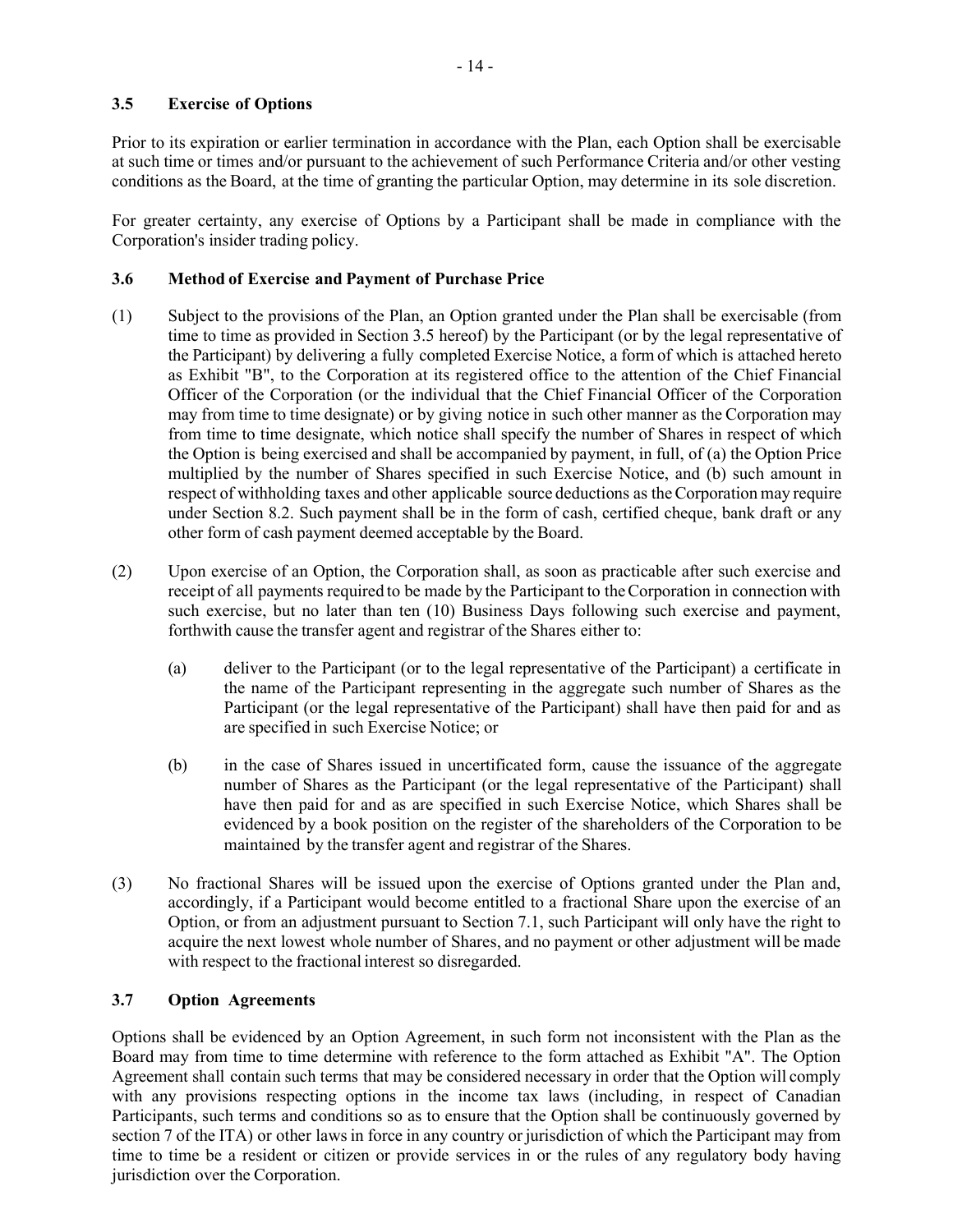### **ARTICLE 4 RESTRICTED AND PERFORMANCE SHARE UNITS**

# <span id="page-47-1"></span><span id="page-47-0"></span>**4.1 Nature of Share Units**

A Share Unit is an Award that is a bonus for services rendered in the year of grant, that, upon settlement, entitles the recipient Participant to receive a cash payment equal to the Market Value of a Share or, at the sole discretion of the Board, a Share, and subject to such restrictions and conditions on vesting as the Board may determine at the time of grant, unless such Share Unit expires prior to being settled. Restrictions and conditions on vesting may, without limitation, be based on the passage of time during continued employment or other service relationship (sometimes referred to as a "Restricted Share Unit" or "RSU"), the achievement of specified Performance Criteria (sometimes referred to as a "Performance Share Unit" or "PSU"), or both. Share Units must be subject to a minimum 12 month vesting period following the date the Share Unit is granted or issued, subject to acceleration of vesting in certain cases in accordance with the terms of this Plan and TSXV Policy 4.4.

Unless otherwise provided in the applicable Share Unit Agreement, it is intended that Share Units awarded to U.S. Taxpayers will be exempt from Code Section 409A under U.S. Treasury Regulation section 1.409A- $1(b)(4)$ , and accordingly such Share Units will be settled/redeemed by March  $15<sup>th</sup>$  of the year following the year in which such Share Units are not, or are no longer, subject to a substantial risk of forfeiture (as such term is interpreted under Code Section 409A). For greater certainty, upon the satisfaction or waiver or deemed satisfaction of all Performance Criteria and other vesting conditions, the Share Units of U.S. Taxpayers will no longer be subject to a substantialrisk of forfeiture, and will be settled/redeemed by March 15th of the following year (the "**U.S. Share Unit Outside Expiry Date**"). It is intended that, in respect of Share Units granted to Canadian Participants as a bonus for services rendered in the year of grant, neither the Plan nor any Share Units granted hereunder will constitute a "salary deferral arrangement" as defined in subsection 248(1) of the ITA, by reason of the exemption in paragraph (k) thereof. All Share Units granted hereunder shall be in addition to, and not in substitution for or in lieu of, ordinary salary and wages received or receivable by any Canadian Participant in respect of his or her services to the Corporation or a Subsidiary, as applicable.

# **4.2 Share Unit Awards**

- (1) Subject to the provisions herein and any shareholder or regulatory approval which may be required, the Board shall, from time to time by resolution, in its sole discretion, (a) designate the Eligible Participants who may receive Share Units under the Plan, (b) fix the number of Share Units, if any, to be granted to each Eligible Participant and the date or dates on which such Share Units shall be granted, (c) determine the relevant conditions, vesting provisions (including the applicable Performance Period and Performance Criteria, if any) and the Restriction Period of such Share Units, and (d) determine any other terms and conditions applicable to the granted Share Units, which need not be identical and which, without limitation, may include non-competition provisions, subject to the terms and conditions prescribed in this Plan and in any Share Unit Agreement. For Share Units granted to employees, management company employees and Consultants, the Corporation and the Participant are responsible for ensuring and confirming that the Participant is a *bona fide* Employee, Management Company Employee or Consultant (in each case as such terms are defined in section 1.2 of Policy 4.4 – *Incentive Stock Options* of the Corporate Finance Manual of the TSXV), as the case may be.
- (2) All Share Units granted herein shall vest in accordance with the terms of the Share Unit Agreement entered into in respect of such Share Units.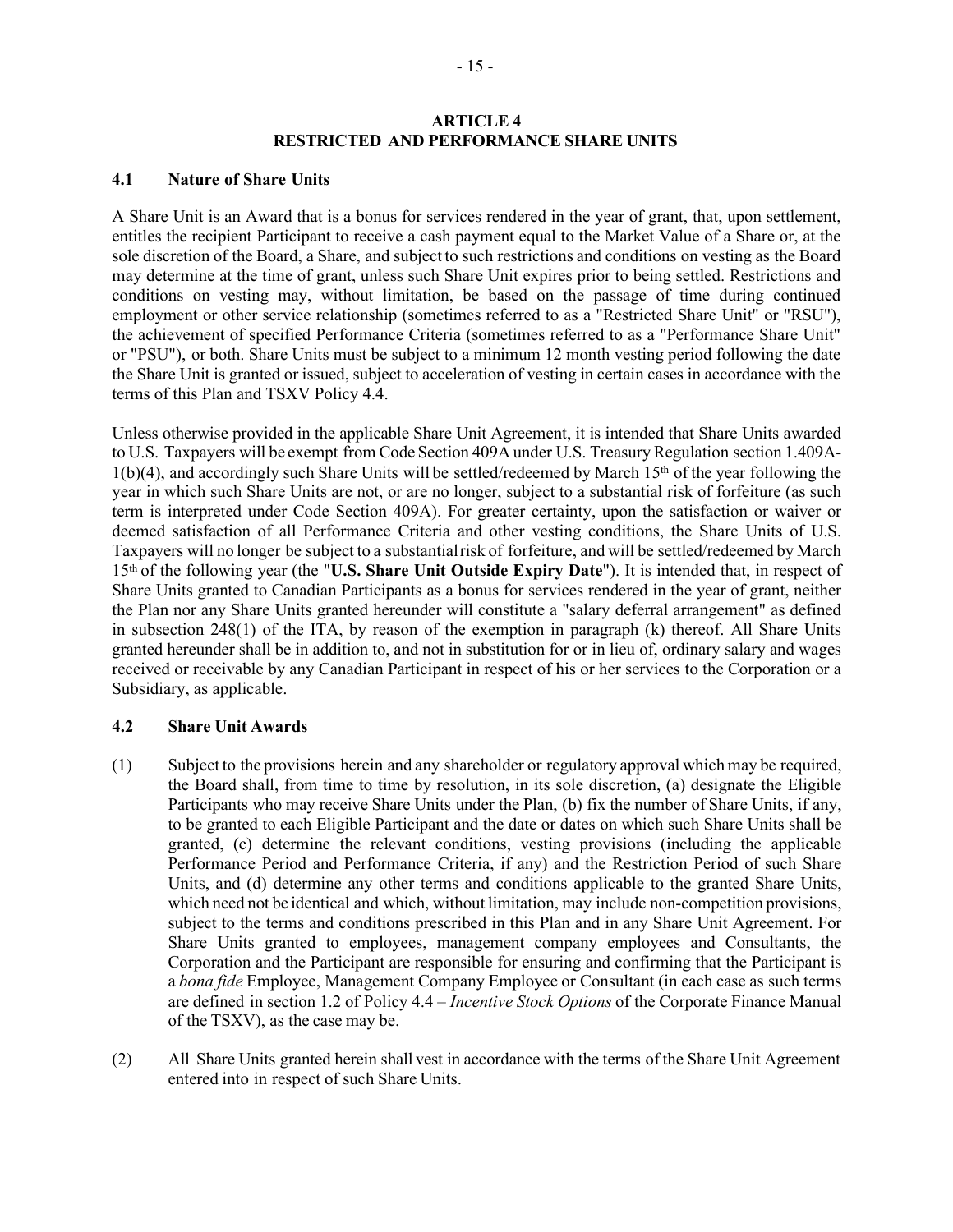(3) Subject to the vesting and other conditions and provisions in this Plan and in the applicable Share Unit Agreement, each Share Unit awarded to a Participant shall entitle the Participant to receive, on settlement, a cash payment equal to the Market Value of a Share, or, at the discretion of the Board, one Share or any combination of cash and Shares as the Board in its sole discretion may determine, in each case less any applicable withholding taxes. For greater certainty, no Participant shall have any right to demand to be paid in, or receive, Shares in respect of any Share Unit, and, notwithstanding any discretion exercised by the Board to settle any Share Unit, or a portion thereof, in the form of Shares, the Board reserves the right to change such form of payment at any time until payment is actually made.

### **4.3 Share Unit Agreements**

- (1) The grant of a Share Unit by the Board shall be evidenced by a Share Unit Agreement in such form not inconsistent with the Plan as the Board may from time to time determine with reference to the form attached as [Exhibit "C".](#page-71-0) Such Share Unit Agreement shall be subject to all applicable terms and conditions of this Plan and may be subject to any other terms and conditions (including without limitation any recoupment, reimbursement or claw-back compensation policy as may be adopted by the Board from time to time) which are not inconsistent with this Plan and which the Board deems appropriate for inclusion in a Share Unit Agreement. The provisions of the various Share Unit Agreements issued under this Plan need not be identical.
- (2) The Share Unit Agreement shall contain such terms that the Corporation considers necessary in order that the Share Units granted to U.S. Taxpayers will comply with Code Section 409A and any provisions respecting restricted share units in the income tax laws (including, in respect of Canadian Participants, such terms and conditions so as to ensure that the Share Units shall not constitute a "salary deferral arrangement" as defined in subsection 248(1) of the ITA, by reason of the exemption in paragraph (k) thereof) or other laws in force in any country or jurisdiction of which the Participant may from time to time be a resident or citizen or provide services in or the rules of any regulatory body having jurisdiction over the Corporation.

# <span id="page-48-0"></span>**4.4 Vesting of Share Units**

The Board shall have sole discretion to (a) determine if any vesting conditions with respect to a Share Unit, including any Performance Criteria or other vesting conditions contained in the applicable Share Unit Agreement, have been met, (b) waive the vesting conditions applicable to Share Units (or deem them to be satisfied) provided that 12 months have passed since the date the Share Unit was granted or issued (subject to acceleration in certain cases in accordance with this Plan and TSXV Policy 4.4), and (c) extend the Restriction Period with respect to any grant of Share Units, provided that (i) any such extension shall not result in the Restriction Period for such Share Units extending beyond the Share Unit Outside Expiry Date, and (ii) with respect to any grant of Share Units to a U.S. Taxpayer, such extension constitutes a substantial risk of forfeiture and such Share Units will continue to be exempt from (or otherwise comply with) Code Section 409A. The Corporation shall communicate to a Participant, as soon as reasonably practicable, the date on which all such applicable vesting conditions in respect of a grantof Share Units to the Participant have been satisfied, waived or deemed satisfied and such Share Units have vested (the "**Vesting Date**"). Notwithstanding the foregoing, if the date on which any Share Units would otherwise vest falls within a Blackout Period, the Vesting Date of such Share Units will be deemed to be the date that is the earlier of (i) ten Business Days after the Blackout Period Expiry Date (which ten Business Day period may not be further extended by the Board) and (ii) the Share Unit Outside Expiry Date in respect of such Share Units, provided that in no event will the redemption and settlement of any Share Units of a Participant who is a U.S. Taxpayer be delayed beyond March 15th of the calendar year immediately following the year in which such Share Units are not, or are no longer, subject to a substantial risk of forfeiture (as such term is interpreted under Code Section 409A).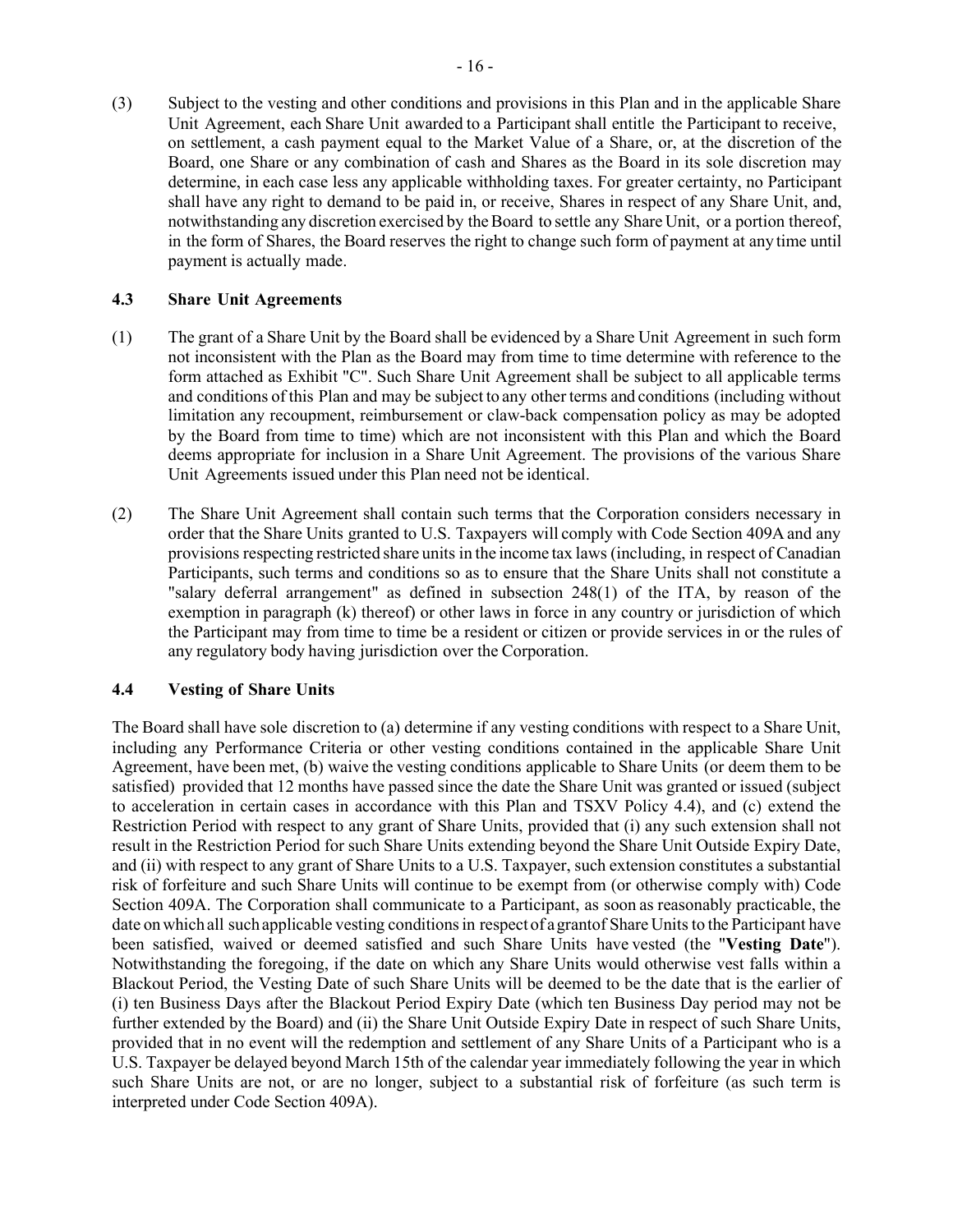# <span id="page-49-1"></span>**4.5 Redemption / Settlement of Share Units**

- <span id="page-49-0"></span>(1) Subject to the provisions of this Section [4.5](#page-49-1) and Section [4.6,](#page-50-1) a Participant's vested Share Units shall be redeemed in consideration for a cash payment on the date (the "**Redemption Date**") that is the earliest of (a) the 15<sup>th</sup> day following the applicable Vesting Date for such vested Share Units (or, if such day is not a Business Day, on the immediately following Business Day), (b) the Share Unit Outside Expiry Date, and (c) in the case of a Participant who is a U.S. Taxpayer, the U.S. Share Unit Outside Expiry Date.
- <span id="page-49-2"></span>(2) Subject to the provisions of this Section [4.5](#page-49-1) and Section [4.6,](#page-50-1) during the period between the Vesting Date and the Redemption Date in respect of a Participant's vested Share Units, the Corporation (or any Subsidiary that is party to an Employment Agreement or Consulting Agreement with the Participant whose vested Share Units are to be redeemed) shall, at its sole discretion, be entitled to elect to settle all or any portion of the cash payment obligation otherwise arising in respect of the Participant's vested Share Units either (a) by the issuance of Shares to the Participant (or the legal representative of the Participant, if applicable) on the Redemption Date, or (b) by paying all or a portion of such cash payment obligation to the Designated Broker, who shall use the funds received to purchase Shares in the open market, which Shares shall be registered in the name of the Designated Broker in a separate account forthe Participant's benefit.
- (3) Settlement of a Participant's vested ShareUnits shall take place on the Redemption Date asfollows:
	- (a) where the Corporation (or applicable Subsidiary) has elected to settle all or a portion of the Participant's vested Share Units in Shares issued from treasury:
		- (i) in the case of Shares issued in certificated form, by delivery to the Participant (or to the legal representative of the Participant, if applicable) of a certificate in the name of the Participant(or the legal representative of the Participant, if applicable) representing the aggregate number of Shares that the Participant is entitled to receive, subject to satisfaction of any applicable withholding tax and other applicable source deductions in accordance with Section [8.2;](#page-62-0) or
		- (ii) in the case of Shares issued in uncertificated form, by the issuance to the Participant (or to the legal representative of the Participant, if applicable) of the aggregate number of Shares that the Participant is entitled to receive, subject to satisfaction of any applicable withholding tax and other applicable source deductions under Section [8.2,](#page-62-0) which Shares shall be evidenced by a book position on the register of the shareholders of the Corporation to be maintained by the transfer agent and registrar of the Shares;
	- (b) where the Corporation or a Subsidiary has elected to settle all or a portion of the Participant's vested Share Units in Shares purchased in the open market, by delivery by the Corporation or Subsidiary of which the Participant is a director, executive officer, employee or Consultant to the Designated Broker of readily available funds in an amount equal to the Market Value of a Share as of the Redemption Date multiplied by the number of vested Share Units to be settled in Shares purchased in the open market, less the amount of any applicable withholding tax and other applicable source deductions under Section [8.2,](#page-62-0) along with directions instructing the Designated Broker to use such funds to purchase Shares in the open market for the benefit of the Participant and to be evidenced by a confirmation from the Designated Broker of such purchase;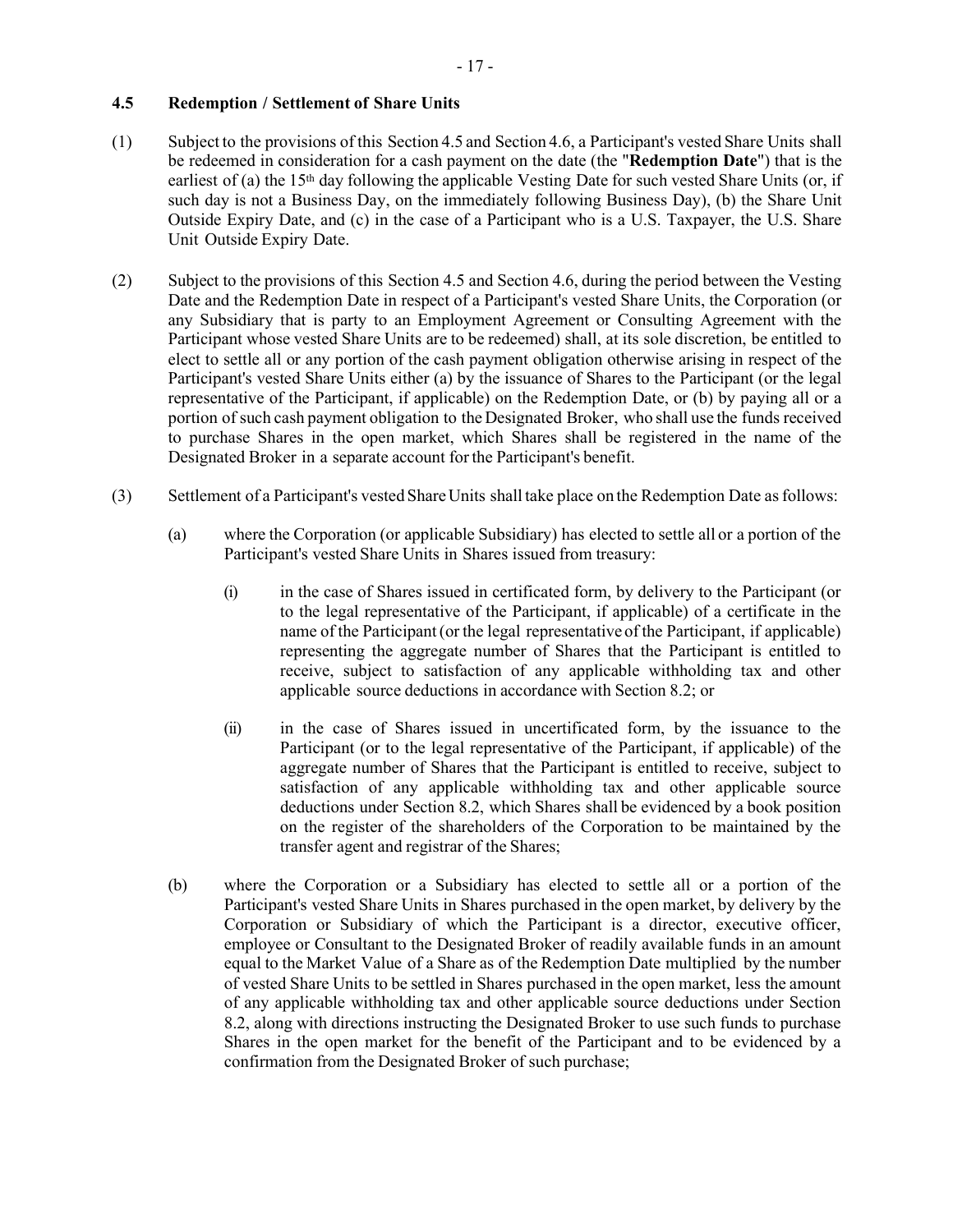- (c) any cash payment to which the Participant is entitled (excluding, for the avoidance of doubt, any amount payable in respect of the Participant's Share Units that the Corporation or a Subsidiary has elected to settle in Shares) shall, subject to satisfaction of any applicable withholding tax and other applicable source deductions under Section [8.2,](#page-62-0) be paid to the Participant (or to the legal representative of the Participant, if applicable) by the Corporation or Subsidiary of which the Participant is a director, executive officer, employee or Consultant, in cash, by cheque or by such other cash payment method as the Corporation and Participant may agree; and
- (d) where the Corporation or a Subsidiary has elected to settle a portion, but not all, of the Participant's vested Share Units in Shares, the Participant shall be deemed to have instructed the Corporation or Subsidiary, as applicable, to withhold from the cash portion of the payment to which the Participant is otherwise entitled such amount as may be required in accordance with Section [8.2](#page-62-0) and to remit such withheld amount to the applicable taxation authorities on account of any withholding tax obligations, and the Corporation or Subsidiary, as applicable, shall deliver any remaining cash payable, after making any such remittance, to the Participant (or to the legal representative of the Participant, if applicable) as soon as reasonably practicable. In the event that the cash portion payable to settle a Participant's Share Units in the foregoing circumstances is not sufficient to satisfy the withholding obligations of the Corporation or a Subsidiary pursuant to Section [8.2,](#page-62-0) the Corporation or Subsidiary, as applicable, shall be entitled to satisfy any remaining withholding obligation by any other mechanism as may be required or determined by the Corporation or Subsidiary as appropriate.
- <span id="page-50-0"></span>(4) Notwithstanding any other provision in this [Article 4,](#page-47-0) no payment, whether in cash or in Shares, shall be made in respect of the settlement of any Share Units later than December  $15<sup>th</sup>$  of the third (3rd) calendar year following the end of the calendar year in respect of which such Share Unit is granted (the "**Share Unit Outside Expiry Date**").

# <span id="page-50-1"></span>**4.6 Determination of Amounts**

- (1) The cash payment obligation arising in respect of the redemption and settlement of a vested Share Unit pursuant to Section [4.5 s](#page-49-1)hall be equal to the Market Value of a Share as of the applicable Redemption Date. For the avoidance of doubt, the aggregate cash amount to be paid to a Participant (or the legal representative of the Participant, if applicable) in respect of a particular redemption of the Participant's vested Share Units shall, subject to any adjustments in accordancewith Section [7.1](#page-59-1) and any withholding required pursuant to Section [8.2,](#page-62-0) be equal to the Market Value of a Share as of the Redemption Date forsuch vested ShareUnits multiplied by the number of vested Share Units in the Participant's Account at the commencement of the Redemption Date (after deducting any such vested Share Units in the Participant's Account in respect of which the Corporation (or applicable Subsidiary) makes an election under Section [4.5\(2\) t](#page-49-2)o settle such vested Share Units in Shares).
- (2) If the Corporation (or applicable Subsidiary) elects in accordance with Section [4.5\(2\) t](#page-49-2)o settle all or a portion of the cash payment obligation arising in respect of the redemption of a Participant's vested Share Units by the issuance of Shares, the Corporation shall, subject to any adjustments in accordance with Section [7.1 a](#page-59-1)nd any withholding required pursuant to Section [8.2,](#page-62-0) issue to the Participant (or the legal representative of the Participant, if applicable), for each vested Share Unit which the Corporation (or applicable Subsidiary) elects to settle in Shares, one Share. Where, as a result of any adjustment in accordance with Section [7.1 a](#page-59-1)nd/or any withholding required pursuant to Section [8.2,](#page-62-0) the aggregate number of Shares to be received by a Participant upon an election by the Corporation (or applicable Subsidiary) to settle all or a portion of the Participant's vested Share Units in Shares includes a fractional Share, the aggregate number of Shares to be received by the Participant shall be rounded down to the nearest whole number of Shares.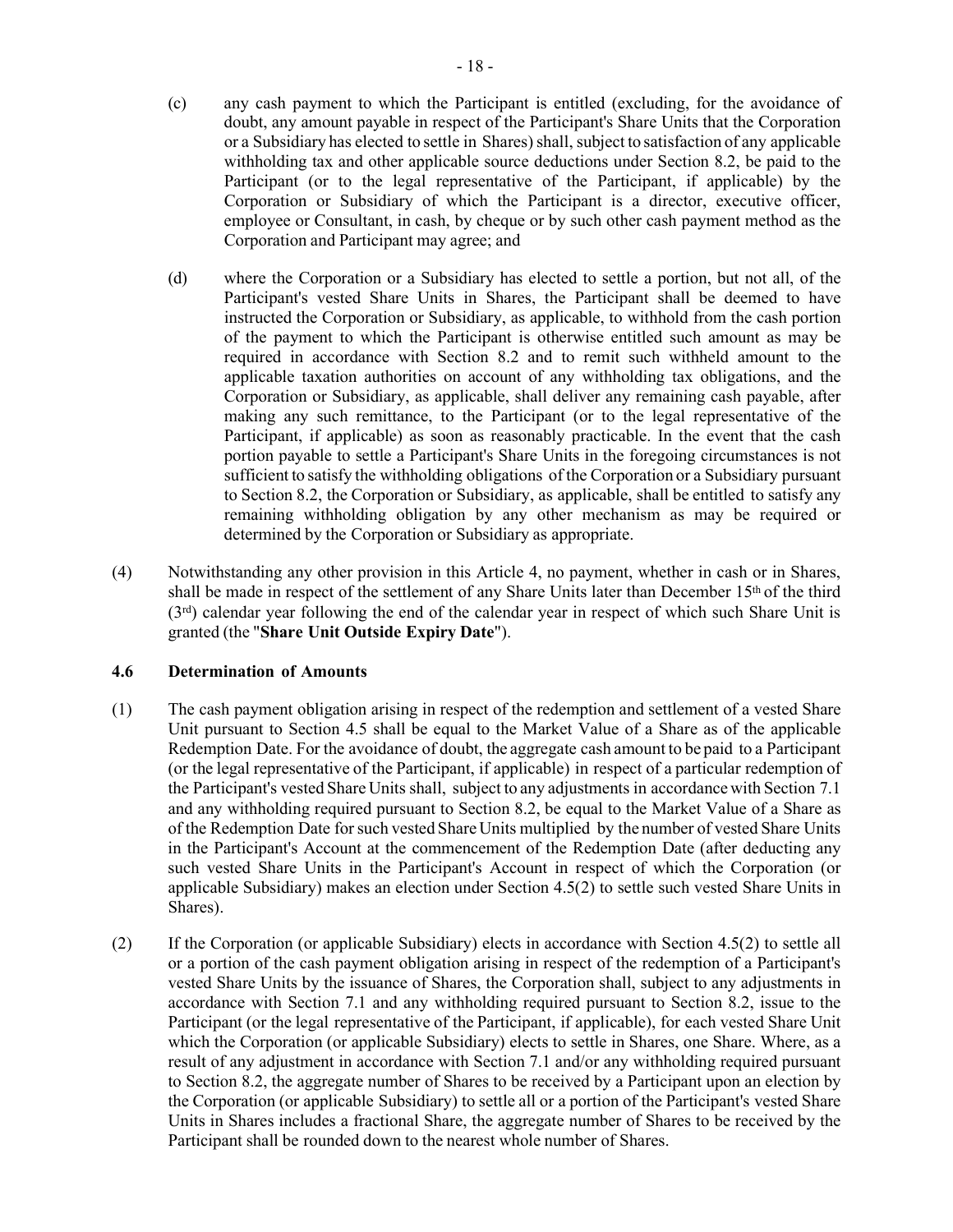# <span id="page-51-0"></span>**4.7 Award of Dividend Equivalents**

- (1) Dividend Equivalents may, as determined by the Board in its sole discretion, be awarded as a bonus for services rendered in the year in respect of unvested Share Units in a Participant's Account on the same basis as cash dividends declared and paid on Shares asif the Participant was a shareholder of record of Shares on the relevant record date. Dividend Equivalents, if any, will be credited to the Participant's Account in additional Share Units, the number of which shall be equal to a fraction where the numerator is the product of (a) the number of Share Units in such Participant's Account on the date that dividends are paid multiplied by (b) the dividend paid per Share and the denominator of which is the Market Value of a Share calculated as of the date that dividends are paid. Any additional Share Units credited to a Participant's Account as a Dividend Equivalent shall be subject to the same terms and conditions (including vesting, Restriction Periods and expiry) as the Share Units in respect of which such additional Share Units are credited.
- (2) In the event that the Participant's applicable Share Units do not vest, all Dividend Equivalents, if any, associated with such Share Units will be forfeited by the Participant.
- (3) Any increase in the number of Shares underlying Share Units as a result of the award of Dividend Equivalents provided in this Section 4.7 is subject to compliance with the limits set out in Section 2.5 and if any increase in the number of Shares underlying Share Units as a result of the operation of this Section 4.7 would result in any limit set out in Section 2.5 being exceeded, then the Corporation may, if determined by the Board in its sole and unfettered discretion (subject to the prior approval of the TSXV, if required), make payment in cash to the holder of the Share Units in lieu of the increasing number of Shares underlying Share Units in order to properly reflect any diminution in value of the Shares as a result of such dividend distribution.

# **ARTICLE 5 DEFERRED SHARE UNITS**

# <span id="page-51-1"></span>**5.1 Nature of DSUs**

A DSU is an Award for services rendered, or for future services to be rendered, and that, upon settlement, entitles the recipient Participant to receive cash or acquire Shares, as determined by the Corporation in its sole discretion, unless such DSU expires prior to being settled.

For greater certainty, the aggregate of all amounts each of which may be received in respect of a DSU shall depend, at all times, on the fair market value of shares in the capital of the Corporation or any corporation related (within the meaning of the ITA) thereto within the period that commences one year prior to the Participant's Termination Date and ends at the time the amount is received.

# **5.2 DSU Awards**

(1) Subject to the provisions of this Plan, any shareholder or regulatory approval which may be required, and the requirements of paragraph 6801(d) of the ITA Regulations and Code Section 409A, the Board shall, from time to time by resolution, in its sole discretion, (a) designate the Eligible Participants who may receive DSUs under the Plan, (b) fix the number of DSUs, if any, to be granted to any Eligible Participant and the date or dates on which such DSUs shall be granted, and (c) determine the relevant conditions and vesting provisions for such DSUs, subject to the terms and conditions prescribed in this Plan and in any DSU Agreement, as applicable. DSUs must be subject to a minimum 12 month vesting period following the date the DSU is granted or issued, subject to acceleration of vesting in certain cases in accordance with the terms of this Plan and TSXV Policy 4.4.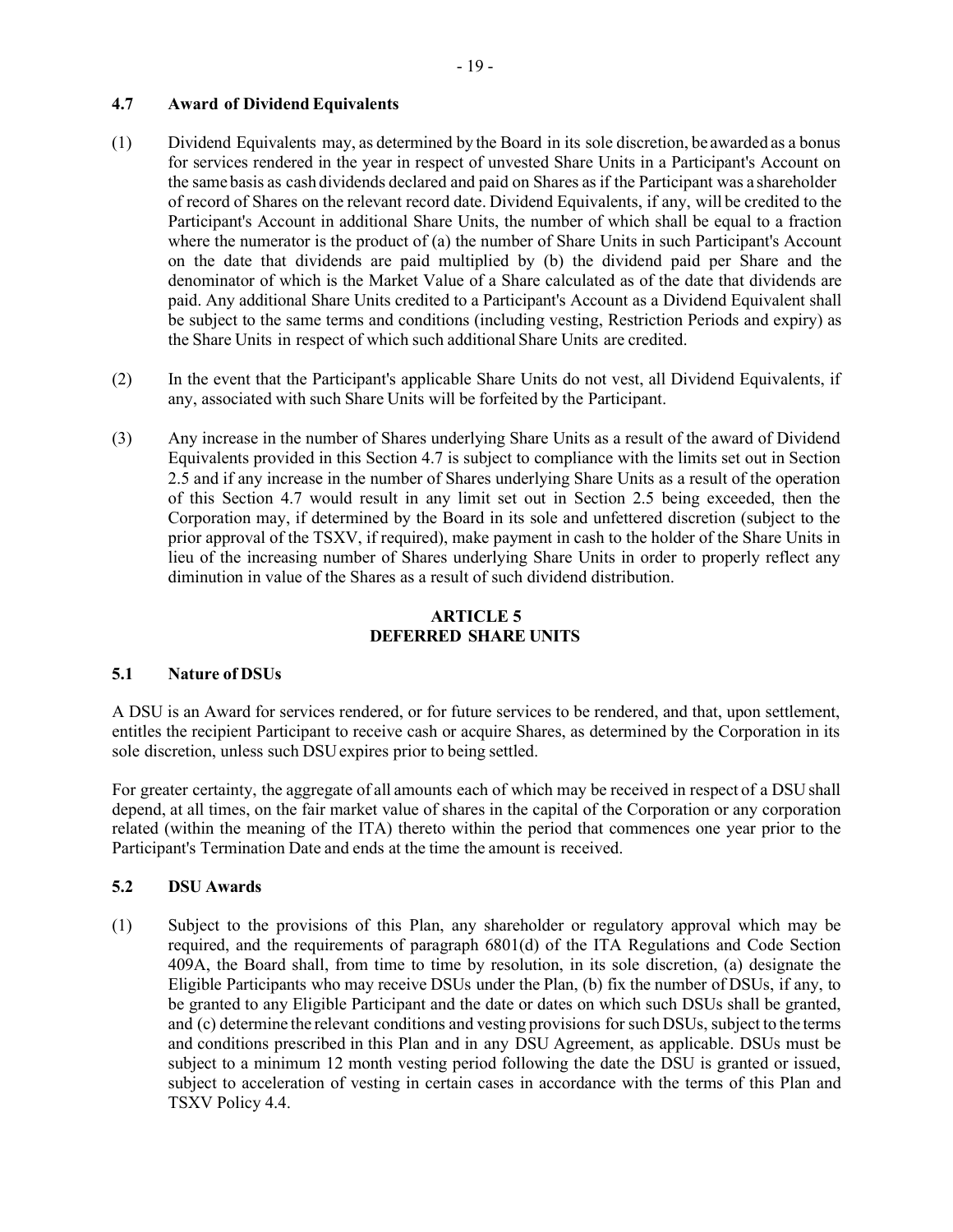accelerated in accordance with the terms of this Plan and TSXV Policy 4.4.

(3) Subject to the vesting and other conditions and provisions in this Plan and in any DSU Agreement, each DSU awarded to a Participant shall entitle the Participant to receive on settlement a cash payment equal to the Market Value of a Share, or, at the discretion of the Board, one Share or any combination of cash and Shares asthe Corporation in its sole discretion may determine. For greater certainty, no Participant shall have any right to demand to be paid in, or receive, Shares in respect of any DSU, and, notwithstanding any discretion exercised by the Corporation to settle any DSU, or portion thereof, in the form of Shares, the Corporation reserves the right to change such form of payment at any time until payment is actually made.

### **5.3 DSU Agreements**

- (1) The grant of a DSU by the Board shall be evidenced by a DSU Agreement in such form not inconsistent with the Plan as the Board may from time to time determine with reference to the form attached as [Exhibit](#page-74-0) "D". Such DSU Agreement shall be subject to all applicable terms and conditions of this Plan and may be subject to any other terms and conditions (including without limitation any recoupment, reimbursement or claw-back compensation policy as may be adopted by the Board from time to time) which are not inconsistent with this Plan and which the Board deems appropriate for inclusion in a DSU Agreement. The provisions of the various DSU Agreements issued under this Plan need not be identical.
- (2) Each DSU Agreement shall contain such terms that the Corporation considers necessary in order that the DSUs granted thereunder to U.S. Taxpayers will comply with Code Section 409A and any provisions respecting deferred share units in the income tax laws (including, in respect of Canadian Participants, such terms and conditions so as to ensure that the DSUs shall not constitute a "salary deferral arrangement" as defined in subsection 248(1) of the ITA by reason of the exemption in paragraph 6801(d) of the ITA Regulations) or other laws in force in any country or jurisdiction of which the Participant may from time to time be a resident or citizen or provide services in or the rules of any regulatory body having jurisdiction over the Corporation.

# <span id="page-52-0"></span>**5.4 Redemption / Settlement of DSUs**

(1) Except as otherwise provided in this Section [5.4](#page-52-0) or Section [8.8](#page-64-0) of this Plan, (i) DSUs of a Participant who is a U.S. Taxpayer shall be redeemed and settled by the Corporation as soon as reasonably practicable following the Participant's Separation from Service, and (ii) DSUs of a Participant who is a Canadian Participant (or who is neither a U.S. Taxpayer nor a Canadian Participant) shall be redeemed and settled by the Corporation as soon as reasonably practicable following the Participant's Termination Date, but in any event not later than, and any payment (whether in cash or in Shares) in respect of the settlement of such DSUs shall be made no later than, December 15th of the first  $(1<sup>st</sup>)$  calendar year commencing immediately after the Participant's Termination Date. Notwithstanding the foregoing, if a payment in settlement of DSUs of a Participant who is both a U.S. Taxpayer and a Canadian Participant: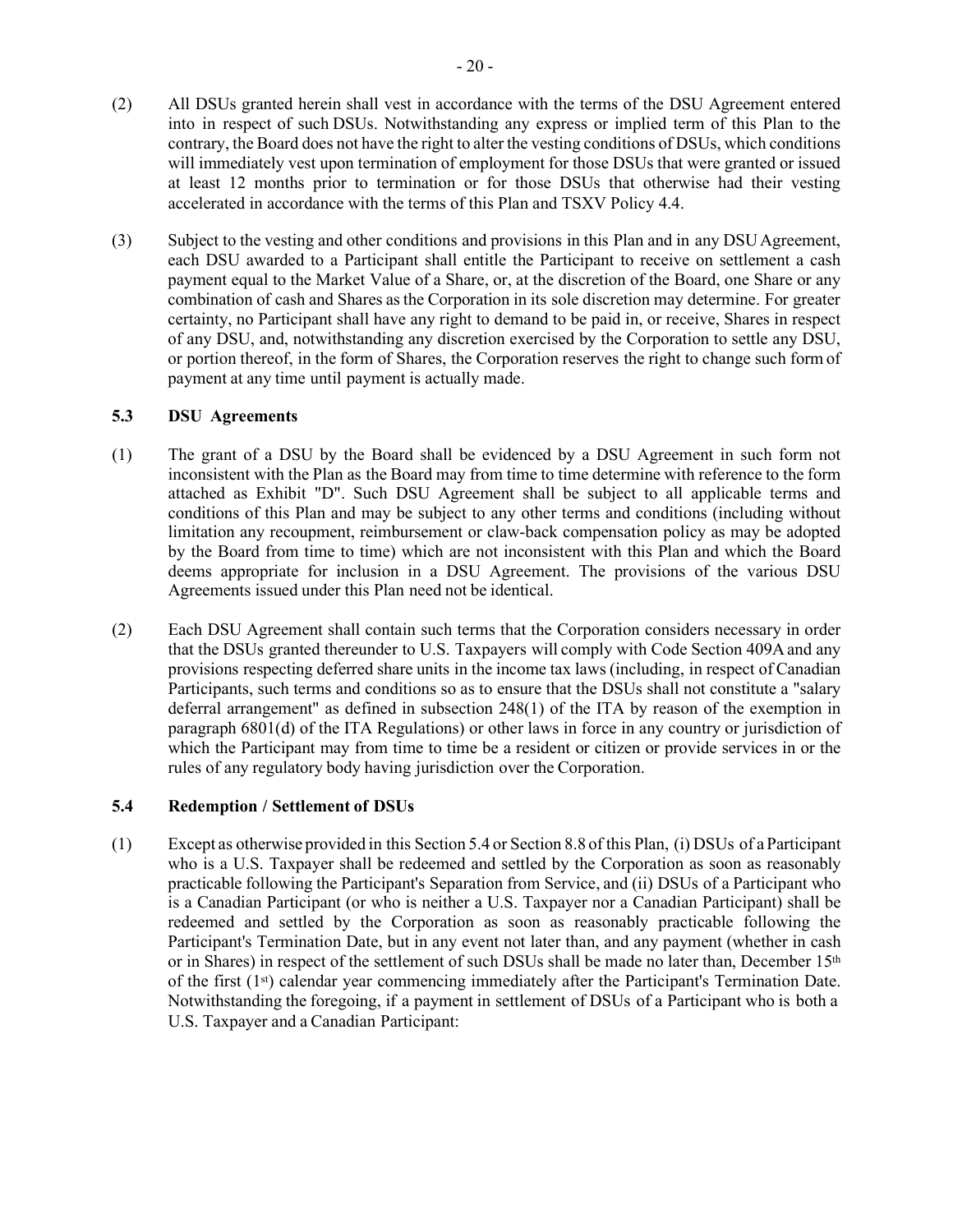- (a) is required as a result of his or her Separation from Service in accordance with clause (i) above, but such payment would result in such DSUs failing to satisfy the requirements of paragraph 6801(d) of the ITA Regulations, and the Board determines that it is not practical to make such payment in some other manner or at some other time that complies with both Code Section 409A and paragraph 6801(d) of the ITA Regulations, then such payment will be made to a trustee to be held in trust for the benefit of the Participant in a manner that causes the payment to be included in the Participant's income under the Code but does not contravene the requirements of paragraph 6801(d) of the ITA Regulations, and the amount shall thereafter be paid out of the trust at such time and in such manner as complies with the requirements of paragraph  $6801(d)$  of the ITA Regulations; or
- (b) is required pursuant to clause (ii) above, but such payment would result in such DSUs failing to satisfy the requirements of Code Section 409A because the Participant has not experienced a Separation from Service, and if the Board determines that it is not practical to make such payment in some other manner or at some other time that satisfies the requirements of both Code Section 409A and paragraph 6801(d) of the ITA Regulations, then the Participant shall forfeit such DSUs without compensation therefor.
- <span id="page-53-0"></span>(2) The Corporation will have, at its sole discretion, the ability to elect to settle all or any portion of the cash payment obligation otherwise arising in respect of the redemption and settlement of a Participant's DSUs either (a) by the issuance of Shares to the Participant (or the legal representative of the Participant, if applicable) on the DSU Redemption Date, or (b) by paying all or a portion of such cash payment obligation to the Designated Broker, who shall use the funds received to purchase Shares in the open market, which Shares shall be registered in the name of the Designated Broker in a separate account for the Participant's benefit.
- (3) For greater certainty, the Corporation shall not pay any cash or issue or deliver any Shares to a Participant in satisfaction of the redemption of a Participant's DSUs prior to the Corporation being satisfied, in its sole discretion, that all applicable withholding taxes and other applicable source deductions under Section [8.2 w](#page-62-0)ill be timely withheld or received and remitted to the appropriate taxation authorities in respect of any particular Participant and any particular DSUs.
- (4) The redemption and settlement of a Participant's DSUs shall occur on the applicable DSU Redemption Date as follows:
	- (a) where the Corporation has elected to settle all or a portion of the Participant's DSUs in Shares issued from treasury:
		- (i) in the case of Shares issued in certificated form, by delivery to the Participant (or to the legal representative of the Participant, if applicable) of a certificate in the name of the Participant(or the legal representative of the Participant, if applicable) representing the aggregate number of Shares that the Participant is entitled to receive, subject to satisfaction of any applicable withholding tax and other applicable source deductions in accordance with Section [8.2;](#page-62-0) or
		- (ii) in the case of Shares issued in uncertificated form, by the issuance to the Participant (or to the legal representative of the Participant, if applicable) of the aggregate number of Shares that the Participant is entitled to receive, subject to satisfaction of any applicable withholding tax and other applicable source deductions under Section [8.2,](#page-62-0) which Shares shall be evidenced by a book position on the register of the shareholders of the Corporation to be maintained by the transfer agent and registrar of the Shares;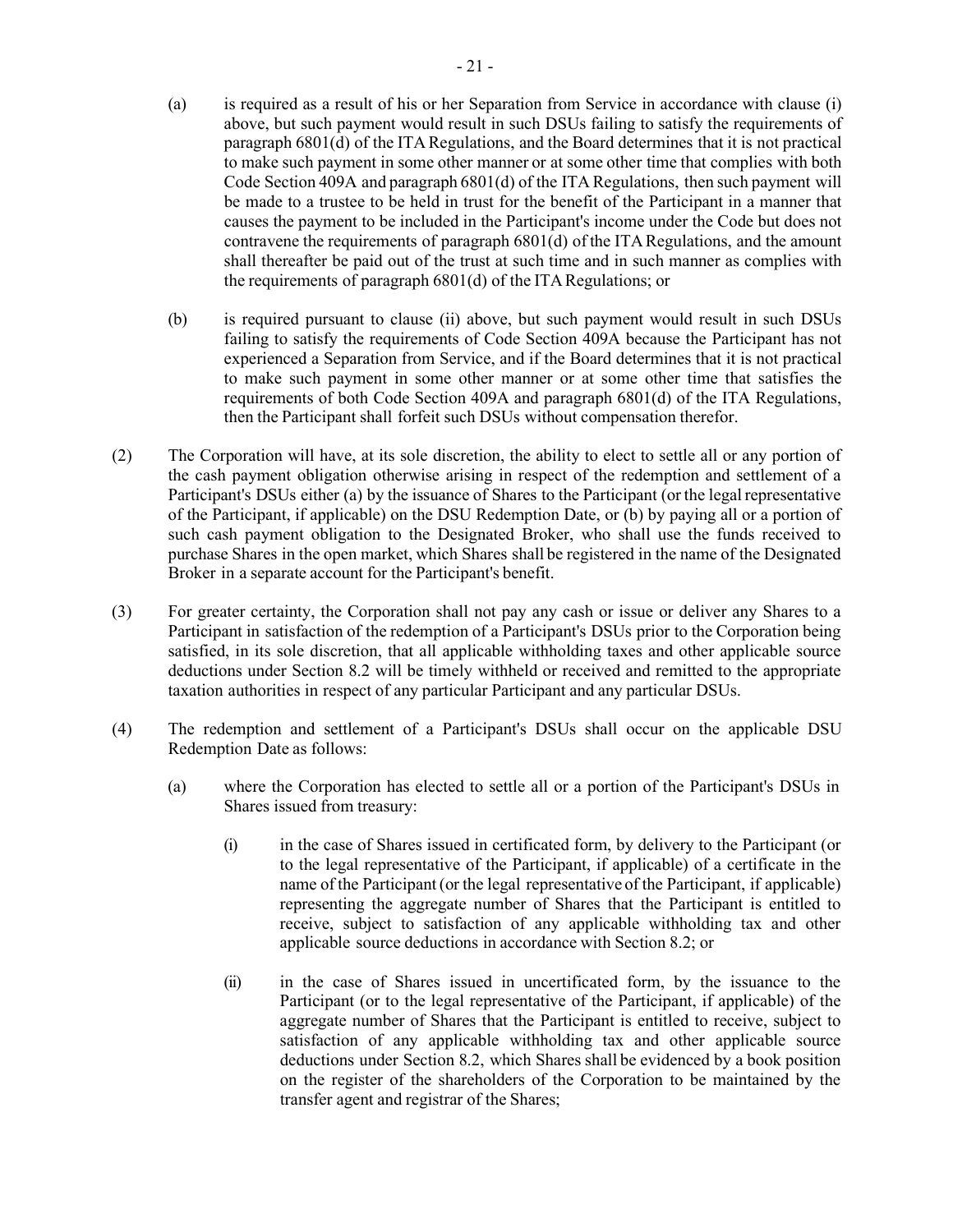- (b) where the Corporation has elected to settle all or a portion of the Participant's DSUs in Shares purchased in the open market, by delivery by the Corporation to the Designated Broker of readily available funds in an amount equal to the Market Value of a Share as of the applicable DSU Redemption Date multiplied by the number of DSUs to be settled in Shares purchased in the open market, less the amount of any applicable withholding tax and other applicable source deductions under Section [8.2,](#page-62-0) along with directions instructing the Designated Broker to use such funds to purchase Shares in the open market for the benefit of the Participant and to be evidenced by a confirmation from the Designated Broker of such purchase;
- (c) any cash payment to which the Participant is entitled (excluding, for the avoidance of doubt, any amount payable in respect of the Participant's DSUs that the Corporation has elected to settle in Shares) shall, subject to satisfaction of any applicable withholding tax and other applicable source deductions under Section [8.2,](#page-62-0) be paid to the Participant (or to the legal representative of the Participant, if applicable) by the Corporation in cash, by cheque or by such other cash payment method as the Corporation and Participant may agree;and
- (d) where the Corporation has elected to settle a portion, but not all, of the Participant's DSUs in Shares, the Participant shall be deemed to have instructed the Corporation to withhold from the cash portion of the payment to which the Participant is otherwise entitled such amount as may be required in accordance with Section [8.2 a](#page-62-0)nd to remit such withheld amount to the applicable taxation authorities on account of any withholding obligations of the Corporation, and the Corporation shall deliver any remaining cash payable, after making any such remittance, to the Participant (or to the legal representative of the Participant, if applicable) as soon as reasonably practicable. In the event that the cash portion elected by the Corporation to settle the Participant's DSUs is notsufficient to satisfy the withholding obligations of the Corporation pursuant to Section [8.2,](#page-62-0) any remaining amounts shall be satisfied by the Corporation by any other mechanism as may be required or determined by the Corporation as appropriate.

#### **5.5 Determination of Amounts**

- (1) The cash payment obligation by the Corporation in respect of the redemption and settlement of a DSU pursuant to Section [5.4](#page-52-0) shall be equal to the Market Value of a Share as of the applicable DSU Redemption Date. For the avoidance of doubt, the aggregate cash amount to be paid to a Participant (or the legal representative of the Participant, if applicable) in respect of a particular redemption of the Participant's DSUs shall, subject to any adjustment in accordance with Section [7.1 a](#page-59-1)nd any withholding required pursuant to Section [8.2,](#page-62-0) be equal to the Market Value of a Share as of the DSU Redemption Date for such DSUs multiplied by the number of DSUs being redeemed (after deducting any such DSUs in respect of which the Corporation makes an election under Section [5.4\(2\)](#page-53-0) to settle such DSUs in Shares).
- (2) If the Corporation elects in accordance with Section [5.4\(2\) t](#page-53-0)o settle all or a portion of the cash payment obligation arising in respect of the redemption of a Participant's DSUs by the issuance of Shares, the Corporation shall, subject to any adjustments in accordance with Section [7.1 a](#page-59-1)nd any withholding required pursuant to Section [8.2,](#page-62-0) issue to the Participant, for each DSU which the Corporation elects to settle in Shares, one Share. Where, as a result of any adjustment in accordance with Section [7.1](#page-59-1) and/or any withholding required pursuant to Section [8.2,](#page-62-0) the aggregate number of Shares to be received by a Participant upon an election by the Corporation to settle all or a portion of the Participant's DSUs includes a fractional Share, the aggregate number of Shares to be received by the Participant shall be rounded down to the nearest whole number of Shares.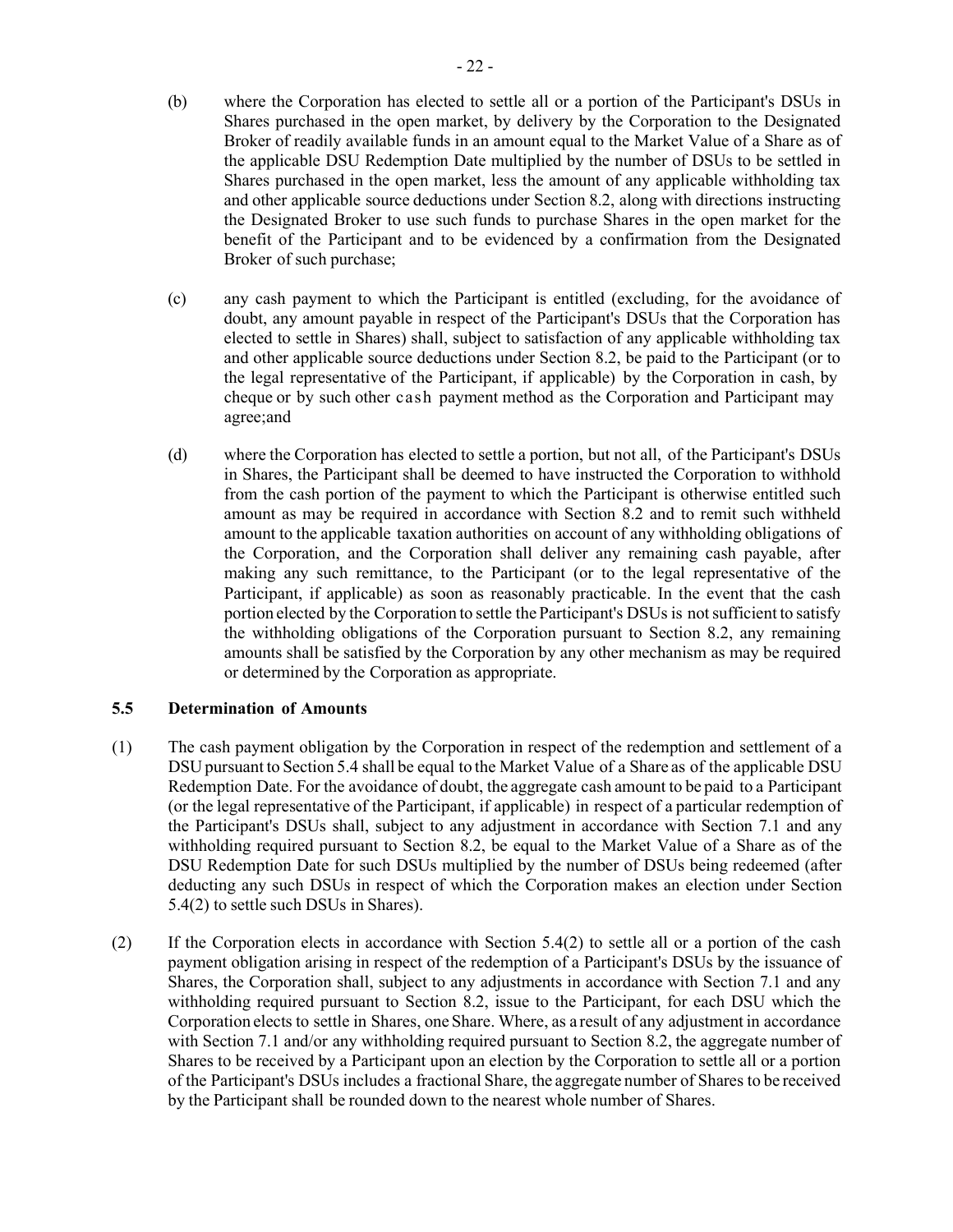# <span id="page-55-0"></span>**5.6 Award of Dividend Equivalents**

- (1) Dividend Equivalents may, as determined by the Board in its sole discretion, be awarded in respect of DSUs in a Participant's Account on the same basis as cash dividends declared and paid on Shares as if the Participant was a shareholder of record of Shares on the relevant record date. Dividend Equivalents, if any, will be credited to the Participant's Account in additional DSUs, the number of which shall be equal to a fraction where the numerator is the product of (a) the number of DSUs in such Participant's Account on the date that dividends are paid multiplied by (b) the dividend paid per Share and the denominator of which is the Market Value of a Share calculated as of the date that dividends are paid. Any additional DSUs credited to a Participant's Account as a Dividend Equivalent shall be subject to the same terms and conditions (including vesting conditions) as the DSUs in respect of which such additional DSUs are credited.
- (2) In the event that the Participant's applicable DSUs do not vest, all Dividend Equivalents, if any, associated with such DSUs will be forfeited by the Participant.
- (3) Any increase in the number of Shares underlying DSUs as a result of the award of Dividend Equivalents provided in this Section 5.6 is subject to compliance with the limits set out in Section 2.5 and if any increase in the number of Shares underlying DSUs as a result of the operation of this Section 5.6 would result in any limit set out in Section 2.5 being exceeded, then the Corporation may, if determined by the Board in its sole and unfettered discretion (subject to the prior approval of the TSXV, if required), make payment in cash to the holder of the DSUs in lieu of the increasing number of Shares underlying DSUs in order to properly reflect any diminution in value of the Shares as a result of such dividend distribution.

### **ARTICLE 6 GENERAL CONDITIONS**

# **6.1 General Conditions Applicable to Awards**

Each Award shall be subject to the following conditions:

- (1) **Vesting Period**. Each Award granted hereunder shall vest in accordance with the terms of this Plan and the Award Agreement entered into in respect of such Award. Subject to Article 4.4 and 5.2(2), the Board has the right, in its sole discretion, to waive any vesting conditions or accelerate the vesting of any Award, or to deem any Performance Criteria or other vesting conditions to be satisfied, notwithstanding the vesting schedule set forth for such Award; provided, however, that no acceleration of the vesting provisions of Options granted to Investor Relations Service Providers is allowed without the prior acceptance of the TSXV and, unless otherwise accepted by the TSXV, any acceleration of the vesting provisions of any Award (other than an Option) to a date that is less than one year from the date of grant or issuance must only be done in connection with the death of an Eligible Participant or in connection with an Eligible Participant ceasing to be an Eligible Participant under the Plan as a result of a Change of Control, take-over bid, reverse takeover or other similar transaction as required by TSXV Policy 4.4.
- (2) **Employment**. Notwithstanding any express or implied term of this Plan to the contrary, the granting of an Award pursuant to the Plan shall in no way be construed as a guarantee by the Corporation or a Subsidiary to the Participant of employment or another service relationship with the Corporation or a Subsidiary. The granting of an Award to a Participant shall not impose upon the Corporation or a Subsidiary any obligation to retain the Participant in its employ or service in any capacity. Nothing contained in this Plan or in any Award granted under this Plan shall interfere in any way with the rights of the Corporation or any of its Subsidiaries in connection with the employment, retention or termination of any such Participant. The loss of existing or potential profit in Shares underlying Awards granted under this Plan shall not constitute an element of damages in the event of termination of a Participant's employment or service in any office or otherwise.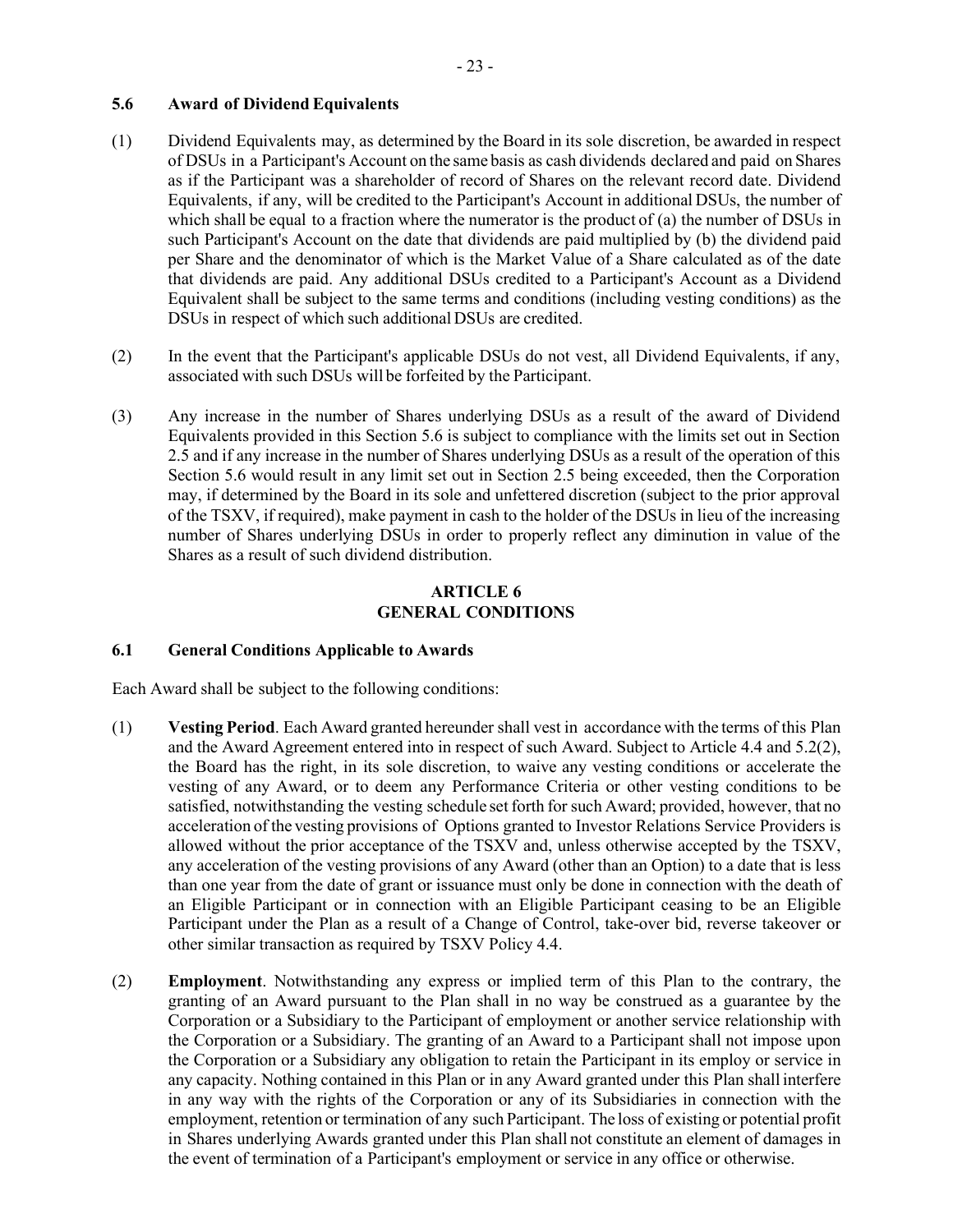- (3) **Grant of Awards**. Eligibility to participate in this Plan does not confer upon any Eligible Participant any right to be granted Awards pursuant to this Plan. Granting Awards to any Eligible Participant does not confer upon any Eligible Participant the right to receive nor preclude such Eligible Participant from receiving any additional Awards at any time. The extent to which any Eligible Participant is entitled to be granted Awards pursuant to this Plan will be determined in the sole discretion of the Board. Participation in the Plan shall be entirely voluntary and any decision not to participate shall not affect an Eligible Participant's relationship or employment with the Corporation or any Subsidiary.
- (4) **Rights as a Shareholder**. Neither the Participant nor such Participant's personal representatives or legatees shall have any rights whatsoever as a shareholder in respect of any Shares covered by such Participant's Awards by reason of the grant of such Award until such Award has been duly exercised, as applicable, and settled and Shares have been issued in respect thereof. Without in any way limiting the generality of the foregoing and except as provided under this Plan, no adjustment shall be made for dividends or other rights for which the record date is prior to the date such Shares have been issued.
- (5) **Conformity to Plan**. In the event that an Award is granted or an Award Agreement is executed which does not conform in all particulars with the provisions of the Plan, or purports to grant Awards on terms different from those set out in the Plan, the Award or the grant of such Award shall not be in any way void or invalidated, but the Award so granted will be adjusted to become, in all respects, in conformity with the Plan.
- <span id="page-56-1"></span>(6) **Non-Transferability**. Except as set forth herein, each Award granted under the Plan is personal to the Participant and shall not be assignable or transferable by the Participant, whether voluntarily or by operation of law, except by will or by the laws of descent and distribution. Awards may be exercised only by:
	- (a) the Participant to whom the Awards were granted;
	- (b) upon the Participant's death, by the legal representative of the Participant's estate; or
	- (c) upon the Participant's incapacity, the legal representative having authority to deal with the property of the Participant;

provided that any such legal representative shall first deliver evidence satisfactory to the Corporation of entitlement to exercise any Award. A Person exercising an Award may subscribe for Shares only in the Person's own name or in the Person's capacity as a legal representative.

<span id="page-56-0"></span>(7) **Participant's Entitlement**. Except as otherwise provided in this Plan (including, without limiting the generality of the foregoing, pursuant to Section [6.2\)](#page-57-1), or unless the Board permits otherwise, upon any Subsidiary of the Corporation ceasing to be a Subsidiary of the Corporation, Awards previously granted under this Plan that, at the time of such change, are held by a Person who is a director, executive officer, employee or Consultant of such Subsidiary of the Corporation and not of the Corporation itself, whether or not then exercisable, shall automatically terminate on the date of such change.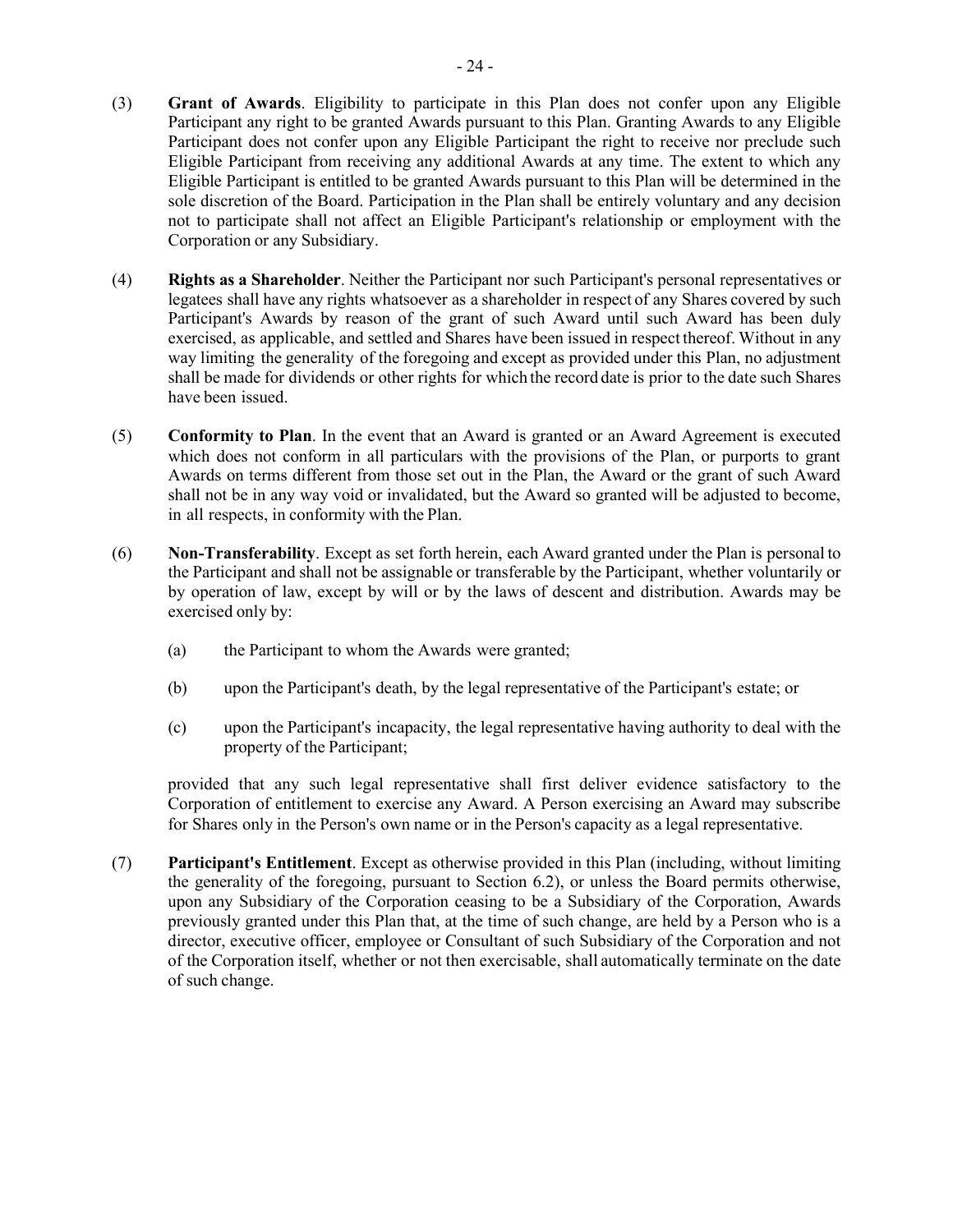# <span id="page-57-1"></span>**6.2 General Conditions Applicable to Options**

Except as otherwise provided in any Employment Agreement or Consulting Agreement or in any Award Agreement, each Option shall be subject to the following conditions:

- <span id="page-57-0"></span>(1) **Termination for Cause**. Upon a Participant ceasing to be an Eligible Participant for Cause, any vested or unvested Option granted to such Participant shall terminate automatically and become void immediately. For the purposes of the Plan, the determination by the Corporation that the Participant was discharged for Cause shall be binding on the Participant. "**Cause**" shall include, among other things, gross misconduct, theft, fraud, breach of confidentiality or breach of the Corporation's codes of conduct and any other reason determined by the Corporation to be cause for termination.
- (2) **Termination not for Cause**. Upon a Participant ceasing to be an Eligible Participant as a result of his or her employment or service relationship with the Corporation or a Subsidiary being terminated without Cause (including, for the avoidance of doubt, as a result of any Subsidiary of the Corporation ceasing to be a Subsidiary of the Corporation, as contemplated by Section [6.1\(7\)\)](#page-56-0), (a) each unvested Option granted to such Participant shall terminate and become void immediately upon such termination, and (b) each vested Option held by such Participant shall cease to be exercisable on the earlier of (i) ninety (90) days after the Participant's Termination Date (or such later date as the Board may, in its sole discretion, determine) and (ii) the expiry date of such Option as set forth in the applicable Award Agreement, after which such vested Option will expire.
- (3) **Resignation**. Upon a Participant ceasing to be an Eligible Participant as a result of his or her resignation from the Corporation or a Subsidiary, (a) each unvested Option granted to such Participant shall terminate and become void immediately upon such resignation, and (b) each vested Option held by such Participant shall cease to be exercisable on the earlier of (i) ninety (90) days after the Participant's Termination Date (or such later date as the Board may, in its sole discretion, determine) and (ii) the expiry date of such Option as set forth in the applicable Award Agreement, after which such vested Option will expire.
- (4) **Retirement/Permanent Disability**. Upon a Participant ceasing to be an Eligible Participant by reason of retirement or permanent disability, (a) each unvested Option granted to such Participant shall terminate and become void immediately, and (b) each vested Option held by such Participant shall cease to be exercisable on the earlier of (i) ninety (90) days from the date of retirement or the date on which the Participant ceases his or her employment or service relationship with the Corporation or any Subsidiary by reason of permanent disability (or such later date as the Board may, in its sole discretion, determine) and (ii) the expiry date of such Option as set forth in the applicable Award Agreement, after which such vested Option will expire.
- (5) **Death**. Upon a Participant ceasing to be an Eligible Participant by reason of death, (a) each unvested Option granted to such Participant shall terminate and become void immediately, and (b) each vested Option held by such Participant at the time of death may be exercised by the legal representative of the Participant, provided that any such vested Option shall cease to be exercisable on the earlier of (i) the date that is twelve (12) months after the Participant's death or (ii) the expiry date of such Option as set forth in the applicable Award Agreement, after which such vested Option will expire.
- (6) **Leave of Absence**. Upon a Participant electing a voluntary leave of absence of more than twelve (12) months, including maternity and paternity leaves, the Board may determine, at its sole discretion but subject to applicable laws, that such Participant's participation in the Plan shall be terminated, provided that all vested Options shall remain outstanding and in effect until the applicable exercise date, or an earlier date determined by the Board at its sole discretion.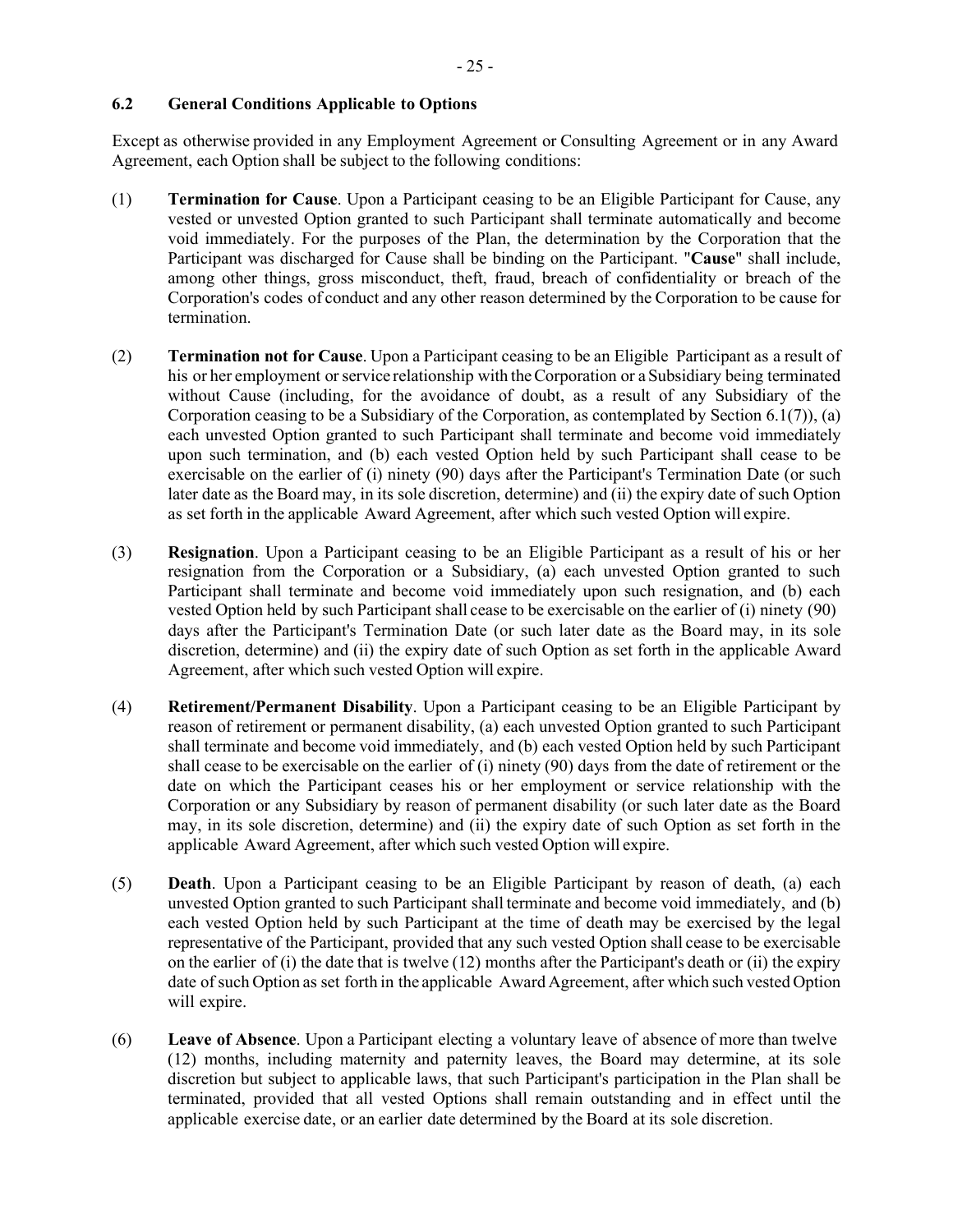# **6.3 General Conditions Applicable to Share Units**

Except as otherwise provided in any Employment Agreement or Consulting Agreement or in any Award Agreement, each Share Unit shall be subject to the following conditions:

- <span id="page-58-0"></span>(1) **Termination for Cause and Resignation**. Upon a Participant ceasing to be an Eligible Participant for Cause or as a result of his or her resignation from the Corporation or a Subsidiary, the Participant's participation in the Plan shall be terminated immediately, all Share Units credited to such Participant's Account that have not vested shall be forfeited and cancelled, and the Participant's rights that relate to such Participant's unvested Share Units shall be forfeited and cancelled on the Termination Date.
- <span id="page-58-1"></span>(2) **Death, Leave of Absence or Termination of Service**. Except as otherwise determined by the Board from time to time, at its sole discretion, upon a Participant electing a voluntary leave of absence of more than twelve (12) months, including maternity and paternity leaves, or upon a Participant ceasing to be Eligible Participant as a result of (a) death, (b) retirement, (c) Termination of Service for reasons other than for Cause, (d) his or her employment or service relationship with the Corporation or a Subsidiary being terminated by reason of injury or disability or (e) becoming eligible to receive long-term disability benefits, all unvested Share Units in the Participant's Account as of such date relating to a Restriction Period in progress shall be forfeited and cancelled. Notwithstanding the foregoing, if the Board, in its sole discretion, instead accelerates the vesting or waives vesting conditions with respect to all or some portion of outstanding unvested Share Units, the date of such action is the Vesting Date.
- (3) **General**. For greater certainty, where (a) a Participant's employment or service relationship with the Corporation or a Subsidiary is terminated pursuant to Section [6.3\(1\)](#page-58-0) or Section [6.3\(2\)](#page-58-1) hereof or (b) a Participant elects for a voluntary leave of absence pursuant to Section [6.3\(2\)](#page-58-1) hereof following the satisfaction of all vesting conditions in respect of particular Share Units but before receipt of the corresponding distribution or payment in respect of such Share Units, the Participant shall remain entitled to such distribution or payment.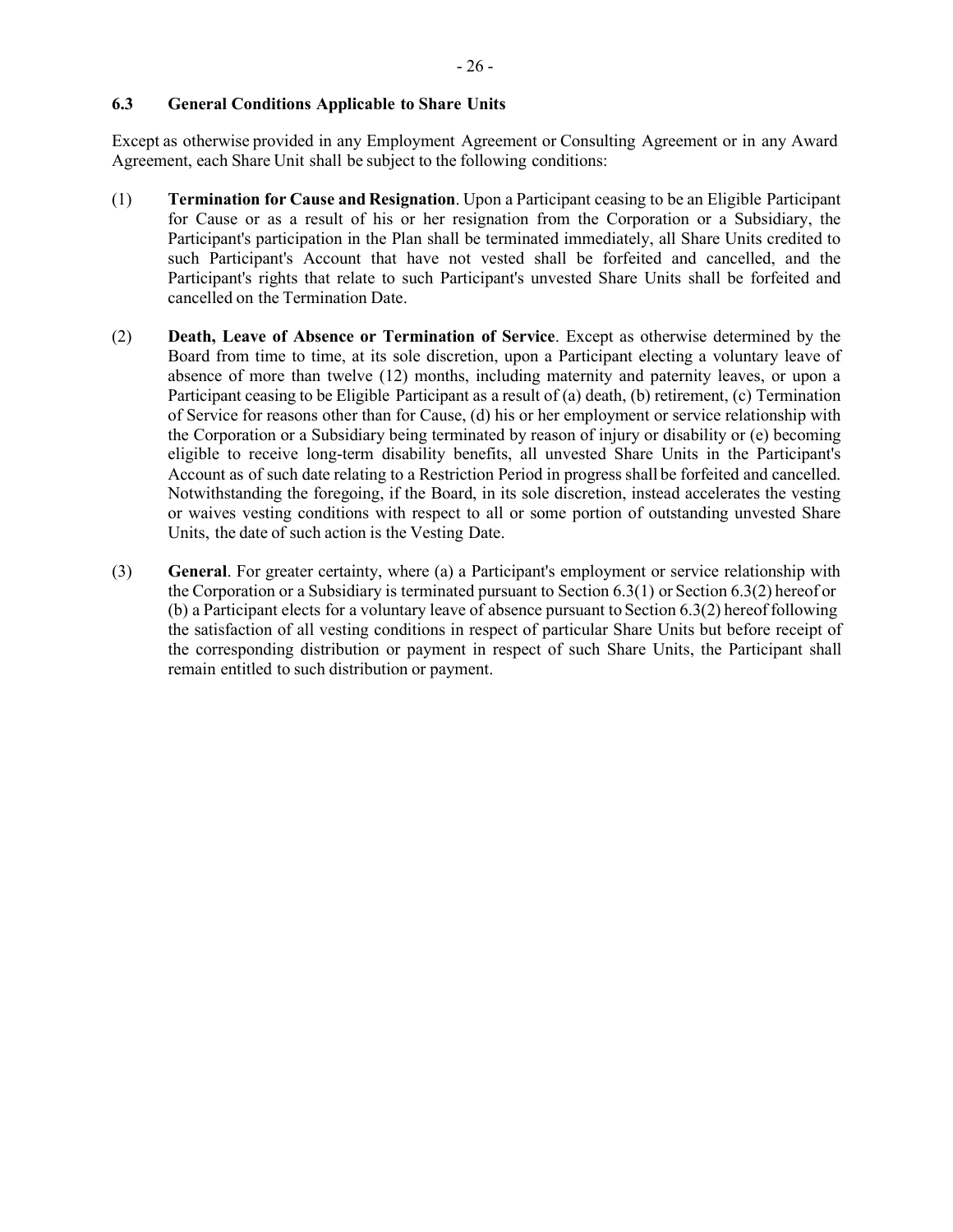# **ARTICLE 7 ADJUSTMENTS AND AMENDMENTS**

#### <span id="page-59-1"></span><span id="page-59-0"></span>**7.1 Adjustment to Shares Subject to Outstanding Awards**

At any time after the grant of an Award to a Participant and prior to the expiration of the term of such Award or the forfeiture or cancellation of such Award, in the event of (i) any subdivision of the Shares into a greater number of Shares, (ii) any consolidation of the Shares into a lesser number of Shares, (iii) any reclassification, reorganization or other change affecting the Shares, (iv) any merger, amalgamation or consolidation of the Corporation with or into another corporation, or (v) any distribution to all holders of Shares or other securities in the capital of the Corporation of cash, evidences of indebtedness or other assets of the Corporation (excluding an ordinary course dividend in cash or shares, but including for greater certainty shares or equity interests in a Subsidiary or business unit of the Corporation or one of its Subsidiaries or cash proceeds of the disposition of such a Subsidiary or business unit) or any transaction or change having a similar effect, then the Board shall in its sole discretion, subject to the prior approval of the TSXV (other than where the adjustment is a result of a share consolidation or subdivision), determine the appropriate adjustments or substitutions to be made in such circumstancesin order to maintain the economic rights of the Participant in respect of such Award in connection with such occurrence or change, including, without limitation:

- (a) adjustments to the exercise price of such Award without any change in the total price applicable to the unexercised portion of the Award;
- (b) adjustments to the number of Shares or cash payment to which the Participant is entitled upon exercise or settlement of such Award; or
- (c) adjustments to the number or kind of shares reserved for issuance pursuant to the Plan.

#### <span id="page-59-2"></span>**7.2 Change of Control**

(1) Subject to the prior approval of the TSXV with respect to Options held by Investor Relations Service Providers, in the event of a potential Change of Control, the Board shall have the power, in its sole discretion, to accelerate the vesting of Options to assist the Participants to tender into a takeover bid or participate in any other transaction leading to a Change of Control. For greater certainty, subject to the prior approval of the TSXV with respect to Options held by Investor Relations Service Providers, in the event of a take-over bid or any other transaction leading to a Change of Control, the Board shall have the power, in its sole discretion, to (a) provide that any or all Options shall thereupon terminate, provided that any such outstanding Options that have vested shall remain exercisable until the consummation of such Change of Control, and (b) permit Participants to conditionally exercise their vested Options immediately prior to the consummation of the take-over bid and the Shares issuable under such Options to be tendered to such bid, such conditional exercise to be conditional upon the take-up by such offeror of the Shares or other securities tendered to such take-over bid in accordance with the terms of such take-over bid (or the effectiveness of such other transaction leading to a Change of Control). If, however, the potential Change of Control referred to in this Section [7.2 i](#page-59-2)s not completed within the time specified therein (as the same may be extended), then notwithstanding this Section [7.2 o](#page-59-2)r the definition of "Change of Control": (i) any conditional exercise of vested Options shall be deemed to be null, void and of no effect, and such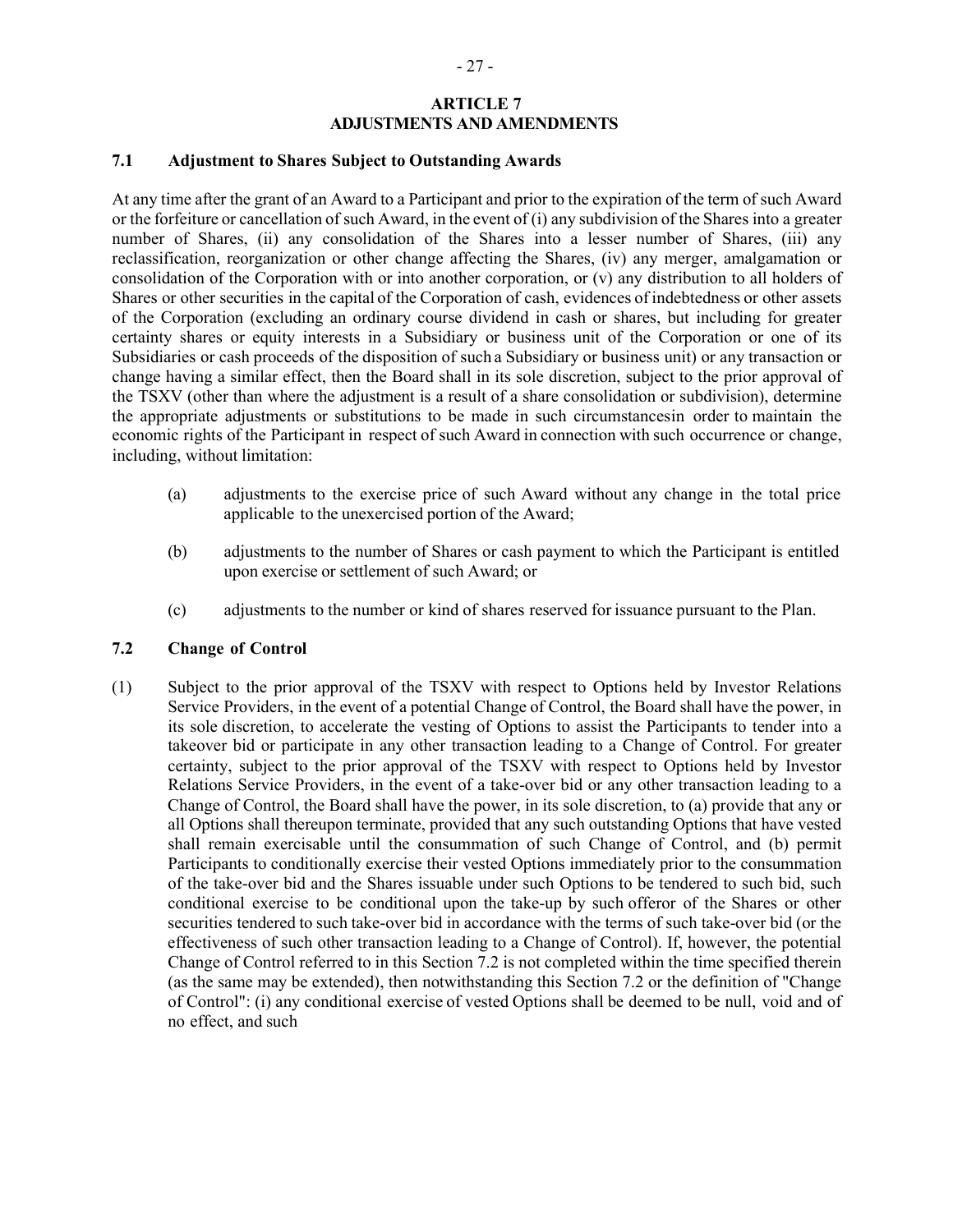conditionally exercised Options shall for all purposes be deemed not to have been exercised, (ii) Shares which were issued pursuant to the exercise of Options which vested pursuant to this Section 7.2 shall be returned by the Participant to the Corporation and reinstated as authorized but unissued Shares, and (iii) the original terms applicable to Options which vested pursuant to this Section [7.2](#page-59-2) shall be reinstated. In the event of a Change of Control, the Board may exercise its discretion to accelerate the vesting of, or waive the Performance Criteria or other vesting conditions applicable to, outstanding Share Units, and the date of such action shall be the Vesting Date of such Share Units.

(2) Subject to the prior approval of the TSXV with respect to Options held by Investor Relations Service Providers, if the Corporation completes a transaction constituting a Change of Control and within twelve (12)months following the Change of Control a Participant who was also an officer or employee of, or Consultant to, the Corporation prior to the Change of Control has their Employment Agreement orConsulting Agreement terminated, then: (a) all unvested Options granted to such Participant shall immediately vest and become exercisable, and remain open for exercise until the earlier of (i) theirexpiry date as set out in the applicable Award Agreement, and (ii) the date that is 90 days after suchtermination or dismissal; and (b) all unvested Share Units shall become vested, and the date of suchParticipant's Termination Date shall be deemed to be the Vesting Date.

# <span id="page-60-1"></span>**7.3 Amendment or Discontinuance of the Plan**

- <span id="page-60-0"></span>(1) The Board may amend the Plan or any Award at any time without the consent of the Participants, provided that such amendment shall:
	- (a) not adversely alter or impair the rights of any Participant, without the consent of such Participant, except as permitted by the provisions of the Plan;
	- (b) be in compliance with applicable law (including Code Section 409A and the provisions of the ITA, to the extent applicable), and subject to any regulatory approvalsincluding, where required, the approval of the TSXV (or any other stock exchange on which the Shares are listed); and
	- (c) be subject to shareholder approval to the extentsuch approval is required by applicable law or the requirements of the TSXV (or any other stock exchange on which the Shares are listed), provided that the Board may, from time to time, in its absolute discretion and without approval of the shareholders of the Corporation, make the following amendments:
		- (i) other than amendments to the exercise price and the expiry date of any Award as described in Section [7.3\(2\)\(b\) a](#page-61-0)nd Section [7.3\(2\)\(c\),](#page-61-1) any amendment, with the consent of the Participant, to the terms of an Award previously granted to such Participant under the Plan;
		- (ii) any amendment necessary to comply with applicable law (including taxation laws) or the requirements of the TSXV(or any other stock exchange on which the Shares are listed) or any other regulatory body to which the Corporation is subject;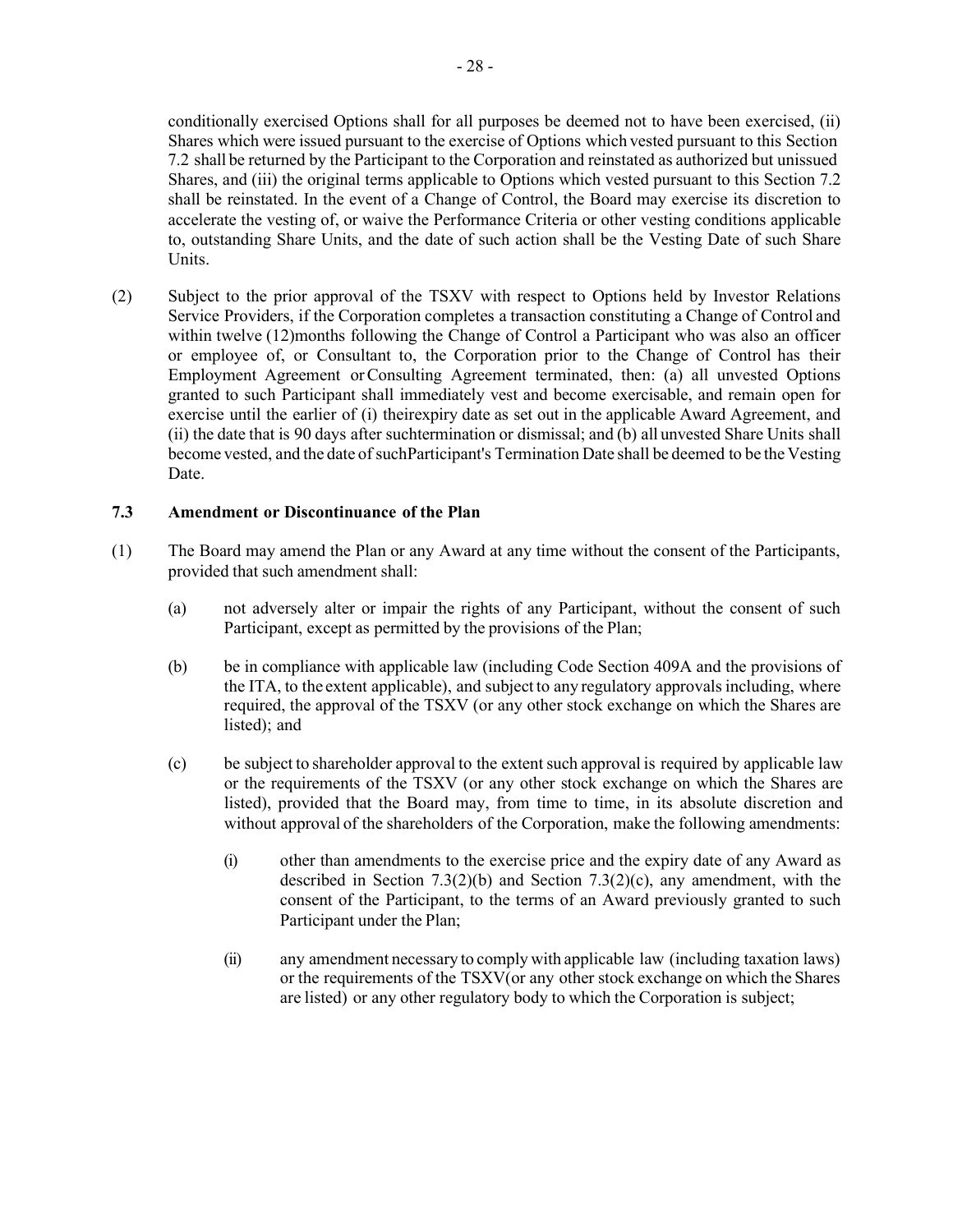- (iii) any amendment of a "housekeeping" nature, including, without limitation, amending the wording of any provision of the Plan for the purpose of clarifying the meaning of existing provisions or to correct or supplement any provision of the Plan that is inconsistent with any other provision of the Plan, correcting grammaticalor typographical errors and amending the definitions contained within the Plan; or
- (iv) any amendment regarding the administration or implementation of the Plan.
- <span id="page-61-0"></span>(2) Notwithstanding Section [7.3\(1\)\(c\),](#page-60-0) the Board shall be required to obtain TSXV and shareholder approval, including, if required by the applicable Exchange, disinterested shareholder approval to make thefollowing amendments:
	- (a) any amendment to the maximum percentage or number of Shares that may be reserved for issuance pursuant to the exercise or settlement of Awards granted under the Plan, including an increase to the fixed maximum percentage of Shares or a change from a fixed maximum percentage of Shares to a fixed maximum number of Shares or vice versa, except in the event of an adjustment pursuant to Section [7.1;](#page-59-1)
	- (b) any amendment which reduces the exercise price of any Award, as applicable, after such Award has been granted or any cancellation of an Award and the replacement of such Award with an Award with a lower exercise price or other entitlements, except in the event of an adjustment pursuant to Section [7.1;](#page-59-1) provided, however, that, for greater certainty, disinterested shareholder approval will be required for any amendment which reduces the exercise price of any Option if the Participant is an Insider of the Corporation at the time of the proposed amendment;
	- (c) any amendment which extends the expiry date of any Award, or the Restriction Period of any Share Unit beyond the original expiry date or Restriction Period, except in the event of an extension due to a Blackout Period;
	- (d) any amendment which would permit Awards granted under the Plan to be transferable or assignable other than for normal estate settlement purposes as allowed by Section [6.1\(6\);](#page-56-1)
	- (e) any amendment to the definition of an Eligible Participant under the Plan;
	- (f) any amendment to the participation limits set out in Section [2.5;](#page-44-0) or
	- (g) any amendment to this Section [7.3](#page-60-1) of the Plan;
- <span id="page-61-1"></span>(3) The Board may, by resolution, but subject to applicable regulatory approvals, decide that any of the provisions hereof concerning the effect of termination of the Participant's employment or engagement shall not apply for any reason acceptable to the Board.
- (4) TheBoard may, subject to regulatory approval, discontinue the Plan at any time without the consent of the Participants provided that such discontinuance shall not materially and adversely affect any Awards previously granted to a Participant under the Plan.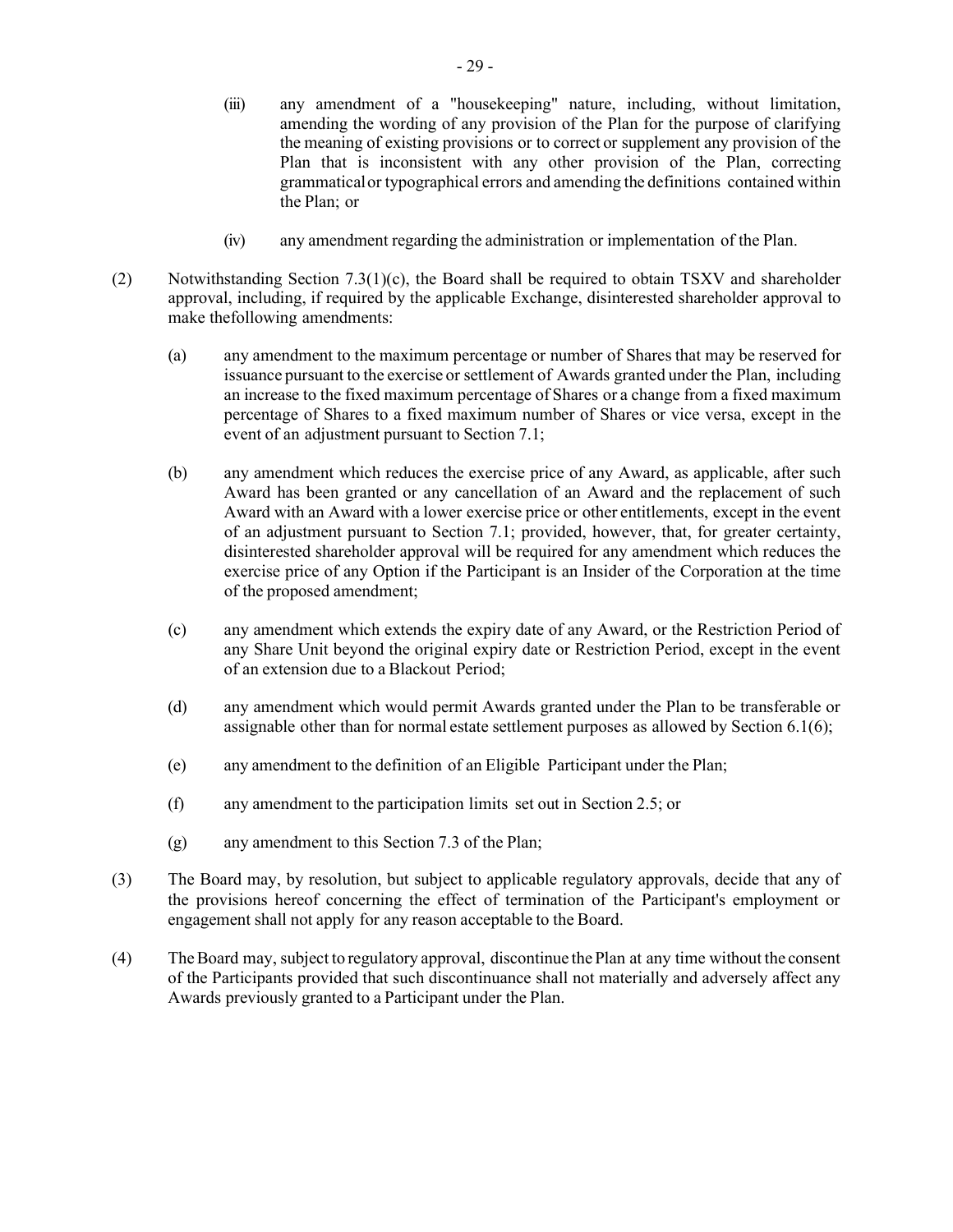# **ARTICLE 8 MISCELLANEOUS**

### <span id="page-62-1"></span>**8.1 Use of an Administrative Agent**

The Board may in its sole discretion appoint from time to time one or more entities to act as administrative agent to administer the Awards granted under the Plan and to hold and administer the assets that may be held in respect of Awards granted under the Plan, the whole in accordance with the terms and conditions determined by the Board in its sole discretion. The Corporation and the administrative agent will maintain records showing the number of Awards granted to each Participant under the Plan.

# <span id="page-62-0"></span>**8.2 Tax Withholding**

Notwithstanding any other provision of this Plan, all distributions, delivery of Shares or payments to a Participant (or to the legal representative of the Participant) under this Plan shall be made net of any applicable withholdings, including in respect of applicable withholding taxes required to be withheld at source and other source deductions, as the Corporation determines. If the event giving rise to the withholding obligation involves an issuance or delivery of Shares, then the withholding obligation may be satisfied in such manner asthe Corporation determines, including (a) by the sale of a portion of such Shares by the Corporation, the Corporation's transfer agent and registrar or any trustee appointed by the Corporation pursuant to Section [8.1,](#page-62-1) on behalf of and as agent for the Participant, as soon as permissible and practicable, with the proceeds of such sale being used to satisfy any withholding and remittance obligations of the Corporation (and any remaining proceeds, following such withholding and remittance, to be paid to the Participant), (b) by requiring the Participant, as a condition of receiving such Shares, to pay to the Corporation an amount in cash sufficient to satisfy such withholding, or (c) any other mechanism as may be required or determined by the Corporation as appropriate; provided, however, that the application of this Section 8.2 to any distribution, delivery of Shares or payments to a Participant (or to the legal representative of the Participant) under this Plan shall not conflict with the policies of the Exchange that are in effect at the relevant time and the Corporation will obtain prior Exchange acceptance and/or shareholder approval of any application of this Section 8.2 if required pursuant to such policies.

# **8.3 Securities Law Compliance**

- (1) The Plan (including any amendments to it), the terms of the grant of any Award under the Plan, the grant of any Award, the exercise of any Option, the delivery of any Shares upon exercise of any Option, or the Corporation's election to deliver Shares in settlement of any Share Units or DSUs, shall be subject to all applicable federal, provincial, state and foreign laws, rules and regulations, the rules and regulations of applicable Exchanges and to such approvals by any regulatory or governmentalagency as may, as determined by the Corporation, be required. The Corporation shall not be obliged by any provision of the Plan or the grant of any Award or exercise of any Option hereunder to issue, sell or deliver Shares in violation of such laws, rules and regulations or any condition of such approvals.
- (2) No Awards shall be granted, and no Shares shall be issued, sold or delivered hereunder, where such grant, issue, sale or delivery would require registration of the Plan or of the Shares under the securities laws of any jurisdiction or the filing of any prospectus for the qualification of same thereunder, and any purported grant of any Award or purported issue or sale of Shares hereunder in violation of this provision shall be void.
- (3) Shares issued, sold or delivered to Participants under the Plan may be subject to limitations on sale or resale under applicable securities laws.
- (4) If Shares cannot be issued to a Participant upon the exercise of an Option due to legal or regulatory restrictions, the obligation of the Corporation to issue such Shares shall terminate and any funds paid to the Corporation in connection with the exercise of such Option will be returned to the applicable Participant as soon as practicable.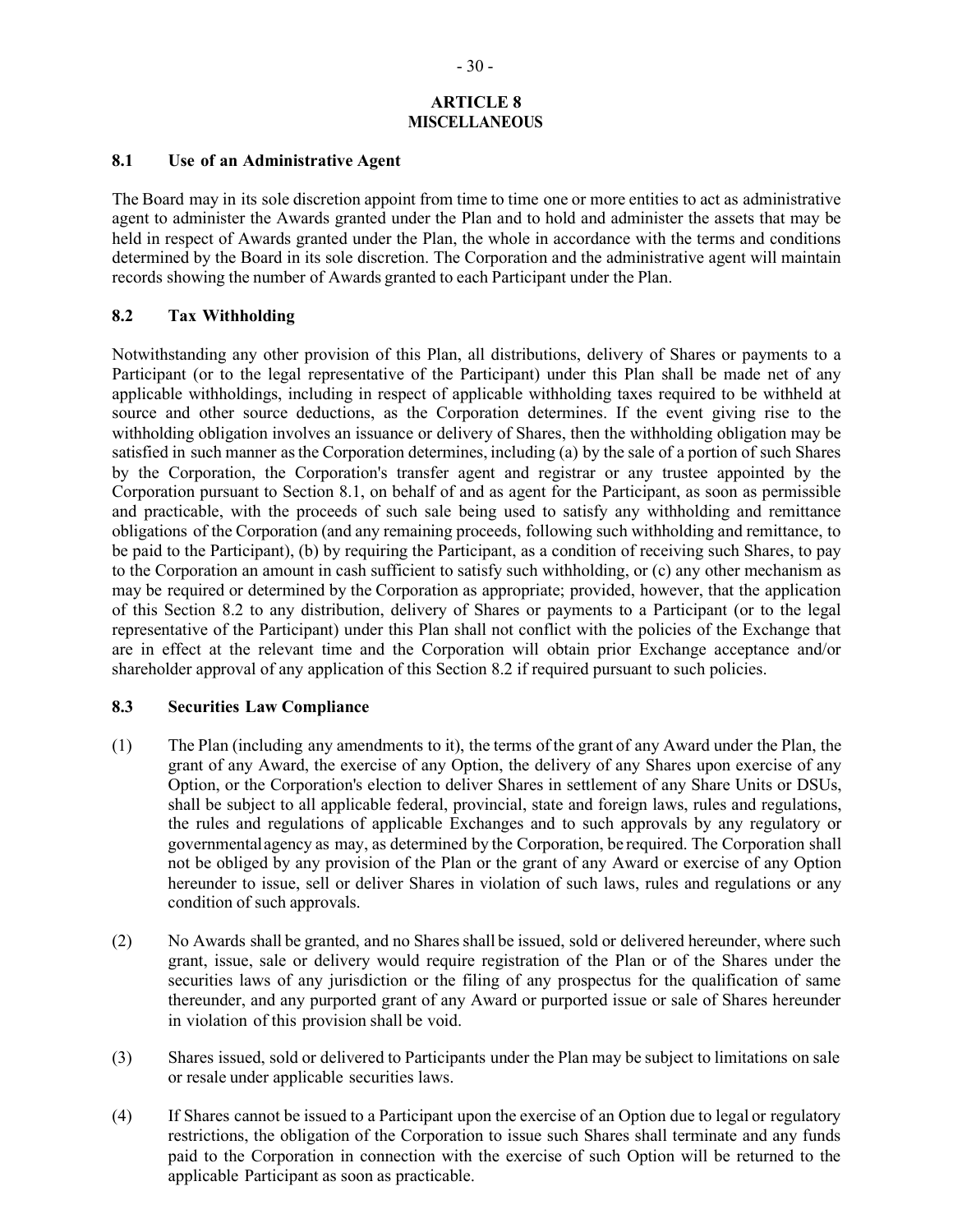#### <span id="page-63-0"></span>(5) U.S. Securities Laws

a) With respect to Awards granted in the United States or to U.S. Persons (as defined under Regulation S under the U.S. Securities Act) or at such time as the Corporation ceases to be a "foreign private issuer" (as defined under Regulation S under the U.S. Securities Act), unless the Shares which may beissued upon the exercise or settlement of such Awards are registered under the U.S. Securities Act and any applicable state securities laws, the Awards granted hereunder and any Shares that may be issuable upon the exercise or settlement of such Awards will be considered "restricted securities" (as such term is defined in Rule  $144(a)(3)$  under the U.S. Securities Act) or under applicable state securities, as the case may be. Accordingly, any such Awards or Shares issued prior to an effectiveregistration statement filed with the SEC or qualification under applicable state securities laws may not be transferred, sold, assigned, pledged, hypothecated or otherwise disposed by the Participant, directly or indirectly, without registration under the U.S. Securities Act and applicable state securities laws, as the case may be, or unless in compliance with an available exemption therefrom. Certificate(s) representing the Awards and any Shares issued upon the exercise or settlement of such Awards prior to an effective registration statement filed with the SEC, and all certificate(s) issued in exchange therefor or in substitution thereof, will be endorsed with the following or a similar legend until such time as it is no longer required under the applicable requirements of the U.S. Securities Act:

"THE SECURITIES REPRESENTED HEREBY [for Awards add: AND ANY SECURITIES ISSUABLE UPON EXERCISE OR SETTLEMENT HEREOF] HAVE NOT BEEN REGISTERED UNDER THE UNITED STATES SECURITIES ACT OF 1933, AS AMENDED (THE "U.S. SECURITIES ACT"), OR UNDER ANY OTHER APPLICABLE SECURITIES LAWS OF ANY STATE OF THE UNITED STATES AND MAY NOT BE TRANSFERRED, SOLD, ASSIGNED, PLEDGED,HYPOTHECATED OR OTHERWISE DISPOSED EXCEPT (A) TO THE CORPORATION, (B) PURSUANT TO AN EFFECTIVE REGISTRATION STATEMENT UNDER THE U.S. SECURITIES ACT AND IN ACCORDANCE WITH ANY APPLICABLE STATESECURITIES LAWS, OR (B) PURSUANT TOAN EXEMPTIONFROM REGISTRATION UNDER THE U.S. SECURITIES ACT AND IN ACCORDANCE WITH ANY APPLICABLE STATE SECURITIES LAWS. HEDGING TRANSACTIONS INVOLVING SUCH SECURITIES MAY NOT BE CONDUCTED UNLESS IN COMPLIANCE WITH THE U.S. SECURITIES ACT. THE PRESENCE OF THIS LEGEND MAY IMPAIR THE ABILITY OF THE HOLDER HEREOF TO EFFECT GOOD DELIVERY OF THE SHARES REPRESENTED HEREBY ON A CANADIAN STOCK EXCHANGE."

b) Any Participant that is in the United States or is a U.S. Person shall by acceptance of an Award under this Plan be deemed to represent, warrant, acknowledge and agree with the Corporation that: (A) the Participant is acquiring the Award for his or her own account, as principal, (B) unless otherwise notified by the Corporation, the Award and the Shares underlying the Award, if any, have not been registered under the U.S. Securities Act and are "restricted securities" under Rule 144 under the U.S. Securities Act, (C) the certificates representing the Award and any Shares issued upon exercise or settlement thereof will bear the restrictive legend set forth above, and (D) the Corporation is relying on these representations and warranties to support the conclusion of the Corporation that the granting of the Award and any Shares issuable upon exercise or settlement thereof do not require registration under the U.S. Securities Act or any applicable state securities laws.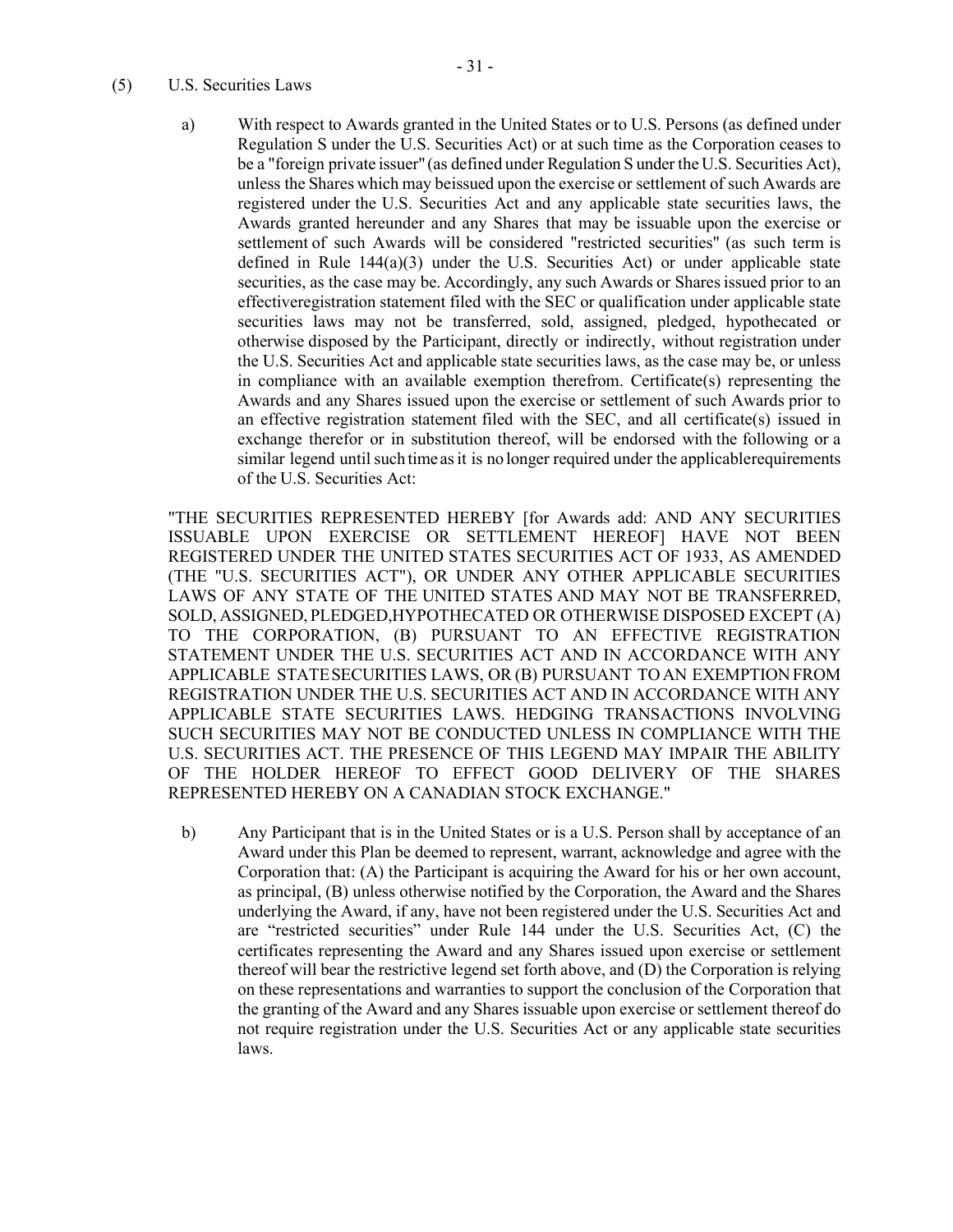# **8.4 Reorganization of the Corporation**

The existence of any Awards shall not affect in any way the right or power of the Corporation or its shareholders to make or authorize any adjustment, reclassification, recapitalization, reorganization or other change in the Corporation's capital structure or its business, or any amalgamation, combination, merger or consolidation involving the Corporation or to create or issue any bonds, debentures, shares or other securities of the Corporation or the rights and conditions attaching thereto or to affect the dissolution or liquidation of the Corporation or any sale or transfer of all or any part of its assets or business, or any other corporate act or proceeding, whether of a similar nature or otherwise.

# **8.5 Quotation of Shares**

So long as the Shares are listed on one or more Exchanges, the Corporation must apply to such Exchange or Exchanges for the listing or quotation, as applicable, of the Shares underlying the Awards granted under the Plan, however, the Corporation cannot guarantee that such Shares will be listed or quoted on any Exchange.

# **8.6 Governing Laws**

The Plan and all matters to which reference is made herein shall be governed by and interpreted in accordance with the laws of the Province of British Columbia and the federal laws of Canada applicable therein.

# **8.7 Severability**

The invalidity or unenforceability of any provision of the Plan shall not affect the validity or enforceability of any other provision and any invalid or unenforceable provision shall be severed from the Plan.

# <span id="page-64-0"></span>**8.8 Code Section 409A**

It is intended that any payments under the Plan to U.S. Taxpayers shall be exempt from or comply with Code Section 409A, and all provisions of the Plan shall be construed and interpreted in a manner consistent with the requirements for avoiding taxes and penalties under Code Section 409A. Solely to the extent that Awards of a U.S. Taxpayer are determined to be subject to Code Section 409A, the following will apply with respect to the rights and benefits of U.S. Taxpayers under the Plan:

- (1) Except as permitted under Code Section 409A, any deferred compensation (within the meaning of Code Section 409A) payable to or for the benefit of a U.S. Taxpayer may not be reduced by, or offset against, any amount owing by the U.S. Taxpayer to the Corporation or any of its Affiliates.
- (2) If a U.S. Taxpayer becomes entitled to receive payment in respect of any Share Units or any DSUs that are subject to Code Section 409A, as a result of his or her Separation from Service and the U.S. Taxpayer is a "specified employee" (within the meaning of Code Section 409A) at the time of his or her Separation from Service, and the Board makes a good faith determination that (a) all or a portion of the Share Units or DSUs constitute "deferred compensation" (within the meaning of Code Section 409A) and (b) any such deferred compensation that would otherwise be payable during the six-month period following such Separation from Service is required to be delayed pursuant to the six-month delay rule set forth in Code Section 409A in order to avoid taxes or penalties under Code Section 409A, then payment of such "deferred compensation" shall not be made to the U.S. Taxpayer before the date which is six months after the date of his or her Separation from Service (and shall be paid in a single lump sum on the first day of the seventh month following the date of such Separation from Service) or, if earlier, the U.S. Taxpayer's date of death.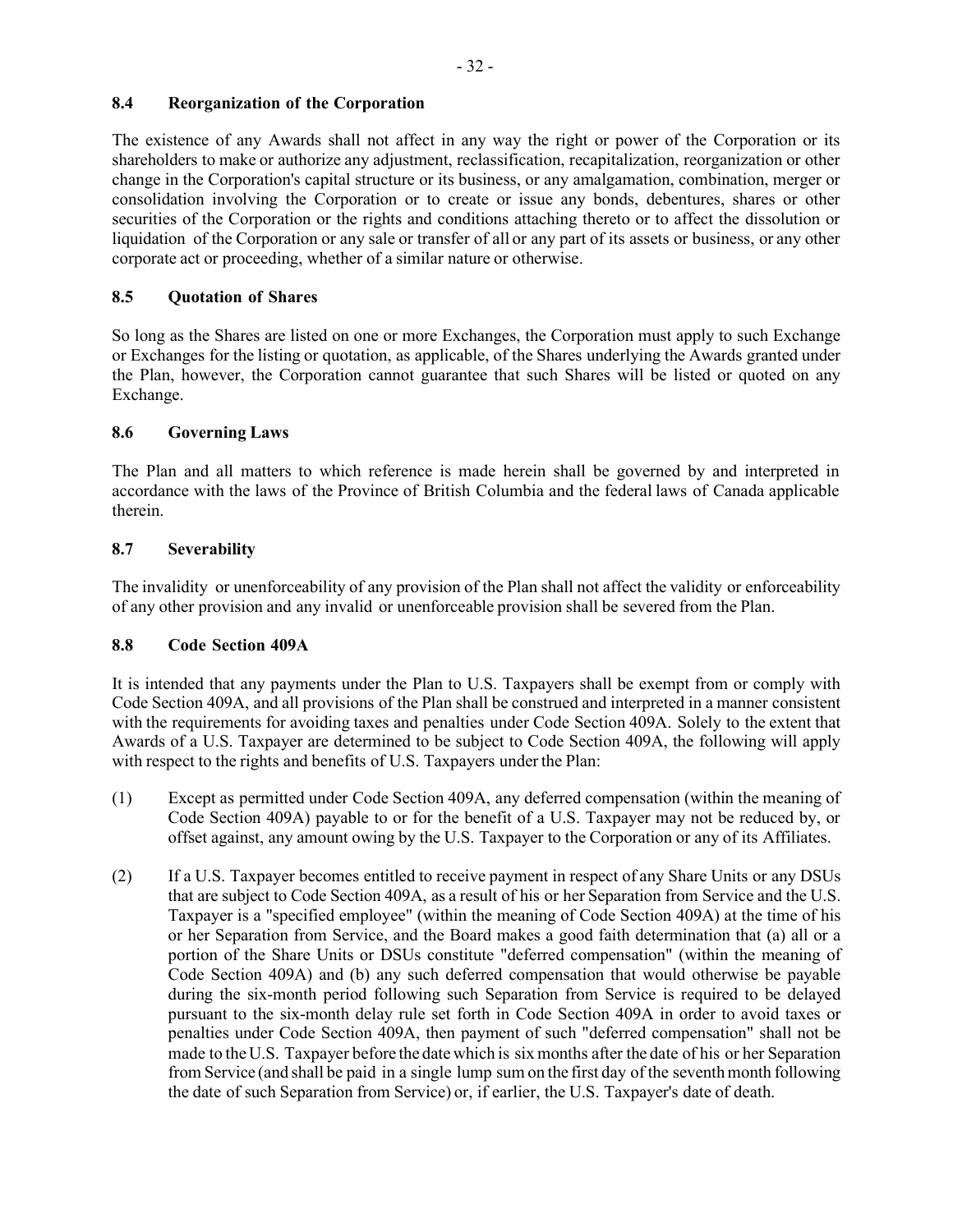- (3) A U.S. Taxpayer's status as a "specified employee" (within the meaning of Code Section 409A) shall be determined by the Corporation as required by Code Section 409A on a basis consistent with Code Section 409A and such basis for determination will be consistently applied to all plans, programs, contracts, agreements, etc. maintained by the Corporation that are subject to Code Section 409A.
- (4) Although the Corporation intends that Share Units will be exempt from Code Section 409Aor will comply with Code Section 409A, and that DSUs will comply with Code Section 409A, the Corporation makes no assurances that the Share Units will be exempt from Code Section 409A or will comply with it. Each U.S. Taxpayer, any beneficiary or the U.S. Taxpayer's estate, as the case may be, is solely responsible and liable for the satisfaction of all taxes and penalties that may be imposed on or for the account of such U.S. Taxpayer in connection with this Plan (including any taxes and penalties under Code Section 409A), and neither the Corporation nor any Subsidiary shall have any obligation to indemnify or otherwise hold such U.S. Taxpayer or beneficiary or the U.S. Taxpayer's estate harmless from any or all of such taxes or penalties.
- (5) In the event that the Board determines that any amounts payable hereunder will be taxable to a Participant under Code Section 409A prior to payment to such Participant of such amount, the Corporation may (a) adopt such amendments to the Plan and Share Units and appropriate policies and procedures, including amendments and policies with retroactive effect, that the Board determines necessary or appropriate to preserve the intended tax treatment of the benefits provided by the Plan and Share Units hereunder and/or (b) take such other actions as the Board determines necessary or appropriate to avoid or limit the imposition of an additional tax under Code Section 409A.
- (6) In the event the Corporation amends, suspends or terminates the Plan or Share Units as permitted under the Plan, such amendment, suspension or termination will be undertaken in a manner that does not result in adverse tax consequences under Code Section 409A.

# **8.9 Effective Date of the Plan**

The Plan shall become effective upon a date to be determined by the Board; provided, however, that the Share Unit and DSU components of the Plan shall be subject to disinterested shareholder approval.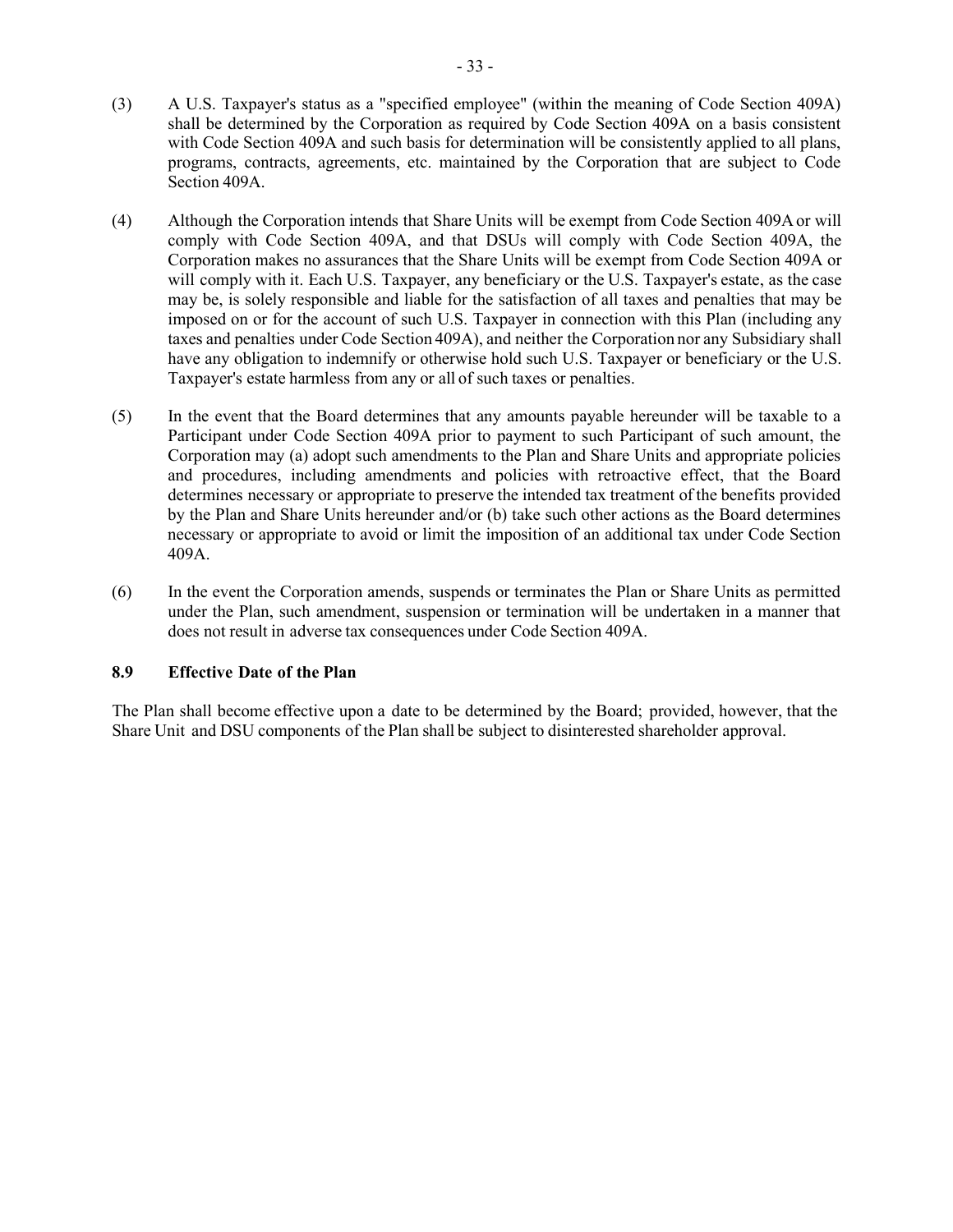# <span id="page-66-0"></span>**EXHIBIT "A" TO AMENDED OMNIBUS SHARE INCENTIVE PLAN OF BLACKWOLF COPPER AND GOLD LTD.**

# **FORM OF OPTION AGREEMENT**

This Option Agreement is entered into between Blackwolf Copper and Gold Ltd. (the "**Corporation**") and the Participant named below, pursuant to the Corporation's Amended Omnibus Share Incentive Plan (the "**Plan**"), a copy of which is attached hereto, and confirms that on:

- 1. (the "**Grant Date**"),
- 2. (the "**Participant**")
- 3. was granted options ("Options") to purchase common shares of the Corporation (each, a "**Share**"), in accordance with the terms of the Plan, which Options will bear the following terms:
	- (a) Exercise Price and Expiry. Subject to the vesting conditions specified below, the Options will be exercisable by the Participant at a price of CAD\$● per Share (the "**Option Price**") at any time prior to expiry on ● (the "**Expiration Date**").
	- (b) Vesting; Time of Exercise. Subject to the terms of the Plan, the Options shall vest and become exercisable as follows:

**Number of Options Vested On**

If the aggregate number of Shares vesting in a tranche set forth above includes a fractional Share, the aggregate number of Shares will be rounded down to the nearest whole number of Shares. Notwithstanding anything to the contrary herein, the Options shall expire on the Expiration Date set forth above and must be exercised, if at all, on or before the Expiration Date. Options are denominated in Canadian dollars (CAD\$).

- 4. The Options shall be exercisable only by delivery to the Corporation of a duly completed and executed notice in the form attached to this Option Agreement (the "**Exercise Notice**"), together with (a) payment of the Option Price for each Share covered by the Exercise Notice, and (b) payment of any withholding taxes as required in accordance with the terms of the Exercise Notice. Any such payment to the Corporation shall be made by certified cheque or wire transfer in readily available funds.
- 5. Subject to the terms of the Plan, the Options specified in an Exercise Notice shall be deemed to be exercised upon receipt by the Corporation of such written Exercise Notice, together with the payment of all amounts required to be paid by the Participant to the Corporation pursuant to paragraph 4 of this Option Agreement.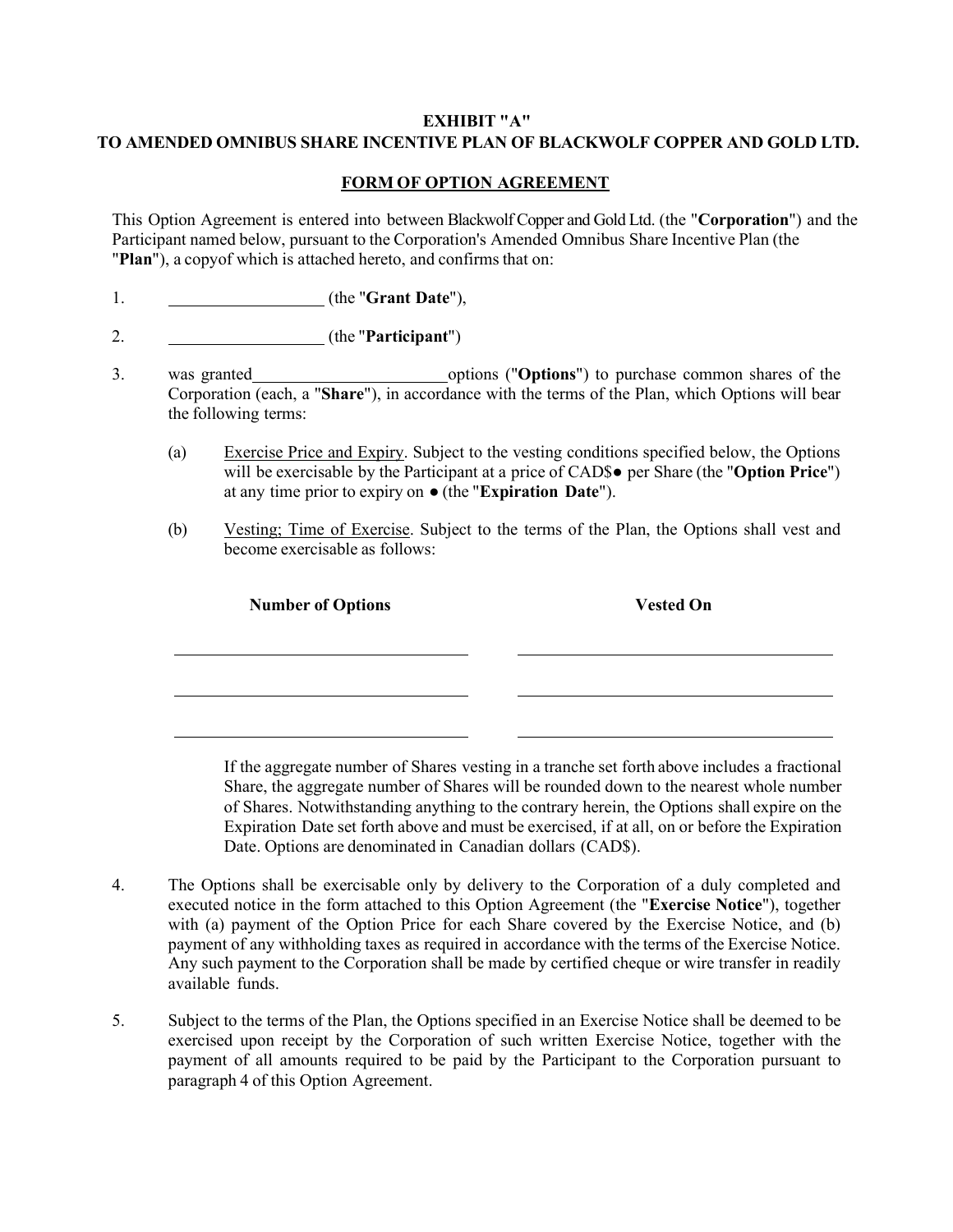- 6. The Participant hereby represents and warrants (on the date of this Option Agreement and upon each exercise of Options) that:
	- (a) the Participant has not received any offering memorandum, or any other documents (other than annual financial statements, interim financial statements or any other document the content of which is prescribed by statute or regulation, other than an offering memorandum) describing the business and affairs of the Corporation that has been prepared for delivery to, and review by, a prospective purchaser in order to assist it in making an investment decision in respect of the Shares;
	- (b) the Participant is acquiring the Shares without the requirement for the delivery of a prospectus or offering memorandum, pursuant to an exemption under applicable securities legislation and, as a consequence, is restricted from relying upon the civil remedies otherwise available under applicable securities legislation and may not receive information that would otherwise be required to be provided to it;
	- (c) the Participant has such knowledge and experience in financial and business matters that it is capable of evaluating the merits and risks of an investment in the Corporation and does not desire to utilize a registrant in connection with evaluating such merits and risks;
	- (d) the Participant acknowledges that an investment in the Shares involves a high degree of risk, and represents that it understands the economic risks of such investment and is able to bear the economic risks of this investment;
	- (e) the Participant acknowledges that he or she is responsible for paying any applicable taxes and withholding taxes arising from the exercise of any Options, as provided in Section [8.2](#page-62-0) of the Plan;
	- (f) this Option Agreement constitutes a legal, valid and binding obligation of the Participant, enforceable against him or her in accordance with its terms; and
	- (g) the execution and delivery of this Option Agreement and the performance of the obligations of the Participant hereunder will not result in the creation or imposition of any lien, charge or encumbrance upon the Shares.

The Participant acknowledges that the Corporation is relying upon such representations and warranties in granting the Options and issuing any Shares upon exercise thereof.

- 7. The Participant: (a) acknowledges and represents that the Participant fully understands and agrees to be bound by the terms and provisions of this Option Agreement and the Plan; (b) agrees and acknowledges that the Participant has received a copy of the Plan and that the terms of the Plan form part of this Option Agreement, and (c) hereby accepts these Options subject to all of the terms and provisions hereof and of the Plan. To the extent of any inconsistency between the terms of this Option Agreement and those of the Plan, the terms of the Plan shall govern. The Participant has reviewed this Option Agreement and the Plan, and has had an opportunity to obtain the advice of counsel prior to executing this Option Agreement.
- 8. This Option Agreement and the terms of the Plan incorporated herein (with the Exercise Notice, if the Option is exercised) constitutes the entire agreement of the Corporation and the Participant (collectively, the "**Parties**") with respect to the Options and supersedes in its entirety all prior undertakings and agreements of the Parties with respect to the subject matter hereof, and may not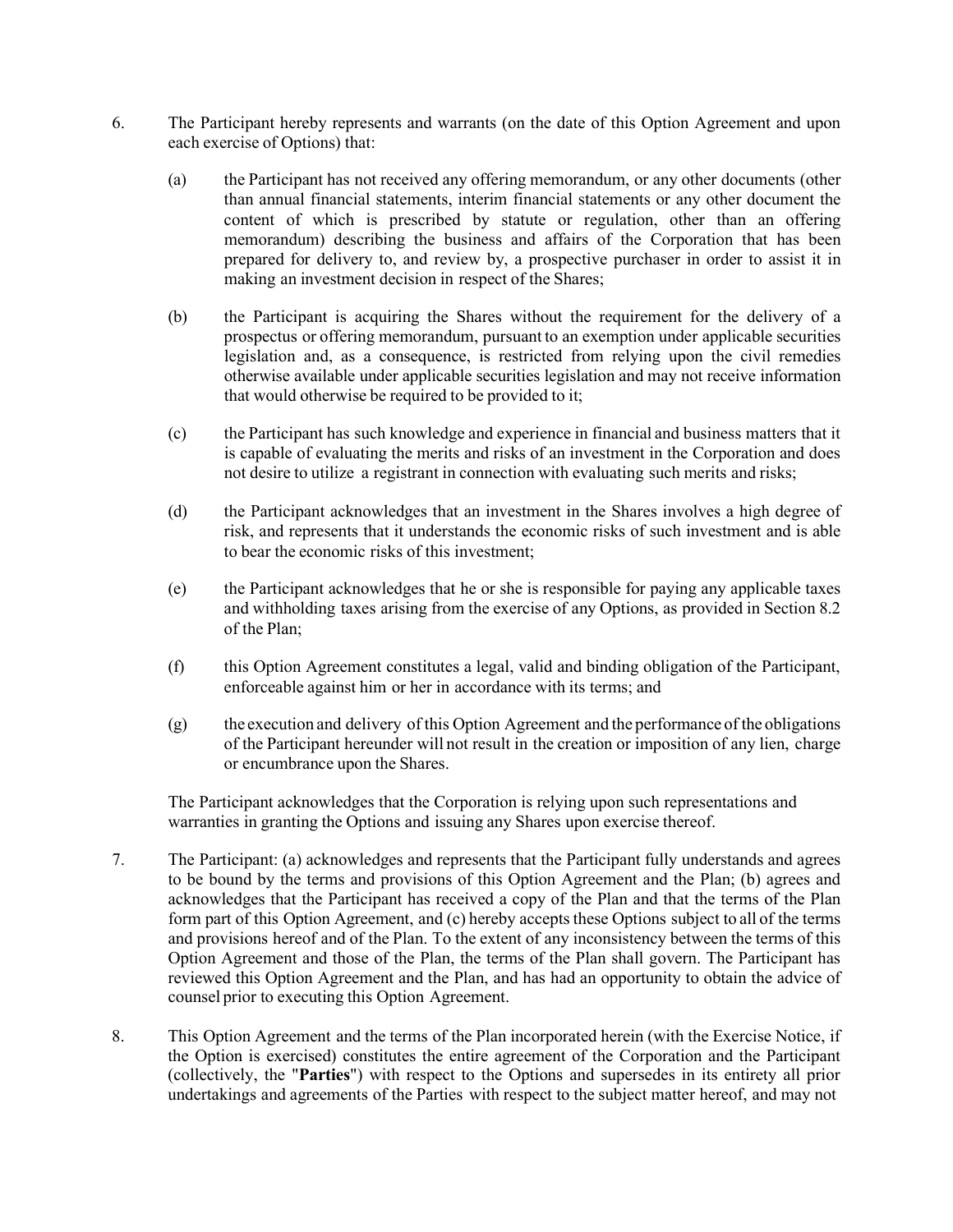be modified adversely to the Participant's interest except by means of a writing signed by the Parties. This Option Agreement and the terms of the Plan incorporated herein are to be construed in accordance with and governed by the laws of the Province of British Columbia. Should any provision of this Option Agreement or the Plan be determined by a court of law to be illegal or unenforceable, such provision shall be enforced to the fullest extent allowed by law and the other provisions shallnevertheless remain effective and shall remain enforceable.

9. In accordance with Section [8.3\(5\) o](#page-63-0)f the Plan, if the Options and the underlying Shares are not registered under the United States Securities Act of 1933, as amended (the "**U.S. Securities Act**"), or any state securities laws, the Options may not be exercised in the "United States" or by "U.S. Persons" (each as defined in Rule 902 of Regulation S under the U.S. Securities Act) unless an exemption from the registration requirements of the U.S. Securities Act is available. Any Shares issued to Option holders in the United States that have not been registered under the U.S. Securities Act will be deemed "restricted securities" (as defined in Rule  $144(a)(3)$  of the U.S. Securities Act) and bear a restrictive legend to such effect.

All capitalized terms used but not otherwise defined herein shall have the meaning ascribed to them in the Plan.

# **[THE REMAINDER OFTHIS PAGE IS INTENTIONALLY LEFT BLANK]**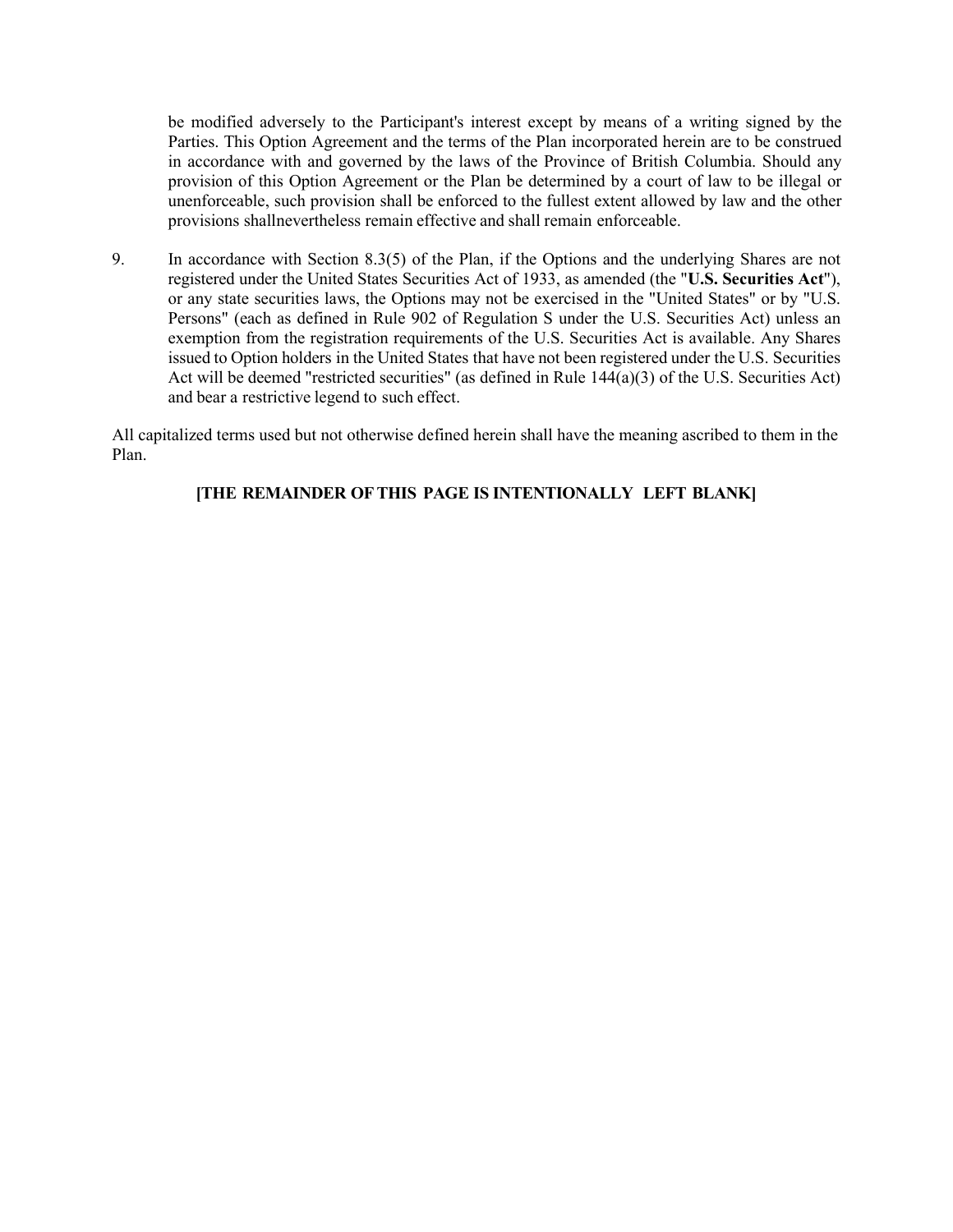**IN WITNESS WHEREOF** the Corporation and the Participant have executed this Option Agreement as of  $\frac{1}{20}$ , 20 .

# **BLACKWOLF COPPER AND GOLD LTD.**

Per:

Authorized Signatory

**[NAME OF PARTICIPANT]**

# **Note to Plan Participants**

This Agreement must be signed where indicated and returned to the Corporation within 30 days of receipt. Failure to acknowledge acceptance of this grant will result in the cancellation of your Options.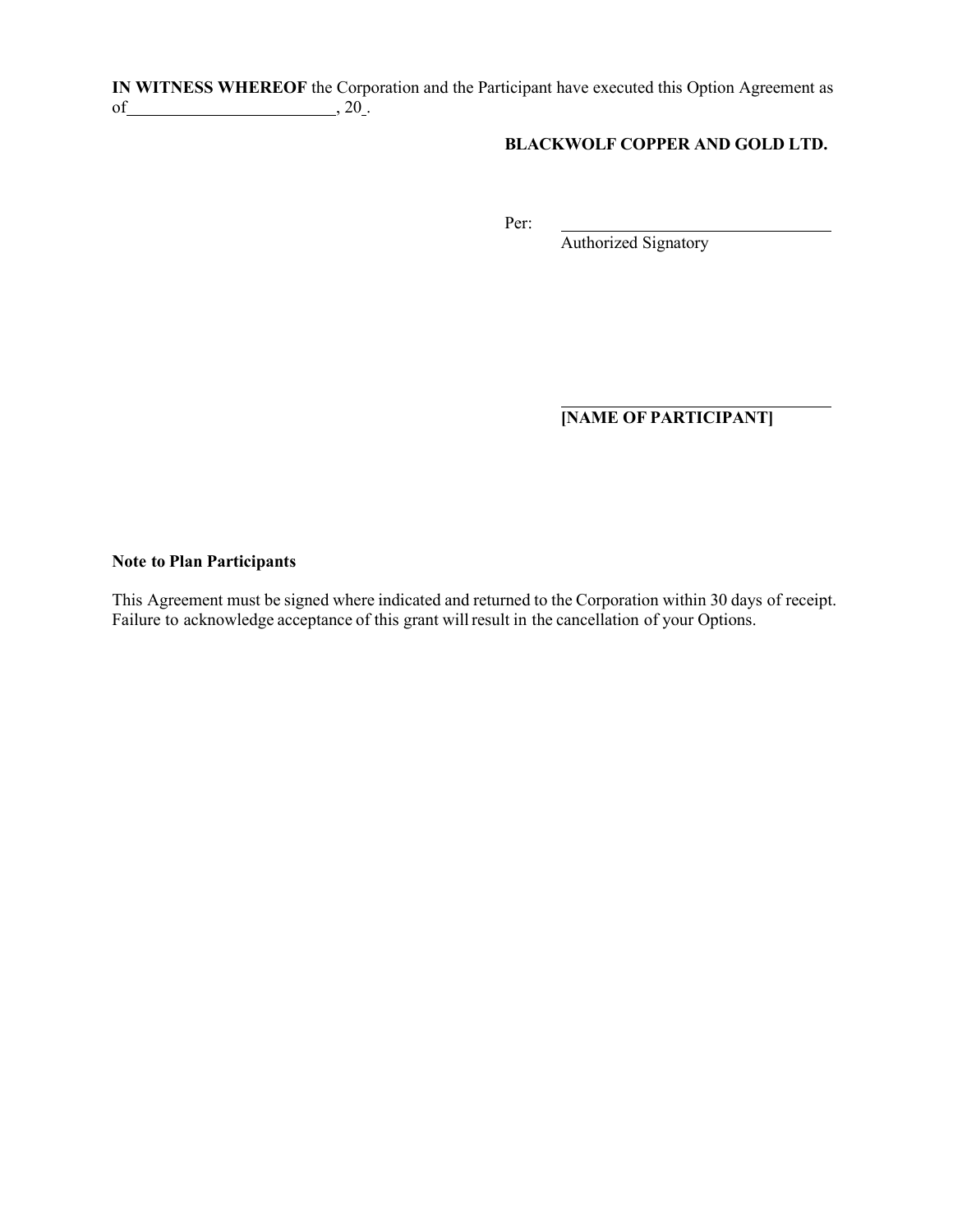# **EXHIBIT "B" TO AMENDED OMNIBUS SHARE INCENTIVE PLAN OF BLACKWOLF COPPER AND GOLD LTD.**

# **FORM OF OPTION EXERCISE NOTICE**

# <span id="page-70-0"></span>**TO: BLACKWOLF COPPER AND GOLD LTD.**

This Exercise Notice is made in reference to the Amended Omnibus Share Incentive Plan (the "**Plan**") of Blackwolf Copper and Gold Ltd. (the "**Corporation**").

The undersigned (the "**Participant**") holds options ("**Options**") under the Plan to purchase **●** common shares of the Corporation (each, a "**Share**") at a price per Share of CAD\$**●** (the "**Option Price**") pursuant to the terms and conditions set out in that certain option agreement between the Participant and the Corporation dated **●** (the "**Option Agreement**"). The Participant confirms the representations and warranties contained in the Option Agreement.

The Participant hereby:

| irrevocably gives notice of the exercise of Coptions held by the Participant<br>pursuant to the Option Agreement at the Option Price, for an aggregate exercise price of CAD\$<br>(the "Aggregate Option Price"), on the terms specified in the Option<br>Agreement and encloses herewith a certified cheque payable to the Corporation or evidence of<br>wire transfer to the Corporation in full satisfaction of the Aggregate Option Price.                                                                                                                                                                                                                                                                                                             |
|------------------------------------------------------------------------------------------------------------------------------------------------------------------------------------------------------------------------------------------------------------------------------------------------------------------------------------------------------------------------------------------------------------------------------------------------------------------------------------------------------------------------------------------------------------------------------------------------------------------------------------------------------------------------------------------------------------------------------------------------------------|
| The Participant acknowledges and agrees that: (i) in addition to the Aggregate Option Price,<br>the Corporation may require the Participant to also provide the Corporation with a certified<br>cheque or evidence of wire transfer equal to the amount of any applicable withholding taxes<br>associated with the exercise of such Options, before the Corporation will issue any Shares to<br>the Participant in settlement of the Options; and (ii) the Corporation shall have the sole<br>discretion to determine the amount of any applicable withholding taxes associated with the<br>exercise of such Options, and shall inform the Participant of such amount as soon as reasonably<br>practicable upon receipt of this completed Exercise Notice. |

# **Registration:**

The Shares issued pursuant to this Exercise Notice are to be registered in the name of the undersigned and are to be delivered, as directed below:

Name:

Address:

Date Name of Participant

Signature of Participant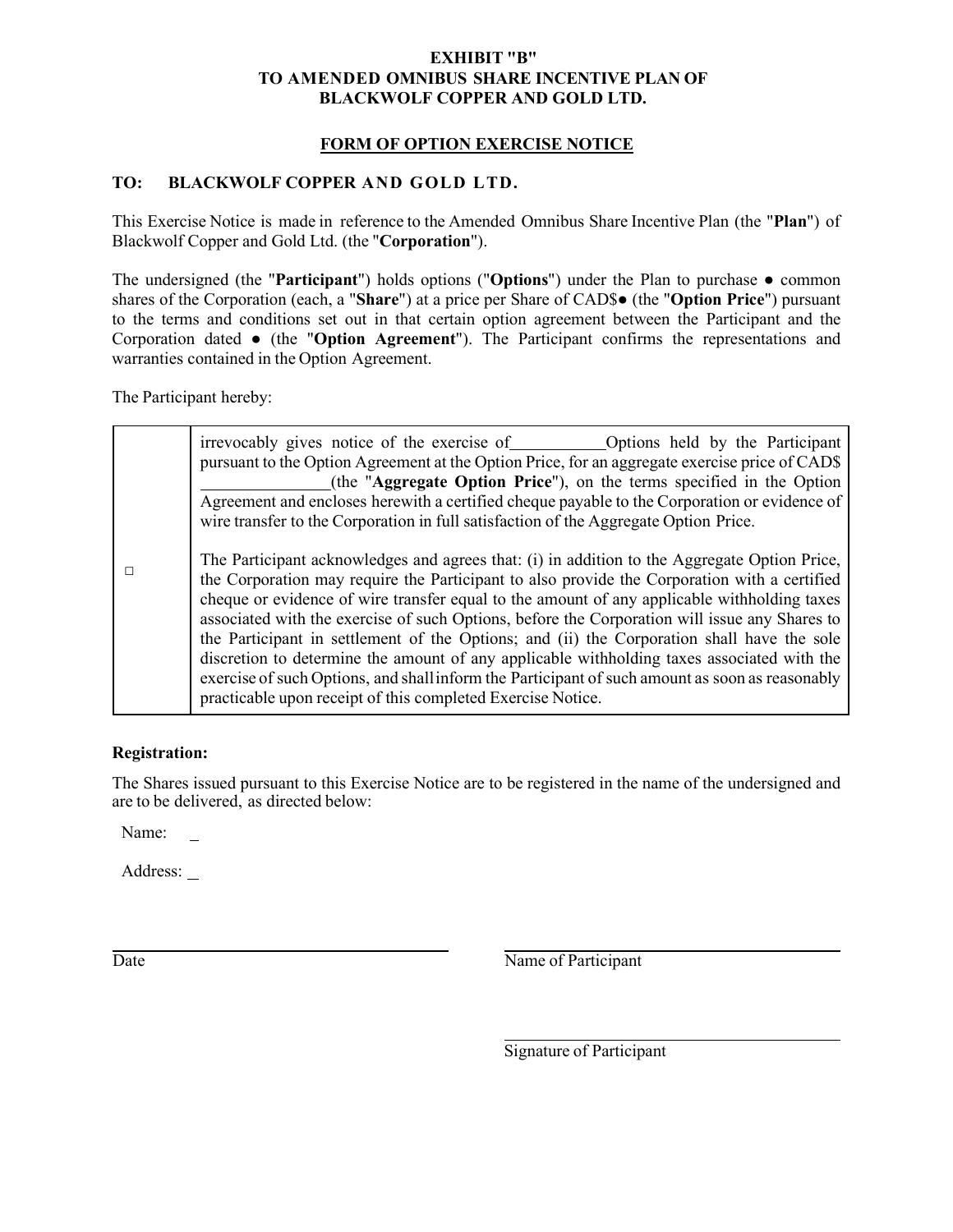# **EXHIBIT "C" TO AMENDED OMNIBUS SHARE INCENTIVE PLAN OF BLACKWOLF COPPER AND GOLD LTD.**

# **FORM OF SHARE UNIT AGREEMENT**

<span id="page-71-0"></span>This Share Unit Agreement is entered into between Blackwolf Copper and Gold Mining Ltd. (the "**Corporation**") and the Participant named below, pursuant to the Corporation's Amended Omnibus Share Incentive Plan (the "Plan"), a copy of which is attached hereto, and confirms that on:

|                                                                           | (the "Participant")                                 |                                                 |
|---------------------------------------------------------------------------|-----------------------------------------------------|-------------------------------------------------|
| was granted<br>terms of the Plan, which Share Units will vest as follows: | Share Units ("Share Units"), in accordance with the |                                                 |
| <b>Number of Share Units</b>                                              | <b>Time Vesting</b><br><b>Conditions</b>            | <b>Performance Vesting</b><br><b>Conditions</b> |
|                                                                           |                                                     |                                                 |
|                                                                           |                                                     |                                                 |

all on the terms and subject to the conditions set out in the Plan.

4. Subject to the terms and conditions of the Plan, the performance period for any performance-based Share Units granted hereunder commences on the Grant Date and ends at the close of business on ● (the "**Performance Period**"), while the restriction period for any time-based Share Units granted hereunder commences on the Grant Date and ends at the close of business on ● (the "**Restriction Period**"). Subject to the terms and conditions of the Plan, Share Units will be redeemed and settled fifteen days after the applicable Vesting Date, all in accordance with the terms of the Plan.

# 5. By signing this Share Unit Agreement, the Participant:

- (a) acknowledges that he or she has read and understands the Plan and agrees with the terms and conditions thereof, which terms and conditions shall be deemed to be incorporated into and form part of this Share Unit Agreement (subject to any specific variations contained in this Share Unit Agreement);
- (b) acknowledges that, subject to the vesting and other conditions and provisions in this Share Unit Agreement, each Share Unit awarded to the Participant shall entitle the Participant to receive on settlement an aggregate cash payment equal to the Market Value of a Share or, at the election of the Corporation and in its sole discretion, one Share of the Corporation. For greater certainty, no Participant shall have any right to demand to be paid in, or receive, Shares in respect of any Share Unit, and, notwithstanding any discretion exercised by the Corporation to settle any Share Unit, or portion thereof, in the form of Shares, the Corporation reserves the right to change such form of payment at any time until payment is actually made;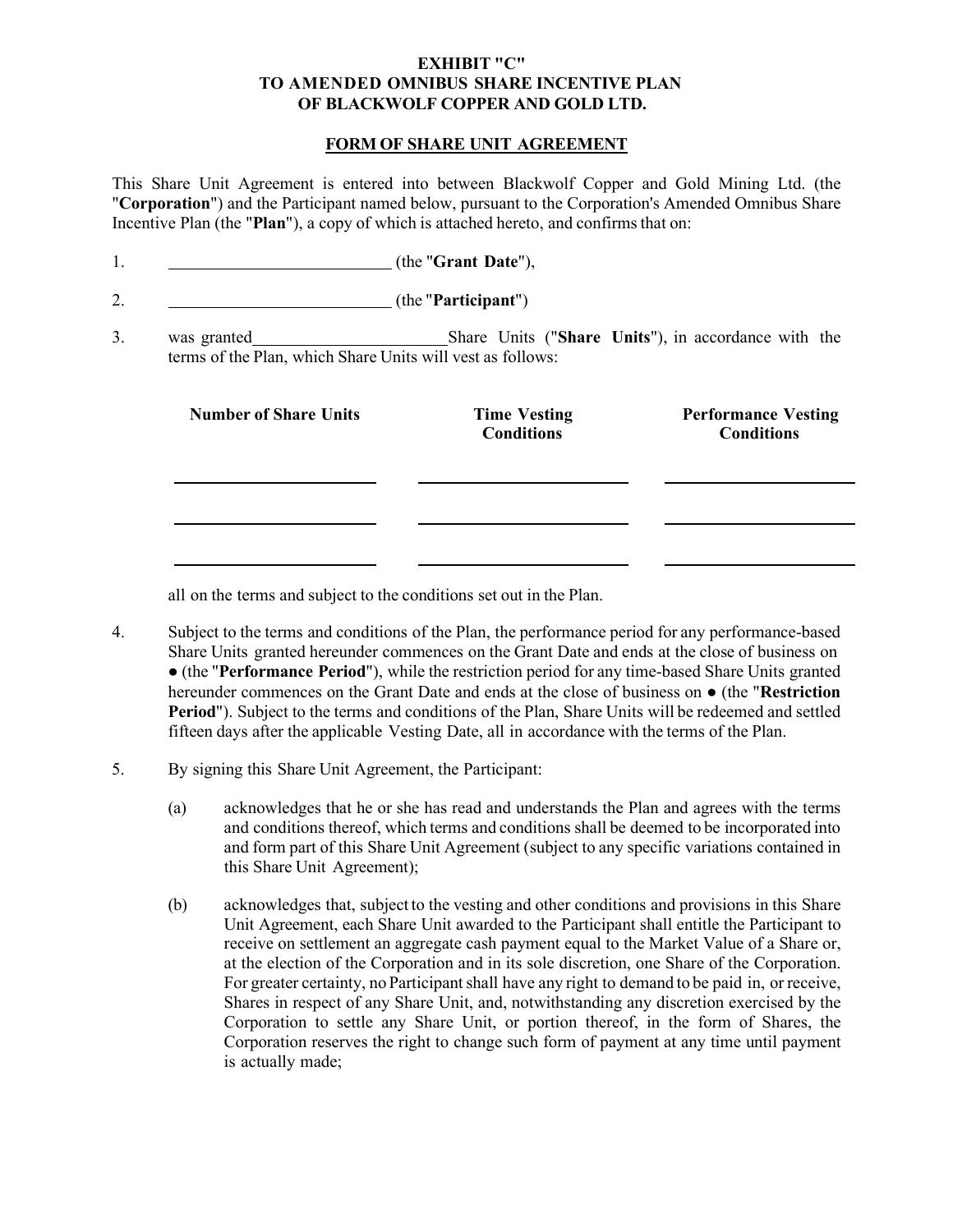- (c) acknowledges that he orshe is responsible for paying any applicable taxes and withholding taxes arising from the vesting and redemption of any Share Unit, as determined by the Corporation in its sole discretion;
- (d) agrees that a Share Unit does not carry any voting rights;
- (e) acknowledges that the value of the Share Units granted herein is denominated in Canadian dollars (CAD\$), and such value is not guaranteed; and
- (f) recognizes that, at the sole discretion of the Corporation, the Plan can be administered by a designee of the Corporation by virtue of Section [2.2 o](#page-42-0)f the Plan and any communication from or to the designee shall be deemed to be from or to the Corporation.
- 6. The Participant: (a) acknowledges and represents that the Participant fully understands and agrees to be bound by the terms and provisions of this Share Unit Agreement and the Plan; (b) agrees and acknowledges that the Participant has received a copy of the Plan and that the terms of the Plan form part of this Share Unit Agreement, and (c) hereby accepts these Share Units subject to all of the terms and provisions hereof and of the Plan. To the extent of any inconsistency between the terms of this Share Unit Agreement and those of the Plan, the terms of the Plan shall govern. The Participant has reviewed this Share Unit Agreement and the Plan, and has had an opportunity to obtain the advice of counsel prior to executing this Share Unit Agreement.
- 7. This Share Unit Agreement and the terms of the Plan incorporated herein constitutes the entire agreement of the Corporation and the Participant (collectively, the "**Parties**") with respect to the Share Units and supersedes in its entirety all prior undertakings and agreements of the Parties with respect to the subject matter hereof, and may not be modified adversely to the Participant's interest except by means of a writing signed by the Parties. This Share Unit Agreement and the terms of the Plan incorporated herein are to be construed in accordance with and governed by the laws of the Province of British Columbia. Should any provision of this Share Unit Agreement or the Plan be determined by a court of law to be illegal or unenforceable, such provision shall be enforced to the fullest extent allowed by law and the other provisions shall nevertheless remain effective and shall remain enforceable.
- 8. In accordance with Section [8.3\(5\) o](#page-63-0)f the Plan, unless the Shares that may be issued upon the settlement of vested Share Units granted pursuant to this Share Unit Agreement are registered under the United States Securities Act of 1933, as amended (the "**U.S. Securities Act**"), and any applicable state securities laws, such Shares may not be issued in the "United States" or to "U.S. Persons" (each as defined in Rule 902 of Regulation S under the U.S. Securities Act) unless an exemption from the registration requirements of the U.S. Securities Act is available. Any Shares issued to a Participant in the United States that have not been registered under the U.S. Securities Act will be deemed "restricted securities" (as defined in Rule  $144(a)(3)$  of the U.S. Securities Act) and bear a restrictive legend to such effect.

All capitalized terms used but not otherwise defined herein shall have the meaning ascribed to them in the Plan.

# **[THE REMAINDER OFTHIS PAGE IS INTENTIONALLY LEFT BLANK]**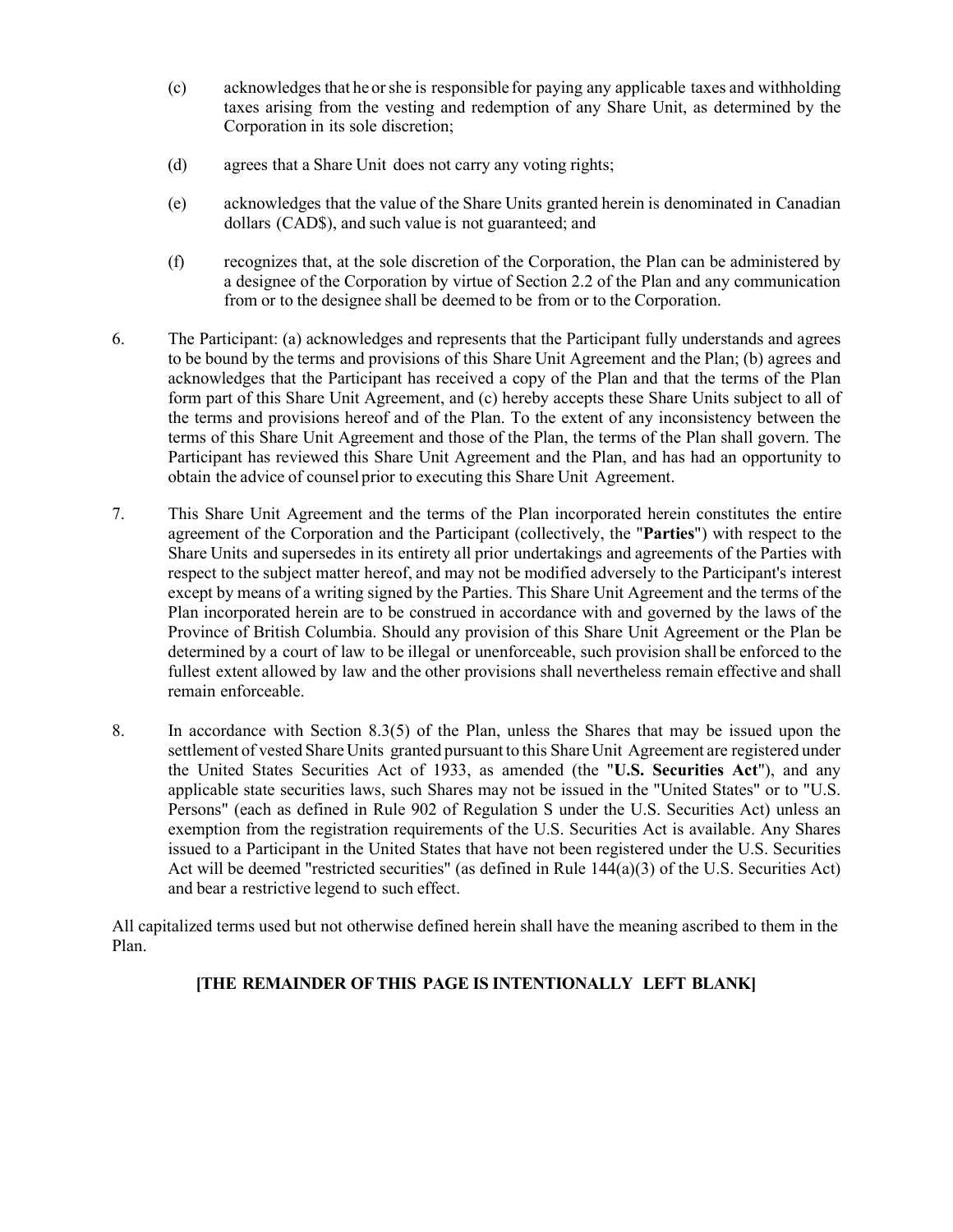**IN WITNESS WHEREOF** the Corporation and the Participant have executed this Share Unit Agreement as of  $\_\_\_\_$ , 20.

### **BLACKWOLF COPPER AND GOLD LTD.**

Per:

Authorized Signatory

**[NAME OF PARTICIPANT]**

#### **Note to Plan Participants**

This Agreement must be signed where indicated and returned to the Corporation within 30 days of receipt. Failure to acknowledge acceptance of this grant willresult in the cancellation of your Share Units.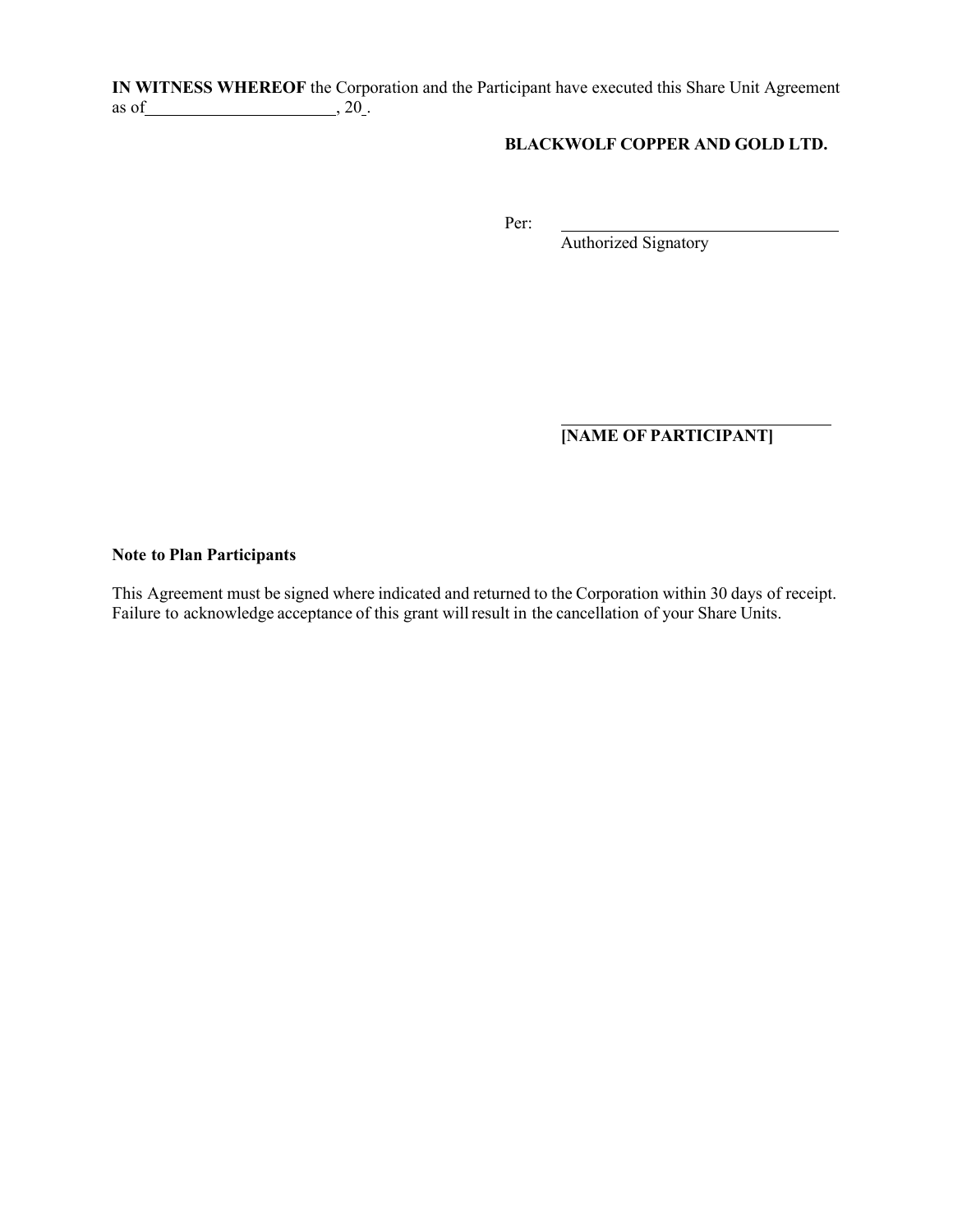#### **EXHIBIT "D" TO AMENDED OMNIBUS SHARE INCENTIVE PLAN OF**

#### **BLACKWOLF COPPER AND GOLD LTD.**

#### **FORM OF DSU AGREEMENT**

This DSU Agreement is entered into between Blackwolf Copper and Gold Ltd. (the "**Corporation**") and the Participant named below, pursuant to the Corporation's Amended Omnibus Share Incentive Plan (the "Plan"), a copy of which is attached hereto, and confirms that on:

- 1. (the "**Grant Date**"),
- 2. (the "**Participant**")
- 3. was granted deferred share units ("DSUs"), in accordance with the terms of the Plan.
- 4. The DSUs subject to this DSU Agreement [are fully vested] [will become vested as follows: ].
- 5. Subject to the terms of the Plan, the settlement of the DSUs, in cash (or, at the election of the Corporation, in Shares or a combination of cash and Shares), shall be payable to you, net of any applicable withholding taxes in accordance with the Plan, not later than December  $15<sup>th</sup>$  of the first (1st) calendar year commencing immediately after the Termination Date, provided that if you are a U.S. Taxpayer, the settlement will be as soon as administratively feasible following your Separation from Service. If the Participant is both a U.S. Taxpayer and a Canadian Participant, the settlement of the DSUs will be subject to the provisions of Section 5.4(1) of the Plan.
- 6. By signing this agreement, the Participant:
	- (a) acknowledges that he or she has read and understands the Plan and agrees with the terms and conditions thereof, which terms and conditions shall be deemed to be incorporated into and form part of this DSU Agreement (subject to any specific variations contained in this DSU Agreement);
	- (b) acknowledges that he or she is responsible for paying any applicable taxes and withholding taxes arising from the vesting and redemption of any DSU, as determined by the Corporation in its sole discretion;
	- (c) agrees that a DSU does not carry any voting rights;
	- (d) acknowledges that the value of the DSUs granted herein is denominated in Canadian dollars (CAD\$), and such value is not guaranteed; and
	- (e) recognizes that, at the sole discretion of the Corporation, the Plan can be administered by a designee of the Corporation by virtue of Section 2.2 of the Plan and any communication from or to the designee shall be deemed to be from or to the Corporation.
- 7. The Participant: (a) acknowledges and represents that the Participant fully understands and agrees to be bound by the terms and provisions of this DSU Agreement and the Plan; (b) agrees and acknowledges that the Participant has received a copy of the Plan and that the terms of the Plan form part of this DSU Agreement, and (c) hereby accepts these DSUs subject to all of the terms and provisions hereof and of the Plan. To the extent of any inconsistency between the terms of this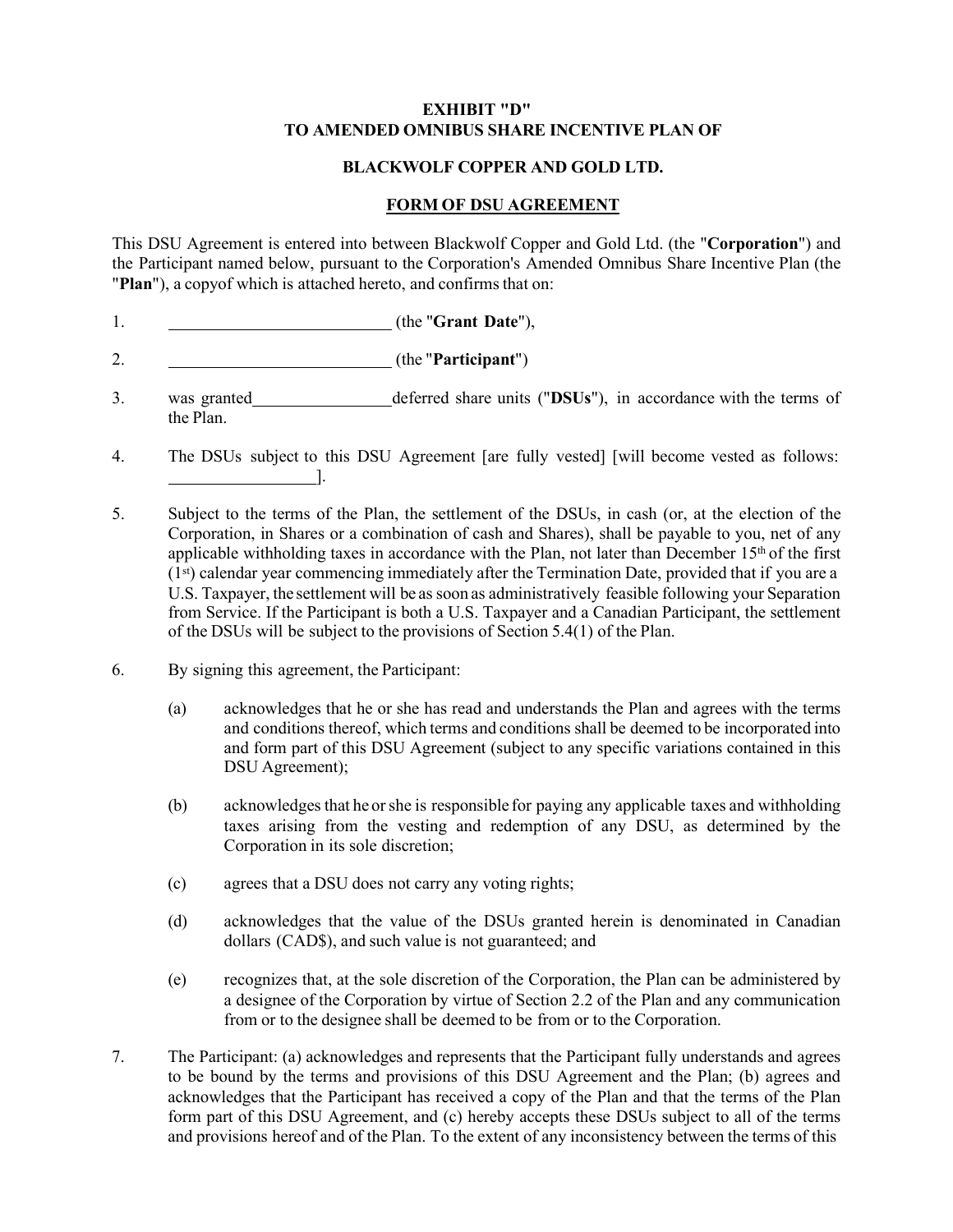DSU Agreement and those of the Plan, the terms of the Plan shall govern. The Participant has reviewed this DSU Agreement and the Plan, and has had an opportunity to obtain the advice of counsel prior to executing this DSU Agreement.

- 8. This DSU Agreement and the terms of the Plan incorporated herein constitutes the entire agreement of the Corporation and the Participant (collectively, the "**Parties**") with respect to the DSUs and supersedes in its entirety all prior undertakings and agreements of the Parties with respect to the subject matter hereof, and may not be modified adversely to the Participant's interest except by means of a writing signed by the Parties. This DSU Agreement and the terms of the Plan incorporated herein are to be construed in accordance with and governed by the laws of the Province of British Columbia. Should any provision of this DSU Agreement or the Plan be determined by a court of law to be illegal or unenforceable, such provision shall be enforced to the fullest extent allowed bylaw and the other provisions shall nevertheless remain effective and shall remain enforceable.
- 9. In accordance with Section 8.3(5) of the Plan, unless the Shares that may be issued upon the settlement of the DSUs are registered under the United States Securities Act of 1933, as amended (the "**U.S. Securities Act**"), and any applicable state securities laws, such Shares may not be issued in the "United States" or to "U.S. Persons" (each as defined in Rule 902 of Regulation S under the U.S. Securities Act) unless an exemption from the registration requirements of the U.S. Securities Act is available. Any Shares issued to a Participant in the United States that have not been registered under the U.S. Securities Act will be deemed "restricted securities" (as defined in Rule  $144(a)(3)$ ) of the U.S. Securities Act) and bear a restrictive legend to such effect.

All capitalized terms used but not otherwise defined herein shall have the meaning ascribed to them in the Plan.

# **[THE REMAINDER OFTHIS PAGE IS INTENTIONALLY LEFT BLANK]**